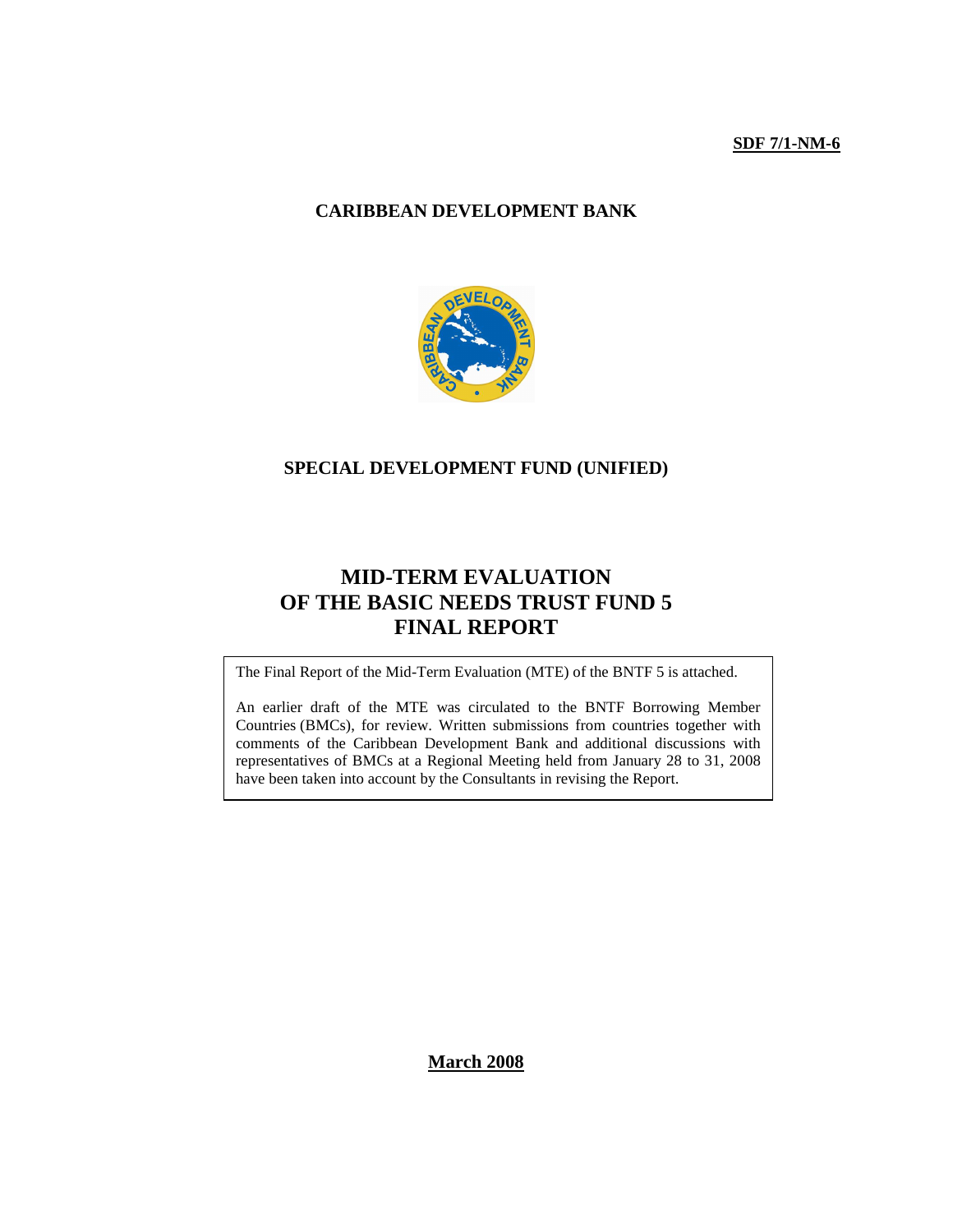# **Mid-term Evaluation of the BNTF 5**

Volume I – Final Report

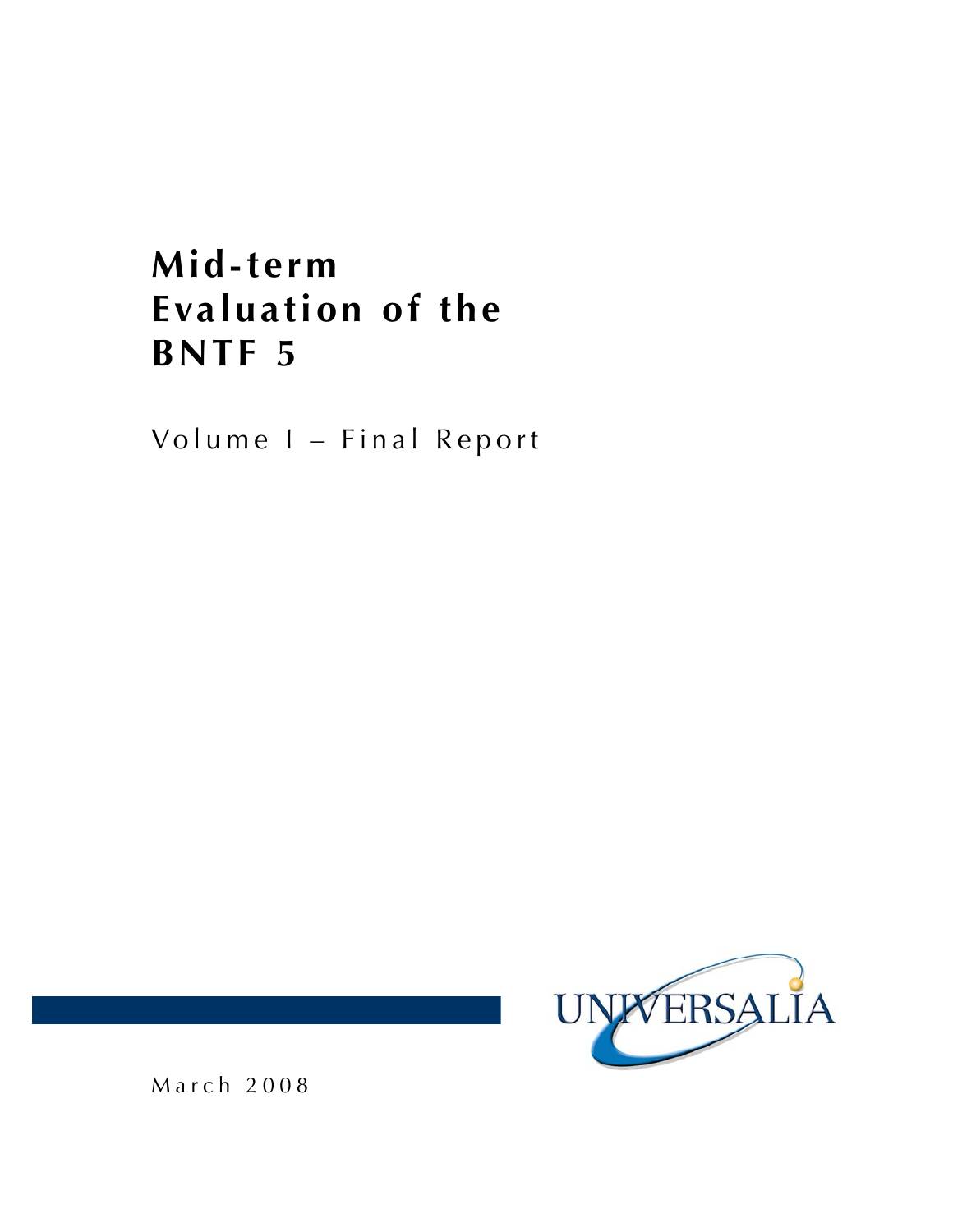### Acknowledgements

An evaluation of this complexity cannot be accomplished without the support of many people in providing information and logistical support critical to the conduct of the work. Universalia would like to thank the representatives from the Caribbean Development Bank, the Canadian International Development Agency and the Basic Needs Trust Fund Offices in the ten Borrowing Member Countries, who shared their knowledge and experience with the Evaluation Team and without whose invaluable support both before and during the field missions the completion of this report would not have been possible.

Special thanks are also extended to all the communities visited for their kind collaboration.

Universalia also wishes to thank the members of the Evaluation Team who led the different components of the work; undertook the country and special mission reports; did analytical work and provided logistical and administrative support. The main findings of the evaluation result from their collaborative effort. The team members are listed in Volume III, Appendix II.

Dr. Marie-Hélène Adrien BNTF 5 MTE Team Leader President, Universalia

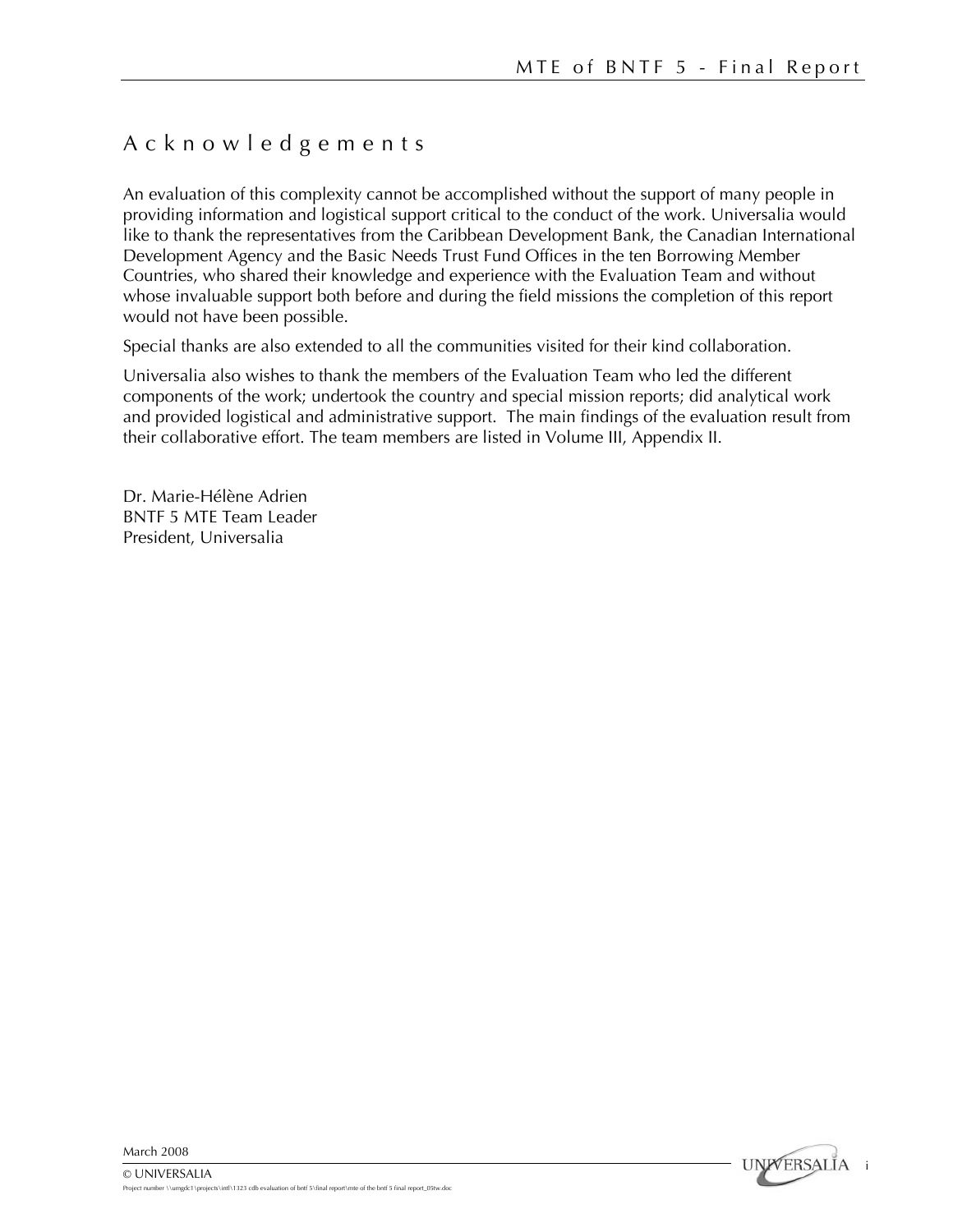### Executive Summary

### **Introduction**

The Basic Needs Trust Fund (BNTF) is known as the Caribbean Development Bank's (CDB) flagship poverty reduction initiative. The CDB launched the BNTF Programme, initially called the Caribbean Education Development and Basic human Needs/Employment Sector Programme, in 1979, with financial assistance from US Agency for International Development (USAID). At the beginning, the BNTF was a programme of small public works typically involved in constructing schools, roads and health facilities. The BNTF 4 phase, which began in 1996, constituted a transition from the "top down" and essentially physical infrastructure approach to development to a more holistic method of community development. This approach has been enhanced when, in 2001, the fifth cycle of the BNTF was approved by the Board of Directors of the CDB with a significant contribution made by the Canadian International Development Agency (CIDA). CIDA's involvement in the BNTF introduced a number of shifts in the Programme, including: the cross-cutting themes of gender equality, environmental considerations and HIV/AIDS; an emphasis on a results-based approach in project management; and the inclusion of Jamaica, through the Jamaica Social Investment Fund (JSIF).

This evaluation is the external independent Mid-Term Evaluation (MTE) included in the BNTF 5 Programme cycle as part of its performance monitoring.

### **Objectives and Methodology**

The methodology for the MTE of the Basic Needs Trust Fund Programme (Fifth Phase) was based on key review questions contained in the evaluation framework, as approved by the CDB in May 2007 (see Volume III, Appendix I). The methodology consisted of a mix of qualitative and quantitative techniques that included document review, projects review, group interviews and a field visit in the ten BMCs eligible for BNTF 5 funding, i.e. Belize, Dominica, Grenada, Guyana, Jamaica, Montserrat, Saint-Kitts and Nevis, Saint-Lucia, Turks and Caicos Islands and Saint Vincent and the Grenadines. Work planning and data collection for the study took place between May and September 2007. The study was carried out by a team of specialists in program evaluation, poverty reduction programs, development and gender. In addition, in a special effort to accommodate Programme needs, two consultants, including one gender specialist, were used for almost all missions.

The scope of the evaluation findings was limited by the inability to contact some of the key informants and visit some project sites due to time constraints, heavy rains, Hurricane Dean and the non-availability of some respondents. In particular, because of the effects of the hurricane, only one team member was able to conduct the mission in Saint-Lucia (as opposed to two in the other countries).

### **BNTF 5 Profile**

The BNTF's 5th phase, which was approved in December 2001, was planned to run for 6 years beginning in 2002. Ten BMCs participate in the Programme : Belize, the Commonwealth of Dominica, Grenada, Guyana, Jamaica, Montserrat, St. Kitts and Nevis, St. Lucia, St. Vincent and the Grenadines, and the Turks and Caicos Islands.

March 2008

© UNIVERSALIA

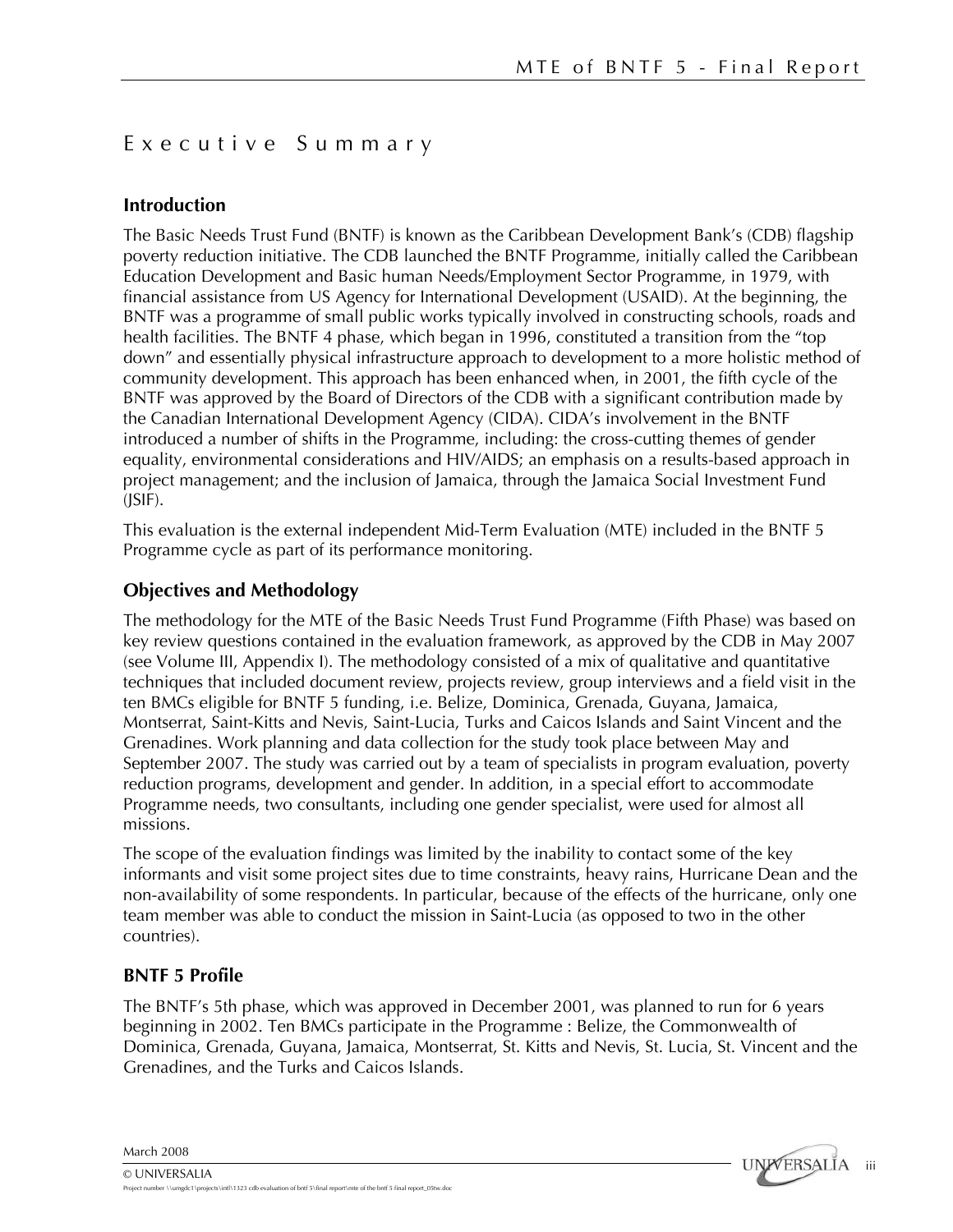A number of measures were introduced to expand and strengthen the delivery of BNTF 5 from its inception, the most significant being: the formulation of a PRAP by each BMC as a measure for targeting the poorest people and their communities and for the allocation of BNTF resources; more funds being allocated for small and skills-training sub-projects; the active involvement of communities in the identification, proposal and implementation of sub-projects, with each initiative being sponsored by a community, community group or service provider; the introduction of a tripartite agreement between the beneficiary community, the responsible public agency or civil society entity and the local BNTFO, with a formal Project Operations Manual (OM) intended to improve project management; the upgrading of the Community Worker post to that of Community Liaison Officer (CLO) with a broader responsibility for networking with other public and civil society institutions as well as working to increase the participation of beneficiary groups; and the requirement that all sub-projects address issues concerning stakeholder participation, preventative maintenance, social development, gender equality, sound environmental management and sustainability (especially after the CIDA contribution).

### **Summary of BNTF 5 Results**

The BNTF 5 mid-term evaluation resulted in 22 major findings, grouped under the themes of program design, effectiveness, efficiency and efficacy, programme administration and programme performance.

### **Program Design**

The rationale for the social orientation of BNTF 5 is sound and well accepted among community and government stakeholders. The shift from an infrastructure program to a social infrastructure program has contributed to provide greater likelihood of on-going effectiveness and sustainability of the program. This shift, realized through the use of the CNA process and other participatory tools, has had several positive effects, among which a greater involvement of the community in the project cycle, a more transparent process to address community needs and a more demand driven approach. However, it appears that the time and skills required to put into action the redesign have been underestimated. Hence, the quality of CNAs raises some concerns and community participation, although evident in most BMCs in the design phase of subprojects, still encounters challenges in other stages of the project cycle, in particular in the implementation and maintenance phases.

### **Effectiveness**

The BNTF 5 is making progress towards its broad objectives, particularly in its support to initiatives that increase access to social infrastructure for vulnerable groups. This type of initiatives have led to a series of positive changes at the community level, including access to better social infrastructure facilities, improved access to services, products and markets, enhanced community linkages and morale and improved health conditions.

As for skills-training sub-projects, they have led to the enhancement of skills of both males and females in many of the countries in diverse areas, but there have been limited effects on better employability or increased income generation. In fact, on one hand, the program has lacked an implementation strategy and, on the other hand, specificities of national contexts, such as small market or lack of access to financing small business, represent major constrains to the effectiveness of skills-training.

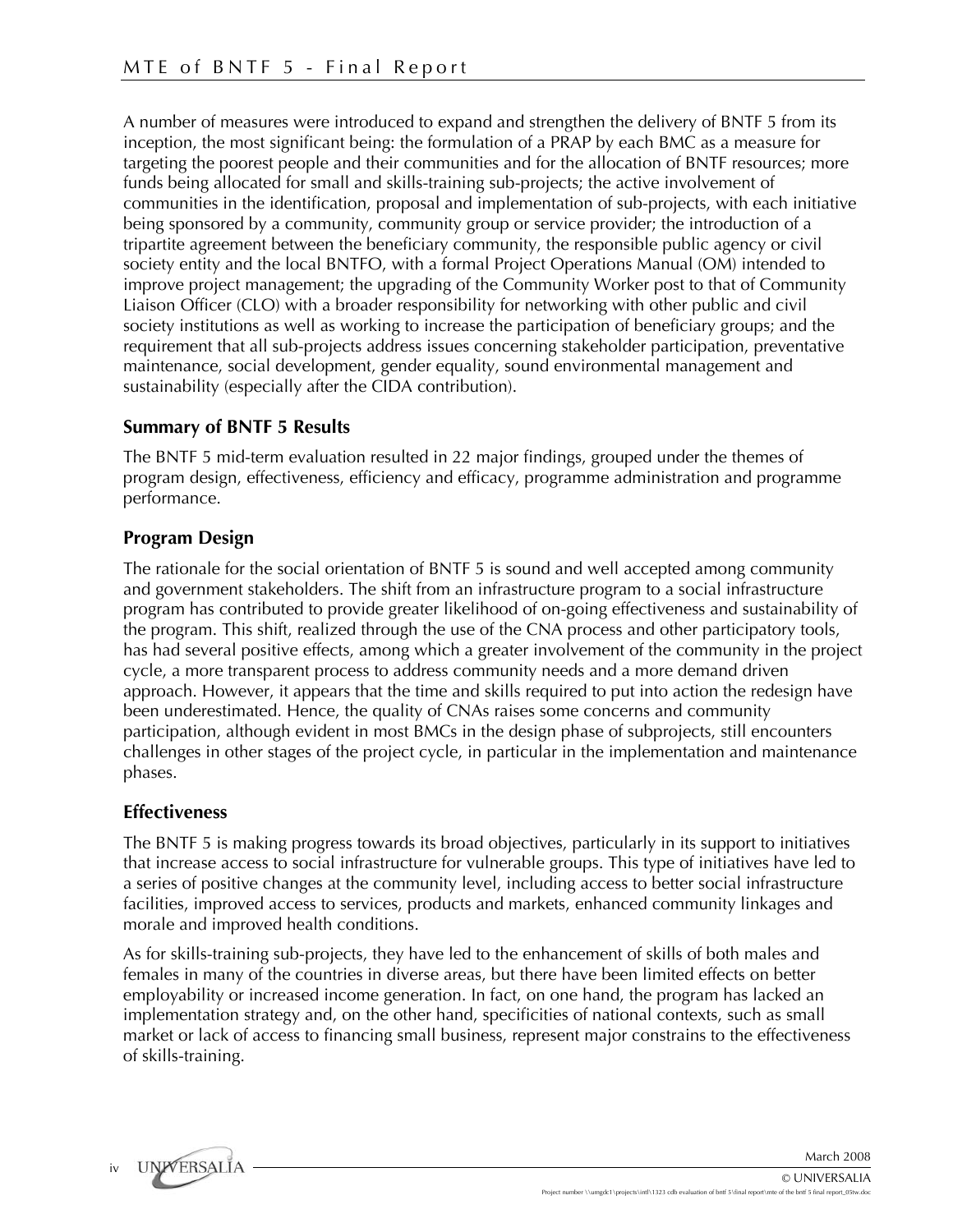v

**UNIVERSALIA** 

The program's objective of implementing 1000 sub-projects by 2008 has not been achieved and only 410 sub-projects have been completed as at December 2006. In addition, all countries are far below the targets set out in their respective PRAP. This can mainly be attributed to the set of unrealistic targets for this fifth phase of the programme. As mentioned above, time and skills required to put into action the redesign have been largely underestimated and this has resulted in a slow pace of project implementation. On a positive note, several countries seem to get back on track as the number of completed sub-projects or approvals has doubled since early 2007.

Regarding the PRAP exercise, stakeholders have considered it useful to link the BNTF 5 interventions to the broader country development strategy, but gap still persist between the broad linkages expressed in the PRAP, the vision of a more holistic and less sporadic approach to poverty reduction and the patterns observed in BNTF 5 subprojects.

### **Efficiency and Efficacy**

The efficiency and efficacy of the program have been affected to a large extent by the presence of several points of delay in the sub-project cycle with implications for the community, the effectiveness of the Programme and its overall credibility. The average timeframe between the submission of the request to the BNTFO to contractor commencement date ranges between 310 and 1399 days and although it is not possible to state which the 'normal' timeframe should be, its actual duration has been criticized by all the stakeholders interviewed. Numerous consequences result from these delays, including the post-pone of season-sensitive projects (e.g.: roads), the increasing of cost burden for Contractors and the effect on Programme reputation.

BNTFO staffing and productivity in terms of completed sub-projects vary enormously across the 10 BMCs and it does not seem to have any defined pattern between BNTFO staffing and the number of completed sub-projects in a country.

### **Programme Administration**

The redesign of the Programme has implied several innovations not only at the content level, but also at the program administration level, namely the upgrading of the Community Worker post to that of Community Liaison Officer (CLO) with a broader responsibility for networking with other public and civil society institutions as well as for increasing the participation of beneficiary groups and the expansion of the size of the PSC in order to give more representation to the civil society.

Although the general compliance with CDB-BMC Agreement, several challenges hinder the effective implementation of the programme in the ten BMCs. In particular, the inadequate level of staffing in BNTFOs and at CDB has led to difficulties to respond to the shift in orientation towards a social infrastructure programme and to fully integrate the three cross-cutting themes, to a slow pace of implementation and to the inability to meet the expectations for a flagship Programme.

Given that the BNTF has generally been administered as a "blueprint" in the participating BMCs, the BMC stakeholders expressed the need for greater flexibility in the parameters and procedures to reflect the country's past experience and implementation capacity.

### **Programme Performance**

The results in terms of the programme performance are mixed. As for the integration of the three cross-cutting themes, evident efforts and progress have been made in the theme of gender equality, although they are still in the early stages in most countries. More limited results have been achieved in the integration of the environmental assessment. Concerns have been expressed by most of the



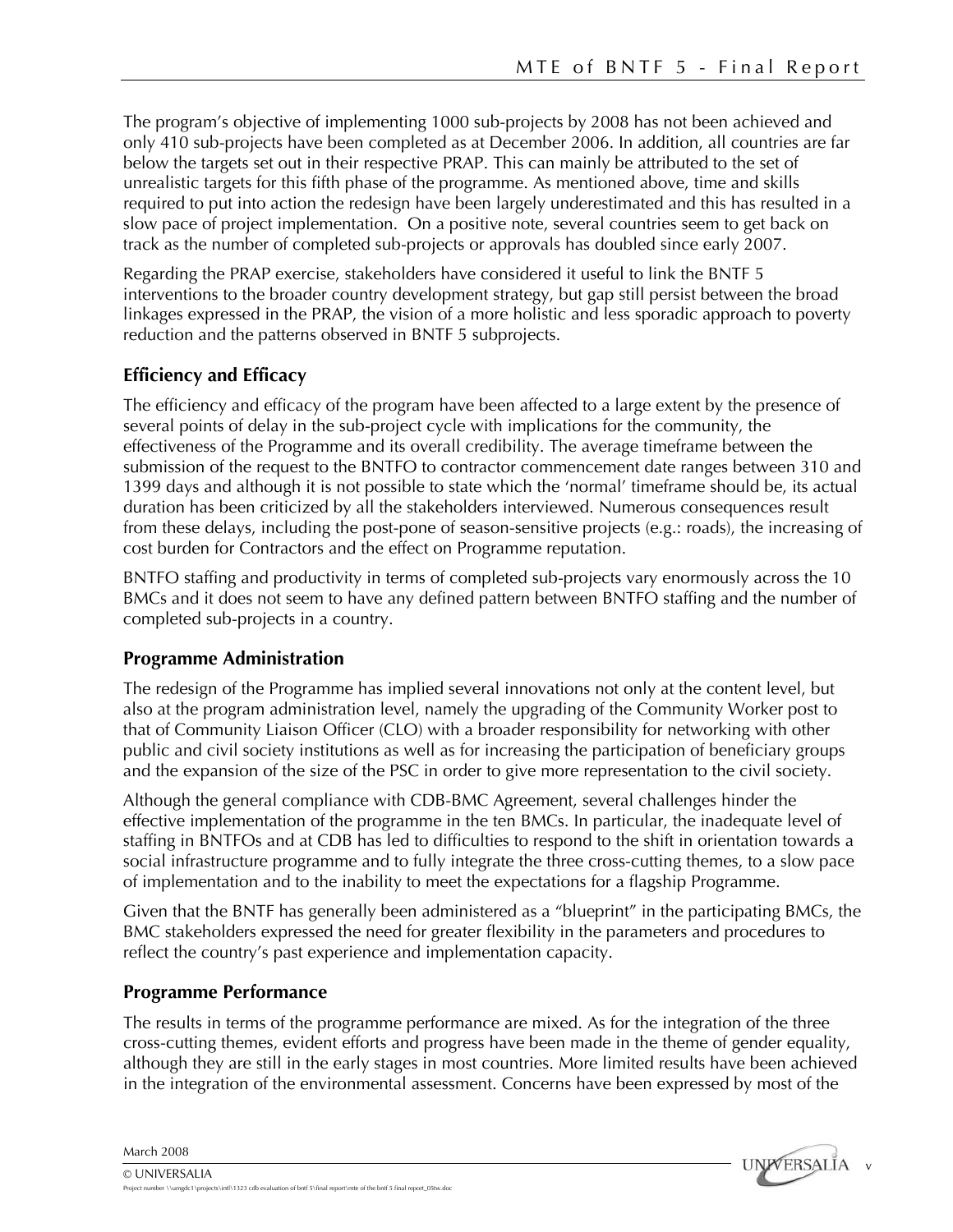stakeholders interviewed in relation to the integration of the HIV/AIDS cross-cutting theme as BNTF value-added and relevance are widely questioned in this area.

Greater involvement and responsibility of all the stakeholders have been searched through the introduction of Tripartite Agreements, but the maintenance phase is still characterized by limited stakeholder involvement, thus affecting the sustainability of social infrastructure projects.

BNTF 5 has articulated performance monitoring and evaluation frameworks and is making progress in introducing a results-based approach. However, the systems in place are not yet capturing and reporting on contributions to outcomes.

### **Recommendations**

Overall, the BNTF 5 MTE reports an adequate performance for the Programme under relatively challenging start-up conditions. There is overwhelming support, shared by the evaluators, for the value of the new design approach taken in this phase of the Programme and a sustained demand for the services provided. The BNTF 5 continues to fill a gap for punctuated, modest, yet needed interventions in the most disadvantaged groups of the Caribbean region. At this stage, to make the Programme work will require fine-tuning but no overall redesign or change of direction. As a development programme aimed at addressing poverty reduction it can be said that BNTF 5 has the potential to demonstrate a good adhesion to the recently-developed criteria for aid effectiveness, including ownership, accountability, reporting for results and accountability. This exercise was conducted as a Mid-term Evaluation, which means that it has a formative intent with regards to the BNTF 5 Programme. However, given that it is being conducted fairly close to the planned closing date of the Programme, stakeholders at the CDB also expressed interest in receiving input on potential design parameters for BNTF 6. Therefore, the recommendations, at both the strategic and operational levels, also identify elements that could be considered in the design of BNTF 6.

### **Strategic Recommendations**

This set of recommendations focuses on different aspects of the strategy of the BNTF 5 Programme and elements that might be considered in BNTF 6.

#### **Recommendation 1: The BNTF 6 should continue to be grounded in the community participation that provided the foundations of the social orientation of the BNTF 5. At the same time, it should be defined by its emphasis on community development in support of basic needs.**

BNTF 5 has made a concerted effort to build on the shift towards the more inclusive philosophy introduced in BNTF 4. The fifth phase has therefore placed more emphasis on engaging community members in the decision-making processes pertaining to investments in social infrastructure or skills-training in their community. This social orientation has proven to be a relevant and generally appreciated change in the Programme. However, community involvement was neither consistent across all countries nor continuous throughout the project cycle. These are worthwhile investments and thus should be continued in order to improve participation throughout the project cycle.

As described in CDB documents and the Partnership Proposal to CIDA, the goal of the BNTF Programme is to "increase the extent to which basic needs are met in participating BMCs". This goal is meant to be achieved through the support to social and economic infrastructure sub-projects in targeted communities. In the future, rather than emphasize one type of infrastructure or another, the team would recommend that the Programme describe itself in terms of supporting community development and responding to priorities identified by communities.

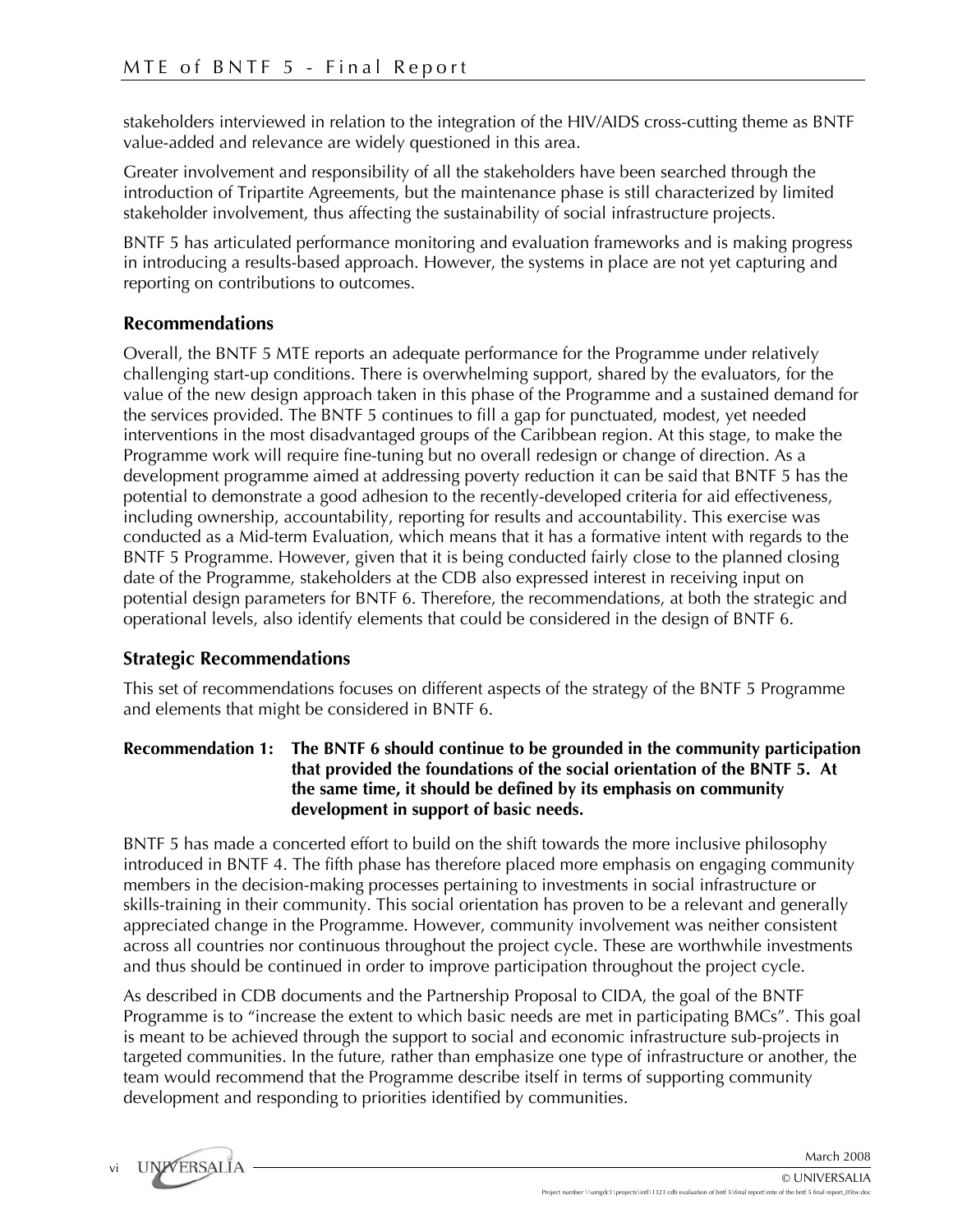#### **Recommendation 2: The BNTF 6 should enhance and further define its strategic partnerships with government ministries, NGOs, and other development partners in the BMCs.**

In addition, the BNTF should enhance and further define a strategy of strategic partnership with government ministries, NGOs, and other development partners. This could be achieved both through the PRAP, which provides a framework for engaging these stakeholders in strategy development and identifying the roles they can play in the Programme, and the profiles and/or CNA, in which to identify the key partner organizations that will support or complement the sub project in different ways, including but not limited to maintenance.

#### **Recommendation 3: The BNTF should continue to favor a shift from one-off sub-projects in the community to a more integrated and comprehensive targeted approach to poverty reduction.**

The BMC PRAPs and interviews do suggest that a shift is being introduced towards a more holistic approach to poverty reduction in the  $5<sup>th</sup>$  Programme. The BMC documents note an "implicit" vision in BNTF 5 of moving beyond single sub-project approaches to multi-project community building approaches. The shift to a multi-project approach can have positive implications for improved Programme effectiveness and efficiency.

The MTE evidence suggests countries have made little progress in implementing a multi-project approach. There is a tendency to spread the resources that arise from the stakeholders' pressures that are inevitable in any country. Nonetheless, a number of steps could be taken to strengthen the intention of a more holistic approach to poverty reduction.

#### **Recommendation 4: The BNTF 6 should enhance integration of the cross-cutting themes that are most directly relevant to the BNTF (such as gender and the environment), but make others, such as HIV/AIDS, less explicit in the Programme design and implementation.**

Gender equality considerations are very relevant to the BNTF Programme and generally valued by the different stakeholders. At the same time, the stakeholders recognize that the extent of awarenessraising, skills development and introduction of concrete strategies in the sub-projects is still insufficient for fully integrating these concerns into the Programme. In BNTF 5, the emphasis on gender equality should continue and several measures could be taken to achieve this objective.

Given the natural phenomena that affect the region, such as hurricanes, environment and disaster prevention/mitigation are viewed as germane issues to be addressed by a poverty reduction programme with emphasis on social infrastructure and skills development. Given the delays in providing training and introducing guidelines on environmental assessment, it is too early to judge the progress. This area should be further strengthened in BNTF 6.

The issue of HIV/AIDS should be addressed differently. Nonetheless, given the resources available and the effort still required to integrate gender and environment concerns, it is proposed that HIV/AIDS not be considered as a cross-cutting issue to be integrated into all of the Programme's activities.

### **Recommendation 5: The BNTF 6 should continue to support skills-training projects, but needs to refine the design of these projects and the kind of technical support that is required for this line of programming.**

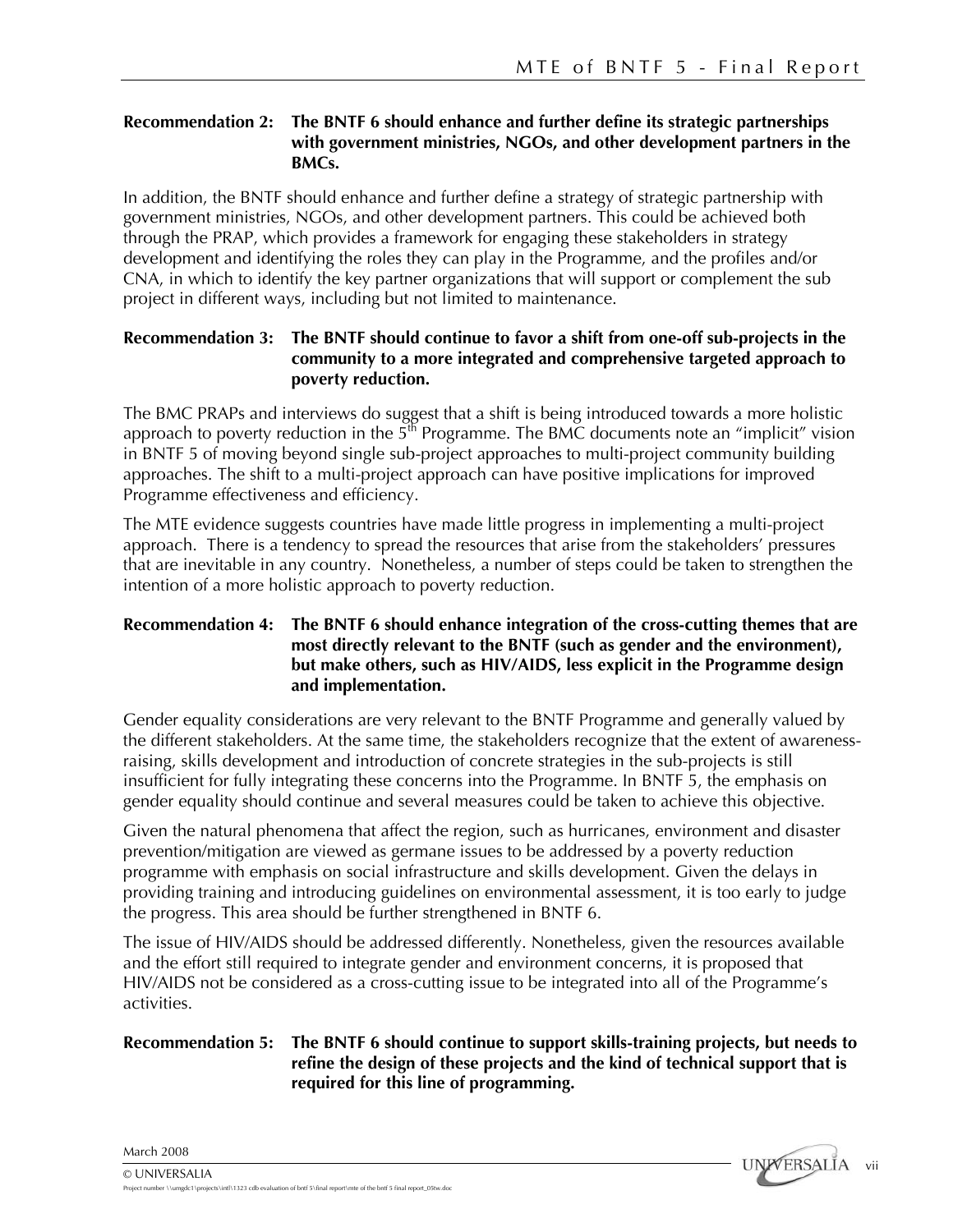The skills-training projects are limited in their effectiveness and the identification, design, approval and implementation of these projects pose challenges to the BNTFOs. Additional thought and consideration must be given to the intent of the sub-projects and the kind of support that may be required to design and implement projects that can successfully meet that intent.

In most of the BMCs, human resource development is central to their development plans and priorities. During the course of the MTE, a few respondents expressed their desire to invest even more funds in this area. The Evaluation Team is of the view that it would probably not make sense to shift an inordinate percentage of resources to skills-training because that would begin shaping the BNTF into a Human Resources Development (HRD) program. It is recommended, rather, that gradual increases be made to this amount once stakeholders have in place a robust strategy for this project area, taking into account the issues raised in the MTE.

#### **Recommendation 6: The BNTF 6 should continue to introduce a results-based approach into its programme management. The framework for planning and monitoring results should be simple and appropriate for the types of interventions that are being implemented by the Programme. It should be complemented by an evaluation cycle that helps to track cumulative effects and lessons learned in certain areas.**

Results-based Management approaches and reporting have been introduced with the BNTF 5 and progress has been made in this area. However, some important challenges still exist with respect to the articulation of and reporting on outcomes from the sub-projects. There are several areas for improvement in terms of the use given and time allotted to the CNA as well as of resources available to BNTFOs for monitoring and evaluation

While the introduction of RBM does put increased demands on BNTFOs, the definition of clear outcomes and indicators at the outset for each sub-project could allow for outsourcing the subsequent monitoring and assessment of change. In order to do this, the project documentations (profiles, CNAs) need to have well recorded statements of what changes the projects are intended to achieve.

The approaches to monitoring and evaluation at a Programme level adopted thus far (annual performance reports, MTE) help to identify progress being made, insights on effects of the subprojects, and potential areas for improvement. At present, however, there are limited means for reporting on the cumulative effect of BNTF interventions in the BMCs because each of the evaluations focuses on a particular period. For BNTF 6, the CDB may wish to propose an additional component to the evaluation cycle that could give it more information on the outcomes or impacts of the sub-projects and focused "lessons learned" studies in particular areas.

### **Operational Recommendations**

In this area the MTE makes a series of recommendations which are more operational in nature. The intent of most of the recommendations is to foster the spirit of ownership and participation which underpins the BNTF.

**Recommendation 7: BNTF 5 should continue shifting accountability to the BMCs, by strengthening decision-making authority and the roles and responsibilities of the PSC and the PM. At the same time, it should increase the monitoring role played by its staff.**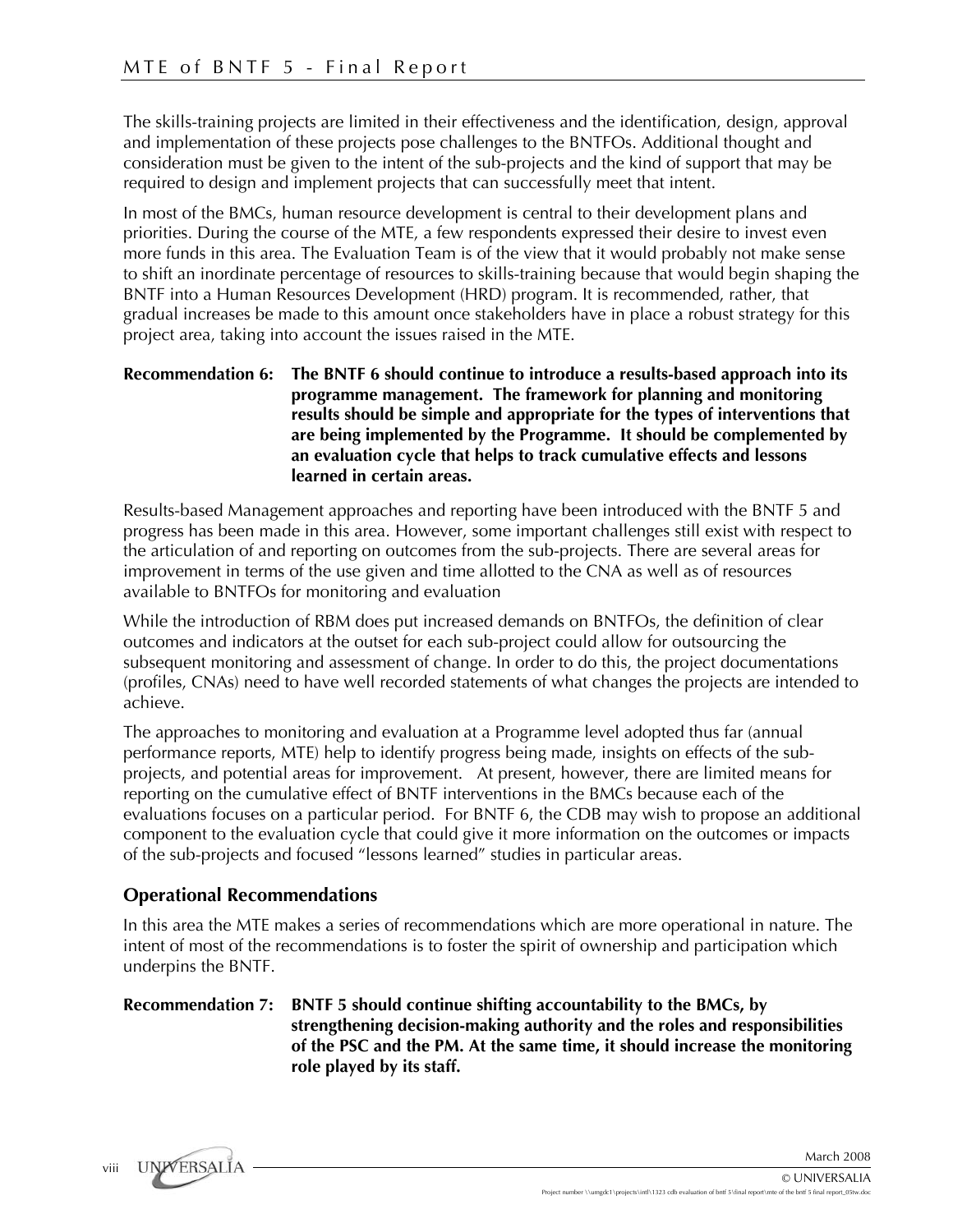One of the concerns voiced by many BMCs is that the PSC is not empowered to play its role in the governance of the BNTF. Although BNTF 5 shifted the approval of projects under \$35,000 to the PSC for decision-making, these projects still go to the CDB for no-objection and for the approval of a Consultant. The authority and the accountability given on paper are thus lost through the layers of processes that are often slower than desired by the BMC stakeholders. Therefore, it would be necessary to operationalize the decision-making authority given to the PSC.

The PSC should play a constant role in putting the PRAP principles into action, but this role is often not played as fully as it should be and the PSC would require further guidance in several areas in order to reinforce and strengthen the roles and responsibilities for the PSC. BNTFO should take clear guidance out of the Operations Manual and shape it into a short, two- or three-page document specifically targeted for the PSC members, describing their key functions and activities, as well as key criteria for project selection.

One of the issues that continue to affect programme management and implementation is the reporting relationship between the CDB Consultant and the CDB. This issue is not new to the CDB as it has already been referenced in the evaluation of BNTF 4. Therefore, the relationship between the PM and the CDB Consultant should be clarified.

Finally, BNTFO stakeholders recognize that if there is greater authority/accountability given to the PSC there must also be more monitoring by the CDB. These increased requirements for monitoring should be contemplated in the staffing complement that is put in place at the regional level. While these changes may not all be possible in the timeframe remaining for BNTF 5, they should be contemplated in the design of BNTF 6.

### **Recommendation 8: BNTF should increase flexibility with regards to the grant amounts given the agreements with the contributors to BNTF.**

Contributors to special funds at the CDB will always introduce their special requirements. At the same time, country stakeholders are clearly requesting more flexibility in order to better align BNTF programming with their priorities. The CDB (and its contributors) should review the caps on the amounts on certain sub-sector and review the upper limits of \$35,000 (for local PSC approval) and \$500,000 (overall) see if these are still reasonable given the change in context in the BMCs.

### **Recommendation 9: BNTF should allow for flexible approaches to staffing at BNTFO.**

The BNTF 5 was put in place with a standard model (three-person staff) for operation of the BNTFOs. The exceptions were Jamaica and Belize, where the BNTFO was integrated into the Social Investment Fund, and St. Kitts and Nevis, where two BNTFO are in *de facto* operation.

In many BMCs, the staffing approach has resulted in some drawbacks in that it tends to place an increasingly diverse set of responsibilities on the CLO or the PM. Yet the alternative of hiring more permanent staff with different kinds of expertise would greatly increase the administrative costs of the Programme. As a result, the Evaluation Team recommends that the BNTFO be able to hire shortterm advisory support at the country level, giving the PM and CLO additional flexibility to cope with additional demands and pressures as they arise.

The introduction of greater flexibility also puts the burden on the BMCs to clarify the respective roles and responsibilities of the team and to inform the CDB of changes in the mode of operating. In St. Kitts and Nevis, the operating modality is different than the one originally agreed to with the CDB. There are two *de facto* BNTFOs, one for each island, although this arrangement was not envisioned in the agreement with the country. This relationship would have to be clarified.

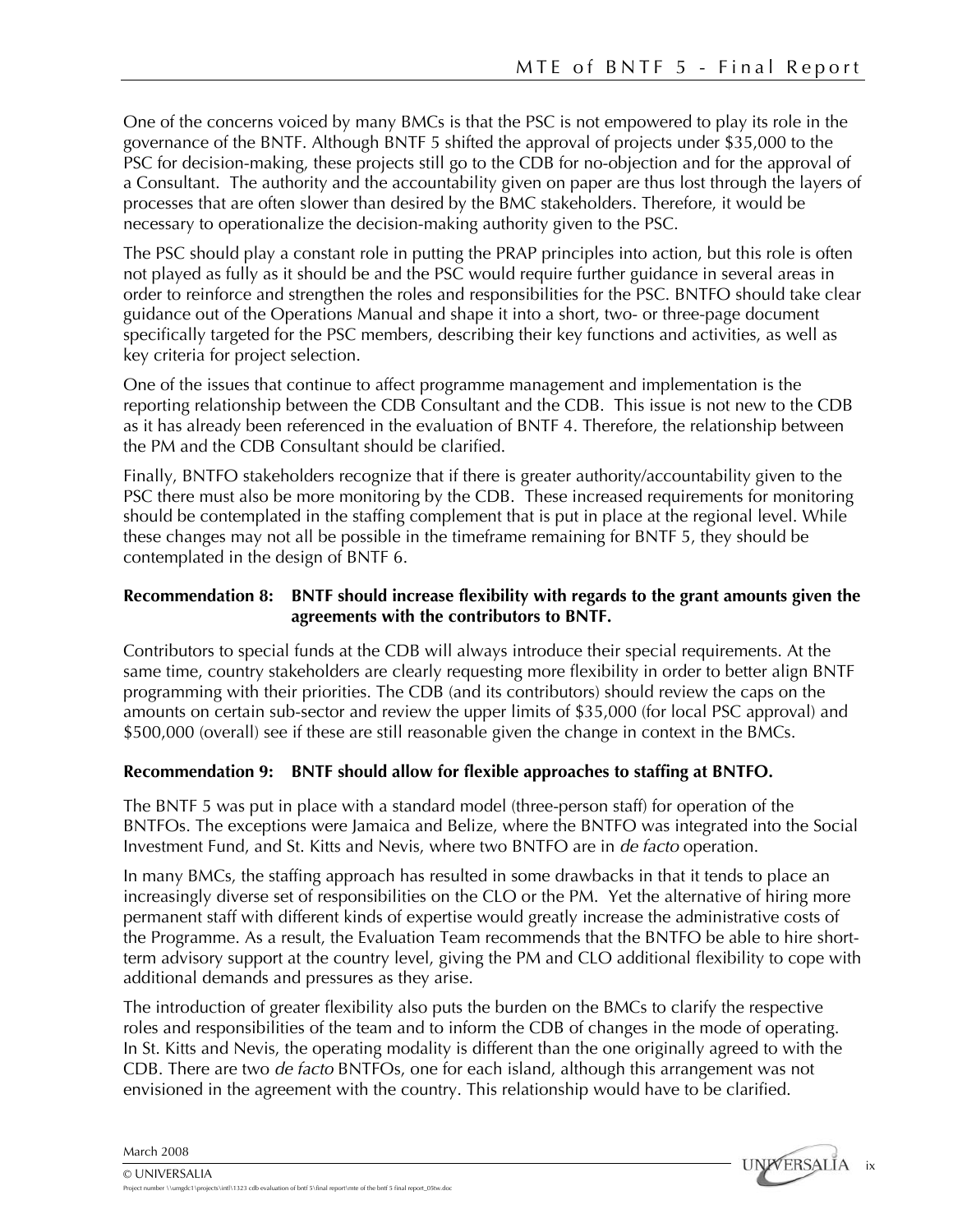#### **Recommendation 10: BNTF should facilitate a greater amount of sharing of experiences among CLOs.**

The training provided by the BNTF to PMs and CLOs gives them the opportunity to come together in structured sessions. One of the aspects that has been missing from BNTF 5 is the opportunity for greater sharing of lessons learned and best practices among CLOs on the implementation of the BNTF. The CDB is trying to set up an intranet facility for this kind of exchange, which could be reinforced by face-to-face meetings that allow for greater exchange.

#### **Recommendation 11: The CDB should ensure full staffing of the BNTF Programme.**

Some of the delays in the implementation of the BNTF derive from the staffing shortages in the Programme at the CDB thus affecting the credibility of the Programme at the country level. In this context, the management fee of 6% charged to CIDA may in fact be insufficient to implement the additional workload for the Programme; the CDB should carefully review this fee structure in relation to actual costs of operations in the process of negotiating for BNTF 6.

#### **Recommendation 12: The CDB should analyze the feasibility of introducing a few changes in procedures that could improve overall efficiency in the Programme's management.**

It may be time to review in consultation with the CDB's Legal Department the potential for changes in certain procedures, such as the potential for entering into "Standing Offer" arrangements; the possibility of a shortened tender process and simplified contract for minor works projects; the replacement of Monthly Report with Quarterly report; broader and periodic "compliance" audit; and the improving in the use of the MIS.

#### **Recommendation 13: CDB should revise the MIS so as to capture all key phases of the sub-project cycle. This would allow the CDB to better track the different steps and delays and to take all appropriate actions to eliminate factors causing delays.**

Concerns have been expressed by most of the key stakeholders concerning the length of the subproject cycle. In particular, concerns have been expressed in relation to the long time taken by CDB for the projects approval as well as consultant agreement. Because of the absence of sufficient information in the MIS, the Evaluation Team has not been able either to confute or affirm the origin of these concerns. CDB should therefore revise the MIS in order to capture the data for all the subprojects related to the different phases of the cycle. This would enable CDB to intervene and make the necessary corrections where required.

### **Recommendations on Formula for Unallocated Amounts**

The BNTF 5 includes unallocated amounts of US\$5 million to the first nine BMCs (excluding Jamaica) and C\$5 million to all 10 participating BMCs to be determined based on performance to date. The TORs for the MTE required the Consultants to recommend a formula for the distribution of these unallocated amounts.

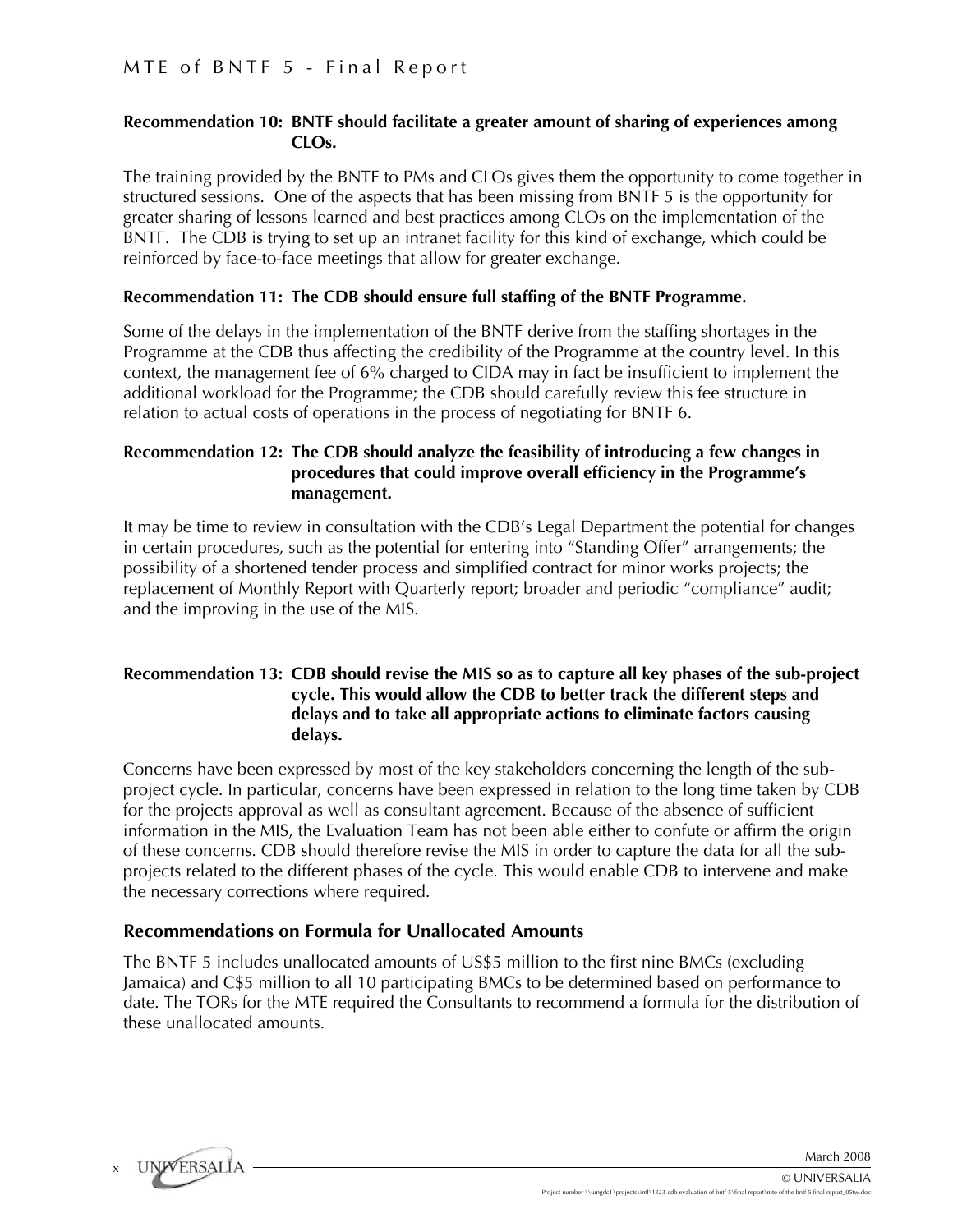The Evaluation Team began by reviewing the nine criteria identified by the CDB for defining the allocation that are presented in the CDB staff report to the Board of Directors requesting approval of the BNTF 5.<sup>1</sup> The Evaluation Team concluded that the nine original criteria were somewhat cumbersome and difficult to weigh and did not capture explicitly some of the key considerations the CDB and BMCs had agreed to focus on in BNTF 5, such as sustainability; the three cross-cutting themes; and adopting a Management for Development Results (MfDR) approach in the design and implementation of the Programme. These overall observations, in addition to the assessment of the appropriateness of several individual criteria, led to a revision of the indicators and formula for assessing performance of the BMCs in the implementation of BNTF 5.

The formula thus recommended for the unallocated amounts focuses on the country performance in program implementation and is based on three performance criteria, i.e. effectiveness, the quality of the completed sub-projects and the efficacy. However, the performance criteria do not capture several elements of the context that could favor or limit successful implementation of the remaining BNTF 5 resources within the project timeframe. Therefore, the CDB should consider additional factors that relate to the context at the country level, allocation decisions with regard to SDF resources, as well as the BNTF project funding cycle.

 $\overline{a}$ 



<sup>&</sup>lt;sup>1</sup> CDB Basic Needs Trust Fund-Fifth Programme, Paper BD 77/01, December 13, 2001, p. 24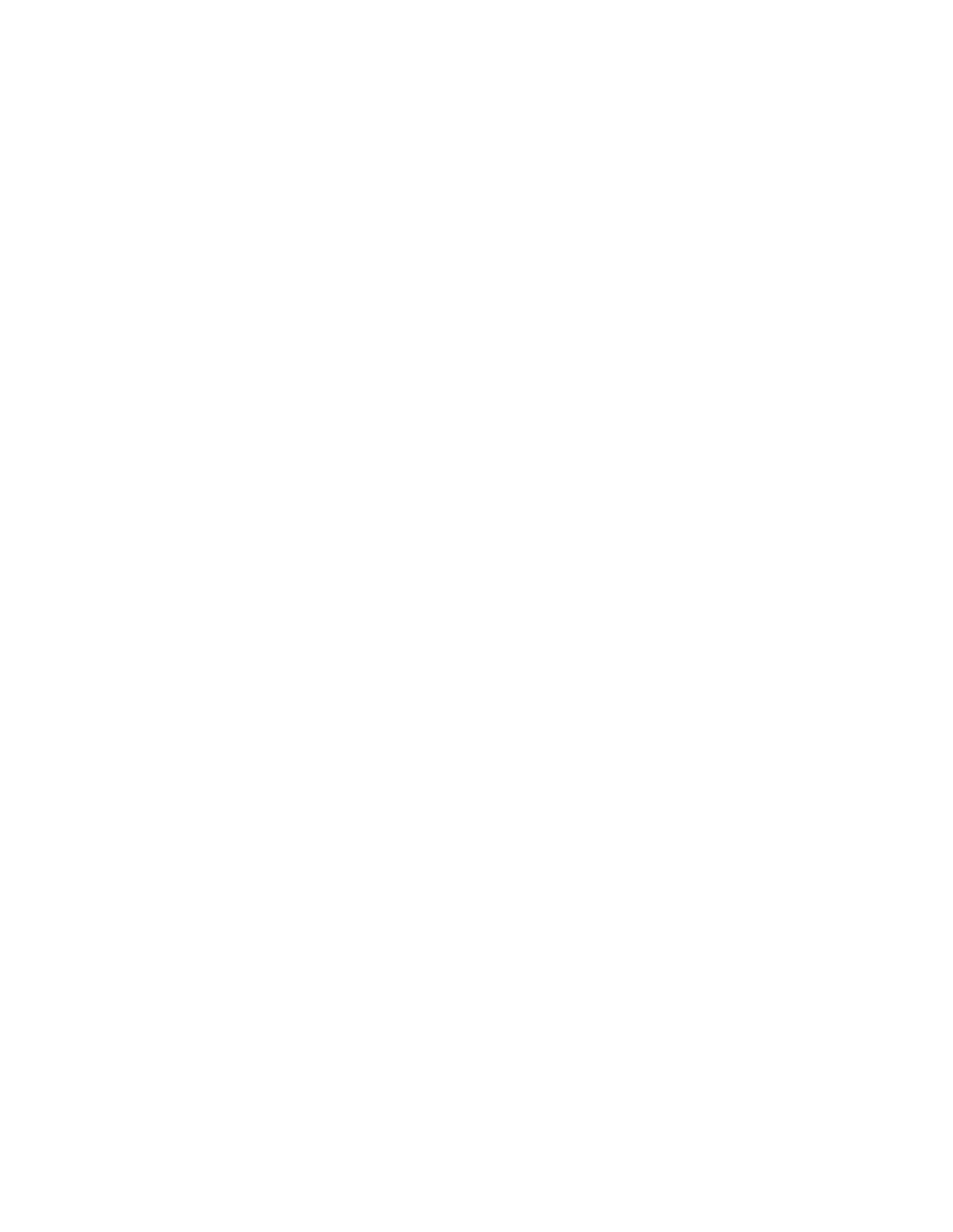### Acronyms

| AO                     | <b>Administration Officer</b>                                                    |  |  |  |
|------------------------|----------------------------------------------------------------------------------|--|--|--|
| <b>BMC</b>             | <b>Borrowing Member Countries</b>                                                |  |  |  |
| <b>BNTF</b>            | <b>Basic Needs Trust Fund</b>                                                    |  |  |  |
| <b>BNTFO</b>           | <b>Basic Needs Trust Fund Office</b>                                             |  |  |  |
| <b>BOD</b>             | <b>Board of Directors</b>                                                        |  |  |  |
| <b>BZE</b>             | Belize                                                                           |  |  |  |
| <b>CBO</b>             | Community-based Organization                                                     |  |  |  |
| <b>CBO</b>             | <b>Community Based Organization</b>                                              |  |  |  |
| <b>CDB</b>             | Caribbean Development Bank                                                       |  |  |  |
| <b>CED/BHN/E</b><br>SP | Caribbean Education Development/Basic Human Needs/Employment Sector<br>Programme |  |  |  |
| <b>CIDA</b>            | Canadian International Development Agency                                        |  |  |  |
| <b>CLO</b>             | <b>Community Liaison Officer</b>                                                 |  |  |  |
| <b>CNA</b>             | <b>Community Needs Assessment</b>                                                |  |  |  |
| <b>CPA</b>             | <b>Country Poverty Assessment</b>                                                |  |  |  |
| <b>CPAR</b>            | <b>Country Poverty Assessment Report</b>                                         |  |  |  |
| <b>CTCS</b>            | Caribbean Technological Consultancy Services                                     |  |  |  |
| <b>DADP</b>            | Dominica Association of Disabled Persons                                         |  |  |  |
| <b>DCC</b>             | Daycare Center                                                                   |  |  |  |
| <b>DFAIT</b>           | Department of Foreign Affairs and International Trade                            |  |  |  |
| <b>DOM</b>             | Dominica                                                                         |  |  |  |
| FAM                    | Finance and Administration Manager                                               |  |  |  |
| <b>GA</b>              | <b>Grant Agreement</b>                                                           |  |  |  |
| <b>GDP</b>             | <b>Gross Domestic Product</b>                                                    |  |  |  |
| <b>GLSC</b>            | Guyana Standard of Living Conditions                                             |  |  |  |
| GoD                    | Government of Dominica                                                           |  |  |  |
| CoG                    | Government of Guyana                                                             |  |  |  |
| <b>GRN</b>             | Grenada                                                                          |  |  |  |
| <b>GRO</b>             | <b>Grass-roots Organization</b>                                                  |  |  |  |
| <b>GS</b>              | Gender Specialist                                                                |  |  |  |
| <b>GUY</b>             | Guyana                                                                           |  |  |  |

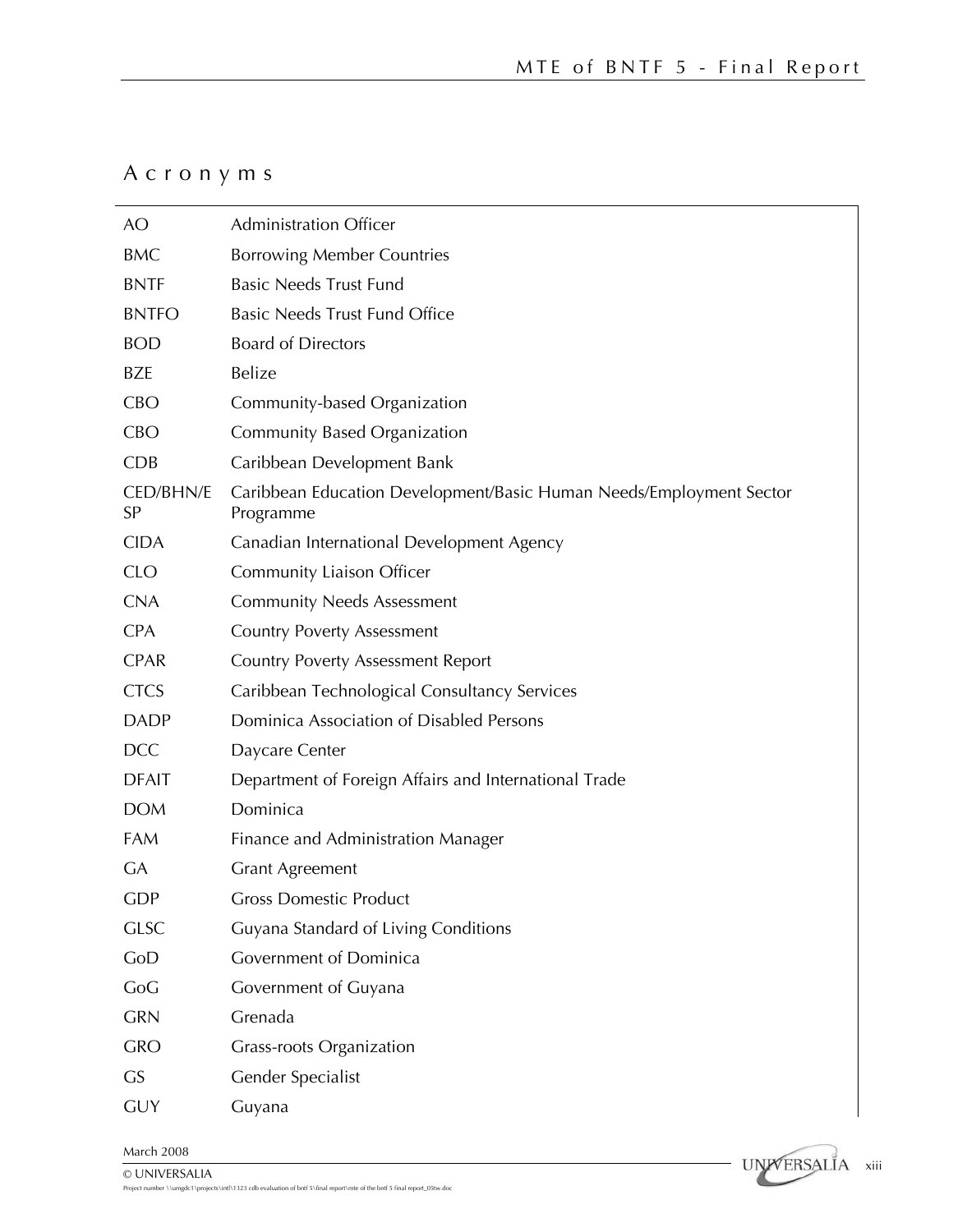### Acronyms

| <b>HIPC</b>   | Highly-Indebted Poor Country                          |  |  |  |
|---------------|-------------------------------------------------------|--|--|--|
| <b>HRD</b>    | Human Resources Development                           |  |  |  |
| JAM           | Jamaica                                               |  |  |  |
| <b>JSIF</b>   | Jamaica Social Investment Fund                        |  |  |  |
| LFA           | Logical Framework                                     |  |  |  |
| <b>LIS</b>    | Local Institutional Strengthening                     |  |  |  |
| M&E           | Monitoring & Evaluation                               |  |  |  |
| <b>MfDR</b>   | Management for Development Results                    |  |  |  |
| <b>MIS</b>    | Management Information System                         |  |  |  |
| MoF           | Ministry of Finance                                   |  |  |  |
| <b>MON</b>    | Montserrat                                            |  |  |  |
| <b>MTE</b>    | Mid-term Evaluation                                   |  |  |  |
| <b>MTESP</b>  | Medium Term Economic Strategy Paper                   |  |  |  |
| <b>NESDC</b>  | National Economic and Social Development Council      |  |  |  |
| <b>NGO</b>    | Non-Governmental Organization                         |  |  |  |
| <b>NPEAP</b>  | National Poverty Eradication and Action Plan          |  |  |  |
| <b>NPES</b>   | National Poverty Elimination Strategy                 |  |  |  |
| <b>NPESAP</b> | National Poverty Eradication Strategy and Action Plan |  |  |  |
| <b>NSDC</b>   | National Skills Development Centre                    |  |  |  |
| <b>ODA</b>    | <b>Official Development Assistance</b>                |  |  |  |
| <b>OM</b>     | <b>Operations Manual</b>                              |  |  |  |
| <b>PAR</b>    | <b>Poverty Assessment Report</b>                      |  |  |  |
| <b>PIP</b>    | Project Implementation Plan                           |  |  |  |
| PM            | Project Manager                                       |  |  |  |
| <b>PMC</b>    | <b>Project Monitoring Committee</b>                   |  |  |  |
| PPA           | <b>Participatory Poverty Assessment</b>               |  |  |  |
| <b>PRAP</b>   | Poverty Reduction Action Plan                         |  |  |  |
| PREU          | Poverty Reduction and Environment Unit                |  |  |  |
| <b>PRS</b>    | Poverty Reduction Secretariat                         |  |  |  |
| <b>PRSP</b>   | Poverty Reduction Strategy Plan                       |  |  |  |
| <b>PRTF</b>   | Poverty Reduction Task Force                          |  |  |  |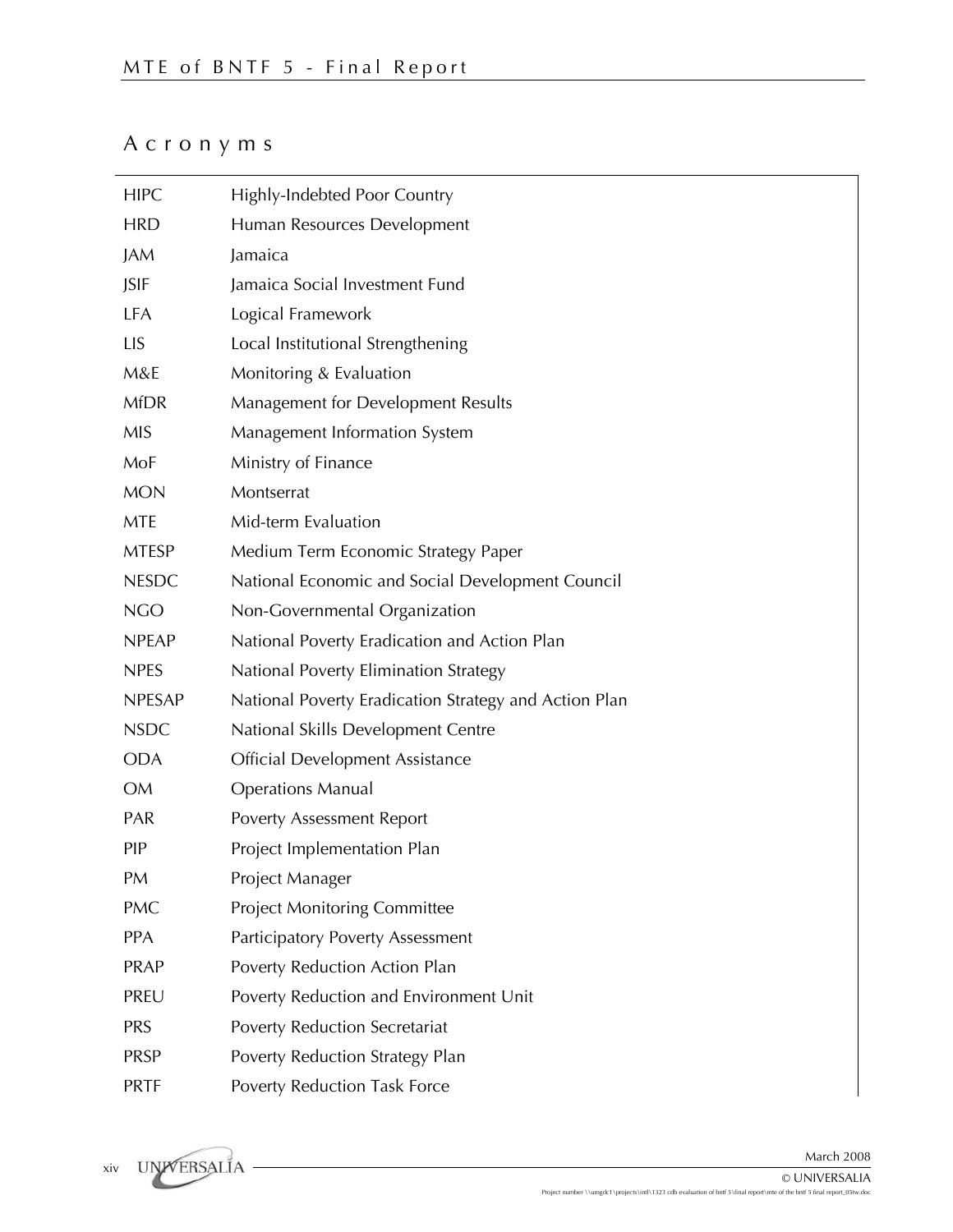## Acronyms

| <b>PS</b>    | <b>Permanent Secretary</b>                         |  |  |  |
|--------------|----------------------------------------------------|--|--|--|
| <b>PSC</b>   | <b>Project Steering Committee</b>                  |  |  |  |
| <b>PTA</b>   | Parent-Teacher Association                         |  |  |  |
| <b>RBM</b>   | Results-based Management                           |  |  |  |
| <b>SDC</b>   | Social Development Commission                      |  |  |  |
| <b>SDD</b>   | Social Development Division                        |  |  |  |
| <b>SDF</b>   | Social Development Fund                            |  |  |  |
| <b>SDM</b>   | Social Development Manager                         |  |  |  |
| <b>SIF</b>   | Social Investment Fund                             |  |  |  |
| <b>SKN</b>   | St. Kitts & Nevis                                  |  |  |  |
| <b>SLAR</b>  | Standard of Living Assessment Report               |  |  |  |
| <b>SLC</b>   | <b>Standard of Living Conditions</b>               |  |  |  |
| <b>SLU</b>   | St. Lucia                                          |  |  |  |
| <b>SVG</b>   | St. Vincent & the Grenadines                       |  |  |  |
| <b>TCI</b>   | Turks and Caicos Islands                           |  |  |  |
| ToR          | Terms of Reference                                 |  |  |  |
| <b>USAID</b> | United States Agency for International Development |  |  |  |
| <b>WBD</b>   | <b>Water-borne Disease</b>                         |  |  |  |

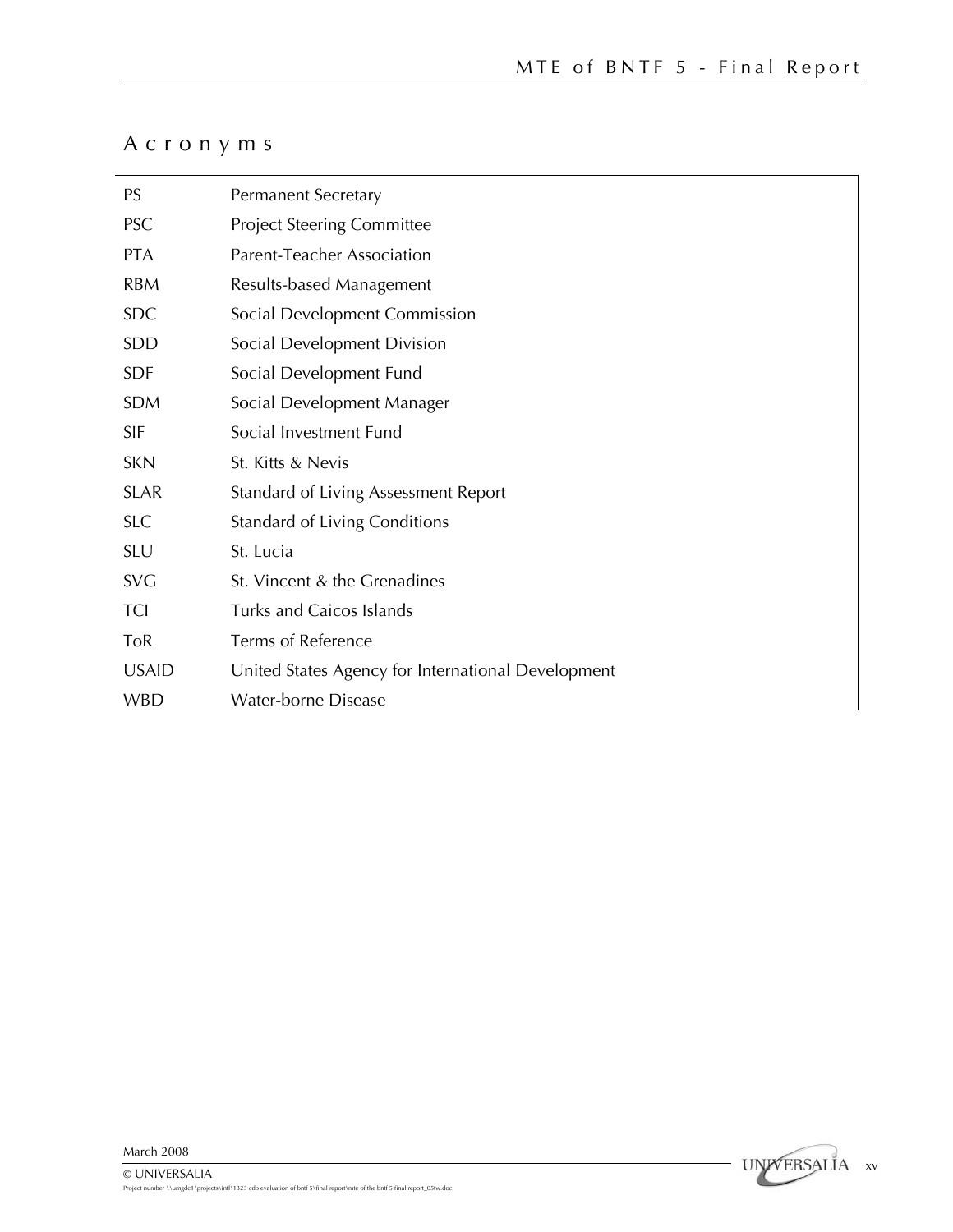### Contents

| 1. | Introduction                                                                                                                                                                                                                                    | 1                                      |
|----|-------------------------------------------------------------------------------------------------------------------------------------------------------------------------------------------------------------------------------------------------|----------------------------------------|
|    | 1.1 Background<br>1.2 Organization of the Report                                                                                                                                                                                                | 1<br>1                                 |
| 2. | Methodology                                                                                                                                                                                                                                     | $\overline{2}$                         |
|    | 2.1 Introduction<br>2.2 Limitations                                                                                                                                                                                                             | $\overline{2}$<br>3                    |
| 3. | <b>BNTF 5 Context</b>                                                                                                                                                                                                                           | 4                                      |
|    | 3.1 Brief history of the BNTF<br>3.2 Innovations and lessons of BNTF 4<br>3.3 Profile of BNTF 5                                                                                                                                                 | 4<br>5<br>6                            |
| 4. | <b>Findings</b>                                                                                                                                                                                                                                 | 9                                      |
|    | 4.1 Program Design<br>4.2 Effectiveness<br>4.3 Efficiency and Efficacy<br>4.4 Programme Administration<br>4.5 Programme Performance                                                                                                             | 9<br>15<br>27<br>30<br>37              |
| 5. | <b>Conclusions and Recommendations</b>                                                                                                                                                                                                          | 44                                     |
|    | 5.1 Strategic Recommendations<br>5.2 Operational Recommendations<br>5.3 Recommendations on Formula for Unallocated Amounts<br>5.4 Proposed Indicators and Weighting<br>5.4.1 Effectiveness<br>5.4.2 Quality of Sub-Projects<br>5.4.3 Efficiency | 44<br>49<br>53<br>55<br>56<br>57<br>58 |
|    | 5.4.4 Ranking of the Ten BMCs                                                                                                                                                                                                                   | 59                                     |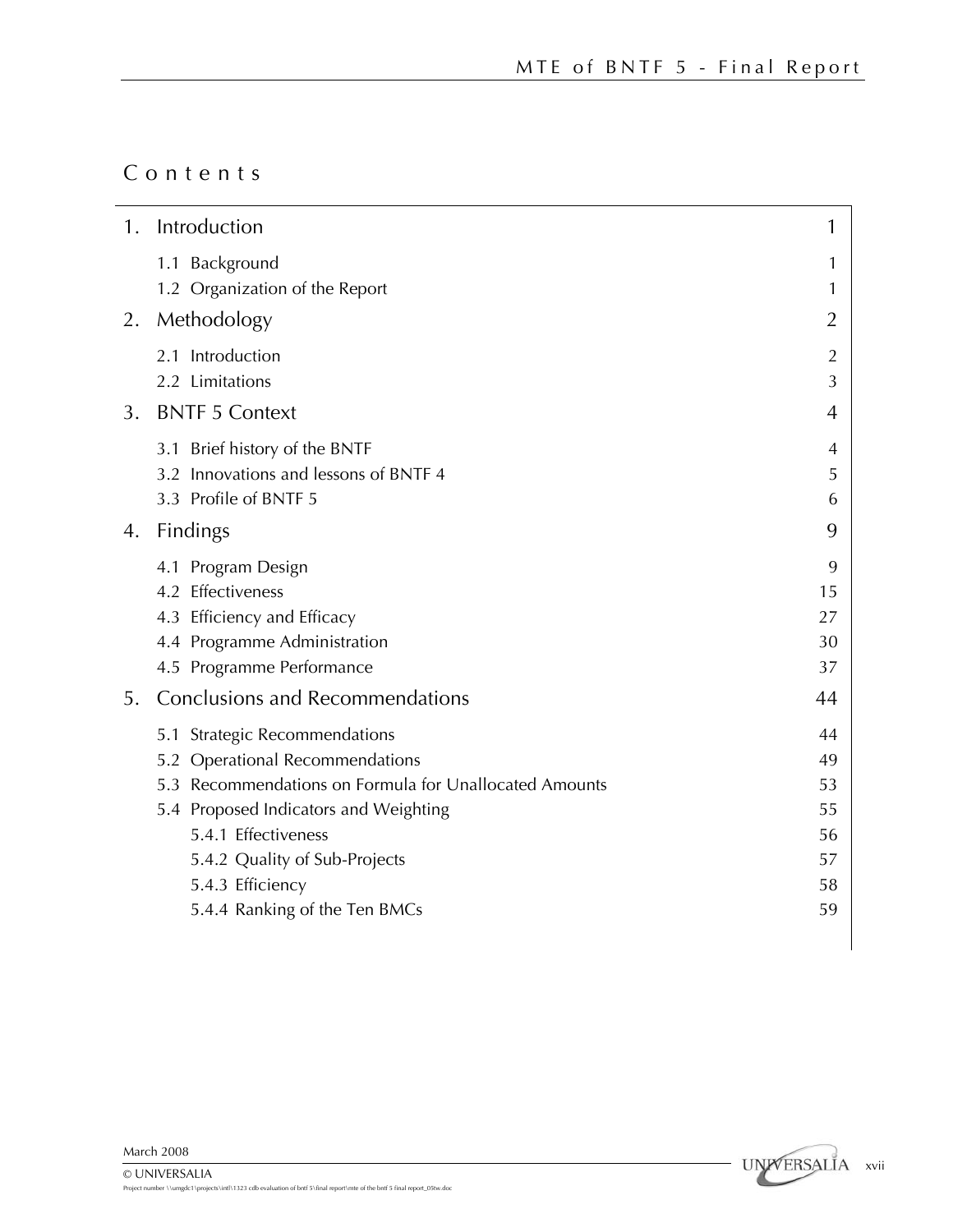### Exhibits

|  | Exhibit 4.1 BNTF funding in million US\$                                               | 6  |
|--|----------------------------------------------------------------------------------------|----|
|  | Exhibit 4.2 BNTF 5 Allocations to BMCs (US\$)                                          | 7  |
|  | Exhibit 4.3 Changes in Sector Disbursements                                            | 8  |
|  | Exhibit 5.1 Sub-projects Approved and Completed as at December 31, 2006, by BMC        | 21 |
|  | Exhibit 5.2 Programme Management and Implementation Tools                              | 21 |
|  | Exhibit 5.3 Overview of the Achievement of Targets in the PRAP, by BMC                 | 22 |
|  | Exhibit 5.4 Annual and cumulative Disbursements in BNTF 5 by BMC (USD)                 | 23 |
|  | Exhibit 5.5 Reported Linkages to National Poverty Reduction Strategies, Policies and   |    |
|  | Programmes                                                                             | 24 |
|  | Exhibit 5.6 Examples of Targeting approaches in the BMCs                               | 26 |
|  | Exhibit 5.7 Average Timeframe between Submission of the Request to BNTFO to Contractor |    |
|  | <b>Commencement Date</b>                                                               | 27 |
|  | Exhibit 5.8 Staffing in each of the ten BNTFOs                                         | 29 |
|  | Exhibit 5.9 BNTF 5 Organizational Chart                                                | 32 |
|  | Exhibit 5.10 Authorities and accountabilities in the BMC                               | 36 |
|  | Exhibit 5.11 The Integration of Gender in the BNTF Programme of each BMC               | 38 |
|  | Exhibit 5.1 Update of the Criteria                                                     | 54 |
|  | Exhibit 5.2 Effectiveness: Indicators and data sources                                 | 56 |
|  | Exhibit 5.3 Quality of Sub-Projects: Indicators and data sources                       | 57 |
|  | Exhibit 5.4 Efficiency: Indicators and data sources                                    | 58 |
|  | Exhibit 5.5 Performance Assessment Grid                                                | 59 |
|  | Exhibit 5.6 Ranking of the Performance of Ten BMCs in BNTF 5 Implementation            | 60 |
|  |                                                                                        |    |

## Appendices

| Appendix I List of Findings         |  |
|-------------------------------------|--|
| Appendix II List of Recommendations |  |

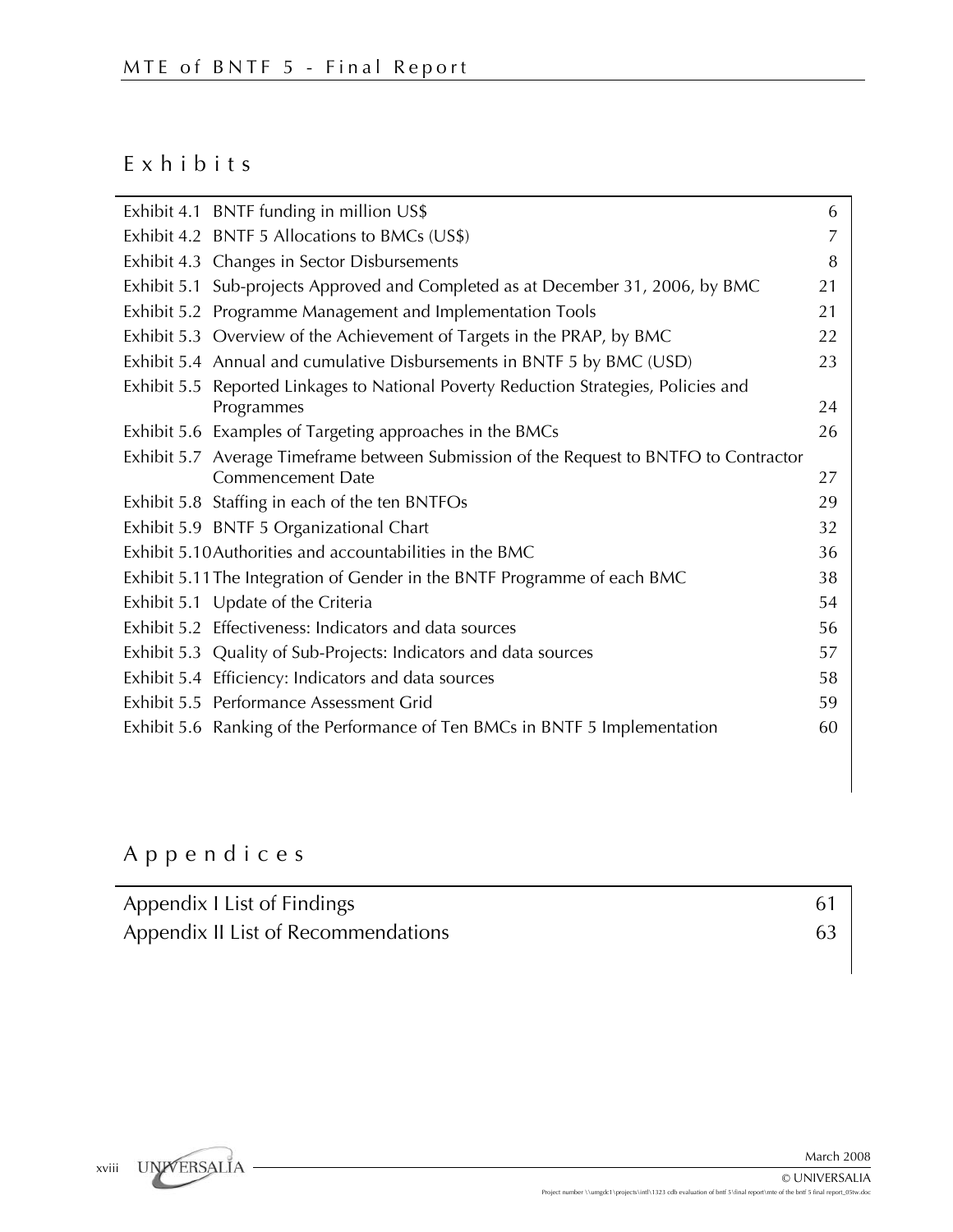### 1 . Introduction

### 1.1 Background

The Basic Needs Trust Fund (BNTF) is known as the Caribbean Development Bank's (CDB) flagship poverty reduction initiative. The CDB created the BNTF in 1979 with funding from the United States Agency for International Development (USAID). The fifth cycle of the BNTF was approved by the Board of Directors of the CDB in 2001. The Canadian International Development Agency (CIDA) is making a significant contribution to the Programme. As part of its performance monitoring, the BNTF 5 Programme cycle includes an independent, external mid-term evaluation (MTE).

During the first quarter of this year, the CDB concluded a public request for proposals to carry out the MTE of the BNTF 5 Programme. The Universalia Management Group, a monitoring and evaluation firm based in Canada, was selected to execute the work. Universalia presented the Draft Report to BNTF stakeholders from the CDB and the Borrowing Member Countries (BMC) in January 2008. The report was subsequently discussed at the BNTF workshop on "Programme Performance: Mid Term Evaluation and Annual Programme Performance Review 2007" held from January 28 – 31, 2008. This document constitutes the Final Report of the MTE; it incorporates revisions that are based on the CDB and BMCs comments to the Draft Report.

### 1.2 Organization of the Report

The Final MTE report consists of three volumes. Volume I contains the draft synthesis report of the evaluation of the BNTF 5 Programme. Volume II presents the 10 Country Mission Reports. The list of respondents, bibliography, and other references are included as Volume III.

Volume I is structured according to the evaluation issues that were presented in the Inception Mission Report and Work Plan approved by the CDB in May 2007. The first two sections provide an overview of the Methodology used in the MTE and the context of the BNTF 5, including highlights of its evolution. The subsequent sections present the Findings on Program Design, Effectiveness, Efficiency and Efficacy, Program Administration and Program Performance. The final section presents concluding comments and recommendations to be considered in the remaining period of implementation of BNTF 5 and in the design of BNTF 6.

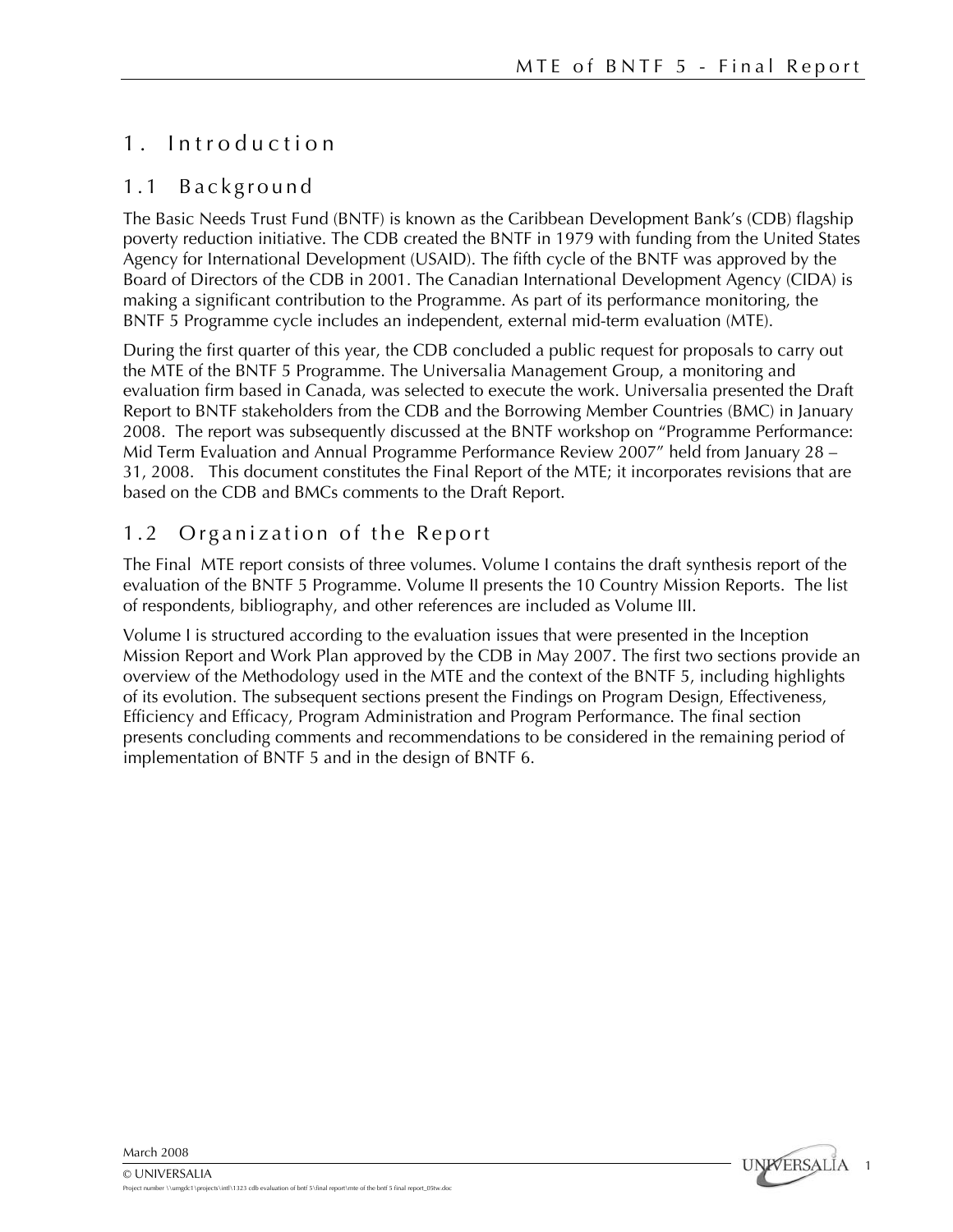### 2 . Methodology

### 2.1 Introduction

The methodology for the MTE of the Basic Needs Trust Fund Programme (Fifth Phase) was based on key review questions contained in the evaluation framework, as approved by the CDB in May 2007 (see Volume III, Appendix I). The methodology consisted of a mix of qualitative and quantitative techniques that included document review, projects review, group interviews and a field visit in each BMC eligible for BNTF 5 funding. Work planning and data collection for the study took place between May and September 2007.

The study was carried out by a team of specialists in program evaluation, poverty reduction programs, development and gender. A list of the team members with the schedule of the ten field missions is included in the evaluation data sheet in Volume III, Appendix II.

### **Document Review**

The Evaluation Team analyzed a series of corporate documents including the Mid-term Evaluation of BNTF 4, CDB and CIDA annual reports, CIDA Contribution Agreement, the Programme Implementation Plan (PIP), the Operations Manual (OM), and newsletters. In addition, the Team reviewed country and project-level information, including the Poverty Reduction Action Plans (PRAP), Community Needs Assessments (CNAs), project profiles, final reports of completed activities, Monthly Reports and reference material related to the case study countries. More general reference documents were also reviewed in the course of the study. A complete list of documents reviewed is presented in Volume III, Appendix III.

The team also reviewed quantitative data on allocations, disbursements, and expenditures provided by the CDB.

### **Country Missions Reports**

The Evaluation Team prepared Country Mission Reports for each of the ten visited BMCs based on short field missions conducted between June and September 2007. These Country Mission Reports are included in Volume II. The purpose of the country missions was to assess the quality of the completed sub-projects as well as the achievements and the efficiency of the BNTF 5 Programme with the aim of identifying the extent to which the implementation of the BNTF 5 Programme in each of the ten BMCs has been able to positively influence broader patterns of development in the visited communities. In order to capture the effects, at the outcome level, of the completed subprojects implemented in the visited communities, it was agreed with CDB that the MTE of BNTF 5 would review sub-projects completed between January 1, 2003 and December 31, 2006. Out of a population of 231 completed sub-projects as at December 31, 2006,<sup>2</sup> a total of 62 sub-projects were the object of a more in-depth review during the field missions. The cut-off date (December 31, 2006) for the evaluation means that the progress made during 2007 is not reflected in the MTE report.

 $2$  Source: CDB Management Information System. However, according to the CDB 2006 Annual Report, the number of completed sub-projects as of December 31, 2006 is 221.



1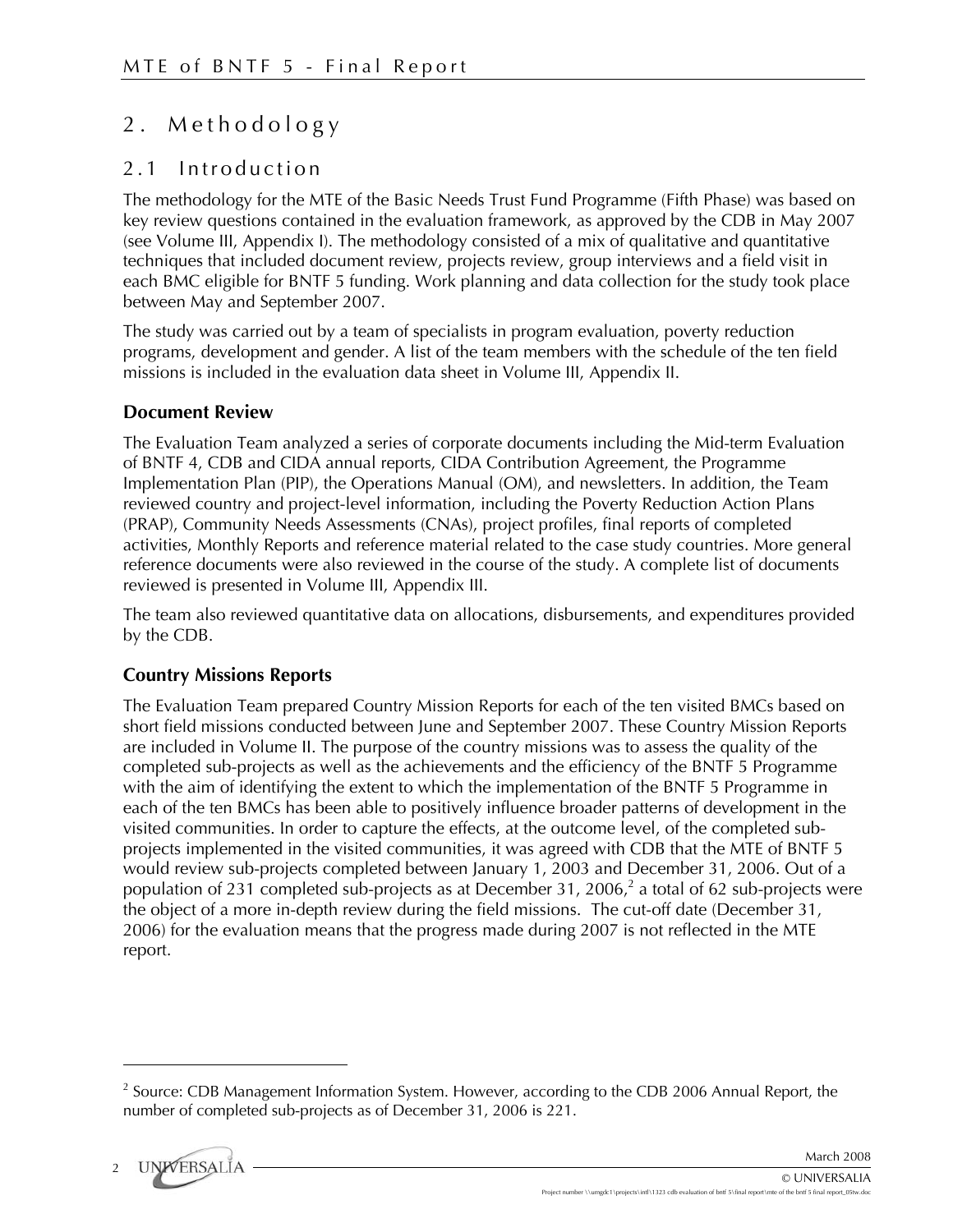### **Interviews and Focus Groups**

Overall, over 300 individuals were consulted in the course of the study. (A complete list is provided in Volume III, Appendix IV.) The key approaches to stakeholder consultation included:

- Individual, small group interviews and focus groups conducted during field missions to the ten BMCs;
- Interviews with CDB staff in CDB headquarters in Barbados;
- Interviews with CIDA and Department of Foreign Affairs and International Trade (DFAIT) staff at CIDA headquarters; and
- Interviews with officials from the High Commission of Canada in Guyana.

### 2.2 Limitations

Although a large number of interviews and community visits were scheduled by the Basic Needs Trust Fund Offices (BNTFOs), some of the interviews with key stakeholders and visits to the communities originally could not be carried out due to factors like time constraints, heavy rains, Hurricane Dean and the non-availability of some respondents. In particular, because of the effects of the hurricane, only one team member was able to conduct the mission in Saint-Lucia (SLU) (as opposed to two in the other countries). Another limitation is due to the incomplete data in the MIS, which affects the ability to provide useful analysis of efficiency in program management, particularly in assessing the timeframes for approval of BNTF projects.

#### **Types of stakeholders Interviewed during Field Missions**

BNTFO staff

Project Steering Committee Members

Central, regional and municipal government officials

3

**UNWERSALIA** 

Community members

**Contractors** 

**Consultants** 

NGO representatives

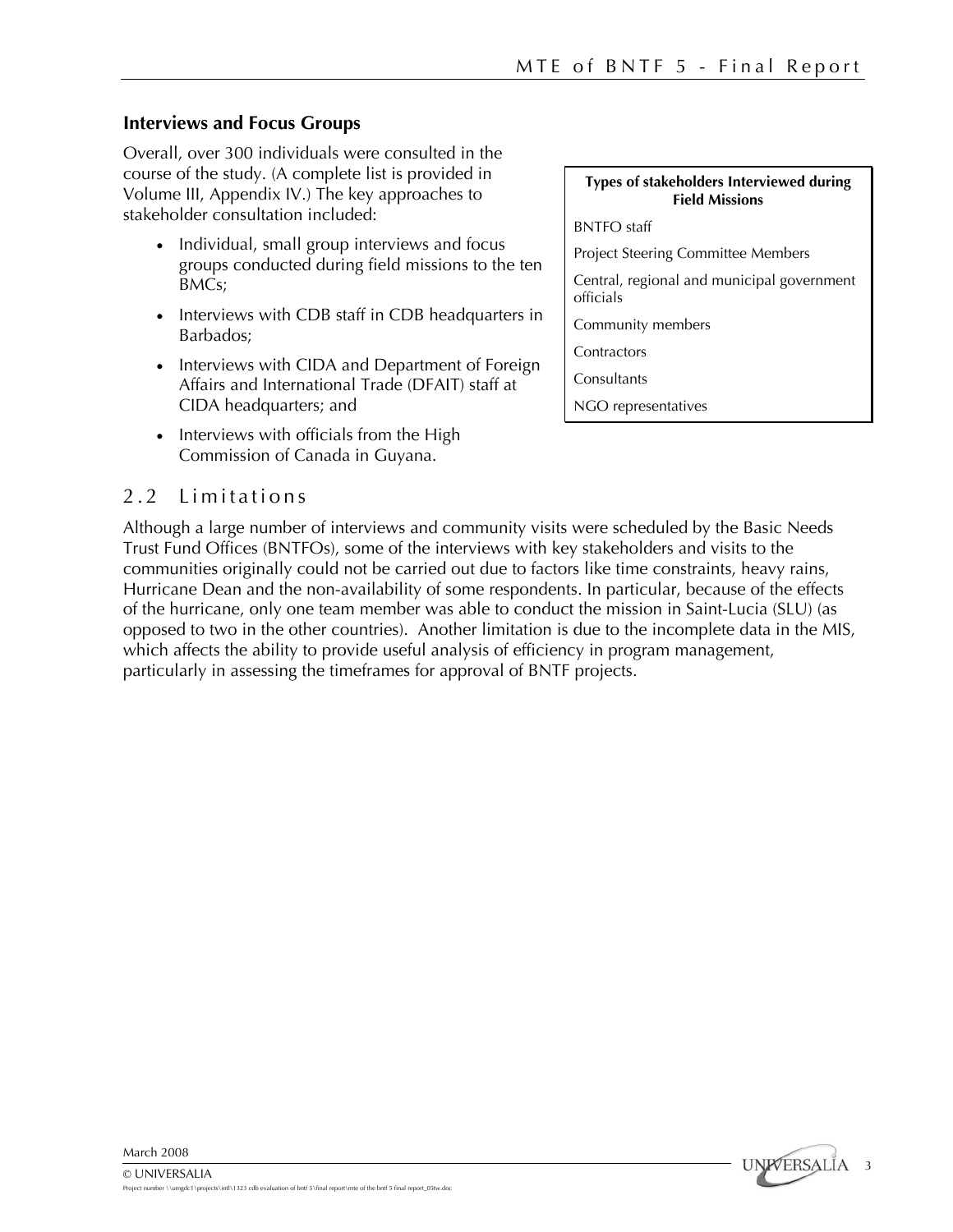### 3 . BNTF 5 Context

### 3.1 Brief history of the BNTF

Poverty continues to be a major concern in the Caribbean, despite substantial improvements in socio-economic indicators over the last fifty years. On average, one-third of the Caribbean region's population is living below the poverty line, vulnerable to economic, social and natural disasters. The majority of the Caribbean's poor are found in marginalized rural populations, the urban unemployed and under-employed, indigenous communities, and among the elderly, children and youth, and women. Unable to meet many of their basic needs, typically the region's poor live in sub-standard housing with limited access to water, sanitation and other basic social services. According to the CDB, existing social welfare programmes are inadequate to quickly identify and address the highest investment priorities of people in poor communities, with budgets being insufficient to address both the short-term survival needs and long-term sustainable improvements in the quality of life of the poor.

In the mid-late 1970s, the CDB BMCs faced major financial setbacks following the oil crisis, which led to economic recession, widespread unemployment, and increased political and social turbulence in a number of countries. In this context, previous development and reform experiences started to show that although economic growth was necessary for employment and well-being, it alone did not ensure rapid and sustained improvement in the lives of the poor. The CDB therefore began to develop a new approach so that its investments could have more direct meaning in, and impact upon, the lives of the region's poor. One of its principal initiatives was the Basic Needs Trust Fund Programme.

The CDB launched the BNTF Programme, initially called the Caribbean Education Development and Basic human Needs/Employment Sector Programme, in 1979, with financial assistance from US Agency for International Development (USAID).

At the beginning, the BNTF was a programme of small public works typically involved in constructing schools, roads and health facilities. It was specifically designed to provide short-term, emergency

#### **Milestones in BNTF**

- June 1979: CDB Board of Directors' approval of CED/BHN/ESP programmes (BNTF 1)
- April 1984: CDB Board of Directors' approval of BNTF 2
- May 1992: CDB Board of Directors' approval of BNTF 3
- May 1996: CDB Board of Directors' approval of BNTF 4
- October 2001: CDB's regional design workshop
- December 2001: CDB Board of Directors' approval of BNTF 5
- March 2003: CIDA/CDB Grant Agreement for C\$38 million to benefit 10 BMCs
- -January 2004: BNTF Programme Implementation Plan
- May-November 2007: Mid-term Evaluation of BNTF 5

response to deprivation and social unrest in rural communities, which constituted 1/3 of the region's poor. Essentially, the BNTF aimed to use the public works to enhance social and economic infrastructure while creating temporary employment as a means both of relieving poverty as well as stemming the growing social unrest.

During its first three phases (1979-1994), the BNTF Programme was under the supervision of the CDB's Infrastructure Division and implemented in-country by the Public Works Departments of the participating BMCs, which provided in each country a small office with a project manager and a secretary.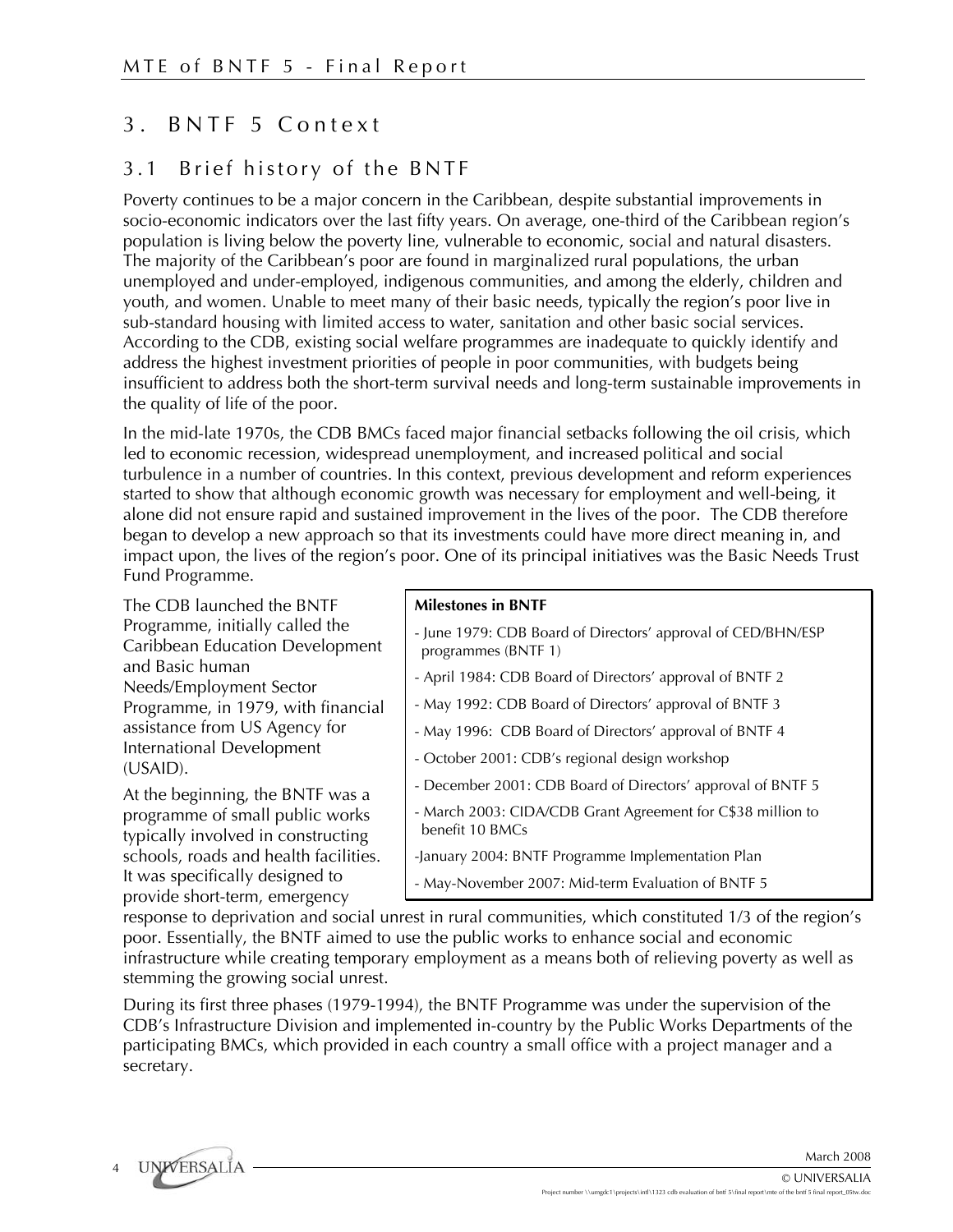At the end of the second BNTF Programme, USAID withdrew its support (subsequently restored in BNTF 4 with a small contribution), but the BNTF had proved so effective in helping BMCs to solve small-scale infrastructure deficiencies that participating governments accordingly agreed to make up the shortfall. It was agreed that for every US\$1 provided by governments, the CDB would match it with US\$2 from its Social Development Fund (SDF) resources.

The BNTF's first three phases, up to 1996, were characterized by a 'top-down' approach in which only minimal beneficiary involvement was involved. The BNTF Programme content was largely determined by participating governments, while the involvement of communities in the design and implementation of BNTF projects was nominal.

During the 1990s, the CDB started developing a broader policy agenda that focused on poverty reduction and the social sectors, and incorporated collaboration between donors and beneficiary countries, more public-private-community partnerships and encouraged dialogue with civil society. In 1994, the supervision of the BNTF was moved from the Infrastructure Division to the Poverty Reduction and Environment Unit (PREU) of the newly established Social Development Division (SDD). The incorporation of the BNTF into PREU resulted in a new approach focused on peoplecentered development and beneficiary participation that has gradually reshaped the objectives and implementation methods of the Programme, focusing it more directly on people, communities and the reduction of poverty. This change corresponded with a more general philosophical shift among international donor agencies towards the need for the greater involvement of beneficiaries and civil society in the planning, design and implementation of investments and interventions.

The BNTF underwent several important changes that started to address the lack of local ownership and beneficiary participation in the Programme. Nevertheless, the transformation of the BNTF Programme from the 'top-down' approach to being 'demand-led' within targeted areas, has been a gradual one, spanning more than ten years.

The Programme is now considered CDB's flagship poverty reduction initiative. Over more than 25 years and five phases, the BNTF has developed special mechanisms to target poor communities more effectively, increase local government and community participation, strengthen capacity related to social infrastructure in the region, provide skills-training and employment to beneficiaries where feasible, and improve the efficiency of its implementation processes and systems.

### 3.2 Innovations and lessons of BNTF 4

The BNTF 4 phase, which began in 1996, constituted a transition from the "top down" and essentially physical infrastructure approach to development to a more holistic method of community development. The following innovations were introduced:

- The introduction of small sub-projects costing less than US\$20,000 that would address immediate community problems and allow for innovation and increased local ownership;
- The delegation of greater authority to local levels. In particular, national Project Steering Committees (PSC) were instituted (comprising equal public sector/civil society membership) to screen and approve small sub-projects;
- The introduction of a new post of Community Worker in the BNTF country offices to mobilize and facilitate community participation and strengthen beneficiary involvement throughout the project cycle;
- The addition of a new component to fund skills-training activities; and
- Increased use of participatory methods and awareness of gender equality concerns in the design and implementation of projects.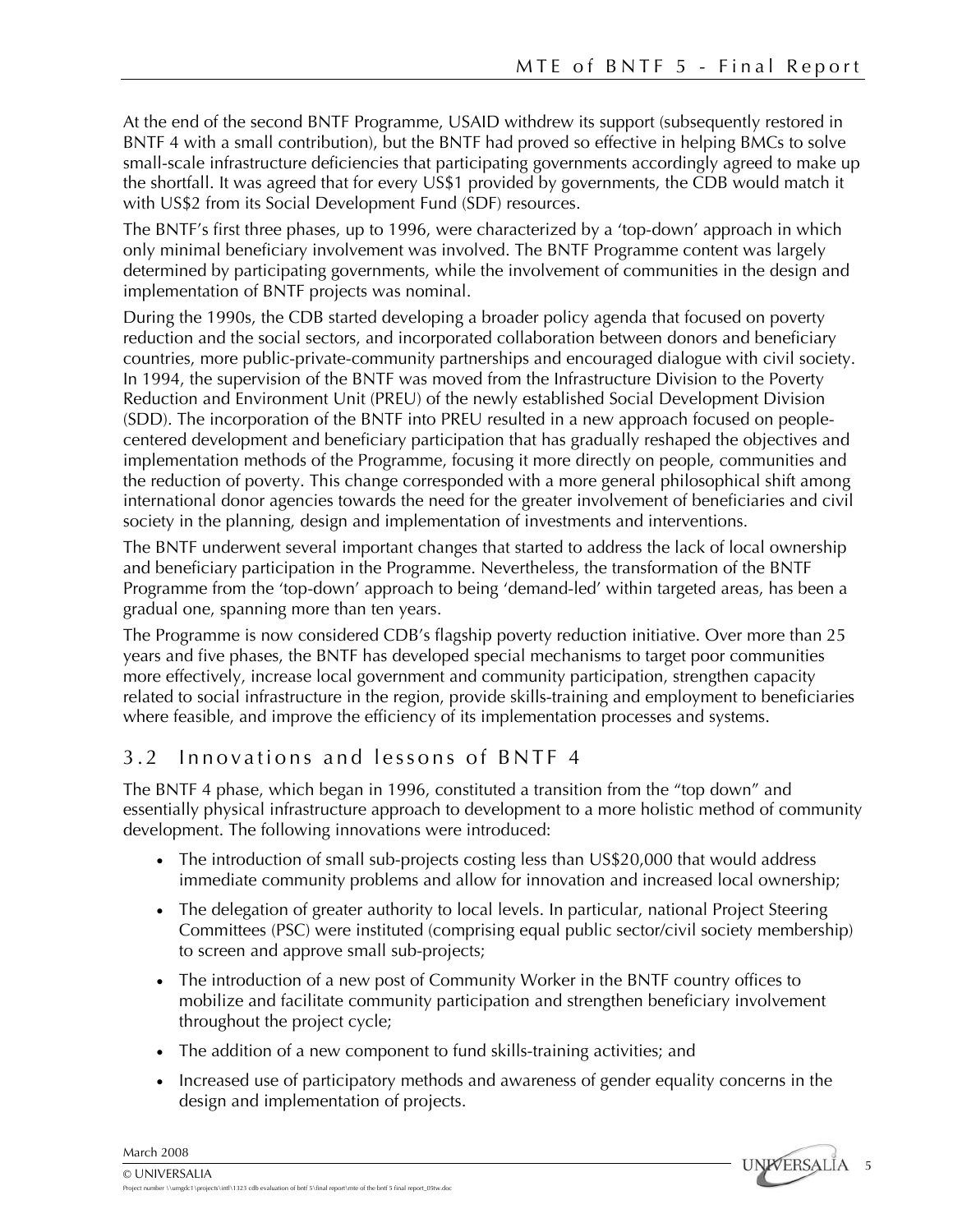This transitional phase generated some important lessons learned that were then largely incorporated in BNTF 5, in particular regarding community processes, management skills and the sharing of decision-making. At a regional design workshop in October 2001, new principles began to emerge as guidelines for ensuring that BNTF 5 adhered to the CDB's strategy to reduce poverty through growth, capacity enhancement, vulnerability reduction and improved community participation in governance.

### 3.3 Profile of BNTF 5

### **Design Elements**

A number of measures were introduced to expand and strengthen the delivery of BNTF 5 from its inception in 2002, the most significant being:

- The formulation of a PRAP by each BMC as a measure for targeting the poorest people and their communities and for the allocation of BNTF resources;
- More funds being allocated for small and skills-training sub-projects, in partnership with NGOs and Community-based Organizations (CBOs);

#### **BNTF 5 Mission Statement**

The BNTF Programme provides resources to poor communities in order to improve access to basic public services and enhance employability which could reduce beneficiaries' economic and social vulnerability to risks that impact on income and well-being.

Source: Draft Operations Manual, 2004

- The active involvement of communities in the identification, proposal and implementation of sub-projects, with each initiative being sponsored by a community, community group or service provider;
- The introduction of a tripartite agreement between the beneficiary community, the responsible public agency or civil society entity and the local BNTFO, with a formal Project Operations Manual (OM) intended to improve project management;
- The upgrading of the Community Worker post to that of Community Liaison Officer (CLO) with a broader responsibility for networking with other public and civil society institutions as well as working to increase the participation of beneficiary groups; and
- The requirement that all sub-projects address issues concerning stakeholder participation, preventative maintenance, social development, gender equality, sound environmental management and sustainability (especially after the CIDA contribution).

| <b>Source</b>     | <b>BNTF1</b> | <b>BNTF2</b> | <b>BNTF3</b> | <b>BNTF4</b> | <b>BNTF5</b> |
|-------------------|--------------|--------------|--------------|--------------|--------------|
| <b>CDB</b> Grants |              | 8.5          | 15.          | 18           | 32           |
| <b>BMCs</b>       |              |              | 6.25         |              | 12.74        |
| Counterparts      |              |              |              |              |              |
| USAID grant       | l 41         | 19.7         |              | 1.6          |              |
| CIDA grant        |              |              |              |              | 24           |
| <b>Total</b>      | 16           | 28.2         | 21.25        | 27.6         | 68.74        |

#### **Exhibit 3.1 BNTF funding in million US\$**

Source: CDB, 2005. People, Poverty and Potential. The BNTF in the Caribbean. pp. 21, 30 and 33.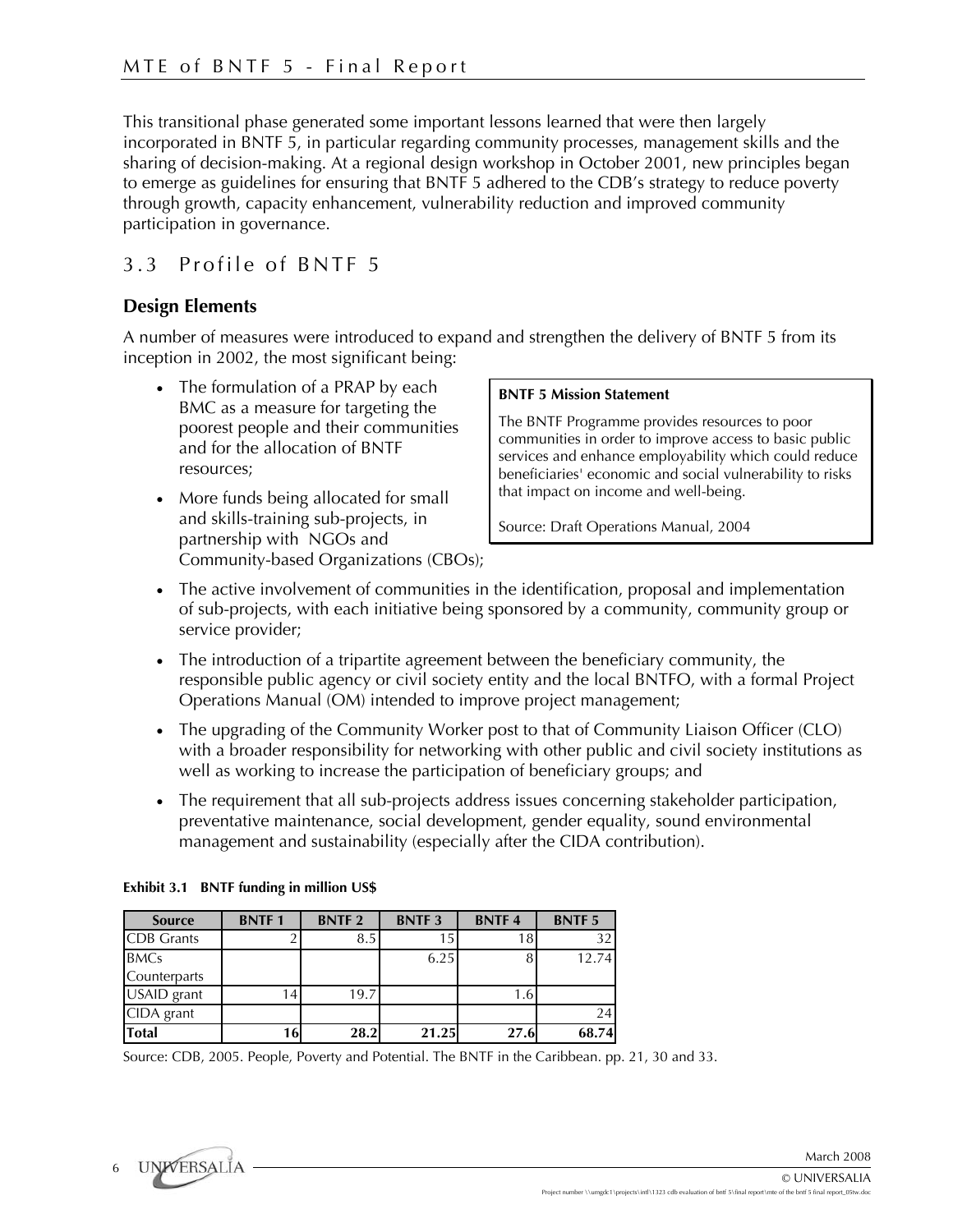The BNTF's 5th phase, which was approved in December 2001, was planned to run for 6 years beginning in 2002. Ten BMCs participate in the Programme : Belize, the Commonwealth of Dominica, Grenada, Guyana, Jamaica, Montserrat, St. Kitts and Nevis, St. Lucia, St. Vincent and the Grenadines, and the Turks and Caicos Islands.

### **Allocations to each of the BMCs**

The funds allocated to each of the BMCs participating in the BNTF 5 are presented in Exhibit 3.2.

| <b>BMC</b>                     | <b>ALLOCATION</b> |
|--------------------------------|-------------------|
| Belize                         | 5,261,100         |
| Dominica                       | 2,904,418         |
| Grenada                        | 2,721,945         |
| Guyana                         | 10,482,129        |
| Jamaica                        | 2,866,897         |
| Montserrat                     | 1,685,712         |
| St. Kitts and Nevis            | 1,782,553         |
| St. Lucia                      | 4,450,813         |
| St. Vincent and the Grenadines | 3,539,529         |
| Turks and Caicos Islands       | 1,194,250         |
| <b>TOTAL</b>                   | 36,889,346        |

**Exhibit 3.2 BNTF 5 Allocations to BMCs (US\$)** 

Note: Includes CIDA and CDB funding. Source: CDB

### **Contribution of the Canadian International Development Agency**

In 2003, BNTF 5 benefited from a major contribution from CIDA, raising its total funding amount to an unprecedented US\$69 million.<sup>3</sup> CIDA's involvement in the BNTF introduced a number of shifts in the Programme, including:

- The cross-cutting themes of gender equality, environmental considerations and HIV/AIDS;
- An emphasis on a results-based approach in project management;
- The inclusion of Jamaica, through the Jamaica Social Investment Fund (JSIF).

CIDA influenced the Programme in other ways as well. As mentioned in CIDA's Policy Statement on Strengthening Aid Effectiveness, *"[e]ngaging civil society and the people directly affected by aid programmes is an integral part of the comprehensive development model addressed in this paper. CIDA agrees with the importance of ensuring that local ownership is defined and achieved through consultative processes involving government, civil society and other groups within developing countries and will continue to foster this in its programming. CIDA will develop an approach which will prioritize responsive programming that is supportive of nationally-owned poverty reduction* 

<sup>1</sup>  $3$  The total funding amount includes US\$24 million from CIDA, US\$32 million from CDB and US\$12.74 million from the ten BMCs.

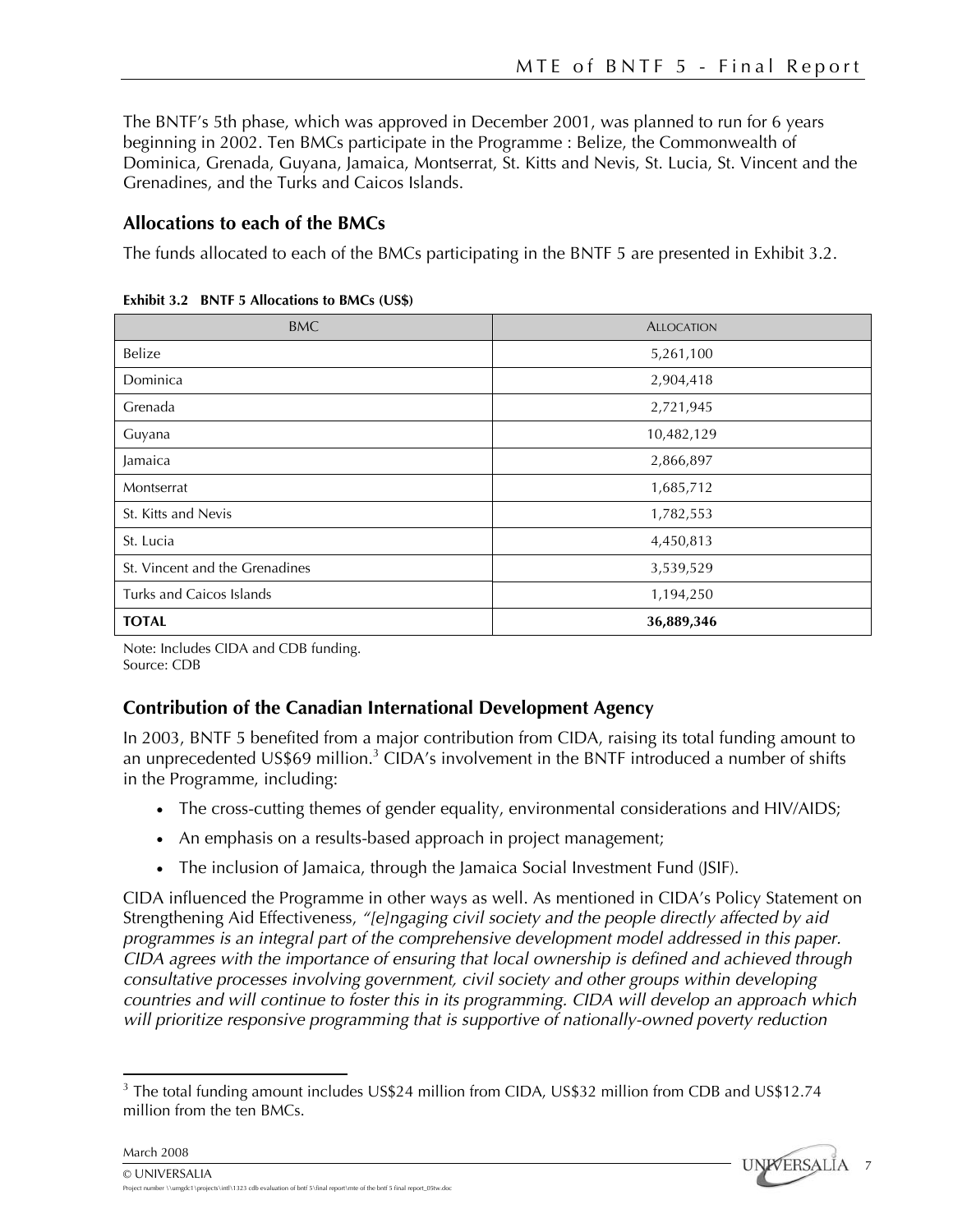strategies."<sup>4</sup> As a consequence of this new approach pursued by CIDA in providing international aid, the Contribution Agreement signed with CDB to provide funding for the BNTF 5 Programme states that the new Programme "*has also been designed with focus on the following two of Canada's six Official Development Assistance (ODA) programming priorities:* 

- *To support efforts in Basic Human Needs (BHN) to provide primary health care, basic education, family planning, nutrition, water and sanitation and shelter; and*
- *To help developing countries to deliver environmentally-sound infrastructure services, with an emphasis on poorer groups and on capacity building."5*

This focus on the one hand enhanced participation of communities in the project cycle and, on the other, prompted a shift in the primary sectors financed by the Programme in order to give more importance to infrastructure such as schools, daycare centres and health facilities than to roads, drains and footpaths.

The pie charts in Exhibit 3.3 clearly illustrate the change in sector disbursement from BNTF 4 to BNTF 5. By comparing the two phases, it is evident that while in the earlier phase of the BNTF Programme the focus was placed on roads, drains and footpaths, to which 44% of the funding was allocated, in the current phase of the Programme an equivalent percentage of the funding is used in the education and daycare sector, with the roads, drains and footpath sector representing only 12% of its budget.





Source: CDB 2006 Annual Report, p. 3



Source: CDB 2006 Annual Report, p. 3

1

<sup>&</sup>lt;sup>4</sup> CIDA Policy Statement on Strengthening Aid Effectiveness. Online: http://www.acdicida.gc.ca/aideffectiveness#1

<sup>&</sup>lt;sup>5</sup> CIDA Contribution to CDB's BNTF Programme, p. 5.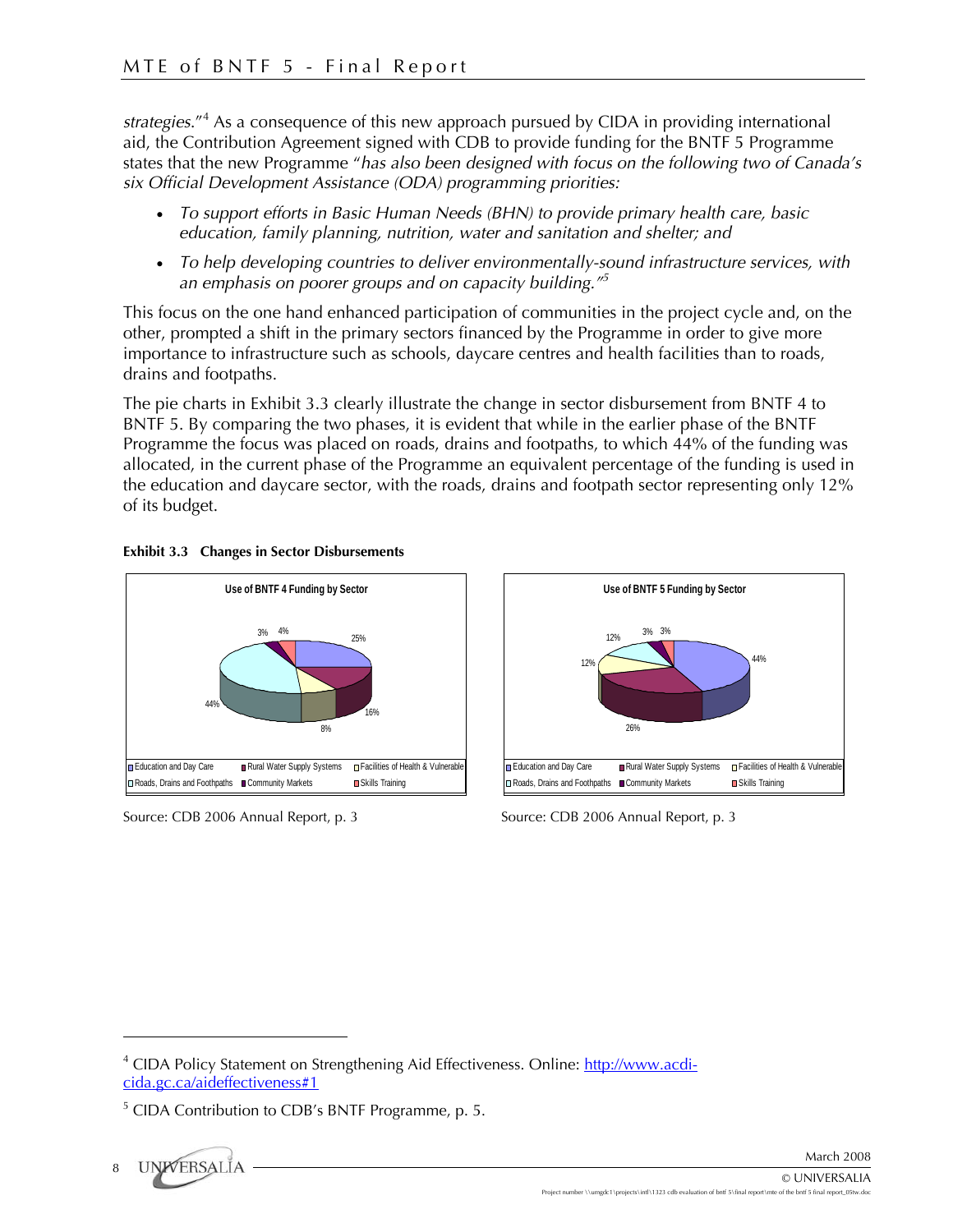### 4 . Findings

### 4.1 Program Design

This section presents findings on programme design. There were a number of elements introduced into the BNTF during its current cycle, described in Section 3.3 and briefly summarized in the text box. This section focuses on those elements of design that were highlighted as key evaluation questions during the development of the evaluation Work Plan, namely the social orientation of the Programme and the involvement of community stakeholders in the project cycle. The other distinguishing aspects of the BNTF 5 Programme are addressed in the sections on Effectiveness, Programme Administration, and Programme Performance.

#### **Elements introduced in the Design of BNTF 5**

- a) Preparation of Poverty Reduction Action Papers (PRAP);
- b) Increased funding for skills-training;
- c) Expanded Project Steering Committees (PSC);
- d) Upgrading Community Worker to Community Liaison Officer (CLO);
- e) Community involvement in the full cycle of the subprojects;
- f) Tripartite agreements with public institutions and the community;
- g) Cross-cutting themes of gender, environment and HIV/AIDS; and,
- h) Formal Project Operations Manual and MIS.

#### **Finding 1: The relevance of the BNTF 5 focus on social infrastructure projects is confirmed by stakeholders.**

Social infrastructure is defined as primary and secondary schools, preschools, daycare centres, facilities for vulnerable groups, primary health facilities, water systems, sanitation facilities, rural roads, drainage, footpaths and market infrastructure.

In all BMCs, government stakeholders confirmed the need and the ongoing relevance of a grant fund that supports the large- and small-scale infrastructure projects supported by the BNTF. The relevance is anchored in three characteristics of the BNTF: its provision of grant resources for needed capital investments, its alignment with national poverty reduction strategies, and its funding in sectors that are not covered by other sources.

- 1) **BNTF responds with grant resources to the needs for capital investments in BMCs.** In most countries, the demand for these kinds of projects exceeds what the national governments are able to budget for capital investments due to a number of financial and economic constraints, including:
	- The small size of the population as well as of the economies, which are mostly agriculture-dependent, limits the size of the market and the capacity to generate income;
	- The location of the ten BMCs in the Caribbean Sea exposes these countries to recurrent natural disasters, with consequently serious impacts on the national finances. For instance, Grenada was almost completely devastated by Hurricane Ivan in 2004 (the damages amounted at 200% of the GDP) and was seriously damaged by Hurricane Emily in 2005 (the damages were estimated at 12% of GDP). Part of the island of Montserrat has been evacuated as the Soufriere Hills volcano makes it unsafe. In addition, the island is constantly threatened by acid rain and ash. In Guyana, the seasonal heavy rains provoke major flooding along the coastal regions, where the majority of the population is concentrated; and,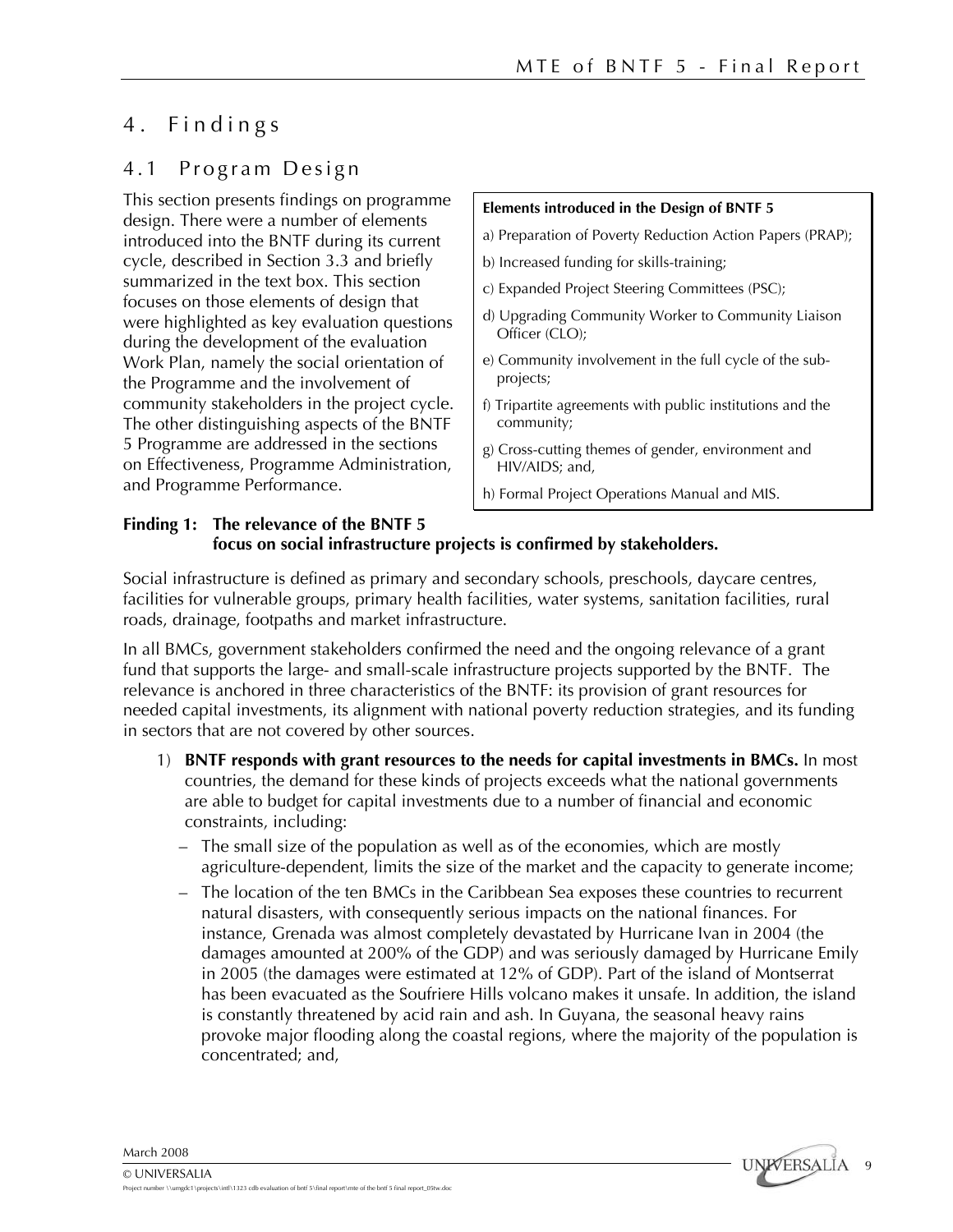– Some countries are highly indebted. The Government of Guyana (GoG) is a member of the Highly-Indebted Poor Country (HIPC) initiative and the Government of Dominica (GoD) has been recently involved in a fiscal structural adjustment.

All these factors seriously affect the availability of financial resources necessary to provide and assure wide access to social infrastructure and, as such, BNTF 5 funding is particularly appreciated for providing additional funds on a grant basis rather than as a loan.

- 2) **BNTF supports national development strategies or poverty reduction strategies.** BNTF funding is seen as a useful support to achieve the objectives stated in the various national development strategies or in other documents such as the Poverty Reduction Strategy Papers (PRSPs). For instance, in Belize and Guyana, which have national poverty reduction strategies, the BNTF 5 programme has been aligned into the broader efforts carried out by Social Investment Funds (SIF). In Belize, in fact, because the SIF was actively involved in preparing the National Poverty Elimination Strategy (NPES) and the National Poverty Eradication Strategy and Action Plan (NPESAP), it was able to then link the BNTF to the strategy. In addition, the SIF poverty action plans were included in the NPEAP.
- 3) **BNTF provides funding in sectors where other resources are not available.** The BNTF 5 Programme, thanks to its flexibility and broad scope, steps in with assistance to sectors where other sources of funding are not available. This is the case of Grenada after Hurricane Ivan: the BNTF 5 funding has been directed to the construction and renovation of pre-primary schools and daycare centres for which it was the only source of funding available. In Montserrat, the importance of the Programme is enhanced due to the status of the island as a British Oversea Territory, which does not qualify for most bilateral aid.

Overall, the relevance of the Programme's focus is beyond doubt, although some adjustments may increase its relevance for certain BMCs. For instance, in a country like SLU which is clearly reorienting its economy into a service-based one, government officials indicate that BNTF would be more relevant if it were to provide greater support for the development of human resources. Likewise, In Grenada, in order to enhance its relevance in the future, BNTF 5 should consider financing more skills-training projects, with an emphasis on youth as part of the Government of Grenada's (GoG) broader Youth Development efforts.

#### **Finding 2: The rationale for the social orientation of BNTF 5 is sound and well accepted among community and government stakeholders.**

BNTF 5 increased the social orientation of the Programme by introducing tools and methods to enhance participation at the community level and improving sub-project effectiveness through greater understanding of how social infrastructure projects affect men, women and youth. In doing so, BNTF 5 aimed to become more demand driven and less "top-down" in its approach.

Stakeholders are generally satisfied with the participatory approach and feel that it provides a greater likelihood of on-going effectiveness and sustainability of the Programme. Community participation is also valued as a tool to enhance the ownership of projects and guarantee a more transparent process to address community needs. As noted by one of the Permanent Secretaries (PS) of the Ministry of Finance (MoF) interviewed by the MTE team, "even though community participation is time consuming, it pays off."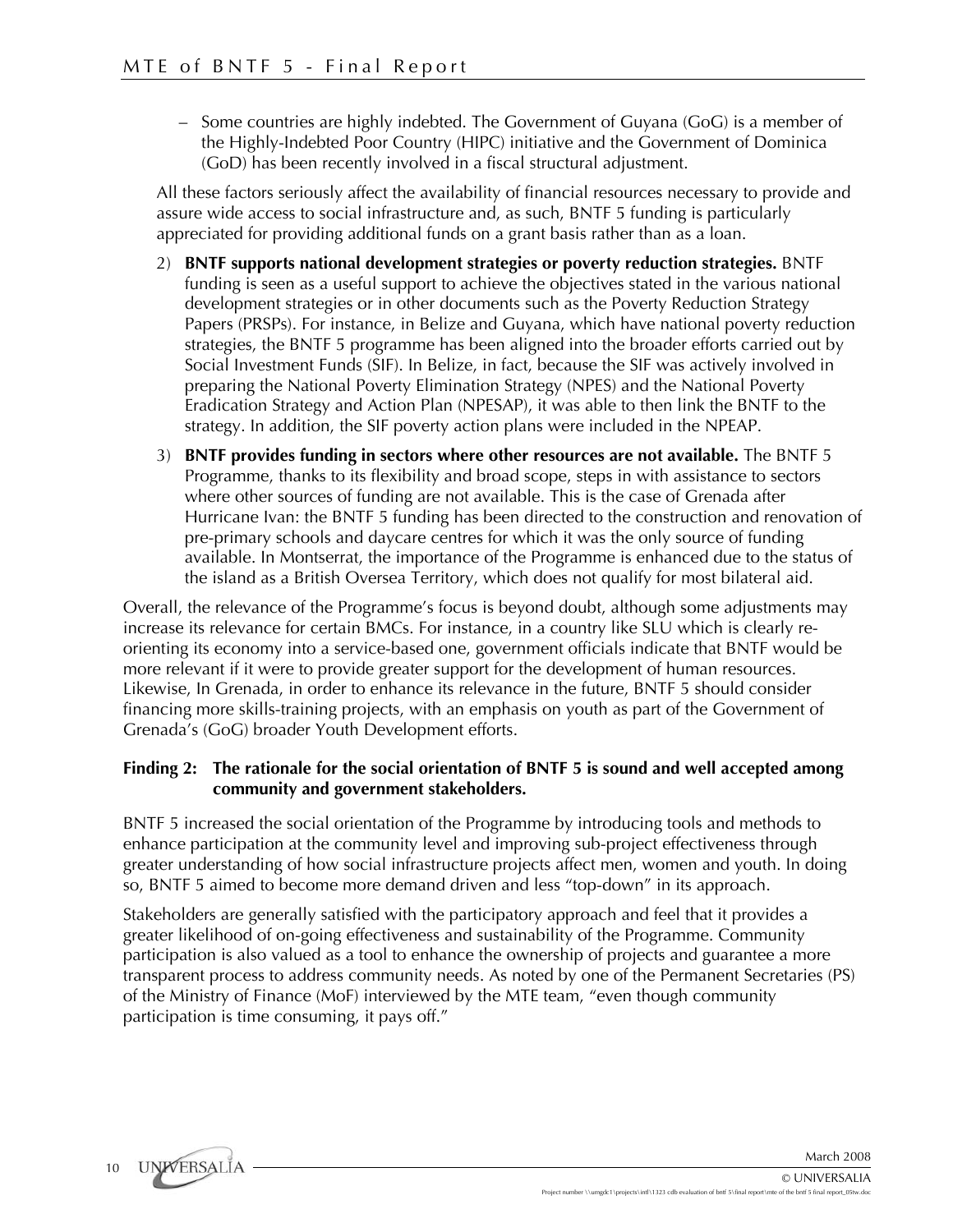The Evaluation Team noted only some isolated viewpoints from two government representatives in St. Vincent and Grenadines who preferred the approach put forward by the BNTF 4 and had strong concerns about recent delays in implementation of sub-projects, which they attribute to the social dimension of the BNTF 5.

At the same time that they support the new social orientation, the stakeholders signal that both the CDB and BNTFO significantly underestimated the time and skills required to put it into action. The learning process and requisite skills and resources for a more participatory BNTF are issues that will resurface in subsequent findings.

### **Finding 3: The CNAs introduced by BNTF 5 have been incorporated at the country levels, but there are concerns about the quality of these assessments.**

In order to make the project cycle more participatory and, therefore, the sub-projects more aligned with a community's needs, the BNTF 5 introduced the CNA, which is a process to identify key characteristics and needs of the community.<sup>6</sup> The CNA process includes an analysis of gender roles and responsibilities in the community, and is prepared by the CLO after participatory consultations which include meetings with the community, transect walks and other techniques.

In all the countries visited for the purposes of this study, the CNA is well accepted and is recognized as a tool that facilitates the prioritization of communities' needs. Even though in countries like Guyana the consultation with communities in the identification phase of a project is not considered by ministries as a new *modus operandi*, its formal/explicit introduction in the operating procedures for the implementation of BNTF 5 is positively valued. In particular, the CNA is seen as a useful tool to ensure that the identified project responds to the most pressing needs and priorities of the community and not to political interests.

It should be noted, however, that the CNA is used differently in each BMC. In some countries, such as Guyana and to some extent the Turks and Caicos Islands (TCI), the CNA is used to identify and prioritize potential sub-projects before presenting them to the BNTFO. In most other countries, the CNA is used to check if the sub-project requested by a community representative or other stakeholder is in fact a priority for the community.

One of the major concerns frequently raised during the field missions is that the time allocated to conduct a CNA is not adequate to fully capture all the key elements and characteristics of a community, or to carry out the gender analysis and environmental assessments that are also required. The pressure to complete the document and continue with the project cycle means that CLOs only conduct one or two meetings with a limited group of people in a given community to identify projects, thus compromising the CNA process. In some countries (Saint-Lucia, Grenada, Belize), the CLOs have specifically highlighted the tension between the need to submit projects and 'spend the money' and the need to complete comprehensive CNAs that would ensure that the 'right' projects were designed and implemented. In addition, from the review of the CNAs received by the BNTFOs, it emerges that the information of these documents is sometimes imprecise; the CNAs in fact require a deep understanding and knowledge of the community.

 $6$  Such as main economic activities realized by the residents, types of construction, the kind of access to water, etc.



March 2008

1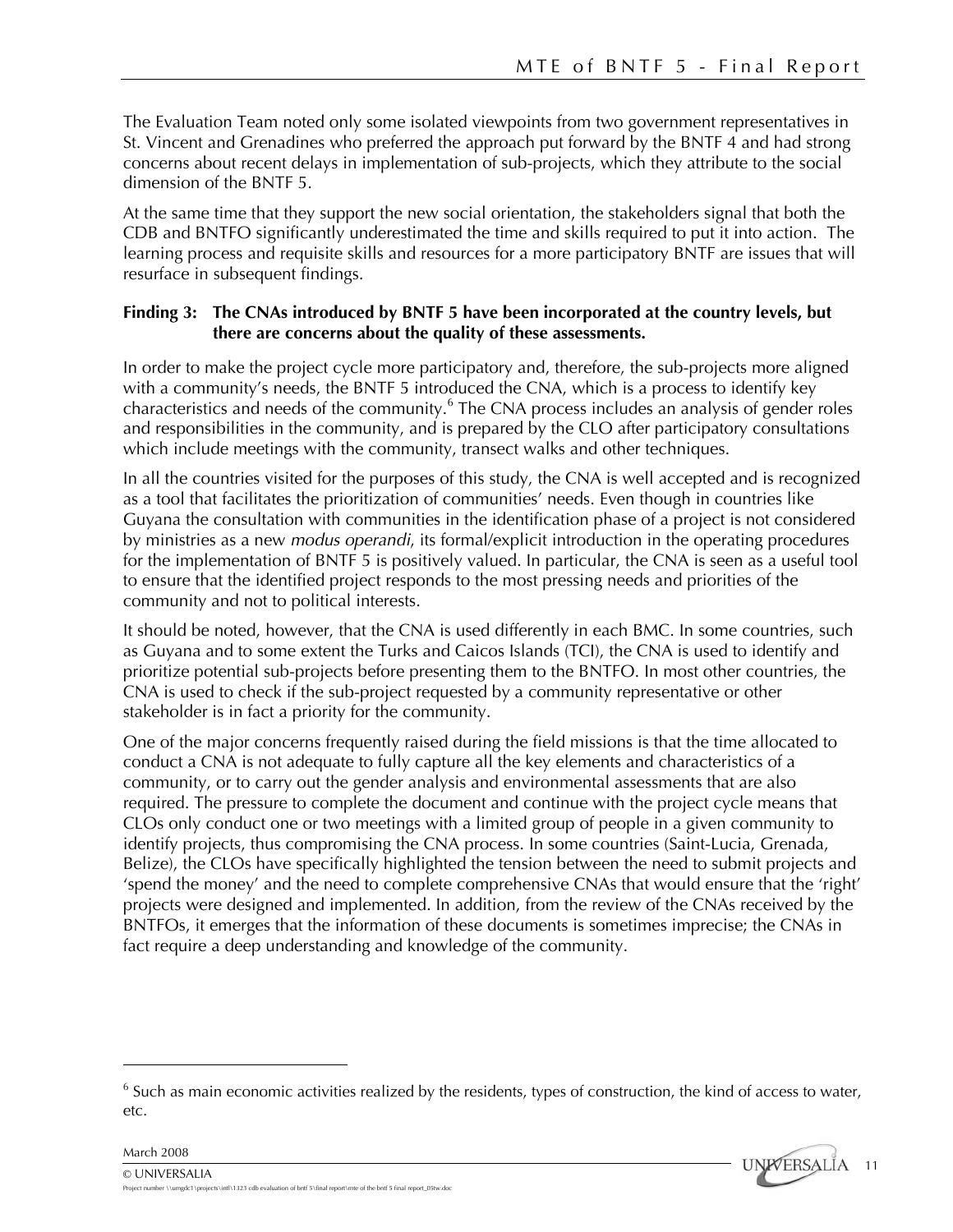Some concerns have also been raised regarding the definition of «community,» particularly for schools infrastructure sub-projects, where often students from more than one community are attending. The definition has in fact major implications for the process of identifying the needs of a community as well as on the capacity of the CLO in gathering its members. If «the community» is considered in a geographical sense, the CLO would encounter a major challenge in organizing and mobilizing all its members in projects that could be perceived at the advantage of a small group of people (such as a back road or a pipeline). On the other hand, if the community is represented by the potential beneficiaries of a project, the CNA process risks being auto-referential and therefore of limited utility.

Finally, although the use of the CNAs in selecting and implementing sub-projects is a strong feature of the BNTF 5, the MTE data is inconclusive with regard to an increase in community ownership as a result of the demand-led approach. This is largely due to the fact that the majority of the completed sub-projects visited during the field missions have been completed only recently and it is therefore premature to talk about ownership.

However, the Evaluation Team observed elements that suggest the potential for ownership in some of the sub-projects. These indications include the interest and active participation of community members in the different phases of the project cycle, the maintenance given to infrastructure, the use of the final product and the sense of pride that the community has regarding the completed subproject. In Jamaica and in Saint-Kitts and Nevis, for example, community members quickly referred to this element of pride with respect to new or renovated schools.

### **Finding 4: While community participation is evident in most BMCs in the design phase of subprojects, challenges persist in other stages of the project cycle.**

The Operations Manual (OM) identifies a wide range of stakeholders who can submit a project proposal to the PSC for consideration (see box text). Regardless of the stakeholder that submits the request, the involvement of the community is sought throughout the project cycle. As noted earlier

in this section, community participation is considered as a key element in the new phase of the BNTF Programme.

According to the OM,

"*[c]ommunity participation in subproject identification, design, monitoring, implementation and maintenance is essential for the* 

"*Sub-projects for consideration of the PSC can be identified and submitted to the BNTFO by a wide range of applicants working in/with the community including NGOs, CBOs, GROs, individuals living within the community, parliamentary representatives, government departments or the BNTFO staff. All sub-projects must have the written sponsorship of the beneficiary community groups (NGOs, CBOs, GROs, church groups etc.).*"

Operations Manual, p. 12, paragraph 5.07.

long term success of the sub-project, as this will ensure ownership and sustainability long after *initial project inputs have been provided to the beneficiary community*."<sup>7</sup>

The following sub-sections provide observations on community participation in the different phases of the project cycle based on the MTE field missions.

 $<sup>7</sup>$  Operations Manual, p. 11.</sup>



<u>.</u>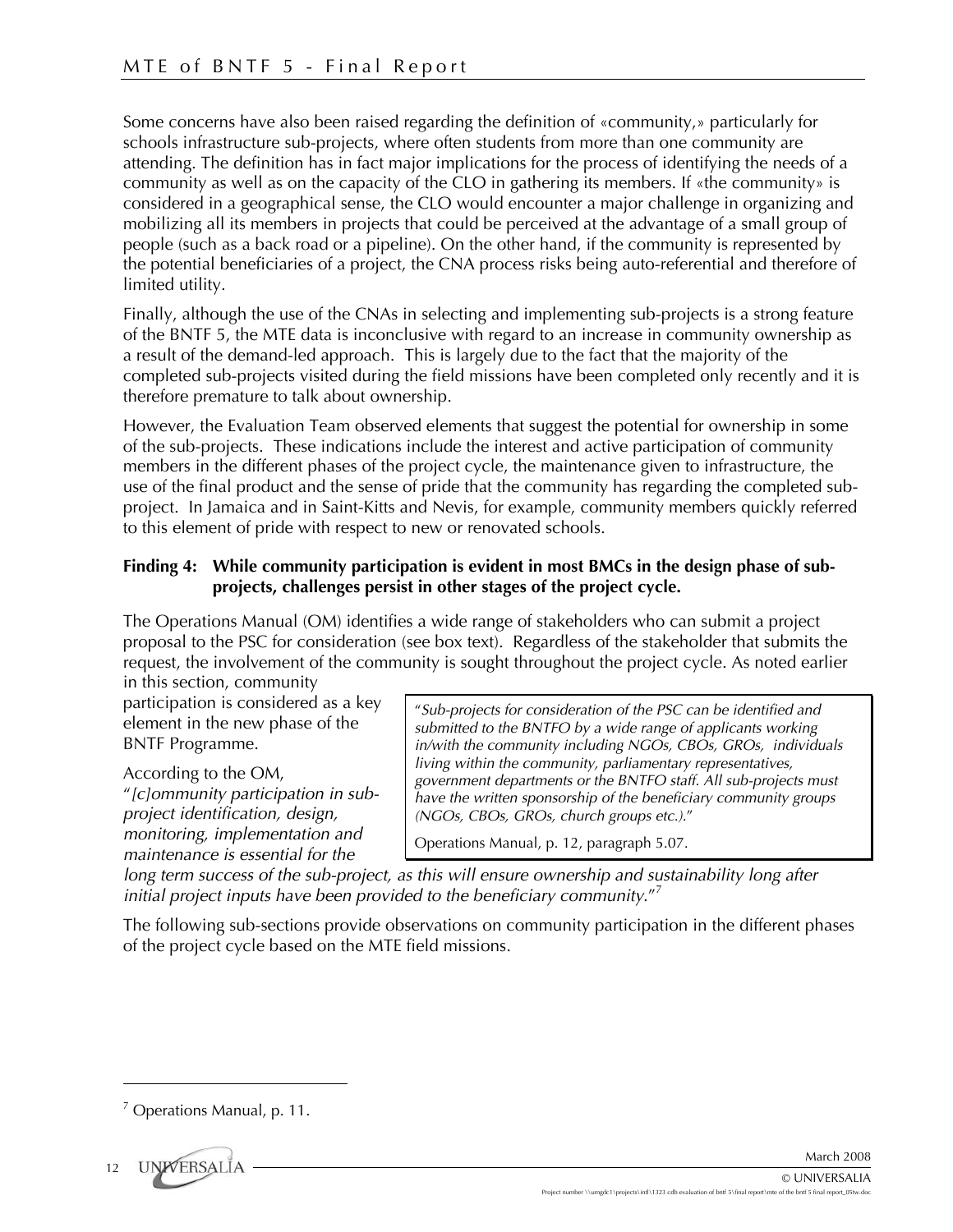### **Identification**

Overall, the Evaluation Team noted wide participation of communities at the sub-project identification stage. In Belize, the project ideas are conceived and sponsored by community groups. In Dominica and Guyana, the regional or village governments have taken part in the identification phase of the sub-projects. For instance, in Dominica, the 'Jimmit Back Road' sub-project was the idea of a youth group actively involved in the Jimmit/Mahaut community, and the 'Expansion of Dominica Association of Disabled Persons [DADP] Training and Conference Centre' sub-project was requested and presented by the Director of the Association. In Saint-Lucia, the example of the Laborie community was cited because over a period of two years, they had initiated and developed a community development plan as a basis for project prioritization. Although the process was lengthy, it was born from within the community and was based on the community's interest and involvement.

There are also cases where sub-projects have been identified based on government priorities. In Grenada, after Hurricane Ivan in 2004, the identification of projects was done by the government as part of a broader national recovery effort. In Montserrat, the government is also the primary source of project proposals. In the Turks and Caicos Islands, the sub-projects reviewed were identified by ministries, NGOs, and community groups. In the case of Saint-Vincent and the Grenadines, the extent to which community members took the initiative for identifying the sub-projects as critical for their communities is somewhat unclear. It would appear that Members of Parliament are significantly involved in identifying potential projects.

### **Design**

March 2008

<u>.</u>

At the design stage, the degree of community members' participation varied by sector and by country. The Evaluation Team observed that communities generally participate to a greater extent in the planning of the renovation or construction of new schools and daycare centres than in projects that involve more technical design inputs, such as those in the water, roads and health areas. For instance, discussions lasted for a long time in reference to the location of the Early Childhood Daycare Centre in Montserrat. The community's view on location was completely opposed to that of the government, which wanted to locate the new daycare centre in a safer place than Salem, which it viewed as being too close to the volcano. However, the community's preference eventually prevailed. Likewise, in Saint-Kitts and Nevis, the participation of stakeholders was particularly visible in the case of projects related to the extension or renovations of schools, where the Parent-Teacher Associations (PTAs) have always been consulted. In the case of water sub-projects, while in some countries the national water company is responsible for the design phase, in others there is also input from the community water boards. In the case of roads, community members have also been consulted during the design stage. In Guyana, for instance, the Evaluation Team attended a meeting organized by the PM with the community's members<sup>8</sup> where the participants had the opportunity to provide their inputs on the construction of new back roads that would connect the main road to the houses and to the school. This was a typical example of a community meeting with the BNTFO staff, the Contractor and the Consultant. Again in Guyana, a similar meeting was held with parents, students and teachers as part of a renovation of a school sub-project. Community stakeholders provided their input into the blueprint documents developed by the consultants and were highly involved in ensuring that the final design would meet the ultimate needs of the community.



<sup>&</sup>lt;sup>8</sup> Guava Bush Road Project. Status as of June 15, 20007: in progress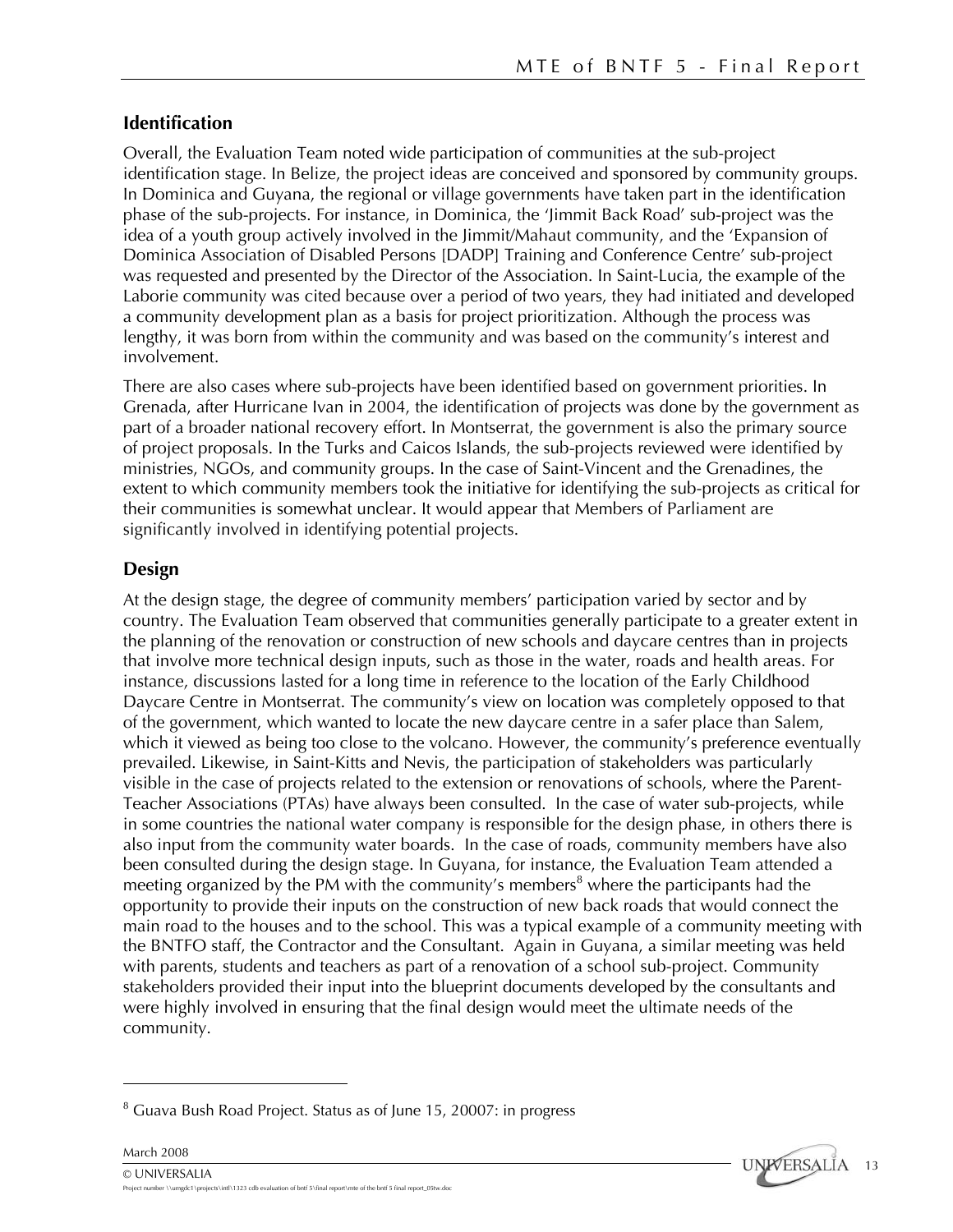### **Implementation**

Community participation in this phase varies tremendously by sector and by country. The involvement in construction works takes place in the construction of schools, in the digging of trenches and laying of pipelines, and in the construction of roads. In several countries, community members are hired as laborers to carry out the works. They give part of their time to participate in the construction of facilities (e.g. helping to lay the foundation for the school) and through combinations of paid and in-kind contribution of labor in digging trenches. This is particularly the case of Guyana, Belize and Dominica. In the latter, for instance, the Evaluation Team found that young males under 25 years of age were hired for the construction of the the Jimmit Back Road during the summer. Women also participate either by preparing food or in the construction works. In some cases, the community representatives indicated that there had been less community involvement than desired during the construction stage.<sup>9</sup>

### **Monitoring**

The MTE Team found that specific measures have been taken by the BNTFO staff in some BMCs in order to provide the community with the tools to effectively monitor the projects. However, the effectiveness of Project Monitoring Committees (PMCs), which have been established upon BNTFO staff's recommendation in only a few countries, is questionable. In Guyana, for instance, the beneficiaries receive from the CLO or by the PM the design plans and the bills of quantity so as to enable them to ensure that the works are done according to the plans and that the right quantities of materials are used during the construction. In principle, this information should be available to communities in other countries as well. However, many countries have mixed experiences in involving their communities in the project monitoring phase. In Belize, the MTE Team noted examples of very effective project monitoring in which the representatives of the school took their concerns about construction progress directly to the engineer (Catholic Diocesan Child Development Centre), who immediately addressed their concerns. On the other hand, there were also examples of less effective monitoring due to a lack of information among the community members about the plans; for example, in Saint-Kitts and Nevis, beneficiaries are usually not provided with the plans of the sub-projects, which precludes them from exercising any kind of monitoring function during the implementation phase.

### **Maintenance**

There are, across the board, challenges in engaging the communities in at the maintenance stage. This issue is addressed in a separate finding (21) in Section 4.5. The challenges arise from a variety of factors including whether the responsibility for maintenance lies with public agencies or local governments, and their lack of responsiveness and resources for this task. Communities have shown more interest in maintenance of newly-built schools or refurbished daycare centres.

Overall, the Evaluation Team has identified several factors affecting community participation during the project cycle.

• First, community participation depends on the existence of local structures such as Water Boards and Parent Teacher Associations (PTA). Where these structures are in place, it facilitates participation and ownership by this sub-group in the community;

<sup>&</sup>lt;sup>9</sup> See Belize and Dominica Mission Reports



<u>.</u>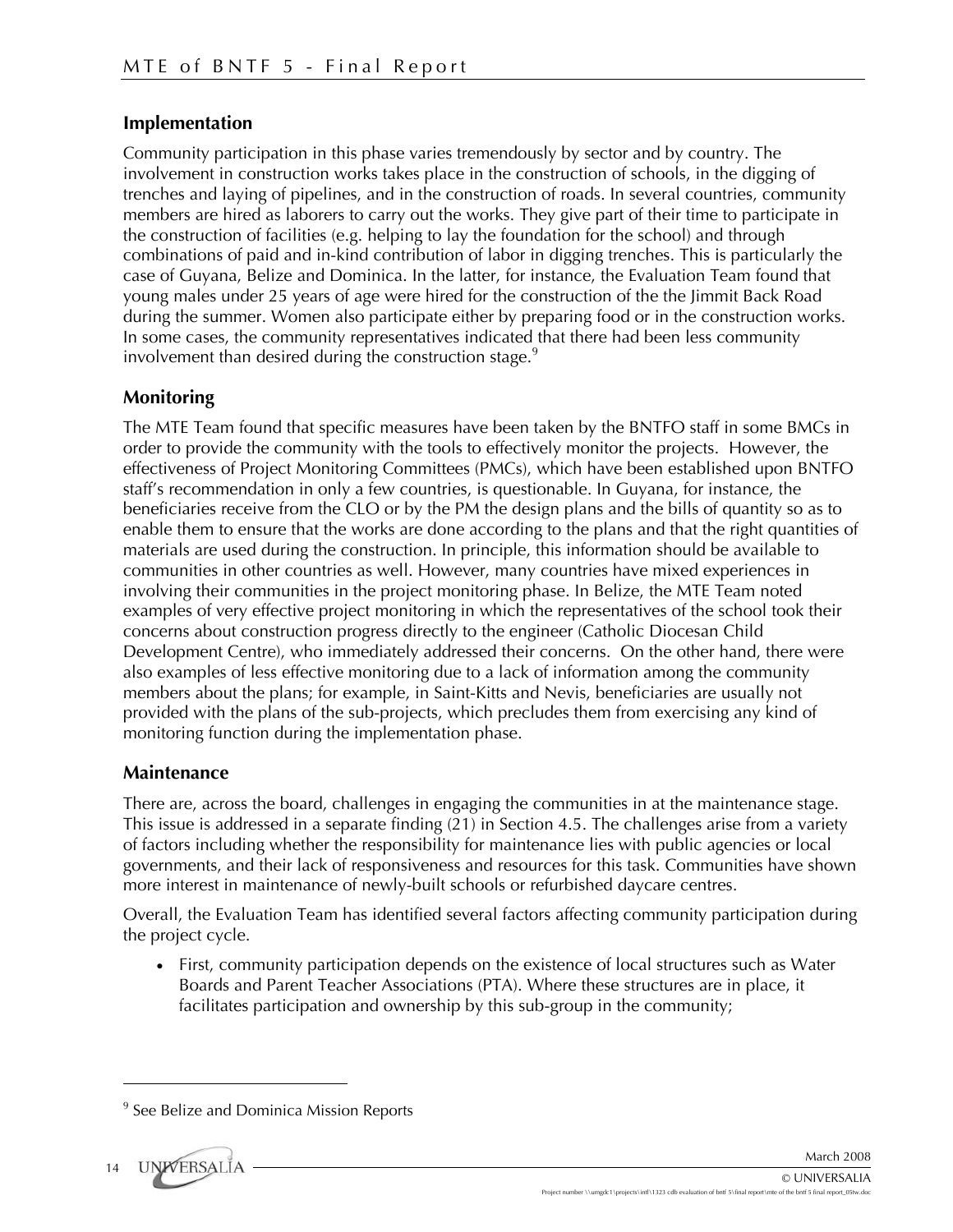- Second, in countries like Grenada and Montserrat, the CLO and the PM identified the gradual loss of traditional forms of solidarity as a major obstacle to wider community participation. In Montserrat, the volcanic eruption and the subsequent emigration have lessened the solidarity links among the remaining inhabitants. In Grenada, the pressures of urbanization, modernization and globalization, with people becoming more focused on individual needs rather than community action, have diluted traditional collective community mechanisms like the "maroon" or the "sou-sou." In St. Lucia, respondents suggested that community responsiveness has deteriorated from BNTF 4 to BNTF 5, as reflected in apathy and fatigue among residents. Several respondents agreed that the philosophy of 'coup de main' was slowly dying in St. Lucia and that the CDB should not expect that communities would be willing to donate their time and labour to the implementation and maintenance of the sub-projects; and
- Third, in St. Lucia, despite the efforts of the BNTFO to publicize the Programme, one of the issues encountered is the slow rate at which projects are initiated by communities, due often to the limited capacity of poor community groups to develop projects.

These issues present a challenge for the BNTFOs, compelling them to begin looking at alternatives for strengthening communities and to assess whether the reliance on volunteer support (for construction or for maintenance) will continue to be feasible in all cases.

### 4.2 Effectiveness

Effectiveness refers to the extent to which a programme's objectives have been achieved or are expected to be achieved, taking into account their relative importance. The findings on BNTF 5 effectiveness comment on the Programme's overall progress towards objectives, country-level progress toward targets and objectives set out in the PRAP, and issues that appear to affect effectiveness.

### **Finding 5: The BNTF 5 is making progress towards its broad objectives, particularly in its support to initiatives that increase access to social infrastructure for vulnerable groups.**

The goal of the BNTF Programme as described in CDB documents and the Partnership Proposal to CIDA is to "increase the extent to which basic needs are met in participating BMCs." The Fund supports initiatives that aim to:

- 1) Increase access to social infrastructure for vulnerable groups;
- 2) Make sustainable improvements to social infrastructure in participating countries;
- 3) Build community and local organizational capacity in social service and maintenance delivery; and
- 4) Broaden the participation of citizens, communities and CBOs/NGOs in the formulation of social policy and decision making.<sup>10</sup>

March 2008

<u>.</u>

<sup>10</sup> The Programme objectives are drawn from *Basic Needs Trust Fund Fifth Programme: Partnership Proposal between Caribbean Development Bank and Canadian International Development Agency,* September 18, 2002, p. 9. These were the objectives included in the evaluation matrix for the MTE approved by the CDB in June 2007.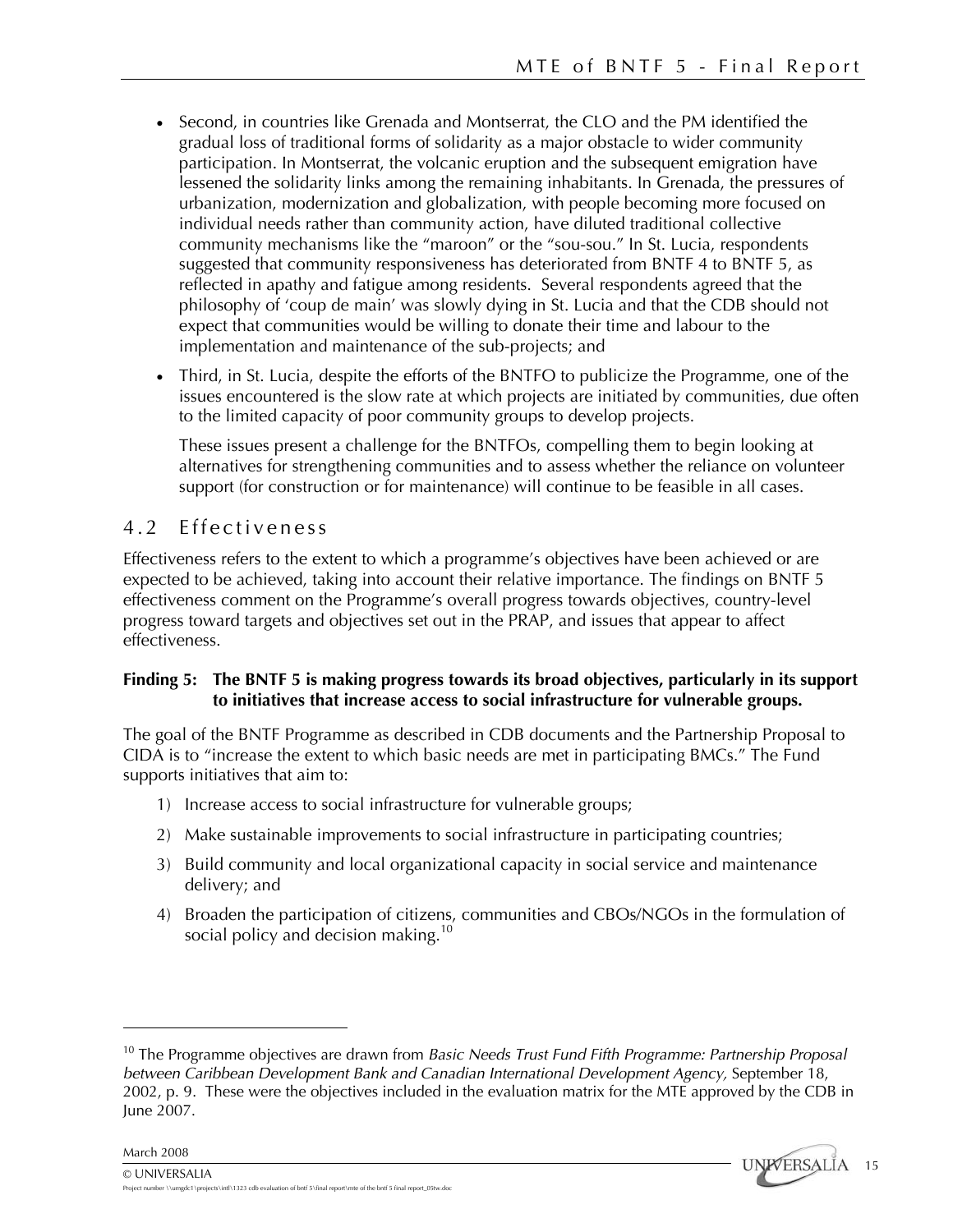The Evaluation Team found considerable progress towards the BNTF 5 objective of increased access to social infrastructure. Although the Programme is behind in terms of the number of implemented sub-projects, there is ample evidence at this time of the positive effects on communities of the social infrastructure projects supported by BNTF 5.

The Evaluation Team found less evidence at this stage of progress in the second objective area of "sustainable improvements" to infrastructure, which is linked to the third objective of building community capacity "in social service and maintenance delivery." The lack of evidence is partly due to the fact that many of the projects visited by the MTE Team had only recently been completed, thus making it premature to make a judgment on the sustainability of the efforts.

For the objective of building community and local organizational capacity, the evidence is mixed. The MTE did identify examples (such as in the operation of water systems) where the BNTF had contributed to strengthening the community group's (in this case Water Boards) ability to deliver and maintain the service. In general, however, the types of reviewed activities that are carried out by BNTF 5 do not strengthen *organizational capacity*.

On the fourth objective, the MTE notes as positive the participatory and inclusive approach that has been adopted in the BNTF 5 sub-project cycle. Nonetheless, there is a difference between community involvement in the sub-projects and the broader scope of participation suggested by the fourth objective area. At this stage, there are few activities that have been carried out by BNTF 5 that would particularly strengthen community participation in *policy formulation* and, as a result, the MTE finds limited effects of the BNTF 5 on the participation of citizens, CBOs and NGOs in *social policy formulation.* Furthermore, increased community participation in social policy formulation should be viewed as a long-term result of the portfolio of BNTF interventions in a country, rather than as a short-term objective that can be achieved through individual sub-projects.

If the BNTF aims to affect change in the last two objective areas, it may need to consider additional types of activities in BNTF 6 in order to achieve them.

#### **Finding 6: BNTF 5 social infrastructure sub-projects have generated a range of benefits for the targeted communities.**

One of the evaluation questions for the MTE relates to the extent to which the BNTF 5 is achieving results. The team found ample anecdotal evidence that suggests that a number of positive changes at the community level had taken place as a result of social infrastructure projects, even though these are not adequately captured by the BNTF 5 performance monitoring system. (See Section 4.5 for further observations on the performance monitoring system.) The benefits for communities have been classified into: access to better social infrastructure facilities (where they did not exist before); improved access to services, products and markets; enhanced community linkages; and improved health conditions.

A few examples of changes, drawn from a variety of countries, are provided for each category.

### **Access to better social infrastructure facilities**

There is no doubt that in the participating BMCs the BNTF has helped to expand and conserve the stock of social infrastructure in the form of primary and secondary schools, preschools, daycare centres, facilities for vulnerable groups, primary health facilities, water systems, sanitation facilities, rural roads, drainage, footpaths and market infrastructure. These new or renovated facilities helped to reduce the problems the communities were facing such as overcrowding in classrooms, no school in the community, poor water supply, roads that wash out in the rainy season, etc.

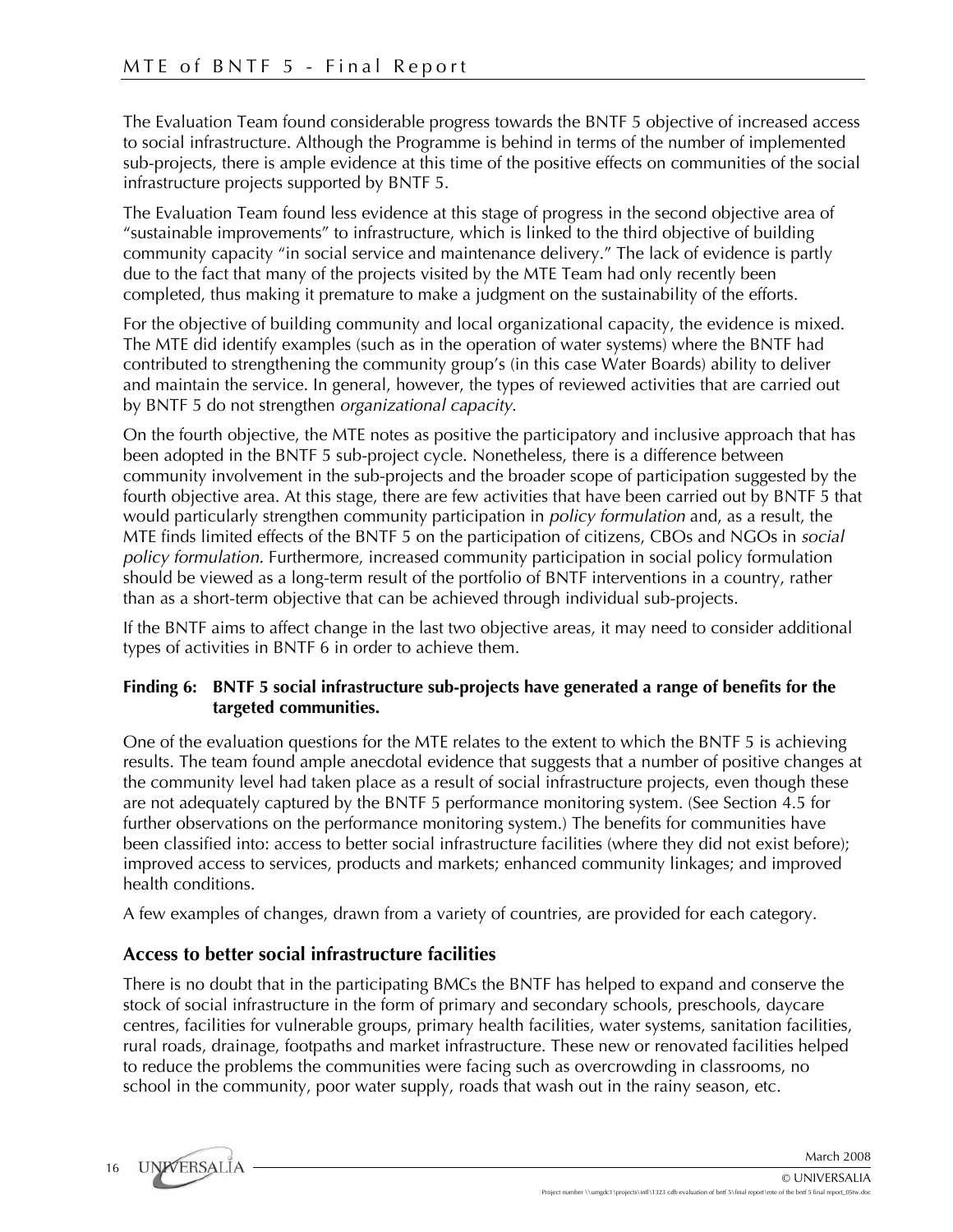During the MTE, community respondents reported ways in which the presence of the new or renovated facility or road helps to improve the situation for the members of their community.

- Guyana: after renovations, school buildings became multipurpose buildings since they are also used by different associations for trainings and meetings;
- Grenada: there is evidence of new standards for daycare centres and pre-primary school buildings, including better layouts, more space, child-friendly access to facilities, and attention to aspects such as secure outdoor play areas. The BNTF has also implemented new hurricane-resistant standards in re-built or new education and health facilities to mitigate damages in any future hurricanes;
- St. Kitts and Nevis: Renovation of schools that presented unhealthy conditions for students, such as Saddler Primary School and Dieppe Bay Primary School improvements; and
- St. Lucia: The road has made life easier since community members are no longer forced to climb up the rocky surface and cars can now access the area.

### **Improved access to services, products and markets**

Community members often described the changes in the kind of services that they had access to as a result of the new or renovated facility.

- Jamaica: In most cases, it is apparent from the before and after descriptions provided that the school improvements (in water and sanitation) have made the educational experience a more pleasant one for children. In one case, a teacher reported that families in the community had stopped sending children to other communities for schooling – decreasing the travel burden on children and leading to increased enrolments;
- Guyana: The overall assessment of all road projects by community members (particularly women) suggests that the improved road system allowed them to send their children to schools on their own, while attending to household chores. Similarly, the renovation of water pipes tended to reduce the time required to fetch water by the young girls in a small community and allowed them to dedicate more time to their homework;
- Belize: An expanded school in the Mayan Village of Red Bank provides the opportunity for 60 new students – half of them girls - to go to primary school. Preschool-level education is available for the first time in the community. The MTE also observed the school facility being used by a visiting team of foreign doctors who were attending the health concerns of women and girls;
- Grenada: The presence of daycare centres and pre-primary schools in the community releases family members, in particular mothers and daughters, from the care of the youngest children, thus giving them more time to realize other opportunities including paid employment outside of the home; and
- St Lucia: Residents reported that the road improved their quality of life. Children no longer had muddy shoes and clothes, business is better and more family and friends visit.

While these anecdotes speak to the improved access to these services, the **quality** of social services or on-going maintenance of facilities relies on the contributions of a number of BNTF partners, such as the line ministries and municipal governments. Thus, for example, although BNTF school subprojects can help improve the physical environment for learning and teaching, the desired outcome (as proposed in one of the project profiles for an education sub-project) of "knowledge and skills acquired will provide the potential for increasing incomes through self-employment activities or

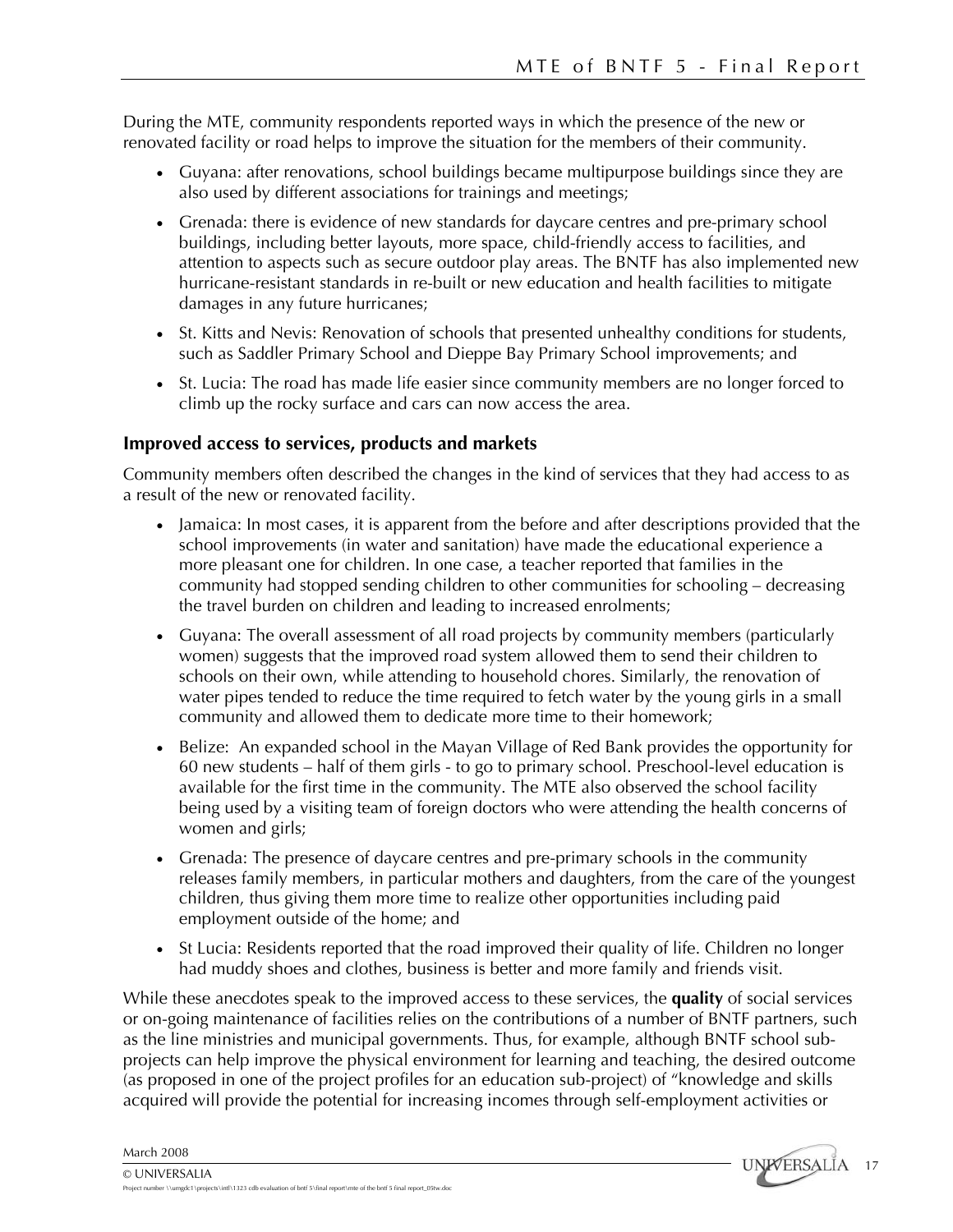acquisition of jobs" requires a number of partners to ensure adequate teaching, employment opportunities, credit opportunities, etc.

### **Enhanced Community Linkages and Morale**

Although perhaps an unplanned effect of the BNTF sub-projects, communities visited in a few of the countries also reported an improvement in the social fabric of communities, referring to the subprojects' much less tangible effects on their spirit and morale.

- Jamaica: Several reports of increased school and community morale and some indications that the school had been able to offer a larger range of community programming and activities as a result of BNTF 5 investments. In one case, the school was described as the "beacon" for the community;
- St Vincent and Grenadines: All sub-projects completed under BNTF 5 have had a noticeable and positive impact on the communities they meant to serve and had caused communities to come together. The roads projects, for example, were described by a government representative as being good for the purposes that they are intended to serve, and also for the "psyche and aesthetics" of the community;
- Grenada: BNTF 5 is reported to have revitalized isolated communities by giving them access and by raising living standards; and
- Guyana: In the Karasabai Village where a training centre was developed, women from the community expressed a high level of appreciation for the new building, indicating that it had become a site where they could work together while supervising their children. The Community Center is used for group meetings, social events and exhibits of the sewing classes.

### **Improved (Health) Conditions**

In some cases, and particularly in water system sub-projects, community members reported reduction in vulnerability to certain health conditions.

- Guyana: As a result of water pipes constructed (see, for example, No. 4 Water Supply, Wine Bush Water Supply), young mothers cited access to clean water as a strong contributing factor to the improved health of their infants;
- Belize: A reverse osmosis water system in the village of Chunox provides village residents with piped water throughout the day, all year long. The representatives of the Water Board reported lower incidence of water-borne diseases (WBD) from the time of installation of the water system. Health sector officials at the national level confirmed the decrease in the incidence of WBD in districts where there had been investments in water systems.

The sub-projects reviewed by the MTE provide ample anecdotal evidence of their beneficial effects upon the host communities. Yet, there were variations across countries and projects - some subprojects encountered difficulties and were a source of frustration for communities who did not perceive the anticipated benefits.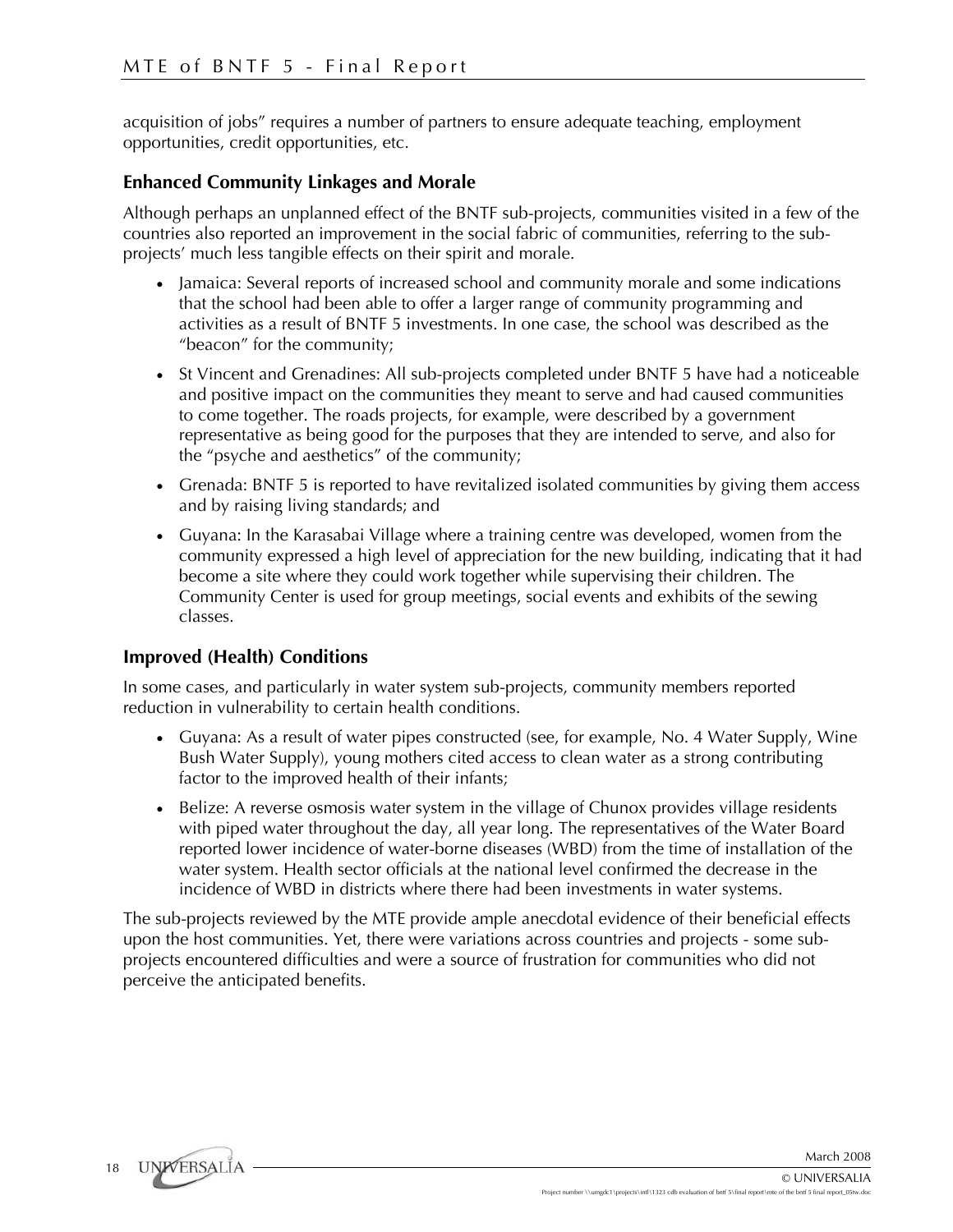### **Finding 7: Skills-training sub-projects are reported to enhance the skills of males and females, but have had limited results in employment/income generation. This component, enhanced in BNTF 5, has lacked an implementation strategy.**

The Project Implementation Plan (PIP)(2004, p. 9) and the OM (2004, p. 4) state that "in recognition of the significant contribution which skills acquisition can make to the longer term reduction of poverty through additional opportunities for employment and increased earnings" the allocation of resources to support specific skills-training activities has been increased in BNTF 5. In BNTF 4, a total of 4% of the grants (\$861,437) were given for skills-training.<sup>11</sup> This amount increased to a "flexible minimum" of 7% (\$2.5 million) of the grants in the allocations for BNTF5.

According to the PIP, skills-training activities could include training for leadership, maintenance, disaster mitigation, income generation and employability/apprenticeships, and social and lifecoping skills.12 The PIP goes on to specify two broad areas of skills-training to be targeted: (i) Capability Enhancement – more oriented towards marketable skills; and (ii) Strengthening Fragile Community Organizations, more oriented towards leadership and community mobilization. One of the key approaches of the BNTF 5 is to integrate skills-training into as many infrastructure subprojects as possible. The component was to be implemented in partnership with training institutions as well as at job sites through joint ventures with employers.

At the end of 2006, 19 of the 51 skills-training projects approved by CDB had been completed. The estimated costs of the 51 approved projects represented about 31% (\$769, 598) of the available funding for skills-training. The MTE sample of projects included 6 of these skills-training initiatives. Thus, the following observations on skills- training draw on the review of these projects and the selfassessments of BNTFO and PSC members on their experience with this type of sub-project.

- The demand for skills-training sub-projects from communities or other stakeholders is strong in most of the BMCs.<sup>13</sup> At the country level, many of the stakeholders clearly articulated the need for this kind of sub-project in order to reduce unemployment and help particular groups (such as women or young men) to generate income;
- The skills-training projects have not been easy to get approved, either by CDB or at the country level, signaling potential difficulties in their design and in establishing selection criteria for this type of project;
- The training activities reviewed by the MTE have led to the enhancement of skills of both males and females in many of the countries in diverse areas, a few of which are listed in the side bar. Respondents all report that their know-how and skills were improved through the training activities;

# **Examples of areas and target groups in the skillstraining sub-projects reviewed by the MTE**

Belize: Woodcrafts (men)

Dominica: Sustainable agricultural practices and organic farming (young men and women)

Guyana: Making school uniforms (women)

Montserrat: Baking (men and women)

St. Kitts and Nevis: Sewing and leather crafts (men and women)

TCI: Tour guiding (men and women) and handicraft production (women)

<u>.</u>



<sup>&</sup>lt;sup>11</sup> CDB, Basic Needs Trust Fund – Fifth Programme, December 31, 2001, Paper BD 77/01 (Appendix 2.2)

 $12$  BNTF 5 Programme Implementation Plan (2004), p. 9.

<sup>&</sup>lt;sup>13</sup> The exception here is Belize, where the BNTFO explained that communities demanded more infrastructure than skills training type of projects.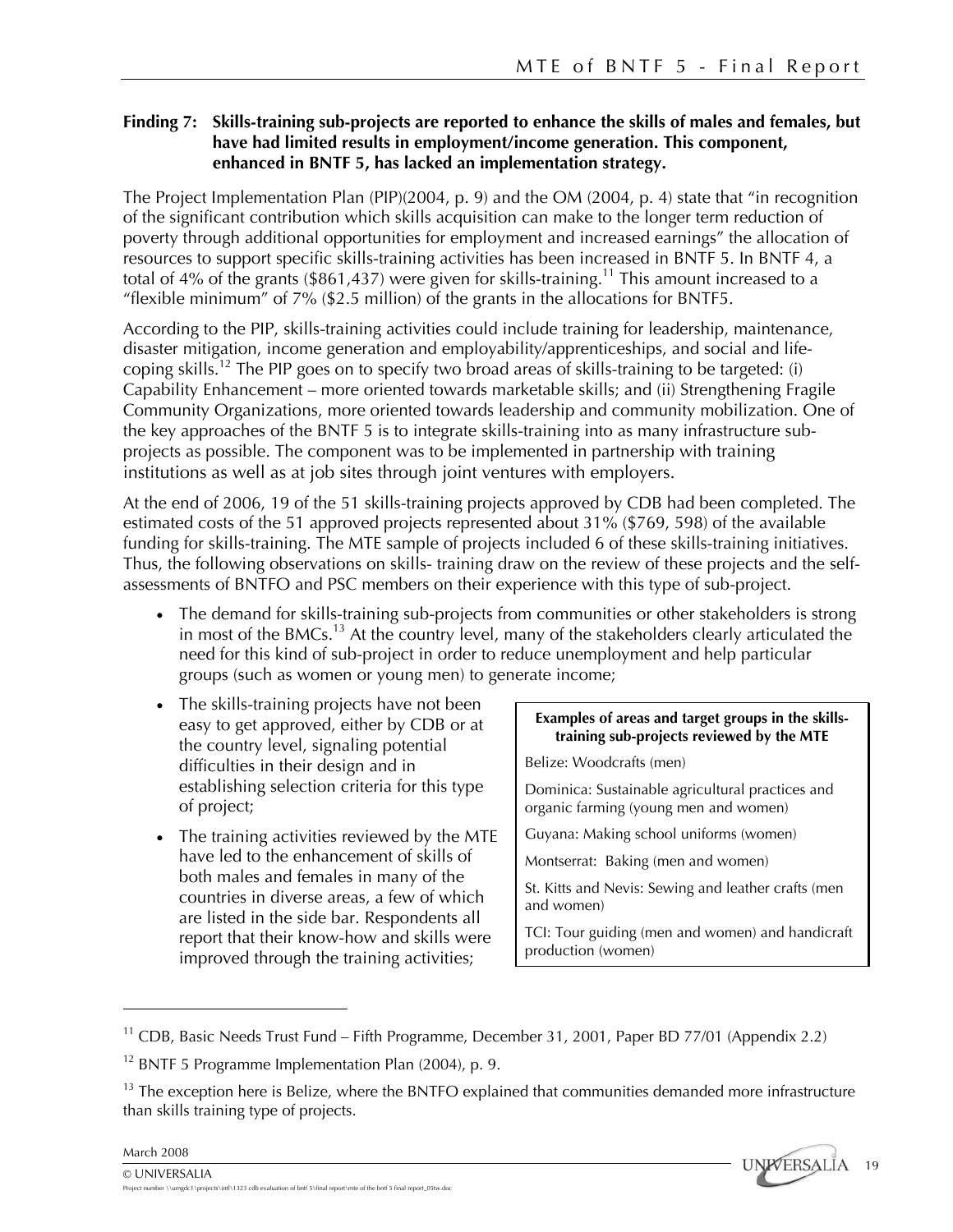• Most of these activities were implemented through partnerships with NGOs that do the training (National Historic Trust in TCI, National Development Foundation of Dominica – NDFD- in Dominica) and/or in partnership with government programmes that provide apprenticeship opportunities for the trainees (such as Project Strong in St. Kitts and Nevis).

While the intent of the skills-training projects, as noted in the BNTF OM, is primarily to support employment and income generation opportunities, the MTE finds that this intent is often not fulfilled. All of the skills-training sub-projects reviewed had limitations in their effects on better employability or increased income generation.

Stakeholders involved in designing, approving, and/or implementing these projects, as well as those who have benefited from them, note a series of shortcomings in this area:

- The sub-projects operate in contexts that often are not favorable to the transfer skills into income; in some countries there is a lack of access to financing for small business or, as in the case of Montserrat, the size of the national market constrains the sustainability of any economic activity;
- In their design, the sub-projects do not contemplate a number of elements such as the identification of a market, the assessment of business feasibility, the development of a marketing plan or other areas that are key in enhancing the potential to support livelihoods;
- The field missions also pointed to a lack of a common understanding (among BNTFO, PSC and CDB) of what a skills-training project should look like; and
- The BNTFOs noted several factors in identifying, designing and managing these kinds of sub-projects because the skill set and partnerships that are required for the skills-training projects are quite different from the skill set that is required for the social infrastructure projects.

These factors confirm a general limitation, pointed out by several stakeholders, of not having an implementation strategy for this component, although it was emphasized in BNTF 5.

### **Finding 8: The BNTF 5 had completed 410 sub-projects as at December 31, 2006 which is less than half of the planned 1000 sub-projects to be completed by 2008. However, the targets set for BNTF 5 were unrealistic, given the requirements for operationalizing the new components of the Programme.**

The CDB had planned to provide funding for 1000 sub-projects during BNTF 5.<sup>14</sup> According to CDB's Management Information System (MIS), there were 410 approved and 231 completed subprojects as at December 2006. At the time of the MTE (4 years after the signing of the Grant Agreement (GA) between CDB and CIDA, with 1.5 years remaining in the project) most countries had completed less than 50% of the sub-projects approved under BNTF 5. Exhibit 4.1 illustrates the implementation progress with sub-projects at the country level. Belize and Dominica have completed 51% and 50% of their approved sub-projects, respectively, while Jamaica and Guyana have completed over 60%.

<sup>&</sup>lt;sup>14</sup> It is in the CDB Staff Report on BNTF 5 that the target of 1,000 sub-projects "completed and operational" is put forward as a performance indicator at output level, but this figure is not maintained in the Logical Framework Analysis (LFA) of the PIP. It is referenced as a target even in the Terms of Reference (TORs) for the MTE.



<u>.</u>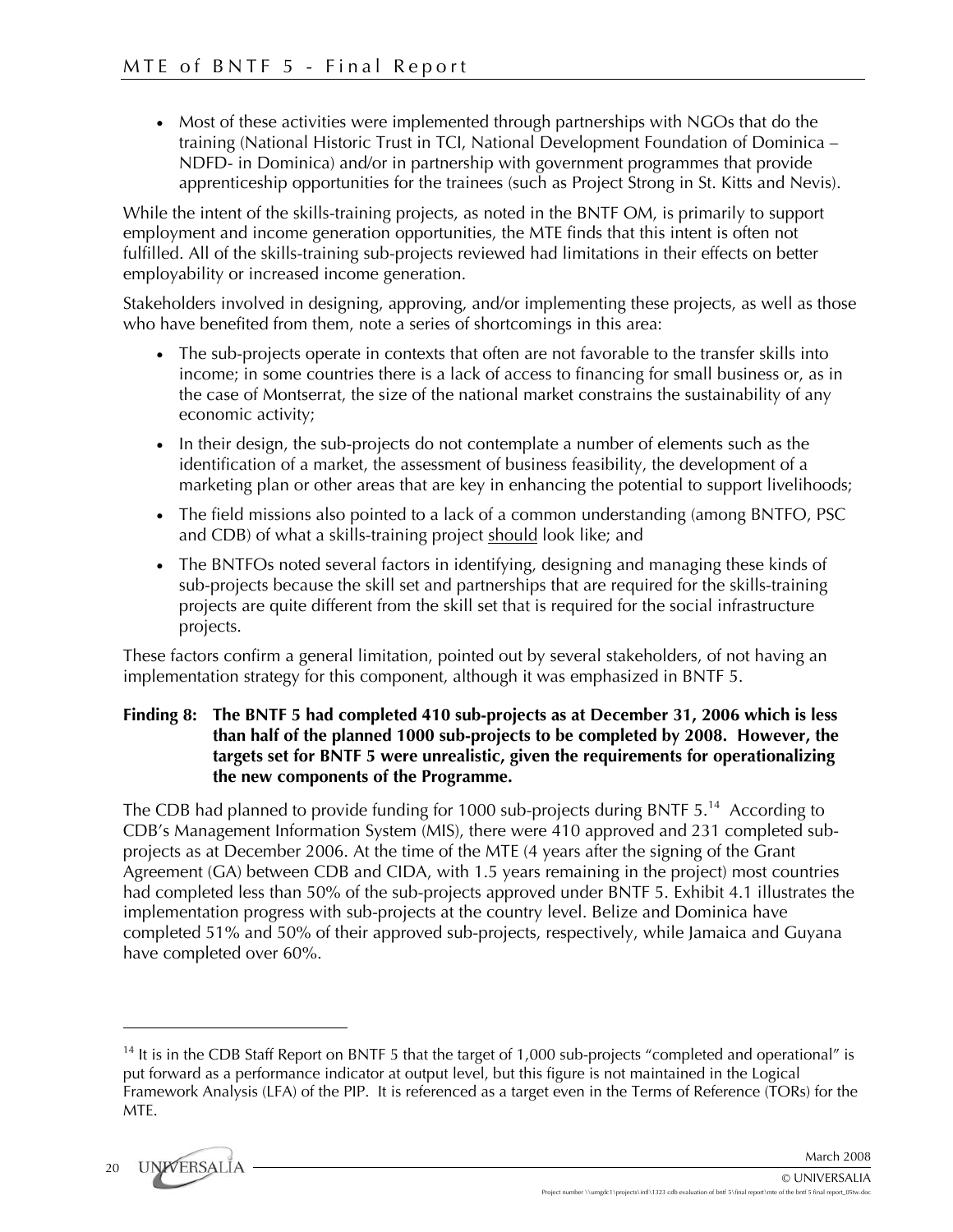| Country           | # SP Approved |     | $\%$ |
|-------------------|---------------|-----|------|
| Belize            | 57            | 29  | 51%  |
| Dominica          | 56            | 31  | 55%  |
| Grenada           | 27            | 5   | 19%  |
| Guyana            | 166           | 114 | 69%  |
| Jamaica           | 23            | 20  | 87%  |
| Monserrat         | 6             |     | 17%  |
| Saint-Kitts and   |               |     |      |
| <b>Nevis</b>      | 18            | 7   | 39%  |
| Saint-Lucia       | 45            | 19  | 42%  |
| Saint-Vincent and |               |     |      |
| the Grenadines    |               | 3   | 43%  |
| Turks and Caicos  | 5             | 2   | 40%  |
| <b>TOTAL</b>      | 410           | 231 | 56%  |

**Exhibit 4.1 Sub-projects Approved and Completed as at December 31, 2006, by BMC** 

Source: CDB Management Information System

The Evaluation Team is of the view that the targets for completed sub-projects were unrealistic given the tasks that had to be completed in order to be fully operational at both the regional and country levels of the BNTF Programme. The regional requirements are briefly described below; country requirements are summarized in the following Finding.

The Regional Programme Coordination had to complete a series of tasks to help operationalize the new features of BNTF 5. One of the first tasks was to complete the staffing of the BNTF regional team. The planned staff complement has only recently been achieved. In addition, the team was to develop a series of tools and systems to support implementation of the BNTF 5. These included the development of the MIS, OM, Guidelines for the Community Needs Assessment, reporting templates, design and delivery of training on cross-cutting and other programming issues.

There were number of delays in the first years of the Programme. The MTE was initially planned for 2005 or two years after satisfaction of conditions precedent of the Grant Agreements. Programme implementation was to begin in 2002, including launch workshops and other activities to meet conditions precedent such as approval of the PRAP (CDB Staff Report, p. 18); these launch workshops were completed in 2004.

| <b>REGIONAL PM TOOLS</b>               | YEAR COMPLETED |
|----------------------------------------|----------------|
| PRAP approved in each BMC              | 2003           |
| <b>PIP</b>                             | 2004           |
| <b>Operations Manual</b>               | 2004           |
| Project Launch Workshops               | 2004           |
| CNA Guidelines and Workshop            | 2005           |
| Training on Results-based Management   | 2004, 2005     |
| Trainings on Cross-Cutting Issues      | 2005           |
| Gender                                 | 2006           |
| Environmental assessment               | 2007           |
| Redesigned BNTF MIS introduced in BMCs | 2006           |

**Exhibit 4.2 Programme Management and Implementation Tools** 



<sup>©</sup> UNIVERSALIA Project number \\umgdc1\projects\intl\1323 cdb evaluation of bntf 5\final report\mte of the bntf 5 final report\_05tw.doc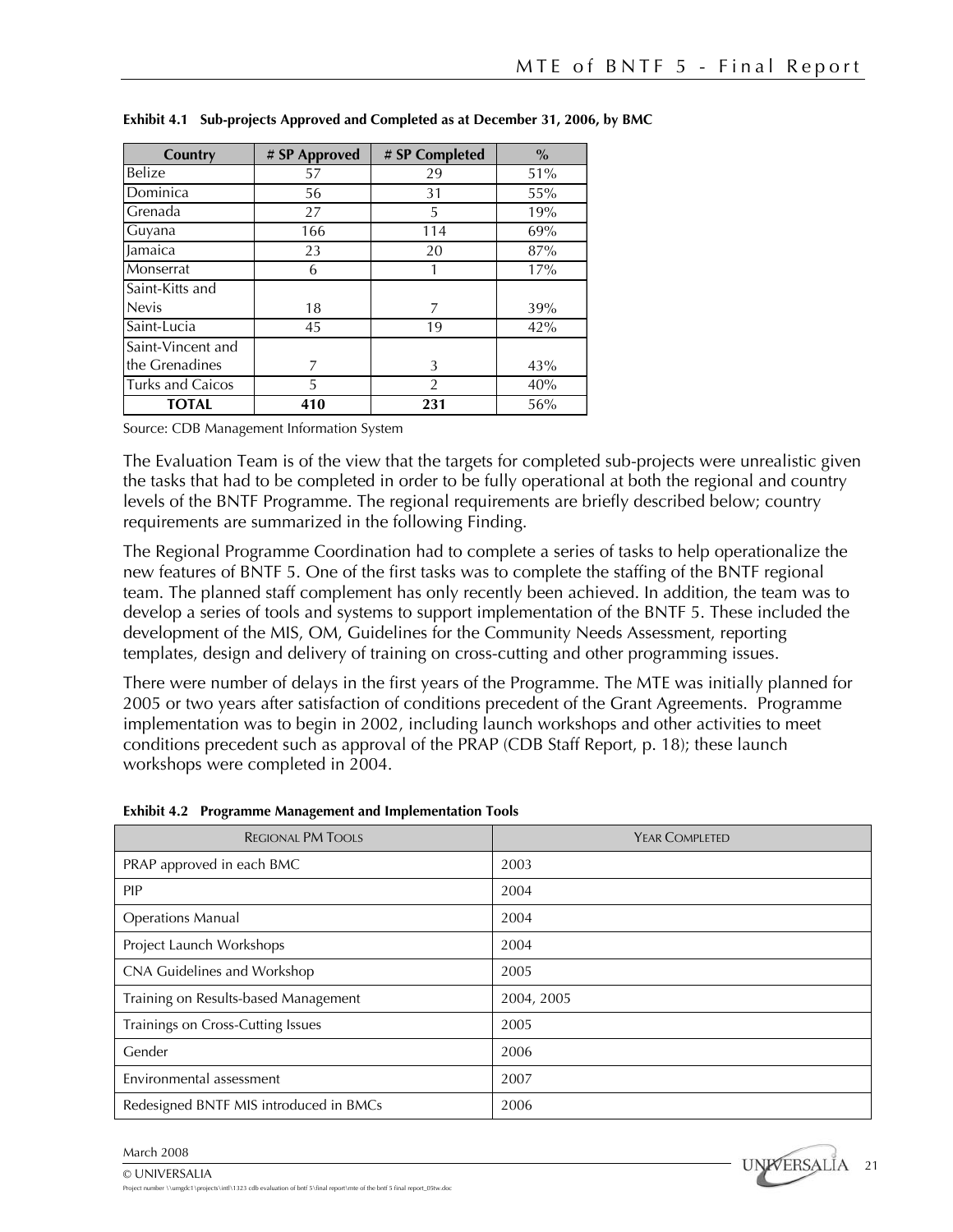### **Finding 9: As at December 2006, the BMCs were falling short of achieving their targets for sector investments as stated in their PRAPs. The reasons cited for this shortfall include the time required to integrate the new BNTF 5 requirements as well as external factors in the BMCs.**

The MTE also assessed the country progress in relation to the objectives and targets set in the PRAP. The PRAP provided a prioritization and proposed expenditure by sub-project sector. Exhibit 4.3 gives a snapshot of each country's progress in expenditures compared to planned investments by giving a percentage of overall target achievement. The overview table also comments on variations in the target achievement by sector. The figures on allocations, PRAP targets by sectors and expenditures for each BMC are provided in Volume III, Appendix VI.

| Country                 | <b>Percentage of Target</b><br><b>Achievement (Overall)</b> | <b>Comments on Variation by Sectors</b>                                                                                                                                                                                               |
|-------------------------|-------------------------------------------------------------|---------------------------------------------------------------------------------------------------------------------------------------------------------------------------------------------------------------------------------------|
| Belize                  | 33%                                                         | 15% disbursed in Education, 14% in Water. Less than 1% in Skills<br>training, Access, Maintenance and Health. Disbursement in Day-care<br>Centers (DCC) (1,3%), Vulnerable groups (0,2%) although not<br>allocated, 0% in Comm. Mkts. |
| Dominica                | $7\%$                                                       | 4% disbursed in Access. 2% and less in: Education, Water, Vulnerable<br>groups, Skills training and Health. 0% in Comm. Mkts.                                                                                                         |
| Grenada                 | 29%                                                         | 4 disbursement sectors the same ones as allocation. 18% Education,<br>6% Health, and 4% Water.                                                                                                                                        |
| Guyana                  | 39%                                                         | 14% Education, 12% Water, 8% Access. Less than 4% in Health and<br>less than 2% in Comm Mkt. 0% in Skills training.                                                                                                                   |
| Jamaica                 | 68%                                                         | 60% disbursed in Education. Disbursement in Health (7%) although<br>not planned allocation.                                                                                                                                           |
| Montserrat              | 8%                                                          | Less than 4% disbursed in Skills training, Community markets and<br>Health. Nothing in DCC (2nd priority) nor Access.                                                                                                                 |
| Saint-Kitts and Nevis   | 9%                                                          | 6% disbursed in Education. Less than 2% disbursement in health and<br>skills training. 0% in Water and Access.                                                                                                                        |
| Saint-Lucia             | 25%                                                         | 10% disbursed in Water, 7% Education and 6% Access. 1,1% Skills<br>training and 0,4% in health. 0% in Comm. Mkt and in Vulnerable<br>groups. Disbursement in DCC (0,4%) although no allocation.                                       |
| Saint-Vincent and       |                                                             | 3% disbursement in Access (farther 1st priority). Less than 1%                                                                                                                                                                        |
| the Grenadines          | 4%                                                          | disbursements in Education. No disbursement in Water, Skills<br>training, Health, Comm. Mkts, DCC although planned allocation in<br>these sectors.                                                                                    |
| <b>Trusk and Caicos</b> | $1\%$                                                       | Nothing disbursed in Education or health, major planned allocations.<br>1% disbursement in Skills training.                                                                                                                           |
| <b>TOTAL</b>            | 28%                                                         |                                                                                                                                                                                                                                       |

|  | Exhibit 4.3 Overview of the Achievement of Targets in the PRAP, by BMC |  |  |  |  |
|--|------------------------------------------------------------------------|--|--|--|--|
|--|------------------------------------------------------------------------|--|--|--|--|

Source: CDB Management Information System

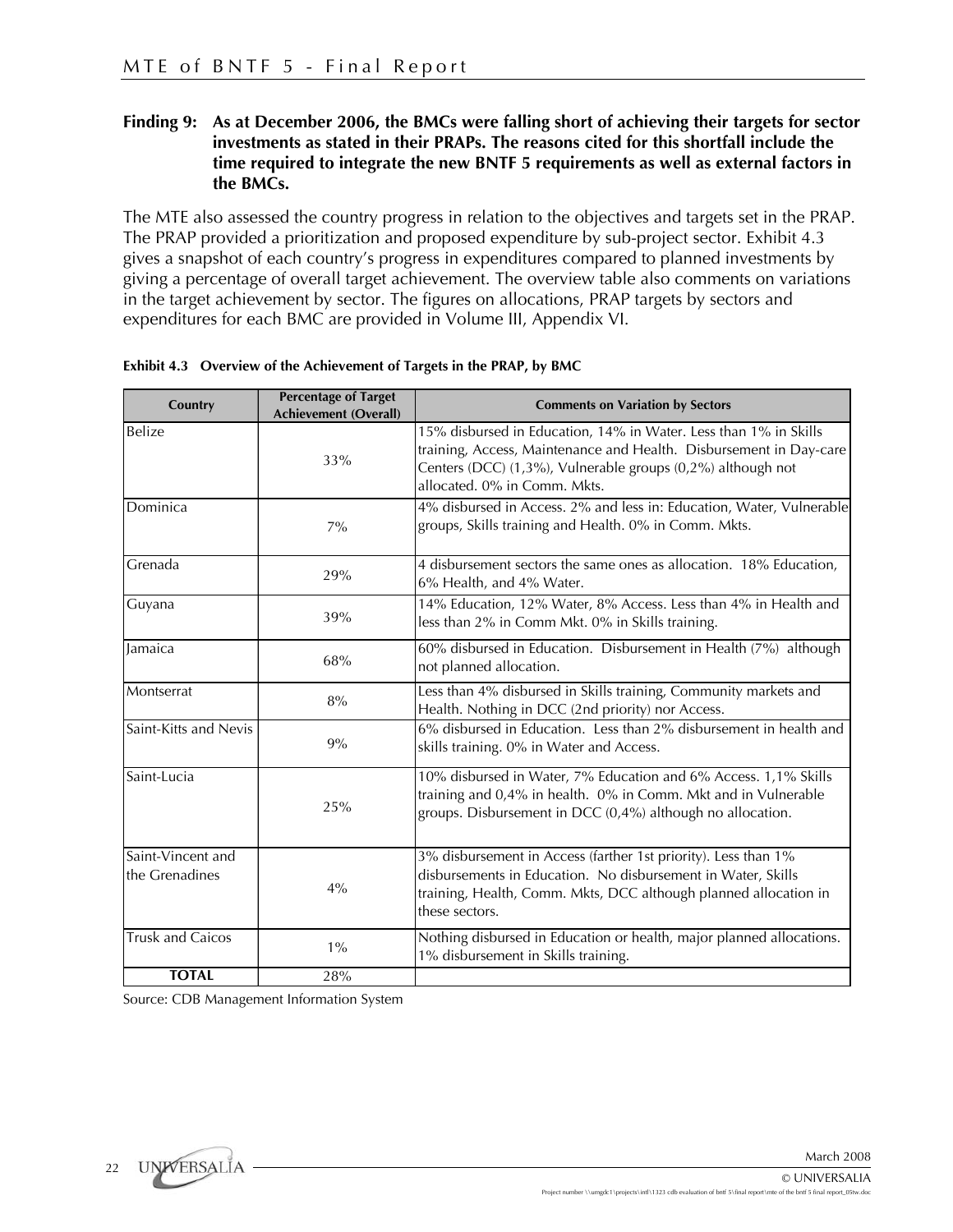St. Vincent and the Grenadines and the Turks and Caicos Islands show significant gaps between planned investments versus actual expenditures to date, although in both cases additional issues, such as absence of key staff and poor performance of CDB consultants,<sup>15</sup> have affected the progress of the Programme.

Some countries have shown tremendous progress since early 2007. Although this falls outside the timeframe of the MTE, it is worth noting that these countries could get back on track by the end of the BNTF 5 in 2008. For example, TCI's PSC approvals in July 2007 aim to get it back on track; in St. Lucia, there were only 13 completed sub-projects at the end of 2006, but this number almost doubled by July 31, 2007 to 27 out of a total of 48. In St. Vincent and the Grenadines, the planned programme for 2007 included nine sub-projects and at least six additional requests where examined by the PM at the time of the Evaluation Team's visit. The same can be said of St. Kitts and Nevis, where the number of sub-projects in the pipeline for 2007 outnumbered the overall number of subprojects for the period under review for the MTE.

The BMCs also invested time in certain aspects of project start-up and the process of learning about the new procedures in BNTF 5. The BMCs had to name the PSC, develop the PRAP, approve an OM and engage staff. In addition, the staff had to learn how to do a CNA, use the MIS, integrate Resultsbased Management (RBM) requirements and conduct gender analysis. The BMCs encountered difficulties in engaging and retaining staff (one of the assumptions in the Logical Framework Analysis (LFA) for the Programme). This is reflected in the turnover in the CLO position that has hampered progress in several countries. In addition, countries such as Grenada, Montserrat and Dominica have faced special situations that have limited their ability to implement the BNTF5 (natural disasters, government structural reform program, etc.)

These activities consumed the BNTFOs and contributed to very limited programme disbursement activity in the first years of the BNTF 5. With the completion of conditions precedent by all ten BMCs in August 2004, it was theoretically possible for all BMCs to have approved sub-projects that year. (Only TCI did not have an approved project by December 2004.)<sup>16</sup> In looking at the disbursement patterns illustrated in Exhibit 4.4, it is clear that the pace of implementation significantly picked up in 2005.

| <b>BMC</b>   | <b>Disbursement</b> |         |           |           |              |  |  |  |
|--------------|---------------------|---------|-----------|-----------|--------------|--|--|--|
|              | 2003                | 2004    | 2005      | 2006      | <b>Total</b> |  |  |  |
| <b>BZE</b>   |                     | 57,390  | 931,565   | 808,106   | 1,797,061    |  |  |  |
| <b>DOM</b>   |                     | 14,305  | 114,349   | 247,438   | 376,092      |  |  |  |
| <b>GRN</b>   |                     |         | 90,771    | 784,978   | 875,749      |  |  |  |
| <b>GUY</b>   |                     | 596,106 | 2,042,279 | 1,626,657 | 4,265,042    |  |  |  |
| <b>JAM</b>   | 393,000             |         | 1,260,629 | 301,085   | 1,954,714    |  |  |  |
| <b>MON</b>   |                     |         | 48,335    | 152,106   | 200,441      |  |  |  |
| <b>SKN</b>   |                     | 15,337  | 19,264    | 174,309   | 208,910      |  |  |  |
| <b>STL</b>   | ٠                   | 24,763  | 160,656   | 1,033,473 | 1,218,892    |  |  |  |
| <b>SVG</b>   |                     |         | 97,883    | 68,139    | 166,022      |  |  |  |
| TCI          |                     |         | 10,800    | 11,679    | 22,479       |  |  |  |
|              | 2003                | 2004    | 2005      | 2006      |              |  |  |  |
| <b>TOTAL</b> | 393                 | 708     | 4,777     | 5,208     | 11,085,402   |  |  |  |

|  |  |  | Exhibit 4.4 Annual and cumulative Disbursements in BNTF 5 by BMC (USD) |  |  |  |  |  |  |  |
|--|--|--|------------------------------------------------------------------------|--|--|--|--|--|--|--|
|--|--|--|------------------------------------------------------------------------|--|--|--|--|--|--|--|

Source: CDB Management Information System

<sup>16</sup> CDB, BNTF 5 Report for the Period July 1 to December 31, 2004, p. 1.



1



<sup>&</sup>lt;sup>15</sup> For example, two school sub-projects in North and South Caicos failed to get off the ground because the Consultant hired by the CDB did not perform as expected. See the Turks and Caicos Mission Report for more details.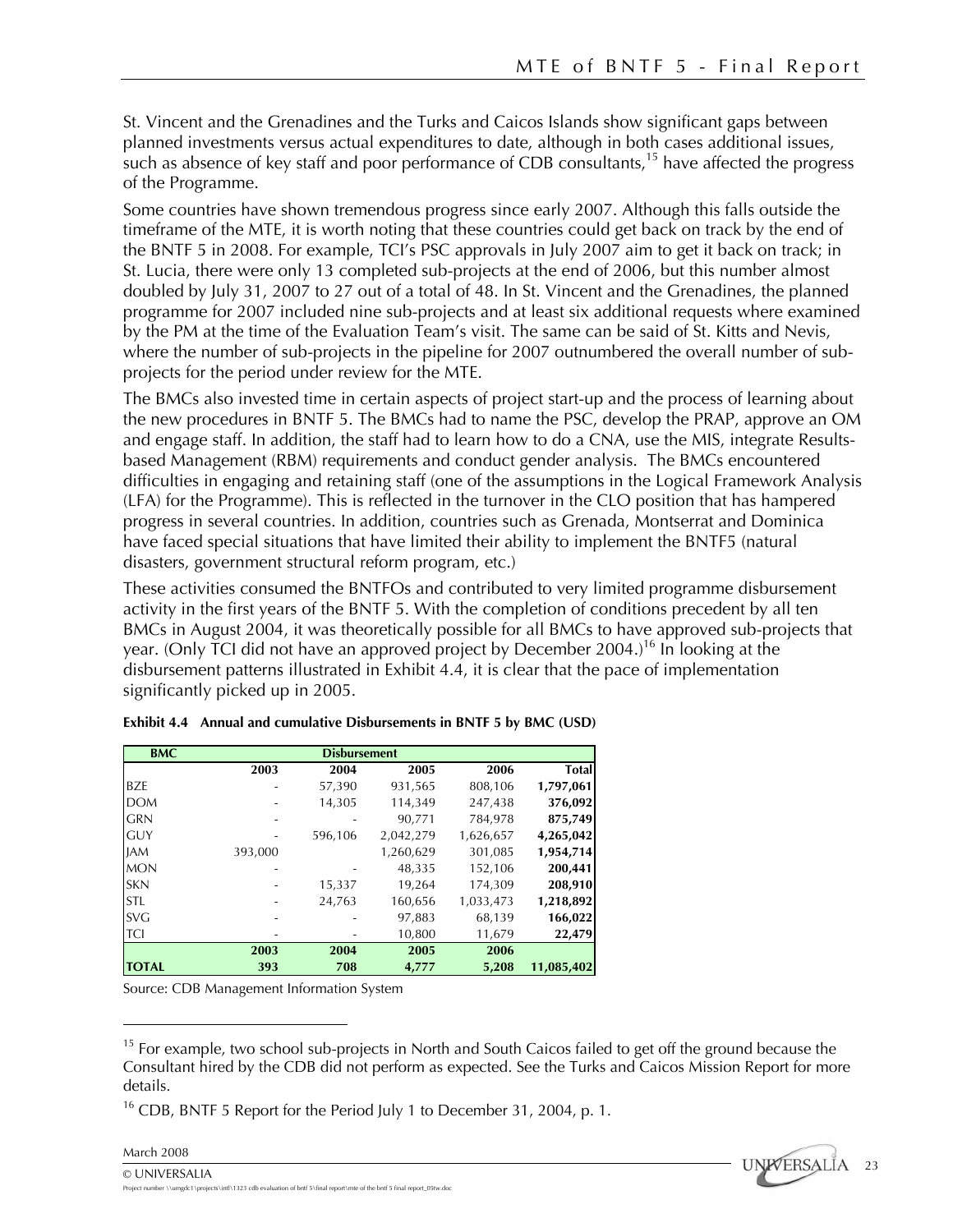# **Finding 10: The PRAP has provided macro-level analysis for the BNTF 5 and has enhanced its linkages with national strategies and programmes. There is still a gap, however, between the broad linkages expressed in the PRAP, the vision of a more holistic and less sporadic approach to poverty reduction and the patterns observed in BNTF 5 subprojects.**

One of the enhancements to the role of the PSC introduced in BNTF 5 is the preparation of a PRAP as a guide to allocate resources and structure and design poverty reduction initiatives under BNTF 5. The PRAP is intended to serve as a "framework of action" that could focus BNTF 5 interventions more directly on the needs of poor communities in a holistic rather than a piecemeal way. Such an Action Plan could take less time, effort and resources to produce than a Poverty Reduction Strategy Paper(at the time of the design of BNTF 5 only Belize and Guyana had a PRSP), yet provide a systematic way of helping BNTFOs target interventions and foster greater integration (with other sectoral reforms or poverty reduction initiatives) through BNTF programming.

Each BMC had to prepare a PRAP, to be approved by the PSC and the CDB, as a pre-requisite for allocating grant resources. All countries had their PRAPs approved by  $2003$ .<sup>18</sup> The following subsections speak to the usefulness of the PRAP exercise, the linkages between PRAP and broader strategy documents, and the targeting approaches introduced or enhanced by the BMCs in response to the PRAP.

# **Usefulness of the PRAP Exercise**

Government officials interviewed by the MTE Team generally valued the contribution of the PRAP as a document that helped to articulate the BNTF role within a broader spectrum of efforts to reduce poverty in the country. At a macro level, the PRAP also provides the BNTFO with a certain ranking of priorities in terms of the sectors to be emphasized by the BNTF 5. Only the respondents in St. Lucia suggested that the exercise was not as helpful because it took place after the Grant Agreement was signed between the CDB and the Government of St. Lucia. Thus, it is first and foremost the GA that drives the strategy of the BNTF 5 in their country. This has resulted in the PRAP and BNTF 5 giving less emphasis to upgrading human resources capacity than if they were to respond to government priorities.

# **Linkages to other Efforts**

At a macro level, most of the BMCs make explicit linkages to poverty policies, strategies and action plans in their PRAP. This is highlighted in Exhibit 4.5. The PSC plays an important role in ensuring that there is integration and collaboration in the operationalization of the PRAP.

| <b>COUNTRY PRAP</b>    | <b>BROADER STRATEGIES</b>                                                                                |  |  |  |
|------------------------|----------------------------------------------------------------------------------------------------------|--|--|--|
| Belize (December 2002) | Strategic Plan of SIF (2003-2007)                                                                        |  |  |  |
|                        | National Poverty Elimination Strategy (2007-2011) and National Poverty Elimination<br><b>Action Plan</b> |  |  |  |

### **Exhibit 4.5 Reported Linkages to National Poverty Reduction Strategies, Policies and Programmes**

<u>.</u>

<sup>&</sup>lt;sup>17</sup> CDB Basic Needs Trust Fund – Fifth Programme, Paper BD 77/01, Dec 31, 2001, Appendix 3.1.

 $18$  TCI has a revised version dated November 2005.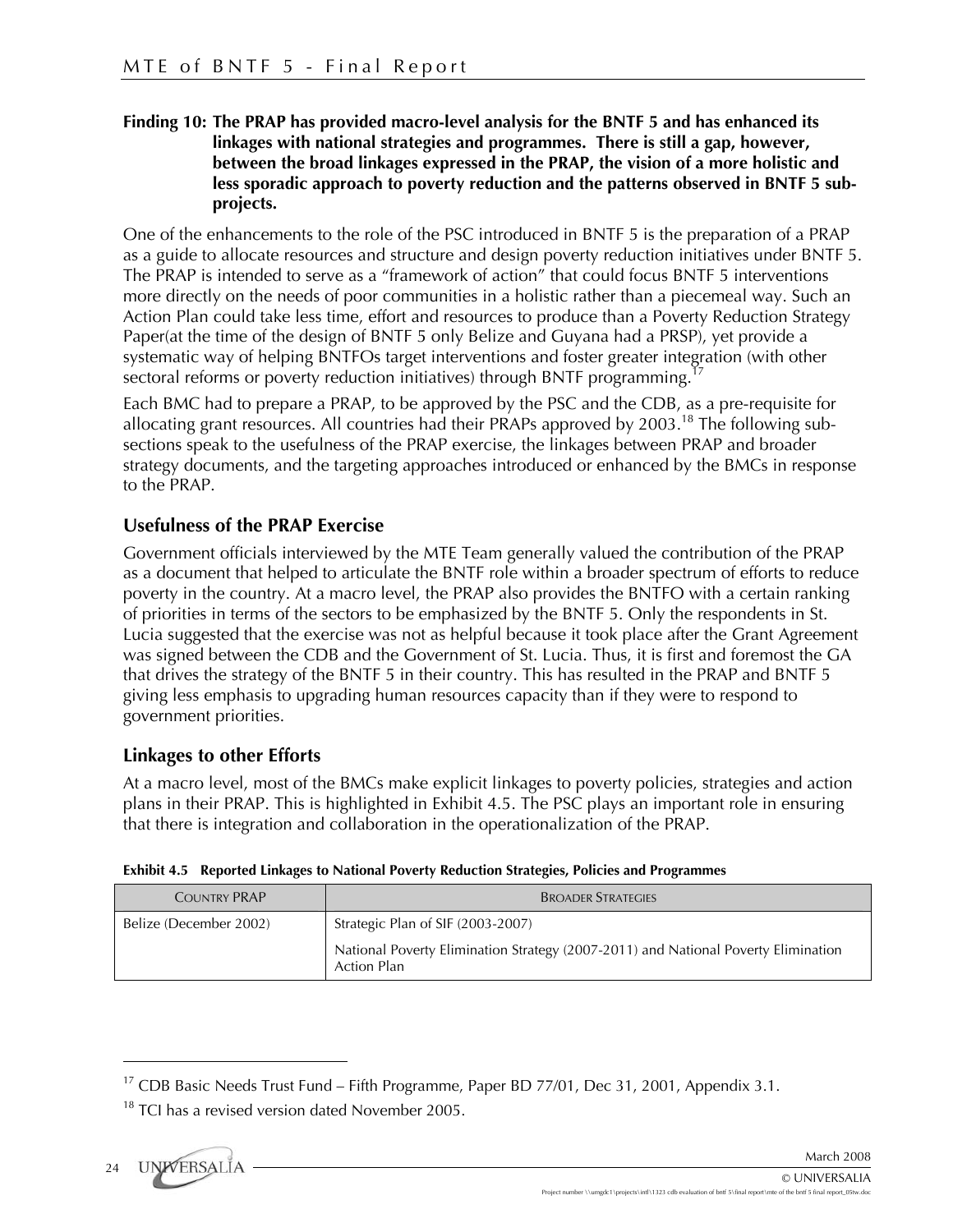| <b>COUNTRY PRAP</b>                                 | <b>BROADER STRATEGIES</b>                                                                                                              |
|-----------------------------------------------------|----------------------------------------------------------------------------------------------------------------------------------------|
| Dominica (September 2003)                           | Strategic Plan (2001-06) of the Ministry of Community Development and Gender<br>Affairs                                                |
|                                                     | The preparation of a Poverty Reduction Strategy Plan was in the way.                                                                   |
| Grenada (October 2003)                              | National Social Development Policy and Poverty Eradication Strategy and Plans                                                          |
|                                                     | 2000-2002 Medium Term Economic Strategy Paper (MTESP)                                                                                  |
| Guyana (November 2002)                              | Poverty Reduction Strategy Paper 2001, which established a Poverty Reduction<br>Secretariat (PRS)                                      |
| Jamaica                                             | National Poverty Eradication Plan, emphasis on early childhood care and education                                                      |
| Montserrat (June 2003)                              | Recently-completed Poverty Reduction Strategy Paper (no year indicated)                                                                |
| Saint-Kitts and Nevis (October<br>2003)             | St. Kitts and Nevis Medium Term Economic Strategy Paper 2003-2005                                                                      |
| St. Lucia (June 2003)                               | St. Lucia Interim Poverty Reduction Strategy and Action Plan (IPRSAP) initiated in<br>December 2001 by MoSTCLG                         |
| St. Vincent and Grenadines<br>(June 2003)           | PRSP (2003), with priorities in good governance, economic growth, education for all,<br>agriculture diversification and social safety. |
| Turks and Caicos Islands<br>(Revised November 2005) | No strategy or programme at the time; reference only to Standard of Living Assessment<br>Report (SLAR) 1999                            |

Source: Country PRAP and MTE Field Missions

# **Targeting approaches in the BMCs**

As noted in the OM, the BNTF 5 introduced a more systematic framework for projects to target their interventions at the poorest communities in order to foster the development of integrated rather than sporadic forms of intervention. The manual itself provides little additional guidance about how to approach this. The country PRAPs also speak in generic terms about the methodology for targeting. During the field missions, the Evaluation Team was able to gather additional data in some cases about how the BNTFOs were using a systematic way of identifying the poorest communities. The experience of the BMCs are briefly described in Exhibit 4.6. In summary, most countries are making efforts to use available poverty data and tools, such as Poverty Maps, to help prioritize the communities that will be supported by the Programme. In some cases, where country poverty data does not disaggregate the information to the village or community level, the BNTF teams have developed complementary tools to help facilitate this assessment. This has been the case in Dominica and Jamaica, for example.

The efforts to use methodological targeting in the BNTF face some challenges. One of them relates to the availability of reliable data for selecting the communities. At the time of preparing the PRAPs, many countries only had data from surveys or assessments carried out more than five to 10 years earlier. Additionally, in some of the BMCs, stakeholders also noted concerns about the implicit need to equitably distribute the BNTF projects in their country in order to maintain its profile as a nonpartisan entity. Furthermore, the targeting at all the BNTFOs must also be balanced with the "demand-driven" approach in which the communities or other stakeholders, such as government officials, are the ones that should request projects. As noted by respondents in some BMCs, the poorest communities often lack the capacity to submit proposals, which means that the BNTF 5 may not be providing support to the poorest communities.

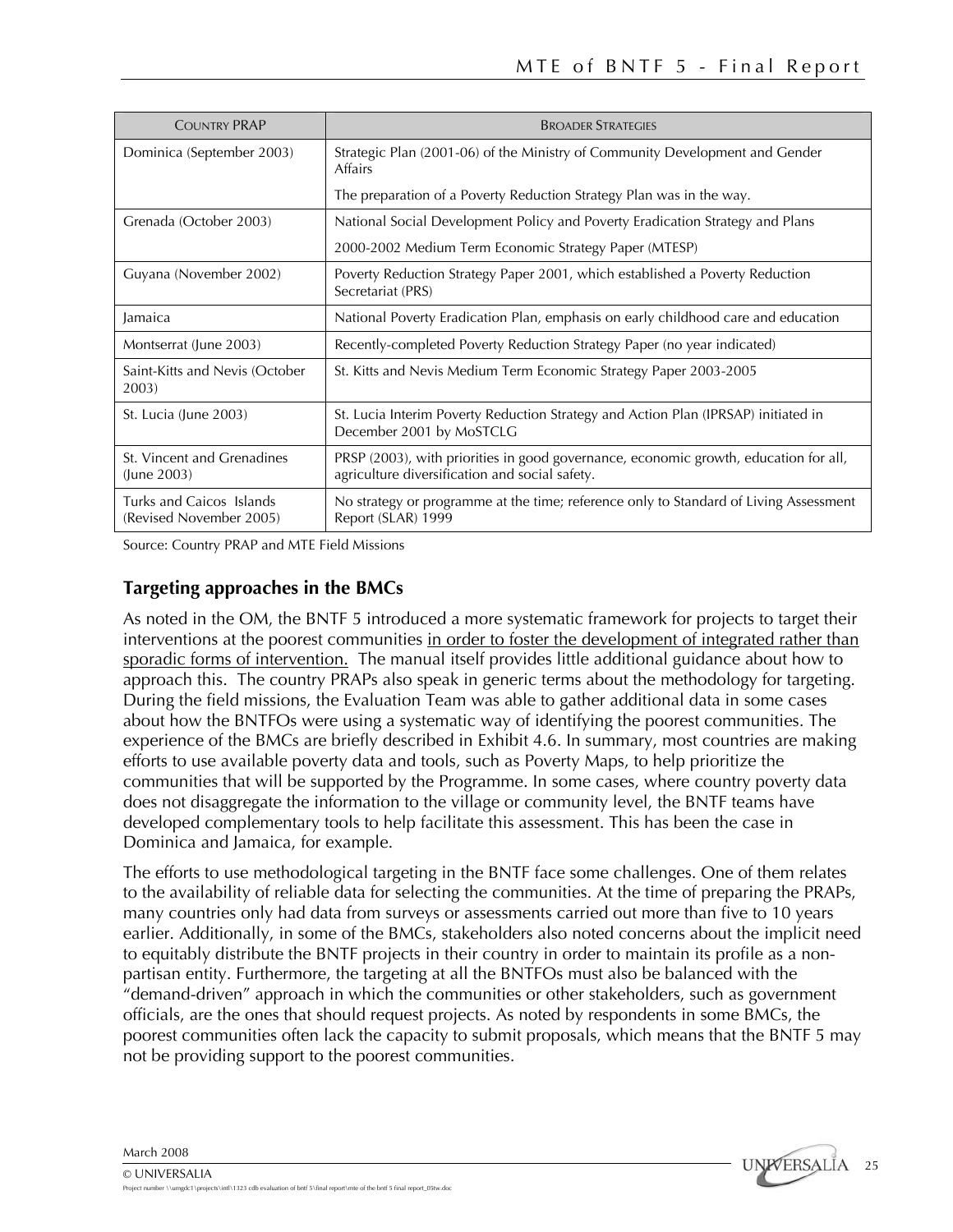| <b>COUNTRY</b>                  | <b>COMMENT ON TARGETING APPROACH</b>                                                                                                                                                                                                                                                         |
|---------------------------------|----------------------------------------------------------------------------------------------------------------------------------------------------------------------------------------------------------------------------------------------------------------------------------------------|
| Belize                          | Data provided by: LSMS, Country Poverty Assessment (CPA)(2002), Poverty Map                                                                                                                                                                                                                  |
|                                 | The Poverty Map is used to do geographic targeting and to help prioritize projects where demand<br>exceeds resources available. Data on percentage of households below poverty line is available at the<br>village level.                                                                    |
| Dominica                        | Data provided by: CPA (2002)                                                                                                                                                                                                                                                                 |
|                                 | PSC and BNTFO use the information in CPA to target poorest communities, but this is disaggregated<br>only at the Parish and not at the community level.                                                                                                                                      |
|                                 | Thus, BNTFO recently adopted and provided PSC with a new Poverty Map which disaggregates<br>poverty at the community level.                                                                                                                                                                  |
| Grenada                         | Data provided by: Country Poverty Assessment Report (CPAR) (October 1999)                                                                                                                                                                                                                    |
| Guyana                          | Data Provided by: 1999 Guyana Standard of Living Conditions (GSLCs)                                                                                                                                                                                                                          |
|                                 | The PRS is in the process of data collection to produce a revised Poverty Map.                                                                                                                                                                                                               |
| lamaica                         | Data provided by: Planning Institute of Jamaica Poverty Map, but this data is reportedly from 1995.<br>New data has been collected in 2004, but the new Poverty Map has not been completed. It is not<br>clear how the new data is being used in the interim.                                |
|                                 | JSIF uses the Poverty Map and a JSIF/SDC Poverty assessment tool. Communities are most often<br>quartile 3 and 4. However, based on further assessments undertaken by JSIF, particularly needy areas<br>within 1 <sup>st</sup> or 2 <sup>nd</sup> quartile communities may also be targeted. |
| Montserrat (June<br>2003)       | Data provided by: Participatory Poverty Assessment (PPA) July 2000 & Census 2001                                                                                                                                                                                                             |
| Saint-Kitts and<br><b>Nevis</b> | Data provided by: CPA (2001); Poverty Assessment Report (PAR) 2001                                                                                                                                                                                                                           |
| St. Lucia                       | Data provided by: Poverty assessment carried out by Kairi Consultants Limited 1995.                                                                                                                                                                                                          |
|                                 | The CPA was just concluded in 2006/07 and stakeholders suggest need to strengthen the PRAP with<br>these findings for improved targeting of the neediest communities.                                                                                                                        |
| St Vincent and<br>Grenadines    | Data provided by: Interim PRSP (2003) prepared by the Poverty Reduction Task Force (PRTF) of the<br>National Economic and Social Development Council (NESDC)                                                                                                                                 |
| Turks and<br>Caicos Islands     | Data provided by: The Standard of Living Conditions (SLC) conducted in 1999 by Kairi Consultants<br>Limited and the National Assessment Team                                                                                                                                                 |

**Exhibit 4.6 Examples of Targeting approaches in the BMCs** 

The PRAP has provided a way of providing macro level analysis for the BNTF 5 and mapping out its linkages with other strategies and programmes. There is still a gap, however, between the broad linkages expressed in the PRAP, the vision of a more holistic and less sporadic approach to poverty reduction, and the patterns observed in BNTF 5 sub-projects.

At the community level, the nature of BNTF intervention often remains a sporadic or isolated intervention, thus maintaining the pattern of investing in one sub-project at a time per community, as established by the previous phases of BNTF. Some communities explained that once they had one project, they did not know if and when they could apply for another. There is also limited evidence that suggests that the BNTFO are systematically coordinating their investments with other agencies at the community level to deliver a more holistic suite of projects to reduce poverty in a given community. The PRAP and sub-project documents could better illustrate the type of partnerships that the BNTFO are drawing on to achieve the Programme's objectives.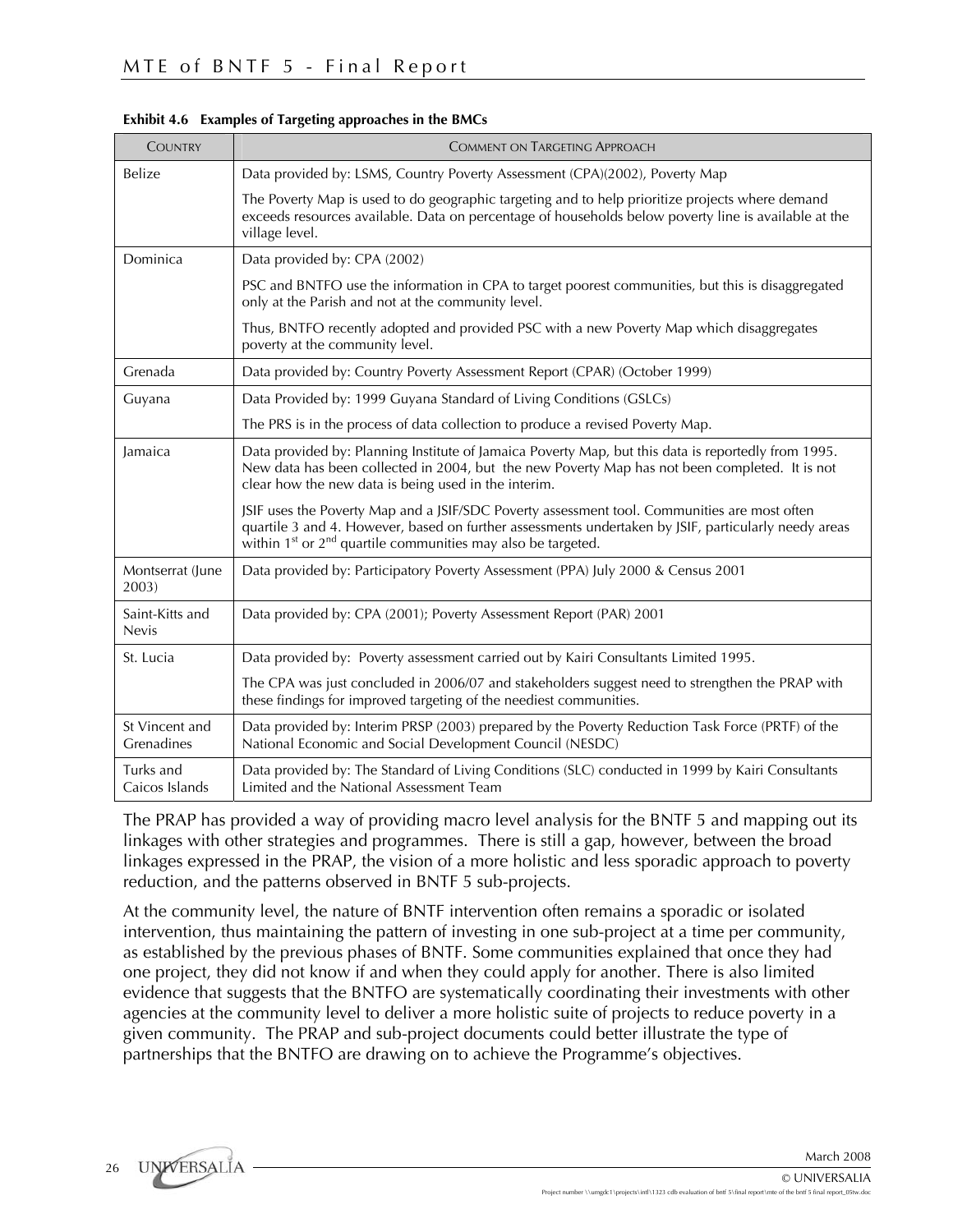Integrated interventions require certain intent in the design of the sub-projects. (In the SIF in Belize, such integrated interventions are being implemented in Dolores, Toledo District, but with financing through a CDB loan.) Furthermore, the BNTF targets for number of projects and number of beneficiaries to be served might provide incentives to spread resources, rather than invest in a fewer number of projects that are better targeted and perhaps concentrated in a smaller number of communities.

# 4.3 Efficiency and Efficacy

This section analyzes whether the BNTF 5 Programme is efficiently administered at each stage of the sub-project cycle and comments on the perceived efficiency of the BNTFOs' use of resources.

# **Finding 11: BMCs report several points of delay in the sub-project cycle that have implications for the community as well as for the effectiveness and the overall credibility of the BNTF 5 Programme.**

As shown in Exhibit 4.7, the average duration of the project cycle, from the time a request for BNTF 5 funding is submitted to the BNTFO until the Contractor's commencement date, varies significantly by country. The shortest duration is in Montserrat, where the entire project cycle lasts 310 days. At the opposite end is St. Vincent and the Grenadines, where, on average, the process takes 1399 days. While it is not possible to state what a 'normal' timeframe should be, its actual average duration in the ten BMCs was criticized by all the stakeholders interviewed for having important consequences at different levels.<sup>19</sup>

| Country                 | <b>Average Timeframe between</b><br><b>Submission of the Request to</b><br><b>BNTFO</b> to Contractor<br><b>Commencement Date (Days)</b> |
|-------------------------|------------------------------------------------------------------------------------------------------------------------------------------|
| Belize                  | 800                                                                                                                                      |
| Dominica                | 713                                                                                                                                      |
| Grenada                 | 798                                                                                                                                      |
| Guyana                  | 423                                                                                                                                      |
| Montserrat              | 310                                                                                                                                      |
| St. Lucia               | 767                                                                                                                                      |
| St. Kitts and Nevis     | 710                                                                                                                                      |
| St. Vincent             | 1399                                                                                                                                     |
| <b>Turks and Caicos</b> | 430                                                                                                                                      |

#### **Exhibit 4.7 Average Timeframe between Submission of the Request to BNTFO to Contractor Commencement Date**

Source: CDB's Database

Note: the information is reported for completed sub-projects. The table does not include the completed sub-projects for which the data were unavailable or unreliable.

 $19$  In the absence of more complete information in the MIS and benchmark time frames for different stages of the BNTF project cycle, the Evaluation Team has not been able to deepen this analysis to identify if the delays are namely taking place in the BMCs or at the CDB.



1

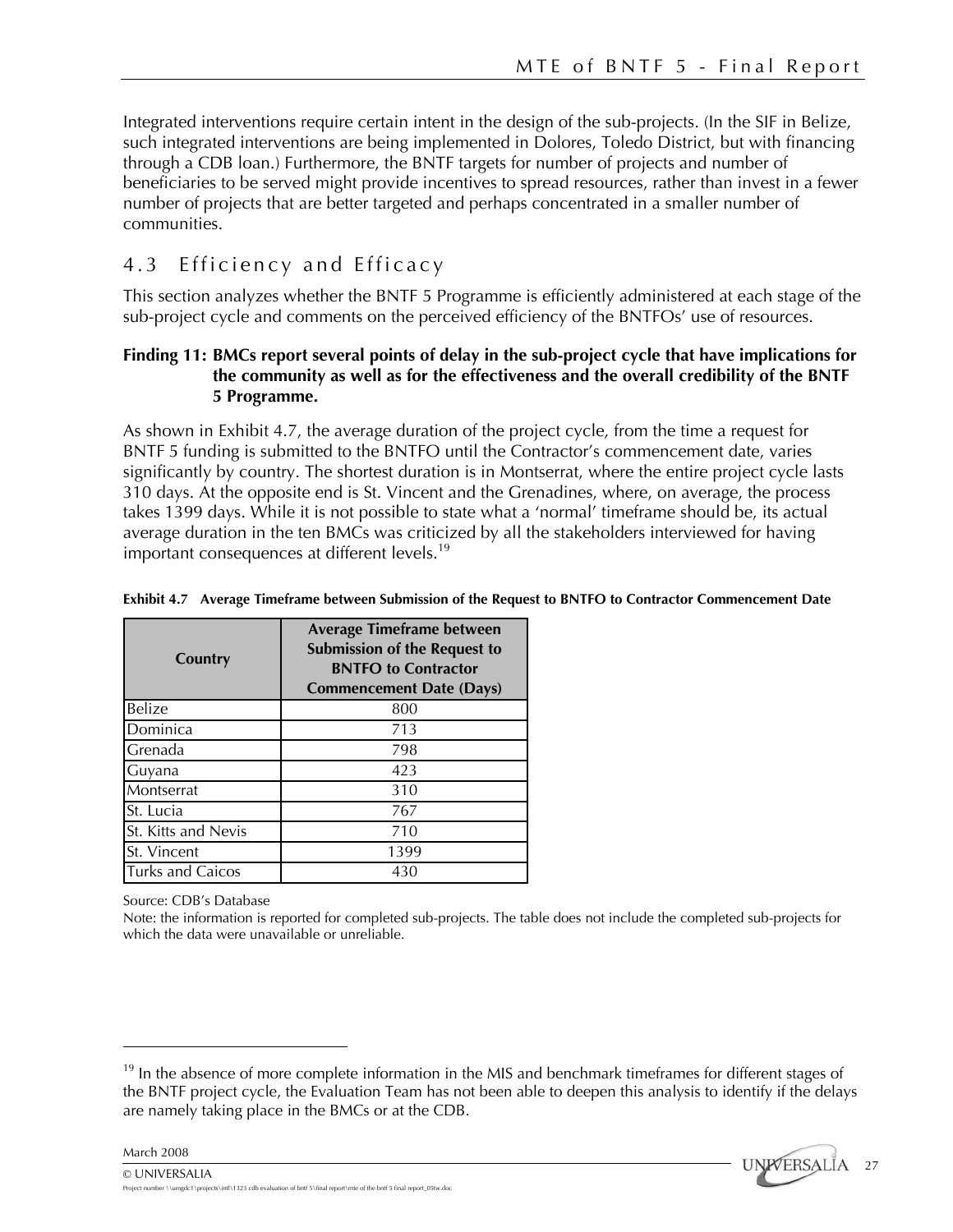The time required for CDB approval and the appointment of a Consultant is of great concern from the point of view of the BNTF 5 Programme's efficiency.

The Consultant Agreement by CDB has been identified in a number of countries as a key step where delays accrue. In Belize, the requirement of a CDB Consultant to review the design and estimates is seen as a major cause of delays in the implementation of projects and a potential source of duplication, given that the SIF staff has experience in these procedures. Likewise, in St. Kitts and Nevis, the timeframe between the submission of the project proposal to CDB and its selection of a Consultant is on average 260 days.

There are numerous immediate consequences of this type of delay on the sub-projects:

- **Projects that are season-sensitive may have to be postponed significantly.** For instance, in Belize, the timing in water projects is critical because the well has to be drilled during dry season in order to avoid getting a false reading on water levels. If the project does not move fast enough, it might have to be postponed for up to one year. Similar problems have been raised in Guyana, where, because of the rainy season, the start of the works has to be postponed if the Consultant is not appointed in time;
- **The cost burden for Contractors increases.** In a number of countries (Guyana, St. Lucia, St. Kitts and Nevis, Belize and Jamaica) the delays in approvals, in the awarding and signature of contracts lead to differences between the cost estimates that are approved and the actual costs of materials at the time of approval. The project budget is not adjusted prior to the bidding process therefore contractors are considered particularly onerous for Contractors since the fixed price contracts do not take into account increases in the price of steel and cement and, as a consequence, the delays in approvals imply additional costs for them. For example, in Jamaica, Contractors noted that due to the lengthy time lag between the awarding of the contract and the actual 'go ahead' to commence construction, the costs of construction increased due to (a) the instability of the Jamaican dollar; and (b) increases in the cost of cement, sand, diesel oil and labour. In addition, Contractors are pushed to look for other contracts and, as a result, they tend not to comply with BNTF 5 sub-project deadlines; and,
- **Effects on Programme reputation.** As mentioned in the Finding, in each BMC it was reported that as a result of such delays the reputation of the overall Programme, and thus of the BNTFO and of the CDB, is diminished.

The delays and resulting increases in the costs of construction affect the perceived quality of the end result. First, communities, exhausted by the long wait for the start of the works, may reject any additional required change in the design of the sub-project as this would imply additional delays. Second, the increased cost of materials can lead to cutting some elements included in the original design in order to respect the original allocated budget. This results in a final product that is not what was initially expected by the community members.

The delays and their effects on Contractors also undermine the intent of BNTF 5 to use local Contractors as a way to stimulate employment and contribute to poverty reduction at the district or parish level. Not surprisingly, it is the local Contractors (with smaller enterprises) who suffer most from the changes in prices for materials without related changes in the contract budget.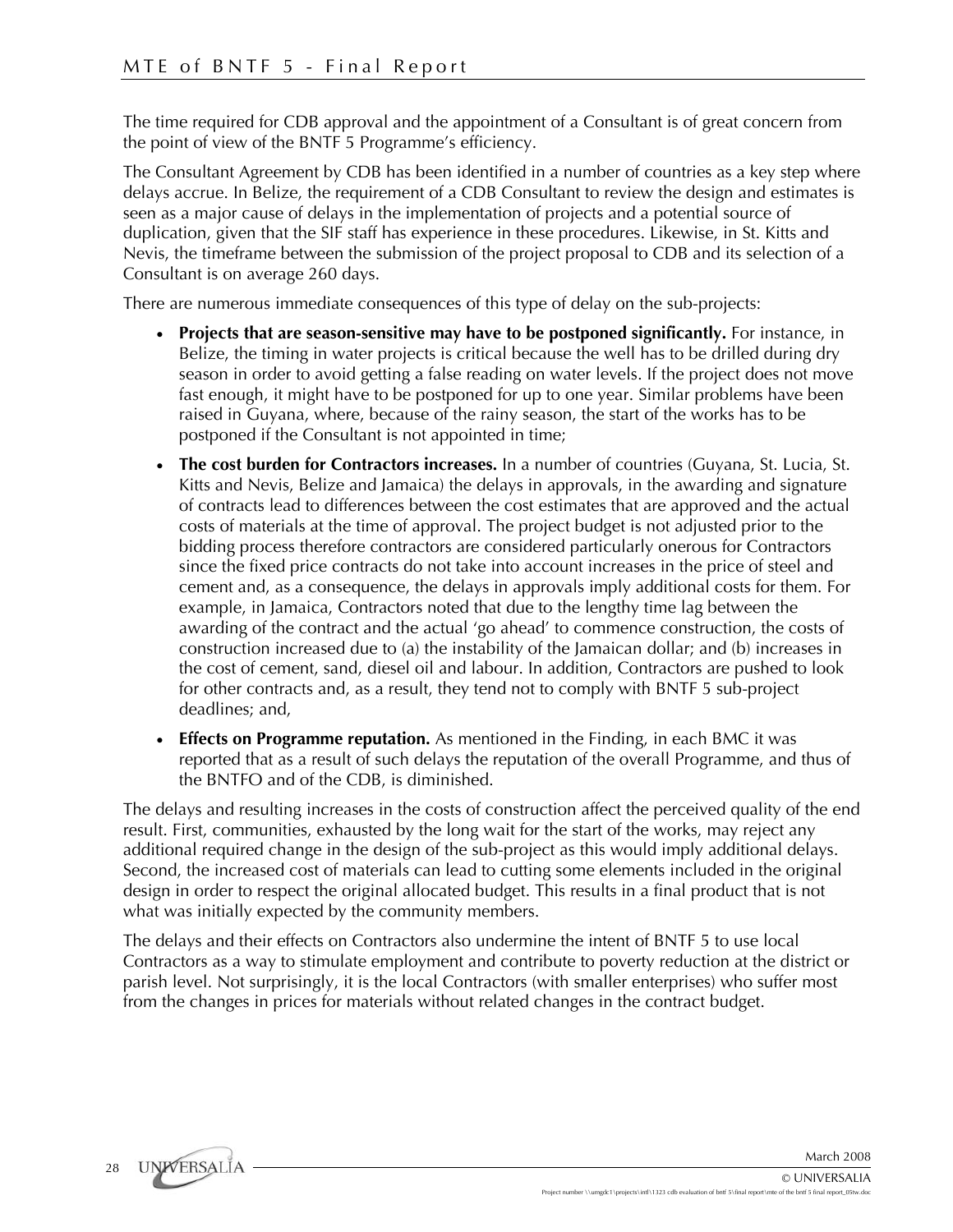At a macro level, these issues diminish the effectiveness in achieving the goals set in the national development strategies and contribute to the loss of credibility of the Programme as well as of the BNTFO staff, who cannot provide stakeholders with a credible project timeframe. Stakeholders commented on frustrations and disappointment among members of the PSCs and in communities, who might have to wait for up to three years for project implementation to begin.

Because of this perceived slowness, governments are looking for alternatives. In TCI, the government takes the lead by funding projects itself. For example, due to the lengthy approval process for a clinic which was to be funded by the BNTF in Middle Caicos, the government decided to underwrite the funds itself. In St. Kitts and Nevis, the Ministry

#### **Other factors that affect the quality of the sub-projects**

It is not only delays that work against the delivery of quality sub-projects that meet stakeholder expectations. There are several examples of infrastructure sub-projects where effective functioning is hampered by (a) insufficient budget allocated to the project, leading to inadequate equipment or furnishings or even incomplete facilities; and (b) shoddy work by the Contractor and inadequate supervision by the Consultant.

- In Grenada, the budget for the Woburn Medical Station and the Bellevue Medical Station did not include any works beyond the renovation of the roof and repairs to the fences. The medical station has re-opened, but medical staff has to operate in very difficult conditions because of the lack of appropriate medical equipment. In the second case, the nurses' quarter is not used as dormitory because the existing conditions of the building, despite the renovation of the roof, do not permit its use.

-In Guyana, some communities have pointed out the shoddy work by Contractors such as poor drainage or leaking roofs. In the case of the Rosignol Market, for instance, the MTE has observed that the booths are in bad condition and the floor is not well leveled, thus creating puddles. In addition, vendors complained that the new area was built too close to the fishing market.

- In Belize, in the Sister Cecilia Home for the Elderly project, the perceived lack of engagement has resulted in dissatisfaction among the beneficiaries. Although the Board of Sister Cecilia initiated the request with the BNTF, they note that they did not have access to the plans for the renovations or to the contract between the Contractor and SIF. Not knowing what the contract entailed made them unable to monitor the project and they felt helpless when faced with failures in the Contractor's work. In this instance, the participatory process was not successful and led to increased expenses that the community had to pay for.

of Health works with Japanese programmes rather than with the BNTF 5 Programme because of the faster processes of the former.

#### **Finding 12: BNTFO staffing and productivity in terms of completed sub-projects vary enormously across the 10 BMCs.**

BNTFO staffing and productivity (in terms of sub-projects) vary enormously across the 10 BMCs. The table here below summarizes the staffing in each of the ten BNTFOs.

| <b>BNTFO Staff</b>         | <b>Belize</b> | Dominica Grenada Guyana |        | Jamaica | Montserrat |    | Nevis St. Kitts | St. Lucia | <b>St. Vincent and</b><br>the Grenadines | <b>Turks and</b><br><b>Caicos</b> |
|----------------------------|---------------|-------------------------|--------|---------|------------|----|-----------------|-----------|------------------------------------------|-----------------------------------|
| Project Manager            |               |                         |        |         |            | ∣≭ |                 |           |                                          |                                   |
| Community Liaison Officer  |               |                         |        | N/A     |            |    | -0              |           |                                          |                                   |
| <b>Accountant Officer</b>  |               |                         |        |         |            |    |                 |           |                                          |                                   |
| <b>BNTFO Support Staff</b> | 20            |                         | $\sim$ |         |            |    |                 |           |                                          |                                   |
| PSC members <sup>1</sup>   |               |                         |        | N/A     |            | 8  | 8               |           |                                          |                                   |
| Total                      | 32            |                         | 13     |         |            | q  | 11              | 12        |                                          |                                   |
| Completed SPs as at        | 32            | 32                      | 128    | 20      |            |    |                 | 13        |                                          |                                   |
| December 31, 2006          |               |                         |        |         |            |    |                 |           |                                          |                                   |

#### **Exhibit 4.8 Staffing in each of the ten BNTFOs**

\* Head of Office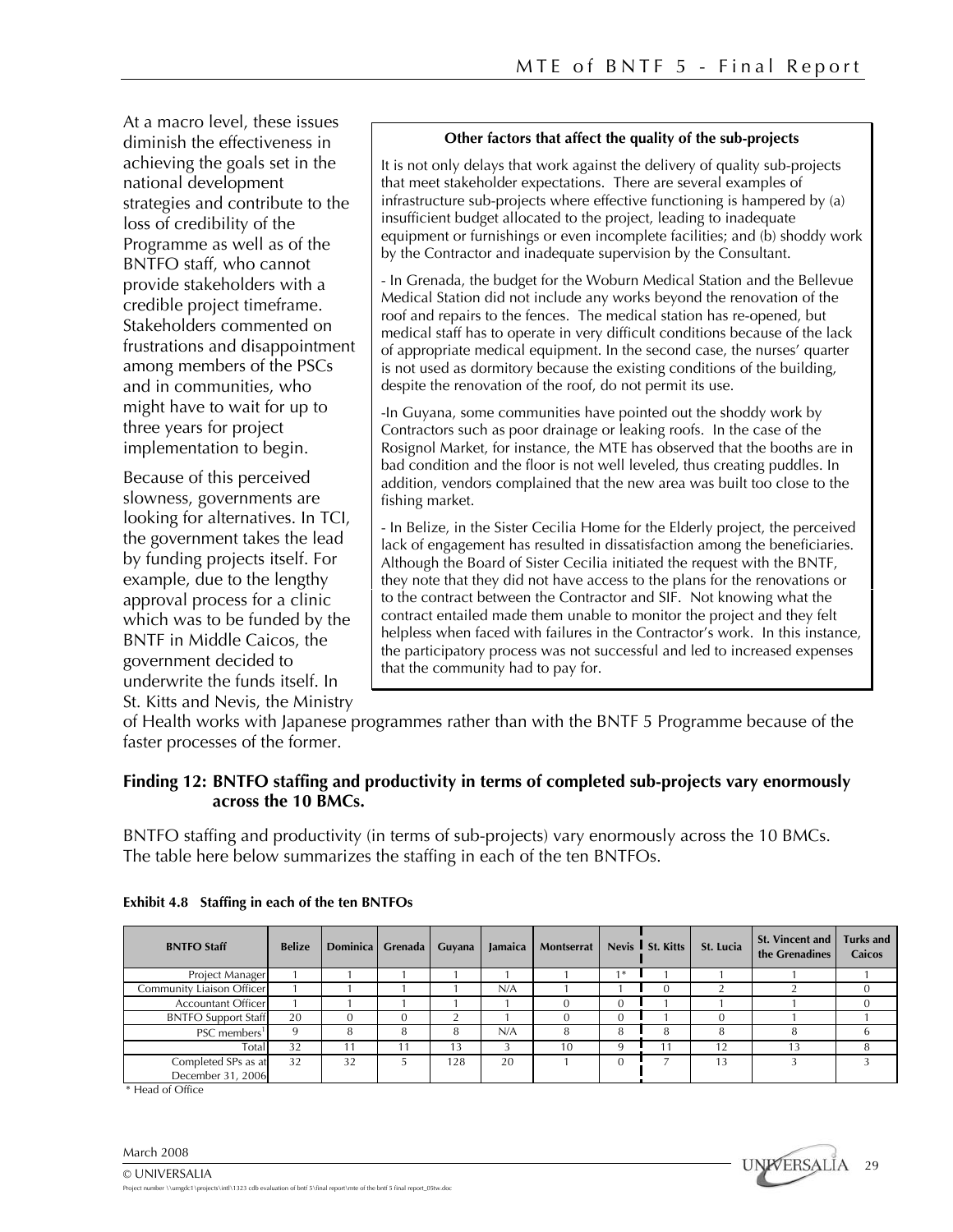As is evident from the last two rows of the table above, the ratio between the number of staff in the BNTFOs and the total number of completed sub-projects varies significantly. While in Montserrat there is only one completed sub-project for 10 people working in or for the BNTFO, at the other extreme, Guyana has 128 completed sub-projects for 13 people employed by the Programme.

# 4.4 Programme Administration

# **Finding 13: Based on available evidence, the BNTFOs are generally compliant with CDB-BMC Grant Agreement.**

There are two different "models" of Grant Agreements (GA); one of them applies to nine of the BMCs and the other to Jamaica. The main differences between the two GAs are linked to the source of the funding for the BNTF (the only funding source for Jamaica is CIDA).

With this GA, Jamaica operates under a different set of operational arrangements that were negotiated two years after BNTF 5 was negotiated with the other beneficiaries. These arrangements include the permission to approve projects up to a ceiling of US\$200,000.00, direct hiring of Consultants to supervise design and implementation of Contractors, and an allocation to facilitate the funding of equipment for the sub-projects. Jamaica does not have a PRAP; instead it has a Logical Framework that is used as a guide.

In addition, there are structural differences between the BNTF model in the 9 BMCs and the one in Jamaica. In the first case, the beneficiary country has a BNTF office that is to be composed of a PSC, a PM, a CLO and an administrative officer. In Jamaica, the Jamaica Social Investment Fund (JSIF) is referred to as an executing agency that has to be composed of a Social Development Manager (SDM), a Finance and Administration Manager (FAM) and a Board of Directors (BOD). "Executing agency" refers to the party to the GA other than the beneficiary to which the execution of the project is entrusted.

The Evaluation Team was able to collect audited statements from five countries (Belize, St. Lucia, St. Vincent, Guyana and Dominica). Only in the case of Belize does the audit report make explicit reference to compliance with the GA with the CDB. Based on the examinations of the accounting records and of compliance with terms of the agreement, Memorandums of Understanding and other such procedures, the auditor concluded that the SIF was generally in compliance with the financial and other covenants of the project.

In the absence of audit reports that would confirm compliance, the Evaluation Team developed a grid or check list based on the GA model of the nine BMCs in order to assess their compliance with its requirements. Overall, according to the grid, the countries are generally compliant with the requirements of their GA. A few issues were noted around the following points:

- In six of the nine BMCs, the PSC has not been able to meet quarterly. In Grenada, it can be explained by the post-Hurricane Ivan situation. In the Turks and Caicos Islands (TCI), the PSC has not been very active and this has been a symptom both of the delays and the limited activity of the programme in the country. On the other hand, the PSC in Belize has met every month and has had a very active involvement in the BNTF 5 programme.
- There are minor issues regarding the staffing of the BNTFO. In general, the countries comply with the requirement but the CLO position still needs to be filled in three country officies. In St. Vincent and St. Kitts, the position has been vacant for a long time due to the inability to find the appropriate candidate. In TCI, the CLO also has a full-time job for the Ministry of Home Affairs, leaving him little time for the BNTF.

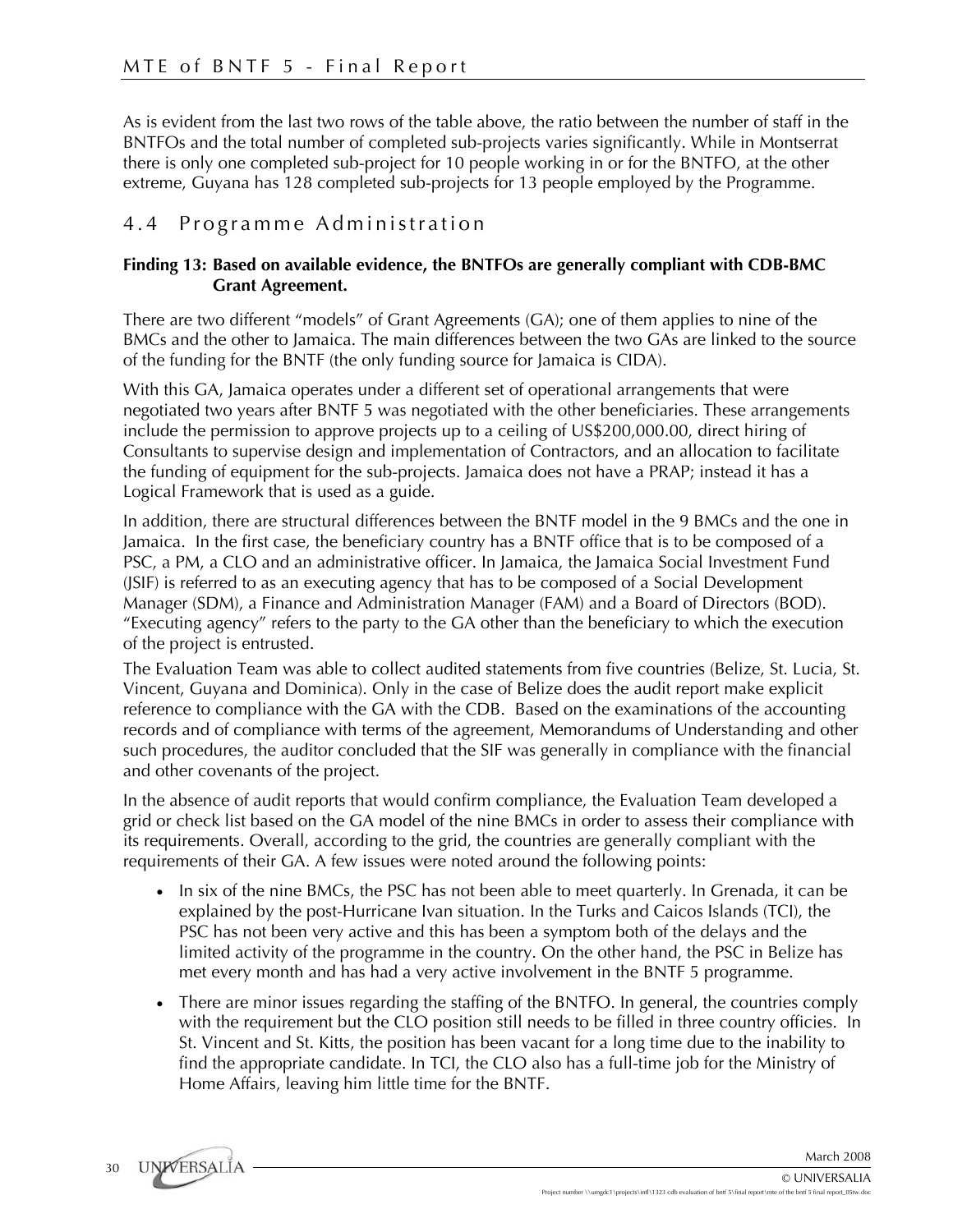- A major issue seems to be at the sub-project level regarding the ability of the beneficiary to carry out the sub-projects with due diligence and efficiency. In all cases, there have been noticeable delays between the project request and the start up. These delays might be explained by a variety of factors – in St. Lucia for example, the BNTFO lacks the support at the level of the parent ministry and this has been an obstacle to efficient operations. In Belize, the delays are attributed to complicated CDB procedures.
- Another problem lies in the skills-training sub-projects. In most cases, the skills-training activities are not integrated in as many infrastructure sub-projects as possible. This might be explained by the fact that out of nine countries, only four were able to disburse at least 7% of the grant on skills-training sub-projects. In other countries, the disbursements were forecasted but still not achieved. Progress has been slower than anticipated with 51 skillstraining sub-projects committed in 2006, representing 31% of available funding for this type of project. (CDB Annual Report, p.5).
- For some countries, it is hard to assess the compliance with certain criteria of the GA due to a lack of data.

## **Finding 14: The BNTFOs face gaps in their staff capacity to respond to the shift in orientation towards a social infrastructure programme that is expected to fully integrate three cross-cutting themes.**

In the BMCs, the Programme is implemented by the BNTFO. According to the Operations Manual, the BNTFO must be composed of the following minimum staff:

- A Project Manager (PM) who is at the head of the BNTFO and is in essence responsible for managing project resources (including staff). The PM also has to report to the PSC and attends all PSC meetings. The PM has responsibility for work planning, budgeting, and reporting to the CDB and ensuring that all requirements (for gender analysis, environmental assessment, and HIV/AIDS) are met by the CLO and the sub-projects;
- An Administrative/accounting Officer (AO) who reports to the PM. The AO is responsible for the management of financial and other administrative data, such as, for example, payments to Contractors and suppliers. The AO is responsible for setting up an MIS, managing the database, and undertaking financial management and accounting procedures in accordance with the Operations Manual;
- A Community Liaison Officer (CLO), who is responsible to the PM for the active involvement of community groups in the identification, formulation, preparation and implementation of all sub-projects. The CLO assists in training and sensitization within the community, supports preparation of community requests for sub-projects, organizes community meetings, and develops public relations Programmes; and
- A Confidential Secretary/Receptionist is responsible for the management of day-to-day correspondence, filling system, arrangements for meetings and other office administration duties.

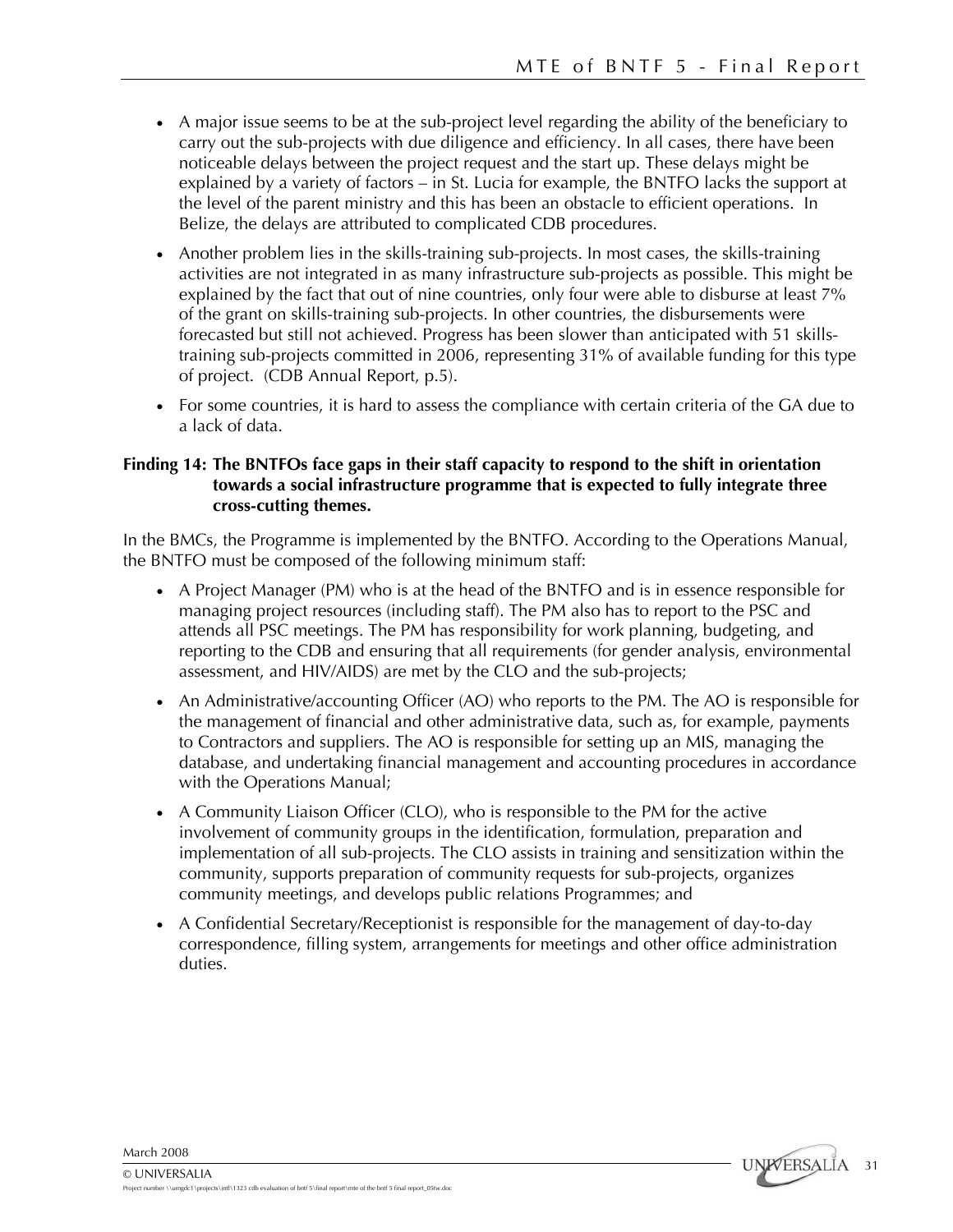The organizational chart below illustrates the structure of the BNTFO and its relationship with the PSC, CDB and other stakeholders in the Programme.





Source: CDB Operations Manual, p. 10

In some countries, the staffing differs from what is described above. This occurs in countries such as Belize, where the "functions" of PM, CLO, and AO have been taken on by one or several members of the staff of the Social Investment Fund. The BNTFO in this case draws on a staff of approximately 20, which includes engineers, lawyers, finance and administration staff, and an information technology specialist. Jamaica also has a different approach to staffing given that JSIF is the executing agency for the BNTF grant.

In several of the countries, there is a desire to add to the staff chart in order to increase capacity. Although Dominica is a small territory compared to other islands of the Caribbean, the work with the communities is a very time consuming activity because of the topography of the country as well as the general weakness or absence of community groups. Several stakeholders have expressed their concerns about the workload of the CLO and would welcome an the presence of an additional person who could take care of all the necessary arrangements for organizing community meetings and keeping the communities informed on the requested sub-projects.

Grenada, too, exemplifies the same situation. The staff does not have sufficient resources to realize all the BNTF 5-related activities in a timely manner. In particular, the CLO has a lot of responsibilities, including the reporting, monitoring and ensuring the involvement of communities. In about four out of the nine countries, the absence of a CLO has caused serious problems. In Saint Kitts, the position has been vacant since January 2007 and could prove to be a determining factor in the capacity of the BNTFO to spread the Programme and implement more projects across the country and to address in a most effective way communities' needs.

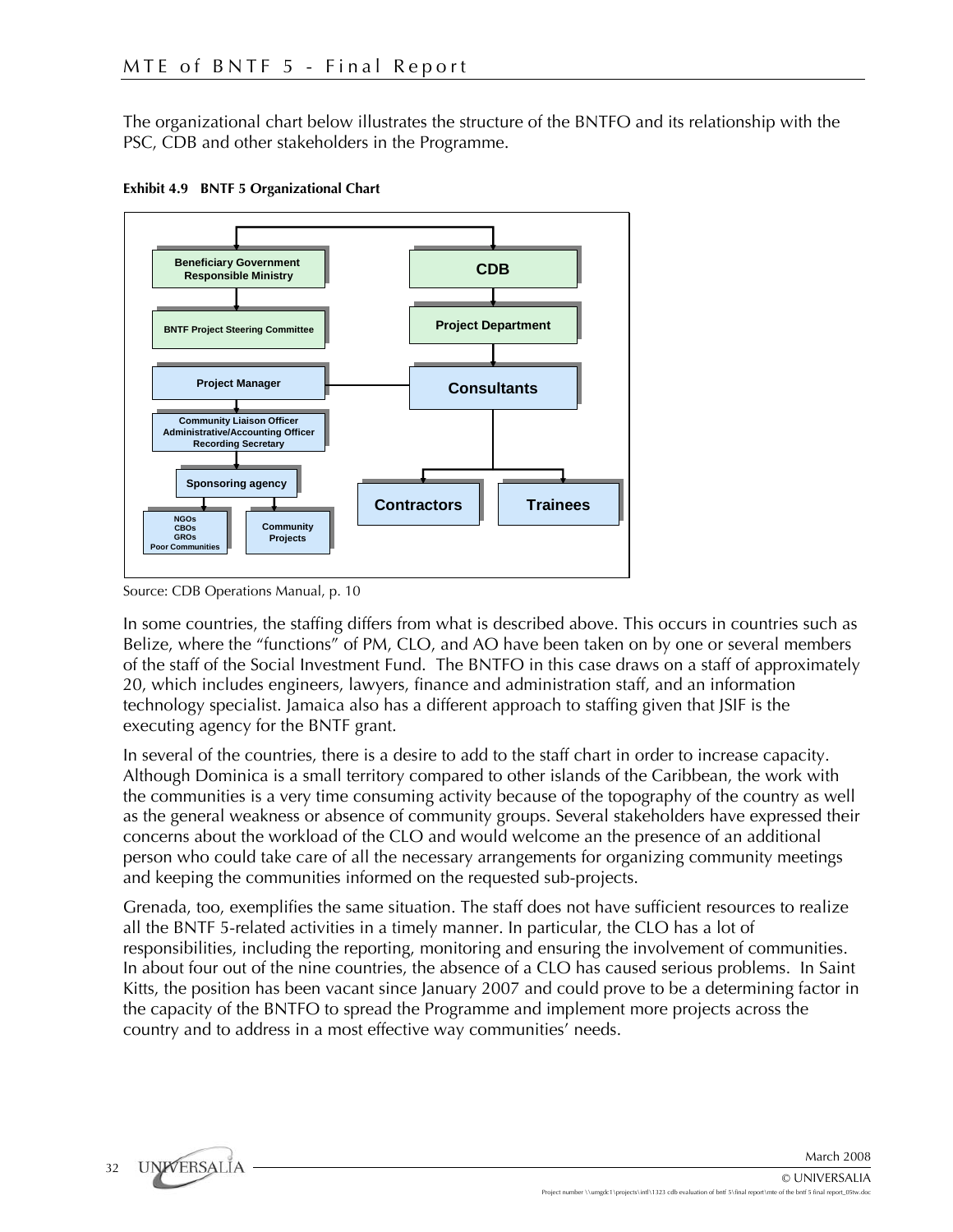Overall, the Evaluation Team finds that capacity gaps emerge because of the increasing demands and the changing nature of the work, particularly for the CLO. The person in this position is required to develop sufficient expertise in a wide range of areas, including gender analysis, environmental assessment, Results-based Management (RBM), community consultation, community monitoring and evaluation. It may not be possible for one staff person to accomplish all of these responsibilities. The solution is not necessarily to hire more staff but to consider flexible staffing arrangements (such as drawing on external resources), which would give the PM and CLO options for increasing the BNTFO capacity.

# **Finding 15: As proposed in BNTF 5, the responsibilities and composition of the PSC are appropriate for the governance of the BNTF in the BMCs. In practice, however, the PSC operates with enormous variation across the participating countries.**

The BNTF 5 maintained the PSC as a governing body of the BNTF in the BMCs but it proposed changes in the number of members, composition and responsibilities.

# **Number and Composition of PSC**

As per the BNTF 5 Operations Manual, each BNTFO is required to have a PSC that is formed by:

- Four senior representatives from the Ministries responsible for Community Development, Economic Development/Finance, Education and Communications, and Works;
- Three representatives from Non-Governmental Organizations, Community-based Organizations and Grass-Roots Organizations;
- One representative from the private sector;
- The project manager; and
- An ex-officio member who will serve as Secretary.

The PSC should include adults and young men and women, persons with disabilities, people living with HIV/AIDS and members of minority groups.

The revised BNTF 5 structure, the expanded number of PSC members (from a minimum of 6 to 8 members in addition to the CLO and the PM) and the revised composition of the PSC (with greater participation from civil society and government) is cited by all respondents as a sound approach which ensures greater oversight and transparency in targeting and in the selection of sub-projects.

# **Responsibilities of the PSC**

Overall, the responsibilities of the PSC are to coordinate and guide the BNTF sub-projects and its Chairperson reports directly to the Permanent Secretary of the Executing Ministry. The PSC is set to liaise with relevant ministries and agencies and other social partners in order to ensure that the social development and poverty reduction strategy of the country are aligned with the PRAP. It also ensures that projects are implemented in accordance with the GA and that projects are undertaken in a participatory, gender-sensitive manner. The PSC must make sure that resources are allocated efficiently. (Operations Manual, Appendix 3.1)

The PSC is supposed to meet quarterly. In these meetings, it has to approve the annual work plan and budget, as well as select eligible sub-projects. It can approve maintenance sub-projects up to \$10,000 and other sub-projects up to \$35,000; at times, it must established sub-committees to conduct site visits.

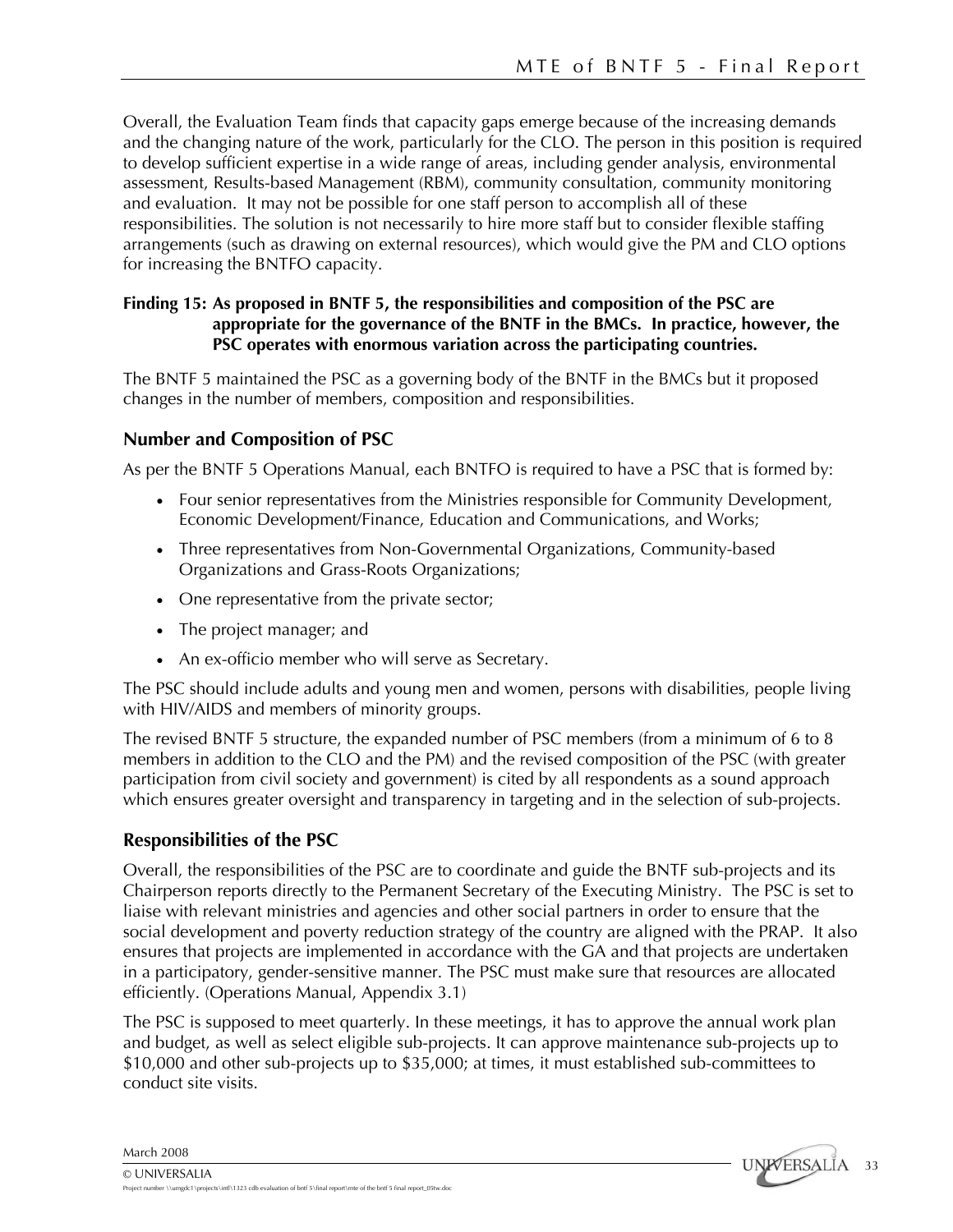All of the countries have put this new structure in place and for the most part have added representation on the Committee from NGOs and the private sector. In most countries, stakeholders support this expansion. The Evaluation Team found examples, particularly in Belize and Guyana, of well-functioning PSCs where efforts were made to guarantee consistent and high-level membership and regular meetings. In Belize the BNTF PSC is the SIF Board, capitalizing on the existing structure and mechanisms for governance, but distinguishing between BNTF and other SIF projects in its minutes. The Belize PSC has been very active, with monthly meetings, and it often conducts project site visits as part of the screening and monitoring process.

On the other hand, the Evaluation Team also found examples of PSCs that were not fully operational. In six of the nine countries, the PSC has not been able to meet as often as required. In TCI for example, the PSC has had limited activity in the past few years (3 meetings during BNTF 5), which, as noted earlier, is in part a symptom of the delays and the limited activity of the Programme in the country. The PSC in TCI has also suffered from a complete turnover of its members in the past two years. In some countries, the lack of regular meetings of the PSC is also due to the absence of significant activities in the BNTFO.

Other limitations to some members of the PSC include their level of knowledge and familiarity with BNTF governing documents (the GA, the Operations Manual) and project selection criteria. In a few countries, the PSC has been criticized for its screening of projects that was sometimes superficial. Some respondents felt that a deeper analysis of the project proposals would have been necessary. In addition, the Evaluation Team observed a tendency in several PSCs to focus more on management or administrative issues, instead of providing the strategic perspective on the relation between the sub-projects, the overall objectives of the BNTF and national strategies or programmes.

The CDB sees the PSC playing a role in the management of the Programme at the country level, particularly in helping to operationalize the sector collaboration, macro analysis and linkages to broader poverty reduction strategies that is envisioned by the PRAP. This might require additional efforts to clarify roles and responsibilities - and help to build the capacity - of the PSCs. The CDB has recently begun engaging more PSC members in the BNTF 5 training events, which should be of some assistance in this regard.

### **Finding 16: The level of staffing at the CDB has at times been insufficient to respond to the additional demands of the BNTF 5. This has affected the ability of the Programme to operate at the planned pace and meet expectations for a flagship Programme.**

Under the BNTF, CDB is responsible for the management, administrative, training and monitoring services of the Programme. The CDB BNTF team is composed of:

- A Portfolio Manager: there has recently been a transition in this position;
- Three Operations Officers: a full complement has been achieved in 2007;
- A Gender Specialist: appointed in 2004;
- An Administrative Assistant to support the activities of the Programme and its MIS; and,
- Other relevant specialist staff of the CDB (e.g. from the Caribbean Technological Consultancy Services Network (CTCS) and Education) who are called on as needed.

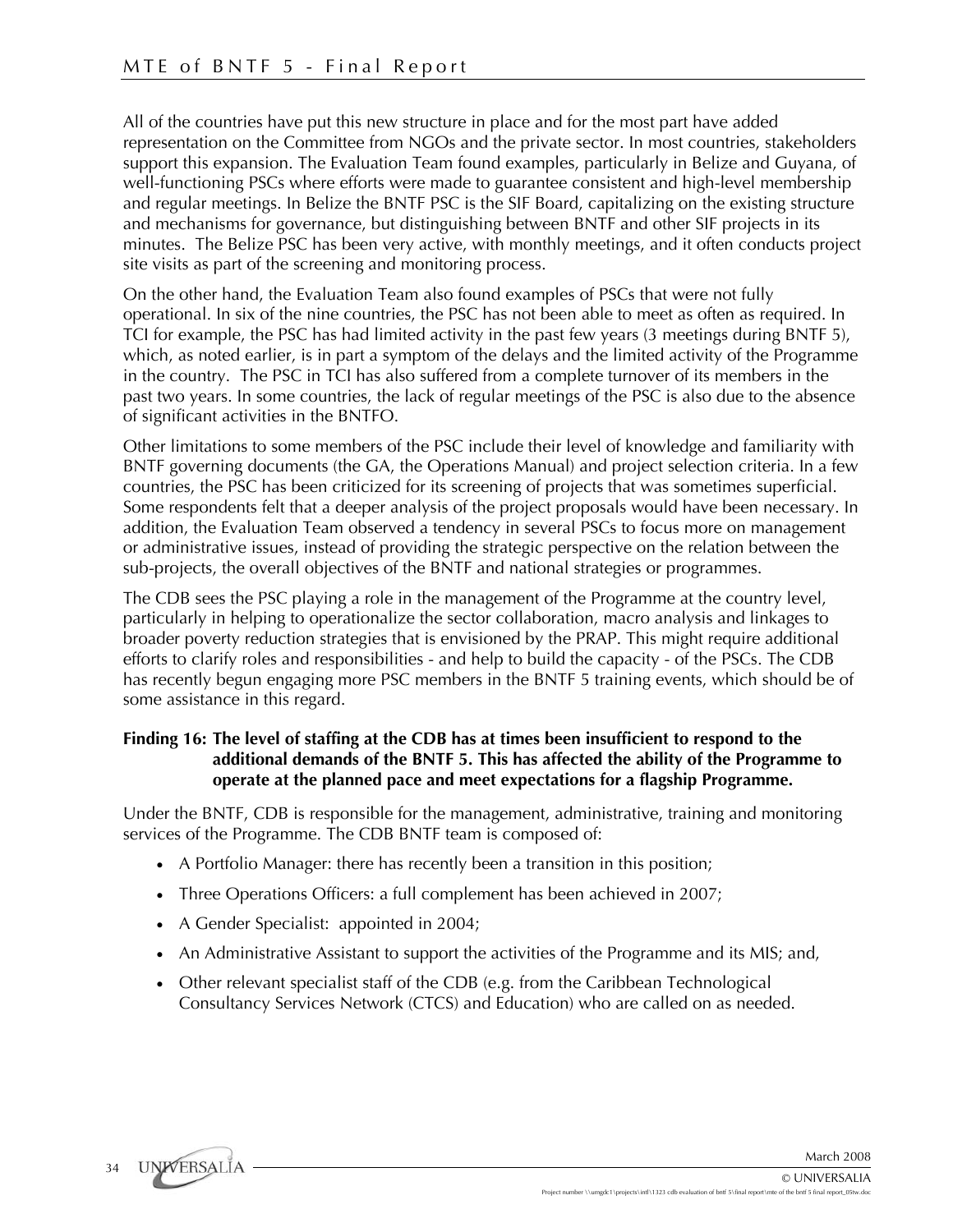Interviews at the CDB and at the BNTFO signal that staffing issues in the Regional Programme have affected the implementation of the BNTF 5, in particular in the first two years when the BNTF team included only two Project Officers with strong engineering background but limited gender expertise, each responsible for five countries and left relatively puzzled as to how to implement the crosscutting issues in the absence of proper tools. Over the course of the Programme, a much-needed gender specialist was added to the team and this addition proved to be extremely well received. It is the Evaluation Team's understanding that in 2007 the BNTFO team has been enhanced by an additional Operations Officer.

The modest size of the CDB BNTF team has been a source of concern. In spite of its goodwill and hard work, it was unrealistic to expect that such a small team could multi-task, understand and operationalize the cross-cutting themes, develop the tools for each of these themes, train and build local capacities, develop an Operations Manual, provide guidance at the local level, respond to the sub-project request and conduct adequate monitoring of their portfolio, among other responsibilities.

While the Evaluation Team recognizes that there are pressures stemming from the Board of Directors of the CDB for the BNTF to remain "lean," the gaps in staffing contribute to delays that then affect the credibility of the Programme at the country level. The CDB received a 6% management fee that was charged to CIDA's total contribution. This amounted to approximately C\$2,038,000 for Programme Management and Administration over the 6 years of the BNTF 5 Programme. In the Evaluation Team's view, this is a small management fee for a Programme of this size and complexity and it should be reconsidered in future cycles of the BNTF.

## **Finding 17: The BNTF has generally been administered as a "blueprint" in participating BMCs. During the MTE, the BMC stakeholders expressed the need for greater flexibility in the parameters and procedures to reflect the country's past experience and implementation capacity.**

The BNTF 5 has generally been managed in a standardized way across nine BMCs. At this stage of the implementation, the stakeholders are identifying the need for greater flexibility in several areas that would better reflect the inherent differences among countries and BNTFOs. Now that the new features and basic procedures of the Programme are better understood by all stakeholders, it may be possible to consider modifying certain parameters, either for the remainder of the BNTF 5 or in the design of BNTF 6, depending on what is feasible. The following modalities of BNTF 5 were flagged as areas of concern for the BMCs:

1) Program funding limits for certain sectors or project types. Several countries feel that there should be a possibility of allocating more than the stipulated 20% for roads and other similar access projects. Secondly, at the time of the field missions, in some countries, stakeholders were interpreting the 7% "flexible" minimum for skills training projects as a maximum. Some countries would like the flexibility to allocate more to this area given their priorities in HRC, while others would like to reallocate these funds (given the difficulties in implementing skills-development projects) to areas where they have higher demands, such as in education or water systems. The CDB is reported to have agreed to considerable readjustments of PRAP allocations in 2007 in order to respond to these differences in priorities and demands for BNTF resources.

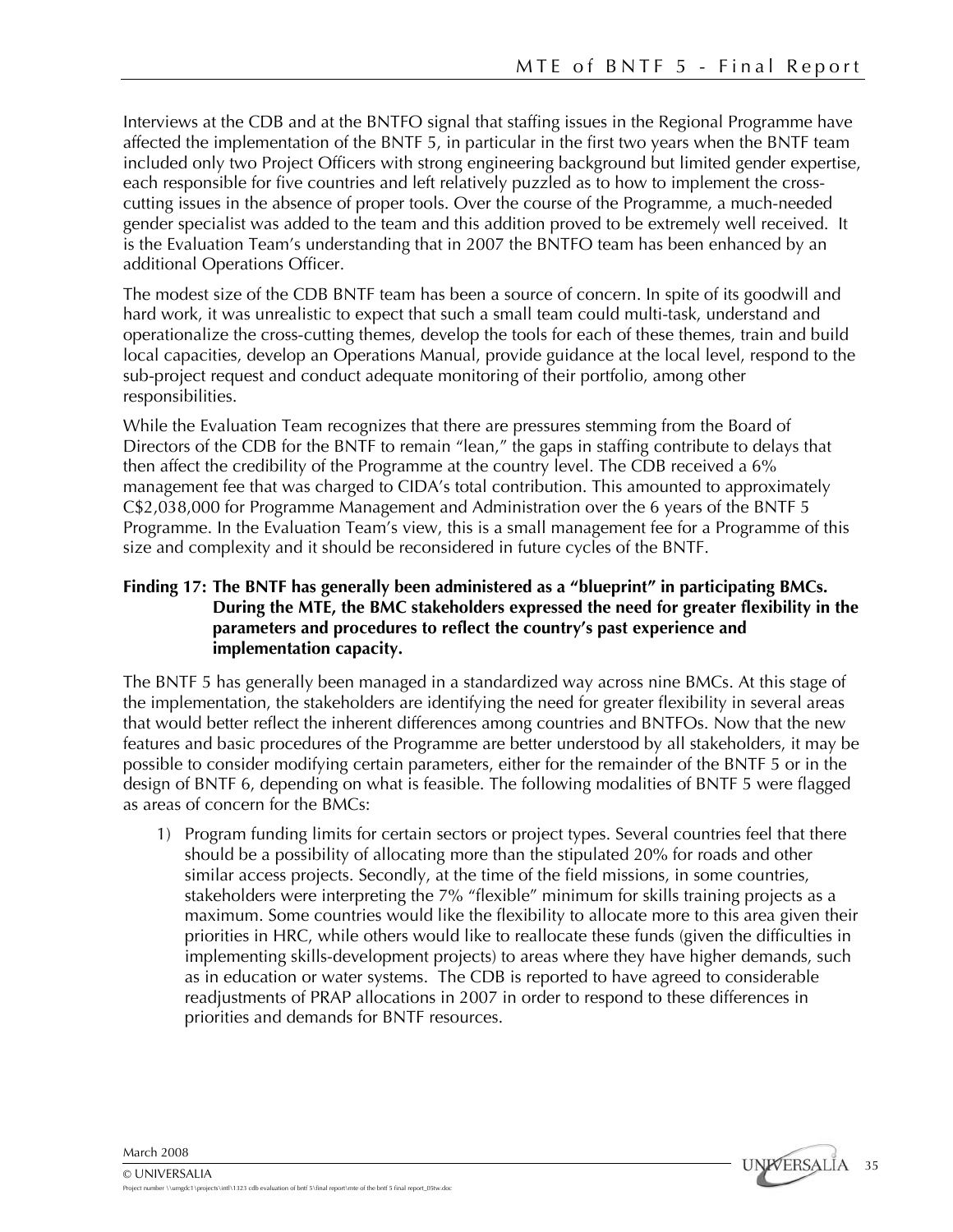- 2) CDB Project Consultants. As in the past phases of BNTF, the BMCs question the roles and efficiency of using the project Consultants in **all** of the infrastructure sub-projects. There may be a way to establish a project size or type that would not **require** the supervision of a CDB Consultant. Furthermore, it is the CDB that appoints the Consultants and even though the organizational chart suggests that there is a reporting relationship between the Consultant and the PM, in practice, stakeholders indicate that the lack of PM authority over the Consultants is a source of concern. Jamaica follows a different model, in which JSIF directly appoints the Consultants, and it would be helpful to learn more about that experience; and,
- 3) Decision-making authority and expanded accountability at the PSC level. Although the PSC is now able to approve projects up to the amount of \$35,000, some countries question whether it could not be higher given the expansion of PSC and its role in oversight. Others also question whether they do in fact have the authority to approve projects worth \$35,000 given that the CDB provides the no-objection and must approve the Consultant.

| CONDITIONS              | <b>ISIF</b>                                                                                                                           |
|-------------------------|---------------------------------------------------------------------------------------------------------------------------------------|
| Hiring of Consultants   | JSIF can enter into a service contract with a Consultant costing up to<br>US\$25,000.                                                 |
| <b>Financial limits</b> | BOD has the authority to approve sub-projects up to a specified limit<br>but must obtain CDB non-objection for sub-projects:          |
|                         | • over US\$200,000                                                                                                                    |
|                         | • for the supply of equipment over US\$100,000                                                                                        |
| Management              | Funds for sub-project design and contract administration services (15%<br>of sub-project cost) is managed directly by JSIF.           |
| Design of a PRAP        | Has to maintain an up-to-date JSIF Log Frame to be used as a guide for<br>allocating resources and for poverty reduction initiatives. |
| Menu of projects        | Focus on education.                                                                                                                   |
|                         | No 7% for skills-training.                                                                                                            |

#### **Exhibit 4.10 Authorities and accountabilities in the BMC**

Source: Operation manual, CIDA proposal and Grant Agreement

These different requirements resulted in a standardized approach that has not been able to adequately take into account variations among the BMCs, both in terms of their implementation capacity and their needs and priorities. This compromised, to some extent, the intent of the PRAP as a document for targeting and designing a country programme that responds to needs and complements existing resources. PRAPS were developed after the GA was signed.

These concerns suggest the need for greater flexibility and tailoring of the BNTF to individual country needs, priorities and capacities. If a more tailored approach is adopted, there would also be implications for the staffing required at the CDB. For example, as one of the BMCs noted, in exchange for greater autonomy and accountability at the country level, they would expect the CDB to engage in a greater number of supervisory visits per year.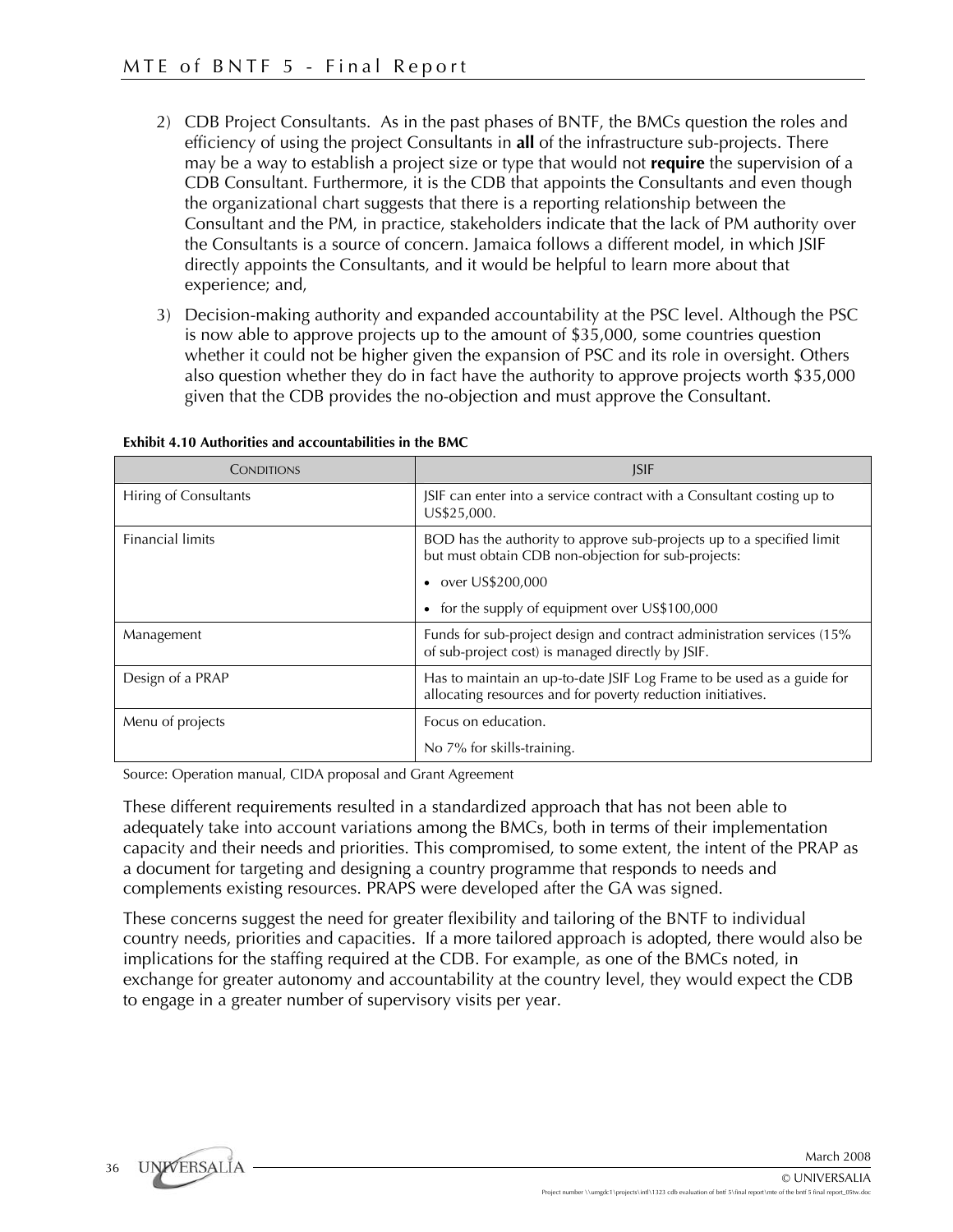# 4.5 Programme Performance

This section presents findings on the performance of the BNTF 5 Programme. It focuses on the progress to date in integrating the cross-cutting issues in the Programme. It also addresses the development and use of performance management tools in BNTF 5.

# **Finding 18: Efforts to integrate the cross-cutting theme of gender equality in the BNTF 5 are evident, although they are still in the early stages in most countries.**

With the BNTF 5, a greater emphasis was placed on three cross-cutting issues: gender equality, environment and HIV/AIDS. These areas reflect the cross-cutting themes and corporate priorities of CIDA.

The gender strategy in the BNTF 5 included gender analysis to address gender equality issues, together with racial, ethnic and cultural diversities, and the marginalization of minority groups in: sub-project selection and design, implementing agency capacity, and programme management. (PIP, 2004, p.15)

The CDB took several steps in order to implement this strategy, including:

- Engaging a gender specialist (GS), who was appointed on August 9, 2004. This position has been crucial for providing training and guidance on how to integrate gender equality in to the sub-projects;
- Recruiting Canadian expertise in gender analysis to support the work of the gender specialist;
- Providing gender awareness training to staff of BNTFOs and the PSC and gender analysis technical assistance as needed, such as follow-up and hands-on training to the CLOs; and
- Revising its Operations Manual to include gender in the overall operations and management of the Programme.

As part of the raising of awareness, a workshop in the field was conducted in Belize for all BNTF 5 CLOs in November 2005. The workshop aimed at demonstrating the different approaches to be taken with women and with men when investigating their needs. The objectives of the workshop were to 1) build awareness of gender approaches in programme design, implementation, monitoring and reporting on BNTF 5 and 2) gain consensus on management systems for the operations of the BNTF 5 Programme.

In December 2006, a second workshop was held at CDB for Project Managers to "Integrate Gender Equality in BNTF Programme Management." The workshop included: shared experiences, discussions on a revised BNTF Operations Manual and a gender equality tool kit. The workshop focused on how to integrate, systematize and monitor gender equality throughout the BNTF project cycle. This second workshop was held in response to the growing requests from the BNTF management.

In brief, there have been strong efforts from the CDB to integrate gender considerations as much as possible into the sub-projects. In this context, and as indicated in the CDB Annual Report, the smaller number of BNTF 5 sub-projects approved by CDB in 2006 (67 vs. 158 in 2005) could be a reflection of the adjustment period by both the CDB and the BNTFO staff through the capacity building activities.

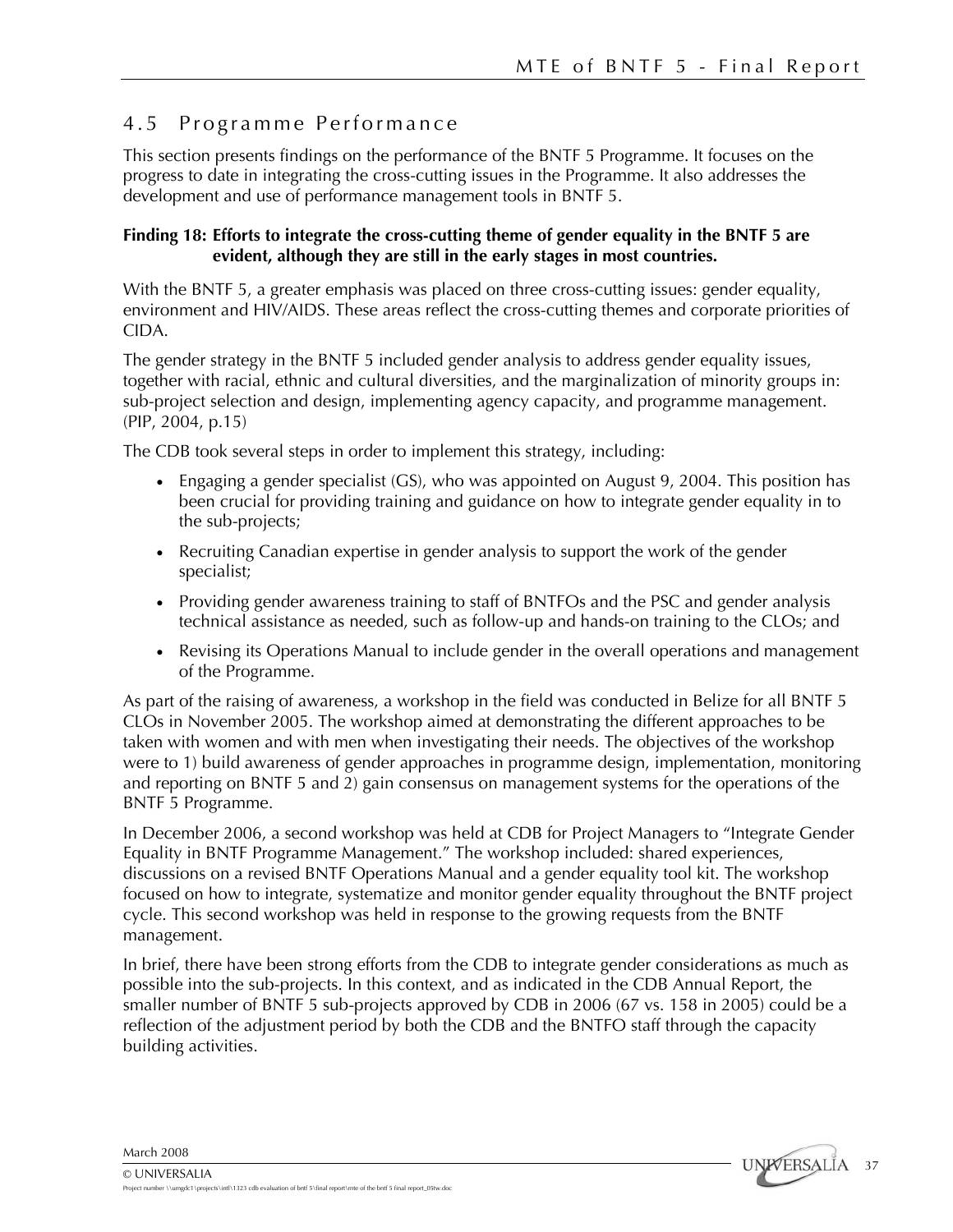In the BMCs, there is also evidence of progress on the gender issue front, although the integration of gender equality is still in the early stages. An overview of how each country has tried to implement the gender equality strategy is provided in Exhibit 5.11. In summary:

- Most countries are integrating gender analysis into the project design stage. The file review supported the fact that gender analysis is being addressed in project design (e.g., CNA and other project documents include the section and provide basic analysis with data disaggregated by sex);
- There is increased gender awareness among the BNTFO staff and the PSC. The field missions also identified the increased levels of gender awareness among PSC members and the BNTFO staff. They have appreciated the training given so far, but recognize that they do not yet have all the skills or the tools to put gender equality measures into practice;
- The depth of the analysis may still need to be reinforced. There are limitations to how thorough the gender assessment can be given the time frame (often a one-day period) for completing the different components of the CNA in the community and also gathering technical specifications in some cases; and
- There is still a lack of active effort to integrate gender equality throughout the project cycle. In other words, beyond providing the analysis in the CNA, there was little evidence of ongoing attention, or particular practices or measures being adopted, in order to account for gender equality during sub-project implementation and upon completion.

Several countries have approved skills-training projects or specific infrastructure projects that address the specific needs and concerns of women. The examples include the Hill of Hope project (a shelter for victims of domestic violence) in Turks and Caicos Islands and the Women in Construction skills-training project in St. Lucia.

| COUNTRY       | STRATEGY FOR THE INTEGRATION OF GENDER                                                                                                                                                                                                                                                                                                                                                                                                                                                                                                                                                                                                                                                 |  |  |
|---------------|----------------------------------------------------------------------------------------------------------------------------------------------------------------------------------------------------------------------------------------------------------------------------------------------------------------------------------------------------------------------------------------------------------------------------------------------------------------------------------------------------------------------------------------------------------------------------------------------------------------------------------------------------------------------------------------|--|--|
| <b>Belize</b> | The integration of the concept of gender equality is done mostly at the project design level. The<br>introduction of gender equality in the Belizean cultural context is difficult, requires specialized and<br>culturally sensitive approaches and is going to be time consuming. The CNA has integrated gender<br>disaggregated data (indicating the number of men and women who will be affected by the project) but a<br>more complex analysis of gender equality issues cannot be realized in a rushed CNA that examines a<br>number of other concepts at once.                                                                                                                   |  |  |
| Dominica      | There is poor understanding on how to introduce the cross-cutting issues. Regarding gender, the BNTFO<br>does not know how the BNTF 5 Programme should operate in order to address it. When interviewed about<br>the way gender is currently taken into consideration into BNTF 5 projects, it clearly appears that it is<br>reduced to a mere question of equal attendance of women and men at community meetings.                                                                                                                                                                                                                                                                    |  |  |
| Grenada       | Some specific measures have been taken by the BNTFO staff to integrate the gender cross-cutting theme<br>into the portfolio of sub-projects. In order to encourage equitable participation in the CNA process by men<br>and women and to ensure that their voices are equally taken into consideration, the CLO usually organizes<br>separate meetings with each group, where he solicits their inputs. Despite these measures to integrate the<br>gender theme into the project portfolio, the BNTFO will need to strengthen its efforts to display a deeper<br>understanding of its project-level impacts. The document review proved that detailed gender assessment is<br>lacking. |  |  |

**Exhibit 4.11 The Integration of Gender in the BNTF Programme of each BMC** 

38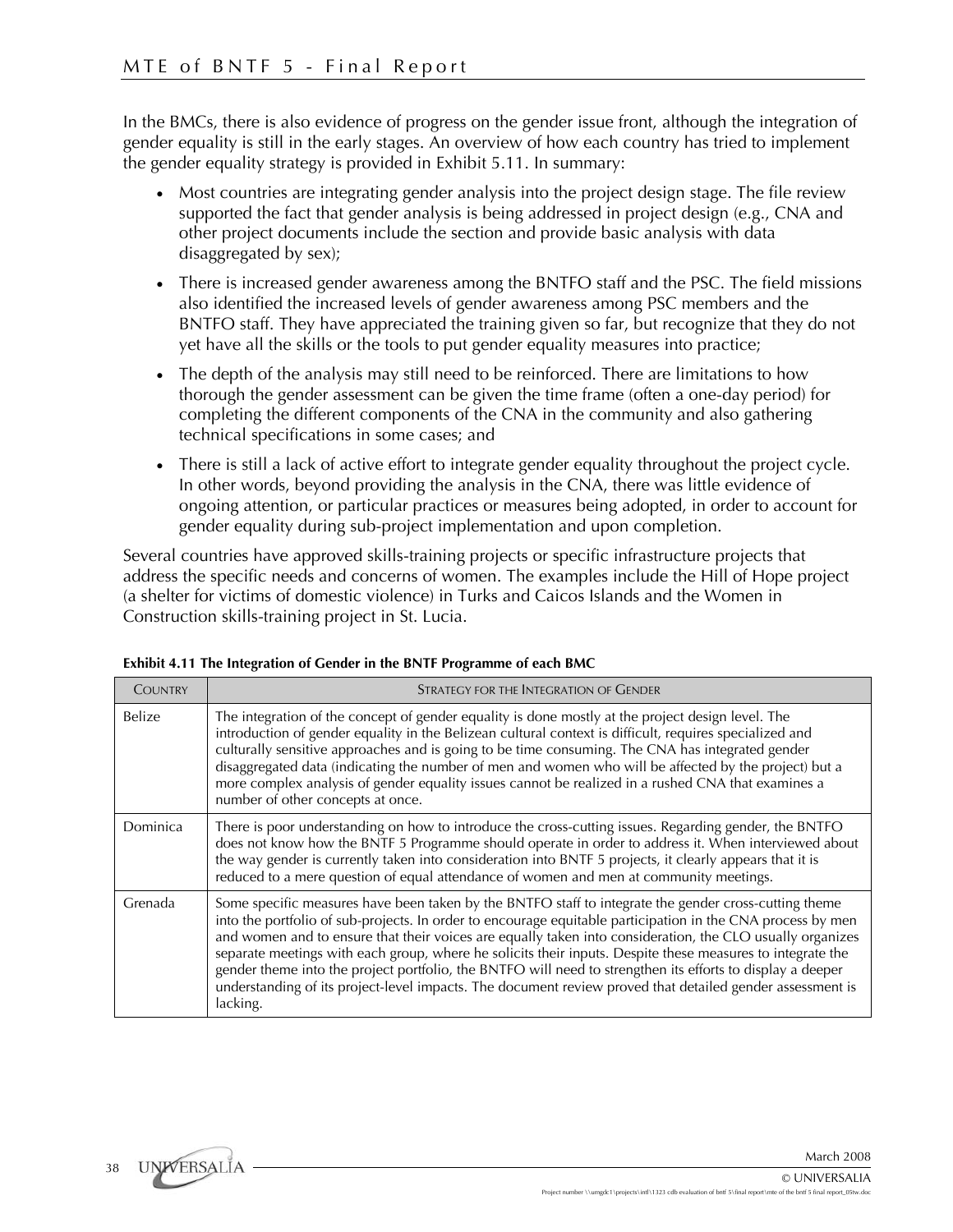| <b>COUNTRY</b>                | STRATEGY FOR THE INTEGRATION OF GENDER                                                                                                                                                                                                                                                                                                                                                                                                                                                                                                                                                                                                                                                                                                                                                              |  |  |
|-------------------------------|-----------------------------------------------------------------------------------------------------------------------------------------------------------------------------------------------------------------------------------------------------------------------------------------------------------------------------------------------------------------------------------------------------------------------------------------------------------------------------------------------------------------------------------------------------------------------------------------------------------------------------------------------------------------------------------------------------------------------------------------------------------------------------------------------------|--|--|
| Guyana                        | Several concrete measures were taken in order to facilitate women's participation in the project cycle:<br>meetings are generally organized in the evening, outside working hours; women's involvement during the<br>implementation of the work is sought for food preparation, cleaning of the areas under construction and<br>even for construction activities. In addition, a large number of sub-projects have had some gender-specific<br>effects, either because of their nature or because of the gender-biased division of roles. For instance,<br>pipelines have often represented a significant improvement in women's lives as they allow them to save<br>time in washing and cooking.                                                                                                   |  |  |
| Jamaica                       | At the project design level, gender issues were clearly present in two ways. First, where relevant, the<br>various infrastructure projects took gender into account in terms of issues like access to toilet facilities.<br>Second, it was noted that both men and women were reportedly participating in project design and<br>implementation. It was also noted that a majority of project leaders were women.                                                                                                                                                                                                                                                                                                                                                                                    |  |  |
| Montserrat                    | Two sub-projects were implemented with a gender consideration: the Early Childhood Centre and the<br>Baking Workshop sub-projects, which have had positive impacts, especially on women.                                                                                                                                                                                                                                                                                                                                                                                                                                                                                                                                                                                                            |  |  |
| St. Kitts and<br><b>Nevis</b> | While the BNTFO staff in St. Kitts mentioned the efforts made to bring wider participation both of men and<br>women in the communities' meetings, they did not mention any specific measure used to address the issue<br>of men's low involvement in the project cycle. Likewise, no particular attention has been given to the<br>gender dimension in the project profiles.                                                                                                                                                                                                                                                                                                                                                                                                                        |  |  |
| St. Lucia                     | The BNTFO chose to develop separate projects to address cross-cutting issues such as gender, instead of<br>integrating them into existing projects. The projects developed aimed at strengthening the income-earning<br>capacity of women. The dearth of women trained in specific construction skills, coupled with the<br>recognition that women's employability would be strengthened by skills-training in the booming<br>construction sector, resulted in the BNTFO partnership with the National Skills Development Centre<br>(NSDC) to train "Women in Construction Skills." This project is due to start in the latter part of 2007. The<br>NSDC has also committed to seeking placement of graduates with Contractors. The extent to which this<br>will be successful is still to be seen. |  |  |
| St. Vincent                   | The gender component has been integrated relatively easily into all existing sub-projects. This is to be<br>expected in a country where, as described by many stakeholders, the gender issue is, counter-intuitively,<br>perhaps more of a male issue, with men being the ones more commonly marginalized than women in<br>several aspects of society.                                                                                                                                                                                                                                                                                                                                                                                                                                              |  |  |
| Turks &<br>Caicos             | Specific projects were submitted in order to address gender issues. The Hill of Hope project was<br>conceptualized to conduct a Train-the-Trainers course for persons working with victims of domestic<br>violence. The training was set to equip the trainers to operate the Hill of Hope facility, also part of the sub-<br>project. Unfortunately, the project was considerably delayed and has still not started. Overall, while there<br>has been an effort in TCI to integrate gender equity into the project portfolio, there is little evidence of<br>integrating gender analysis and gender equality measures in each of the sub-projects.                                                                                                                                                 |  |  |

### **Finding 19: The progress with integrating environmental assessment into BNTF 5 is more limited.**

Recognizing that Caribbean national environment management systems were weak, a more formal and standardized approach to the environmental assessment process as mandated under the CDB was seen as critical for CIDA. The CDB had prepared preliminary guidelines for environmental analysis of small construction works that were included as an Appendix to the PIP. CIDA expected at the time of approval that each BNTFO would complete an environmental checklist on each project and that CDB and the BNTFO would provide effective supervision and monitoring as required. As such, \$600,000 was explicitly identified in the program budget to support training and activities related to environmental assessments.

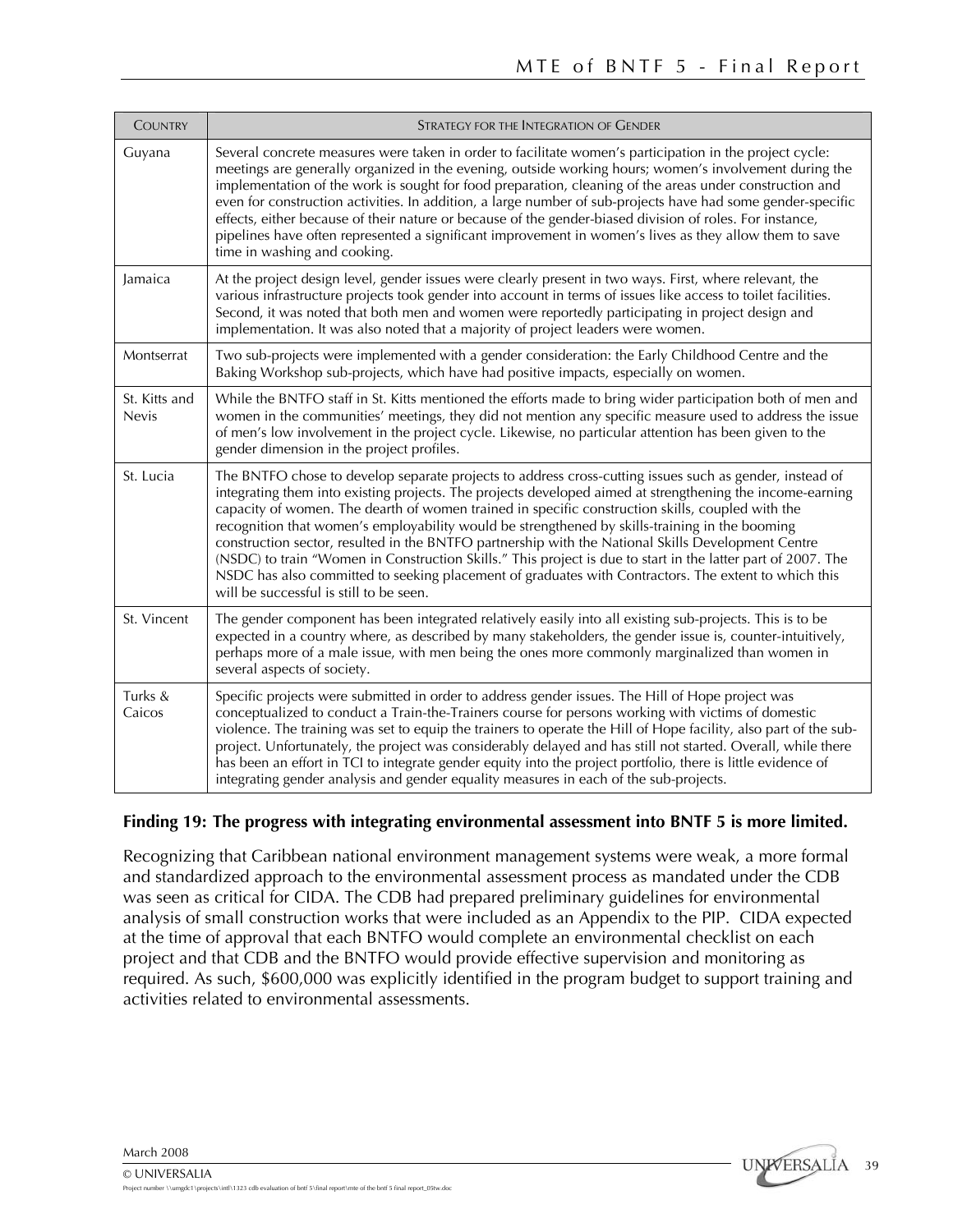The progress in this area is more limited than with the cross-cutting issue of gender equality. It was only in July, 2007 that the BNTFO staff participated in a training session on environmental assessment. Each Project Profile includes a section on the environmental effects of the sub-project, but in most cases it is limited to reduced soil disturbance and proper disposal of waste during construction. It is not clear from these steps whether a through analysis of environmental concerns has been undertaken.

Country experiences are generally quite limited. In St. Lucia, it was generally acknowledged that the environmental issues had not been addressed. A former Chairman of the BNTF noted that he was unsure as to whether this issue had ever been communicated to residents. Contractors cited their attention to waste disposal on construction sites as evidence of the integration of environmental awareness. SVG has been not been successful in integrating environmental considerations into its sub-projects either. While stakeholders in SVG agreed that given the social infrastructure emphasis of BNTF 5 the inclusion of the environmental dimension was certainly appropriate, few understood clearly how to operationalize this at a practical level. Similar reports were provided by stakeholders in other BMCs.

In Jamaica, interviews with respondents and file reviews indicate that environmental issues are considered in each project design. It was also noted that by involving communities in the design stage, issues such as community drainage patterns can sometimes be assessed through participant inputs, thus saving the need for costly soil testing. The JSIF has in place an operational environmental policy and dedicated environment staff.

The fact that there have not been more successes so far might be explained by the lack of understanding and skills for integrating environmental analysis into the sub-project. There may be a need for on going support to the BMCs in order to facilitate the integration of this cross-cutting issue. In addition, in order to foster environmental considerations and promote good practices, environmental assessments could be one of the criteria applied for project selection.

# **Finding 20: The BNTF has not yet developed a strategy for addressing HIV/AIDS, yet stakeholders are questioning the value-added and relevance of BNTF in this area.**

HIV/AIDS was not explicitly identified as an issue in CIDA's original approval documents, but does appear as a requirement in the CIDA/CDB Contribution Agreement. The emphasis given to HIV/AIDS comes with a general heightened awareness and funding being given to this issue by donors, including CIDA.

CIDA has placed a high priority on responding to the HIV/AIDS epidemic in the Caribbean. According to the agency's data, the number of people living with HIV/AIDS is increasing in the region. It is therefore important to have access to basic social services in order to facilitate prevention and treatment. This explains why infrastructure, particularly in the health sector, is expected to take into consideration the increasing need for treating more HIV/AIDS infected people.

During BNTF 5, there have been examples of projects that focus on HIV/AIDS:

- Belize: "A small sub-project was implemented to assist the Hand-in-Hand Ministries, an NGO, to provide quality daycare facilities for children with HIV/AIDS. Counseling and HIV/AIDS education is also being provided for parents who may be HIV positive." (BNTF 5 Annual Report for 2005, p.23)
- Guyana: "Specific facilities for interviewing/counseling and drug distribution for persons with, or suspected of having, HIV/AIDS have been included in the briefs of two hospitals (sub-projects of maximum size/cost)." (BNTF 5 Annual Report for 2005, p.23)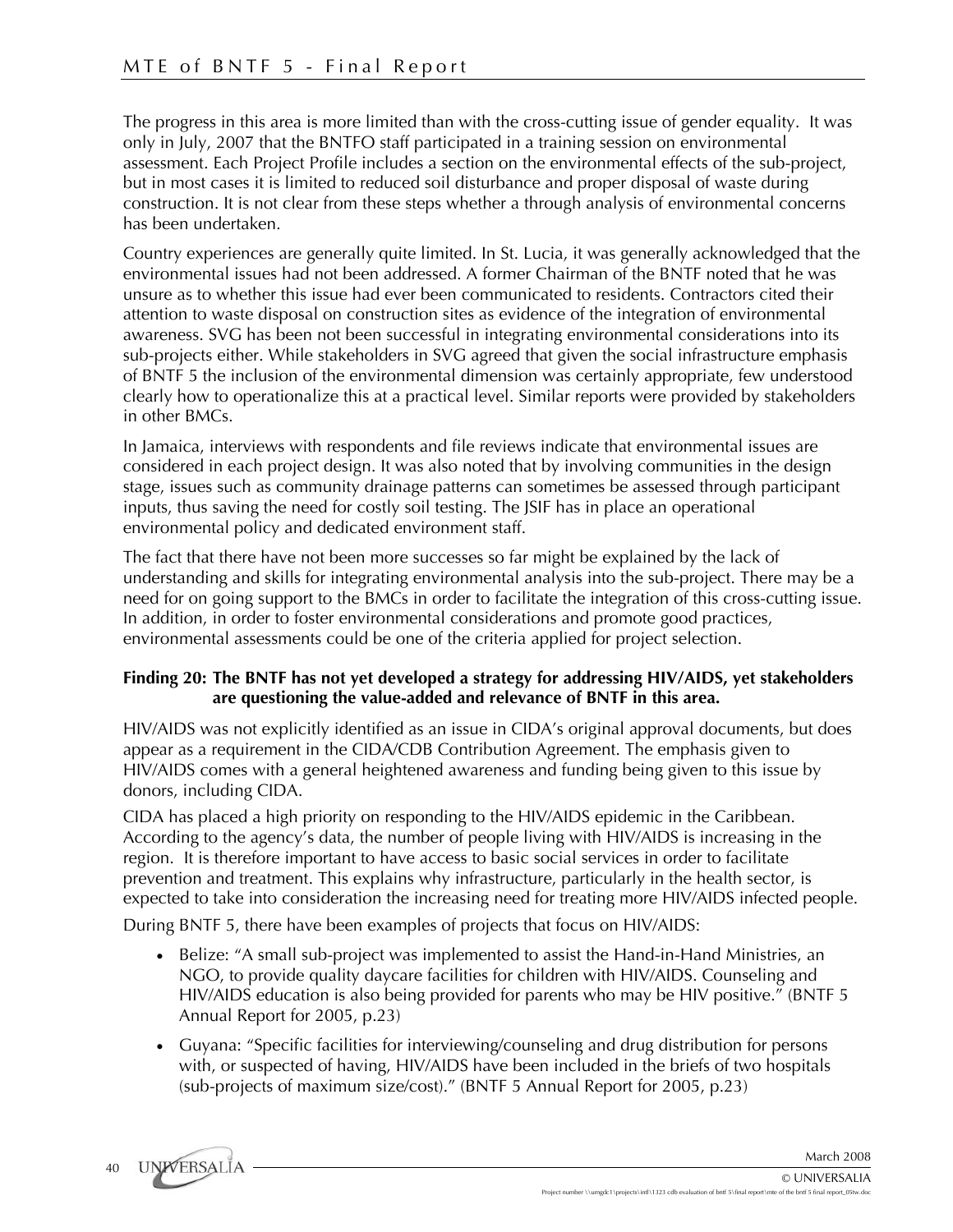• St. Lucia: The BNTFO developed a project with the St. Lucia Red Cross and Planned Parenthood Association entitled "Empowerment of Transport Service Providers on HIV/AIDS." Although this project was not completed as at December 31, 2006 it was initiated in 2006 and constitutes one of the first recorded efforts to address HIV/AIDS through the BNTF 5 Programme.

These projects are exceptions, however. In the majority of countries, no HIV/AIDS-related actions have been taken for a number of reasons, including:

- The existence of HIV/AIDS programmes that are well resourced in the country; if the BNTF were to implement sub-projects on HIV/AIDS, it could be seen as a duplication of efforts;
- BNTFO would like to take a coordinated approach on the issue but the exact modality has yet to be defined; and
- Certain skepticism regarding the utility of using BNTF 5 funding to support any aspect of the national HIV/AIDS program, given that it already benefits from support from other sources of funding.

Most countries are trying to determine the way in which sub-projects in HIV/AIDS can be relevant and coordinated with all the other actors currently involved in this issue area. The BNTFOs are not typically part of the coordinating committees on HIV/AIDS. Neither the CDB nor CIDA have provided guidance on how to integrate HIV/AIDS as a cross-cutting issue in the BNTF Programme.

# **Finding 21: Despite introduction of Tripartite Agreements in BNTF 5, limited stakeholder involvement in maintenance persists and affects sustainability of the social infrastructure projects.**

One of the issues that has affected the BNTF over time is maintenance and sustainability. In order to address this issue in the BNTF 5 Programme, the BNTF introduced a Tripartite Agreement/Stakeholders' Consensus Document that is signed between the BNTFO, Sponsoring Ministry, and the sub-project partner (geographical community, NGO, community of interest). This document formally describes the responsibilities of each of the parties during implementation of the sub-project and in the maintenance of the infrastructure.

The country missions verified that in most cases the Agreement was being implemented in the subprojects. Nonetheless, the existence of a formal document does not ensure that the stakeholders assume their commitments for maintenance. In all of the BMCs, stakeholders reported difficulties in this regard and several reasons for this have been identified.

Community members often receive some training from the Contractor to help with maintenance, but still require the interventions of line ministries or local authorities in the process. For example, in the case of water systems, Ministry of Health officials are to come and test the quality of the water or in the case of schools, the Ministry of Education is to provide upkeep for the facilities. At issue are the limited capacity and financial resources for maintenance in these ministries. Communities can play a role in maintenance, particularly in school sub-projects where there is an active Parent-Teacher Association (PTA). However, there is only so much that communities can do. Community involvement is also limited by the perception that the maintenance of a public facility is the responsibility of the government.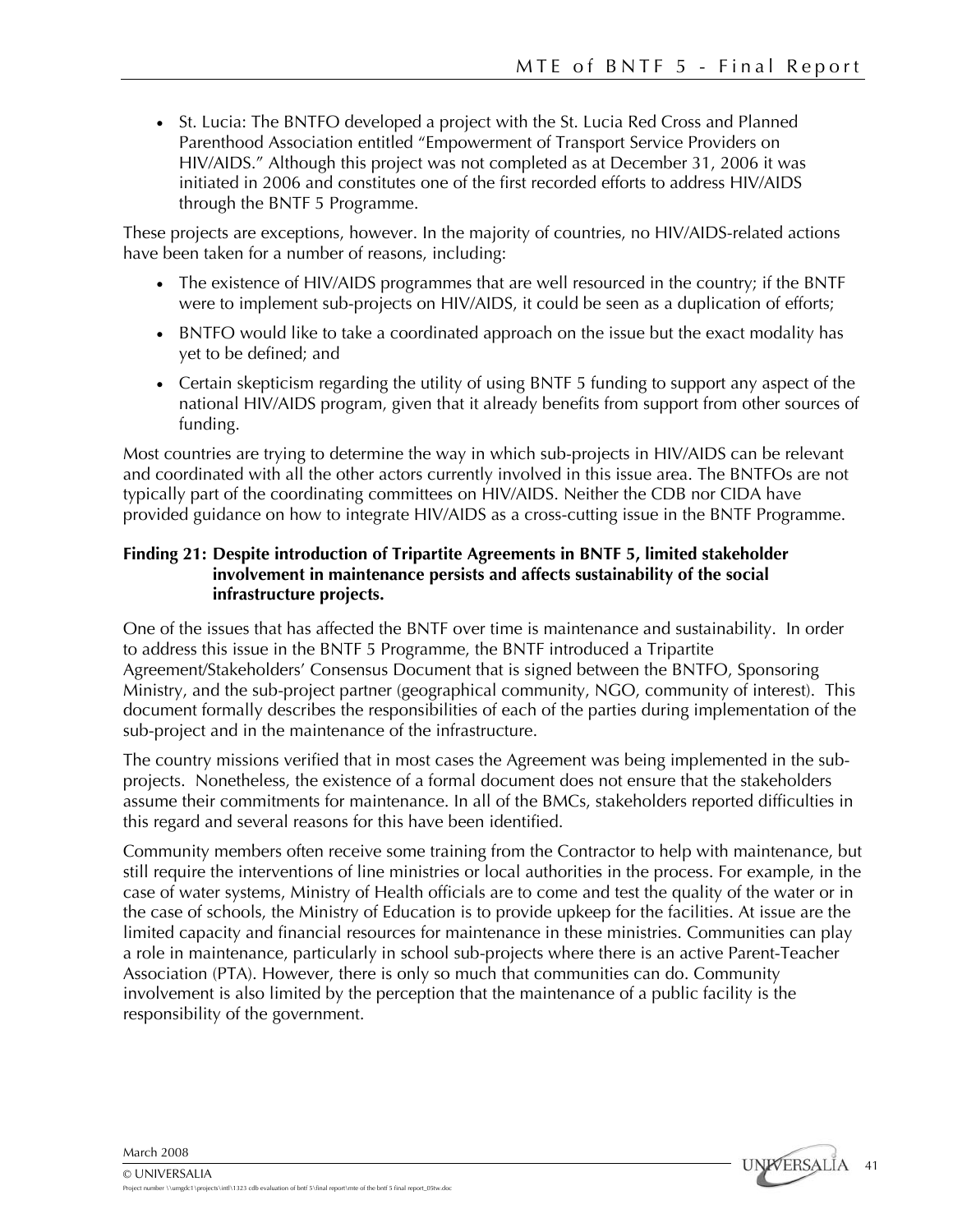The BNTFO has little recourse for ensuring compliance of the Tripartite Agreement. This is complicated by the lack of follow-up to the completed sub-projects (addressed below in Finding 22), in which case the BNTFO may not even be aware of the maintenance gaps.

At this stage of implementation, when many sub-projects have still to be completed, it is difficult to provide an overall assessment of the effectiveness of maintenance in BNTF 5. The evidence provided at the MTE, however, indicates that this is an area that requires special attention in the last phase of the Programme.

A Maintenance Innovation Study of the earlier phases of BNTF was to be conducted early in BNTF 5 in order to enhance the delivery and sustainability of the sub-projects. The study was to identify lessons learned and best practices in maintenance, gender equality, disaster mitigation and community participation. This study was just being completed at the time of the MTE and should help to make adjustments in the final stage of the Programme and provide input to the design of BNTF 6.

The TORs for this MTE called for an assessment of the feasibility of developing and using an infrastructure maintenance performance monitoring system, as part of the formula for distributing unallocated bonus funds. In principle, maintenance is germane to assessing programme performance. In fact, a community's past record on maintenance should be integrated into the PSC criteria for selecting sub-projects. Given that ultimate accountability for maintenance lies with a sector ministry and outside of the BNTFO, it may not be fair to use this as a criterion to judge BNTFO performance unless enforcement mechanisms and resources for follow-up are incorporated in programme design from the outset. These elements could be considered in the design of BNTF 6.

# **Finding 22: The BNTF 5 has articulated performance monitoring and evaluation frameworks and is making progress in introducing a results-based approach. The systems in place are not yet capturing and reporting on contributions to outcomes.**

The BNTF 5 has a Performance Measurement Framework that is to be supported by the Monitoring and Evaluation (M&E) system described in the Operations Manual.<sup>20</sup> It is a system that is anchored in the BMC, focusing at the sub-project level. The key features of the system are:

- **Roles and responsibilities.** The PSC is responsible for monitoring overall performance of BNTF 5, with monitoring functions delegated to the CLO and the PM. The responsibility for evaluation is shared by the PSC, CDB and the government and is to be an integral part of their ongoing review of project implementation on a quarterly, bi-annual and annual basis;
- **M&E process.** The M&E process at the BNTFO is to be done at the community level and includes use of Beneficiary Assessments and Community M&E tools. These results are to be reported to the PSC. The system is to measure achievement of targets in each sub-project and pay particular attention to the impact and consequential changes arising from implementation of sub-projects in the communities, including groups such as women, youth and poor households. Baseline assessments and progress reports, including the PM's Monthly Report, are to inform this process. Beneficiary Monitoring and Impact Assessments (quarterly) and Project Completion reports also form part of the process; and,

<sup>&</sup>lt;sup>20</sup> See the Section on Monitoring and Evaluation in BNTF, Draft Operations Manual (2004), p. 25 – 30.



<u>.</u>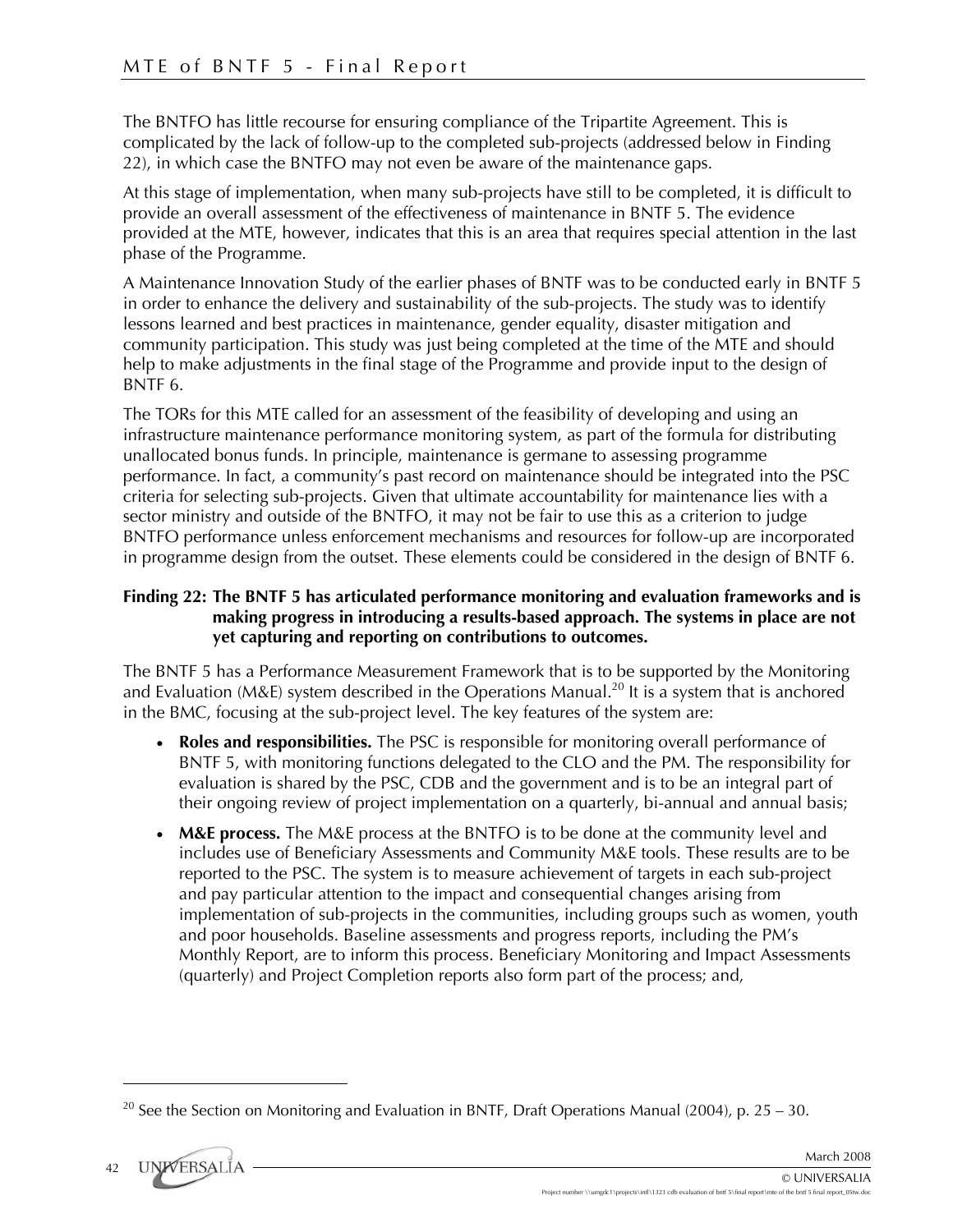• **M&E Formats and Indicators.** These have also been spelled out in the Operations Manual and are to include information on physical progress, use of financial resources, beneficiaries reached (by gender and community), timeliness of services, benefits achieved and perceptions of the beneficiaries receiving the services.

Although the MIS that has been developed is helping to generate information in a number of areas, primarily focused on inputs and output achievement, the data that it contains is incomplete. This limits the extent to which MIS can be useful to Programme Management.

The M&E system described in the Operations Manual includes many components that **should** capture information on performance of the sub-projects and help report on the output and progress towards outcome level results. Yet this is not occurring. The reports reviewed for the purposes of this evaluation focused on inputs, physical progress, completion of activities, achievement of outputs and administrative issues arising from implementation.

There may be a number of reasons for limitation:

- It appears that the different components of the system have not been put into place. Thus, for example, the MTE saw no examples of completion reports other than those prepared by the CDB Consultant, most of which exclusively focused on the completion of the works. There were generally no comments on benefits, satisfaction, participation in the community, gender, environment, or other issues of interest to the BNTF 5. The Evaluation Team also did not see any assessments of sub-project impacts;
- As it is designed, the system potentially provides many **pieces** (for example many Monthly Reports from the PM or PSC minutes), yet few components that help to synthesize or aggregate information about what has happened and what has changed in the communities. The Completion Reports have not played this role. Most of the pieces that are in place tend to emphasize inputs and outputs;
- BNTFOs have limitations of time and resources for monitoring the sub-projects and, particularly, for visiting the communities once the sub-projects are concluded in order to take stock of changes in the lives of the community members, challenges in the maintenance process and other issues. The BNTF would need to integrate a follow-up visit in which the BNTFO goes back to the community and asks a few questions on the effects of the subproject of the PMC or other groups in the community. (This appears to be contemplated in some countries, but it does not take place.); and,
- At the impact and outcome level, it could also be possible that sector ministries collect data that can be of help to the BNTF. The PSC could take the lead in liaising with ministries to facilitate their provision of data to illustrate the outcome and impact level effects of BNTF sub-projects.

On a positive note, the Evaluation Team did find that in some BMCs, the PSCs are asking challenging questions about the results of the Programme and are looking for ways to have better evidence of the most effective practices in certain sectors in their countries. Other PSCs play a much more passive role in this regard. The BNTF may also want to consider further awareness-raising with the PSC on their roles, responsibilities and information needs in monitoring the performance of the BNTF. In addition, the BNTF may want to put forward a Programme level evaluation cycle that could complement a strengthened M&E framework that is anchored at the country level. The MTE makes a recommendation to this effect in the next section.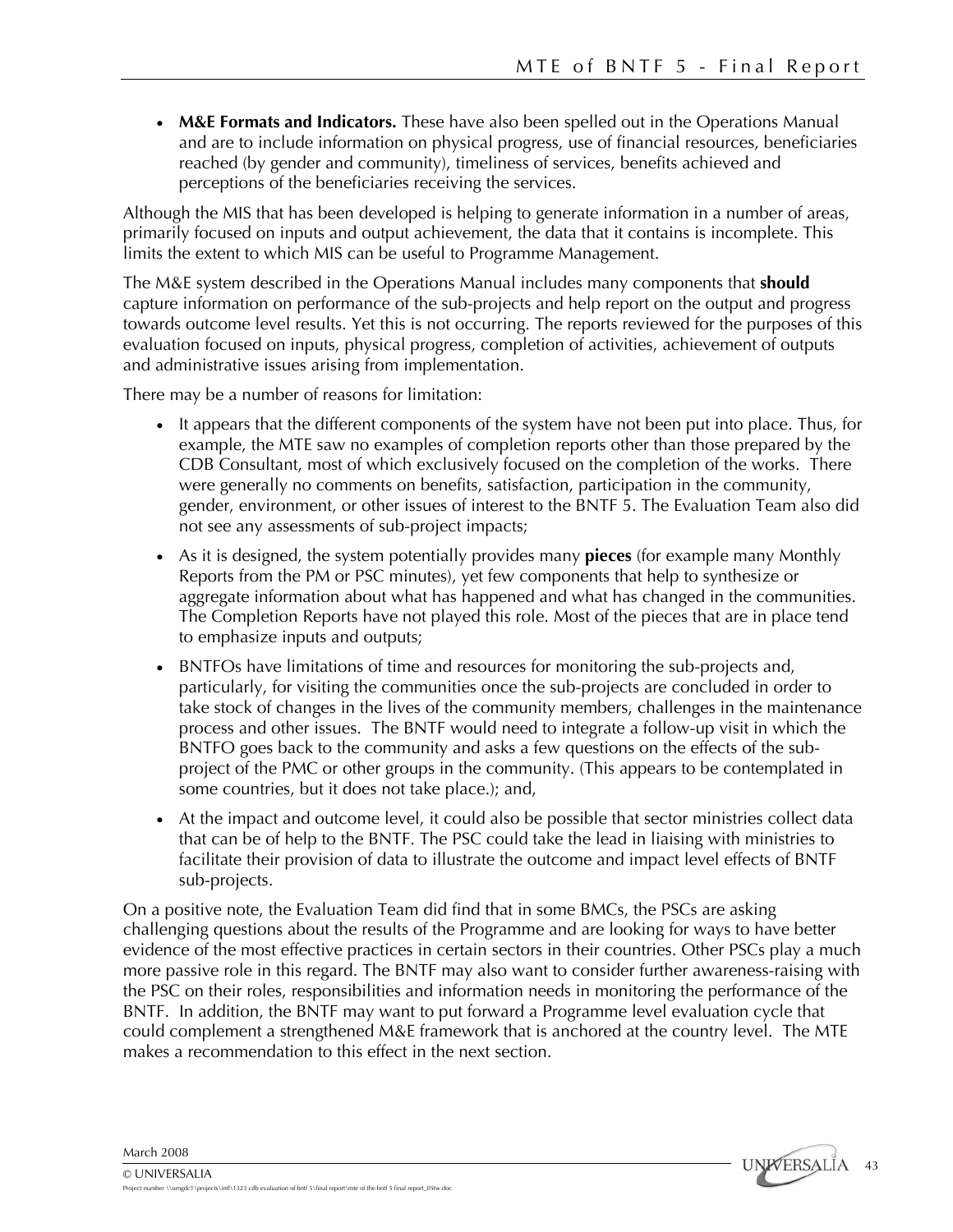# 5 . Conclusions and Recommendations

Overall, the BNTF 5 MTE reports an adequate performance for the Programme under relatively challenging start-up conditions. There is overwhelming support, shared by the evaluators, for the value of the new design approach taken in this phase of the Programme and a sustained demand for the services provided. The BNTF 5 continues to fill a gap for punctuated, modest, yet needed interventions in the most disadvantaged groups of the Caribbean region. At this stage, to make the Programme work will require fine-tuning but no overall redesign or change of direction. As a development programme aimed at addressing poverty reduction it can be said that BNTF 5 has the potential to demonstrate a good adhesion to the recently-developed criteria for aid effectiveness, including ownership, accountability, reporting for results and accountability.

This exercise was conducted as a Mid-term Evaluation, which means that it has a formative intent with regards to the BNTF 5 Programme. However, given that it is being conducted fairly close to the planned closing date of the Programme, stakeholders at the CDB also expressed interest in receiving input on potential design parameters for BNTF 6. The following sub-sections therefore provide recommendations at the strategic and operational levels. Because most BNTF 5 resources are to be committed in the following months and BNTF 6 design is already underway, many of these recommendations are most relevant for BNTF 6. We have highlighted any areas in which we believe rapid action is possible and necessary.

# 5.1 Strategic Recommendations

This set of recommendations focuses on different aspects of the strategy of the BNTF 5 Programme and elements that might be considered in BNTF 6.

#### **Recommendation 1: The BNTF 6 should continue to be grounded in the community participation that provided the foundations of the social orientation of the BNTF 5. At the same time, it should be defined by its emphasis on community development in support of basic needs.**

As illustrated in Findings 2 and 3, the BNTF 5 has made a concerted effort to build on the shift towards the more inclusive philosophy introduced in BNTF 4. The fifth phase has therefore placed more emphasis on engaging community members in the decision-making processes pertaining to investments in social infrastructure or skills-training in their community. This social orientation has proven to be a relevant and generally appreciated change in the Programme. The findings suggest that the introduction of the CNA process and a Project Monitoring Committee do support the involvement of community members in key stages of the project cycle. However, this involvement was neither consistent across all countries nor continuous throughout the project cycle. These are worthwhile investments and thus should be continued in order to improve participation throughout the project cycle.

As described in CDB documents and the Partnership Proposal to CIDA, the goal of the BNTF Programme is to "increase the extent to which basic needs are met in participating BMCs". This goal is meant to be achieved through the support to social and economic infrastructure sub-projects in targeted communities. The terms "social" and/or "economic" infrastructure are used inconsistently in the documentation of BNTF 5. In the future, rather than emphasize one type of infrastructure or another, the team would recommend that the Programme describe itself in terms of supporting community development and responding to priorities identified by communities. It could then identify the types of initiatives that it would support and types that it would not support in that context. Both skills development and infrastructure to support health, education, and economic

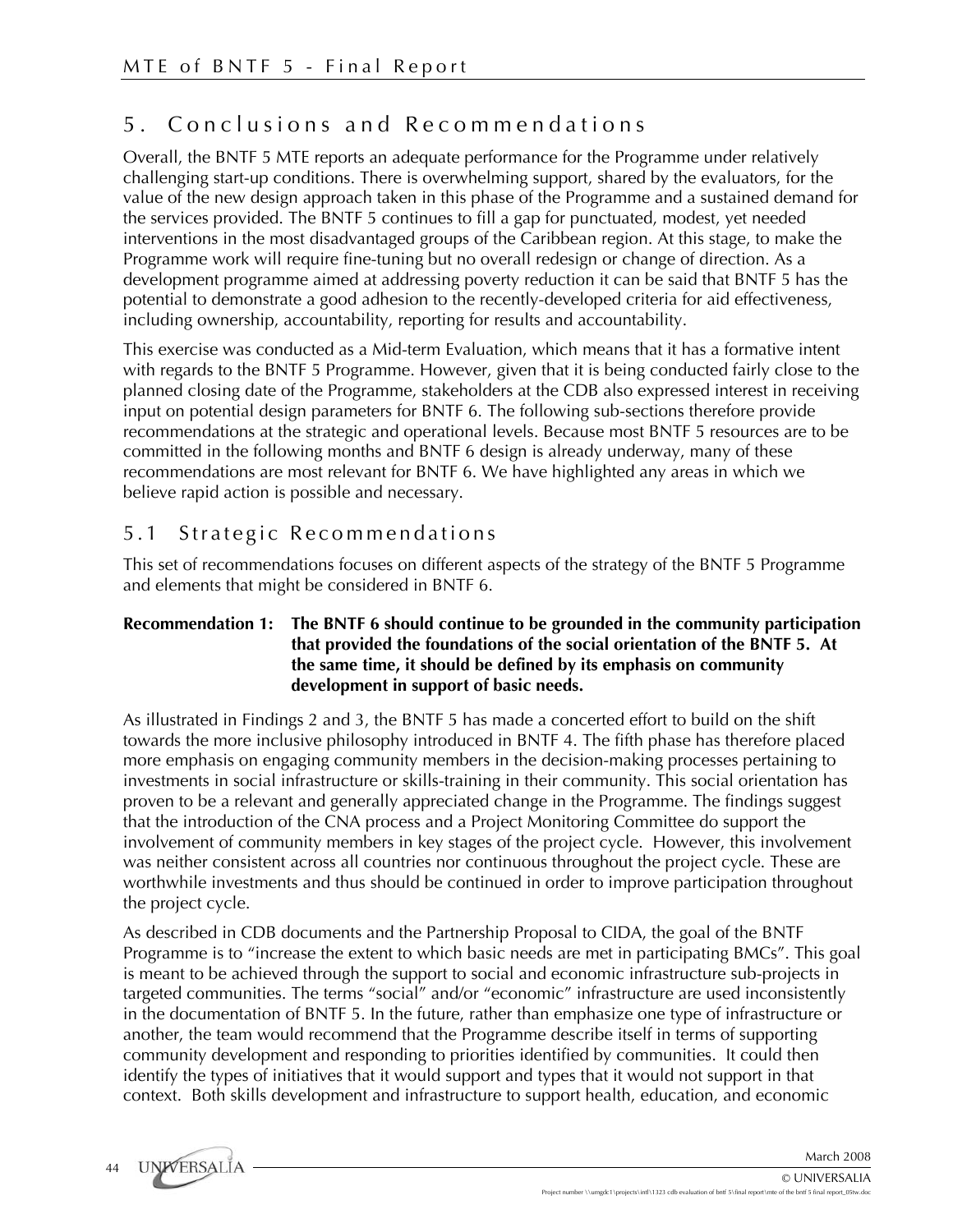activities are important to poverty reduction. The key feature of BNTF projects is that they should be grounded in community priorities.

The objectives and planned results of BNTF 5 suggested a role for the Programme in strengthening the communities of interest or organizations to help promote and sustain participation from its members during and after the sub-projects. At the time of the MTE, the Evaluation Team saw little evidence of efforts to strengthen these organizations, at least in the projects visited. Nor did the BNTFOs appear to have specifically designed activities or strategies for supporting the development of community organizations. Resource and skills limitations are other factors that constrain their current role in this kind of capacity development, although in principle the training or skills development component of the Programme could be used to build skills in leadership, mobilizing and organizing community resources. For BNTF 6, if there is to continue to be a strengthening of the "organization" objective, additional types of organizational development activities for community organizations and groups would need to be introduced.

# **Recommendation 2: The BNTF 6 should enhance and further define its strategic partnerships with government ministries, NGOs, and other development partners in the BMCs.**

In addition, the BNTF should enhance and further define a strategy of strategic partnership with government ministries, NGOs, and other development partners. The PRAP provides a framework for engaging these stakeholders in strategy development and identifying the roles they can play in the Programme, including maintenance support, relevant data for BNTF monitoring and evaluation (e.g., on services delivered or on health and educational outcomes), and technical assistance or complementary services for certain project areas, such as skills development. Similarly, in the project profiles and/or CNA it would be helpful to articulate the key partner organizations that will support or complement the sub project in different ways, including but not limited to maintenance.

# **Recommendation 3: The BNTF 6 should continue to favor a shift from one-off sub-projects in the community to a more integrated and comprehensive targeted approach to poverty reduction.**

As reported in Finding 10 on the introduction of BMC guiding policy documents for the BNTF (PRAP), the tradition in BNTF has been to focus on one sub-project per community at a time. Even though a community might have equally crucial needs in education and health facilities, only one of these would be approved by the BNTF. Although several of the key Programme documents<sup>21</sup> do not appear to make explicit reference to a shift towards a more holistic approach to poverty reduction in the  $5<sup>th</sup>$  Programme, the BMC PRAPs and interviews do suggest that such a shift is being introduced. The BMC documents note an "implicit" vision in BNTF 5 of moving beyond single subproject approaches to multi-project community building approaches. The shift to a multi-project approach can have positive implications for improved Programme effectiveness and efficiency.

The MTE evidence suggests countries have made little progress in implementing a multi-project approach. There is a tendency to spread the resources that arise from the stakeholders' pressures that are inevitable in any country. Nonetheless, a number of steps could be taken to strengthen the intention of a more holistic approach to poverty reduction.

<sup>&</sup>lt;sup>21</sup> Such as the BNTF Operations Manual (2004), BNTF Programme Implementation Plan (2004), CDB Staff Report to the Board of Directors (2001).



1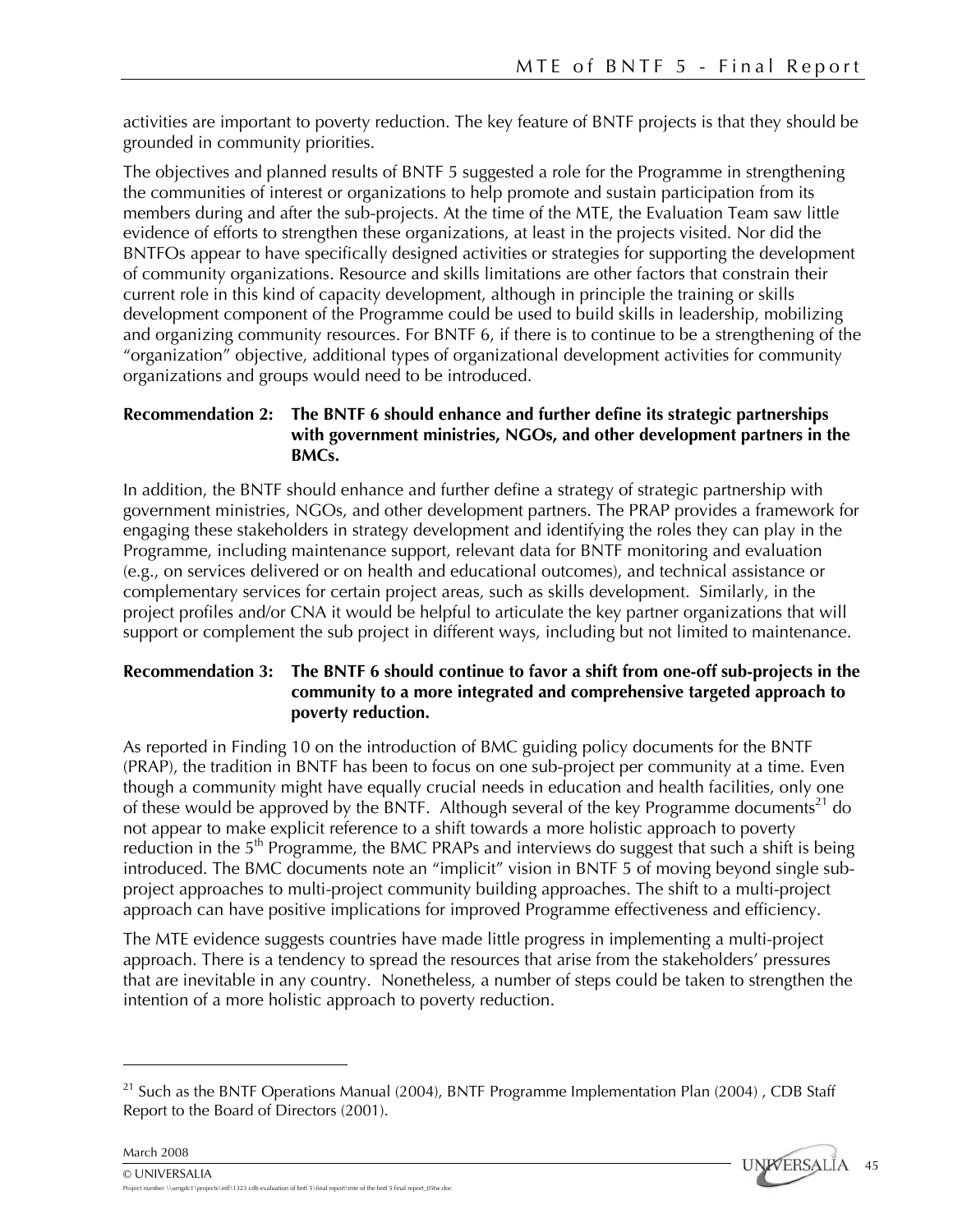- The BNTFOs should partner with local government authorities and other agencies to develop a strategy that is in concert with and addresses a wider range of the needs of the community. In other words, the same process that takes place through the PRAP and the PSC at the national level should be taking place at the community level;
- In terms of BNTFO promotion and communications strategy, communities should be made aware that they can in fact request more than one project even if they have one underway or recently completed (in several countries, communities perceived that BNTFO policy was to fund only one project per community); and
- BMCs should concentrate their resources in fewer communities, thus allowing for more than one project per community; this would necessarily reduce the number of target beneficiaries (which would have to be reflected in Programme planning), but would broaden the scope of support that they receive.
- BMCs should report periodically to CDB on their procedures and progress in supporting a more holistic approach to community development. The report should highlight the experiences in which a broader range of needs has been met through partnerships or through multiple BNTF interventions.

The upcoming discussions that the CDB will initiate with the BMCs for the bonus allocation is an opportune timing for identifying, in each BMCs, which community could be targeted through a more integrated and comprehensive approach to poverty reduction and considering if part of the bonus allocation could be used for this aim.

## **Recommendation 4: The BNTF 6 should enhance integration of the cross-cutting themes that are most directly relevant to the BNTF (such as gender and the environment), but make others, such as HIV/AIDS, less explicit in the Programme design and implementation.**

The MTE (Findings 7 and18) illustrates that gender equality considerations are very relevant to the BNTF Programme and generally valued by the different stakeholders. At the same time, the stakeholders recognize that the extent of awareness-raising, skills development and introduction of concrete strategies in the sub-projects is still insufficient for fully integrating these concerns into the Programme. In BNTF 5, the emphasis on gender equality should continue. In order to move forward on this issue, it will be crucial to have staff time from the Regional Programme dedicated to it; having a specialist on the team has facilitated the progress made thus far. Many of the BNTFOs indicated the need for further training and advisory services.

Given the natural phenomena that affect the region, such as hurricanes, environment and disaster prevention/mitigation are viewed as germane issues to be addressed by a poverty reduction programme with emphasis on social infrastructure and skills development. Given the delays in providing training and introducing guidelines on environmental assessment, it is too early to judge the progress. The sub-projects approved in the final stage of BNTF 5 should see a gradual improvement in their assessment of environmental risks. This area should be further strengthened in BNTF 6.

UNWERSALIA 46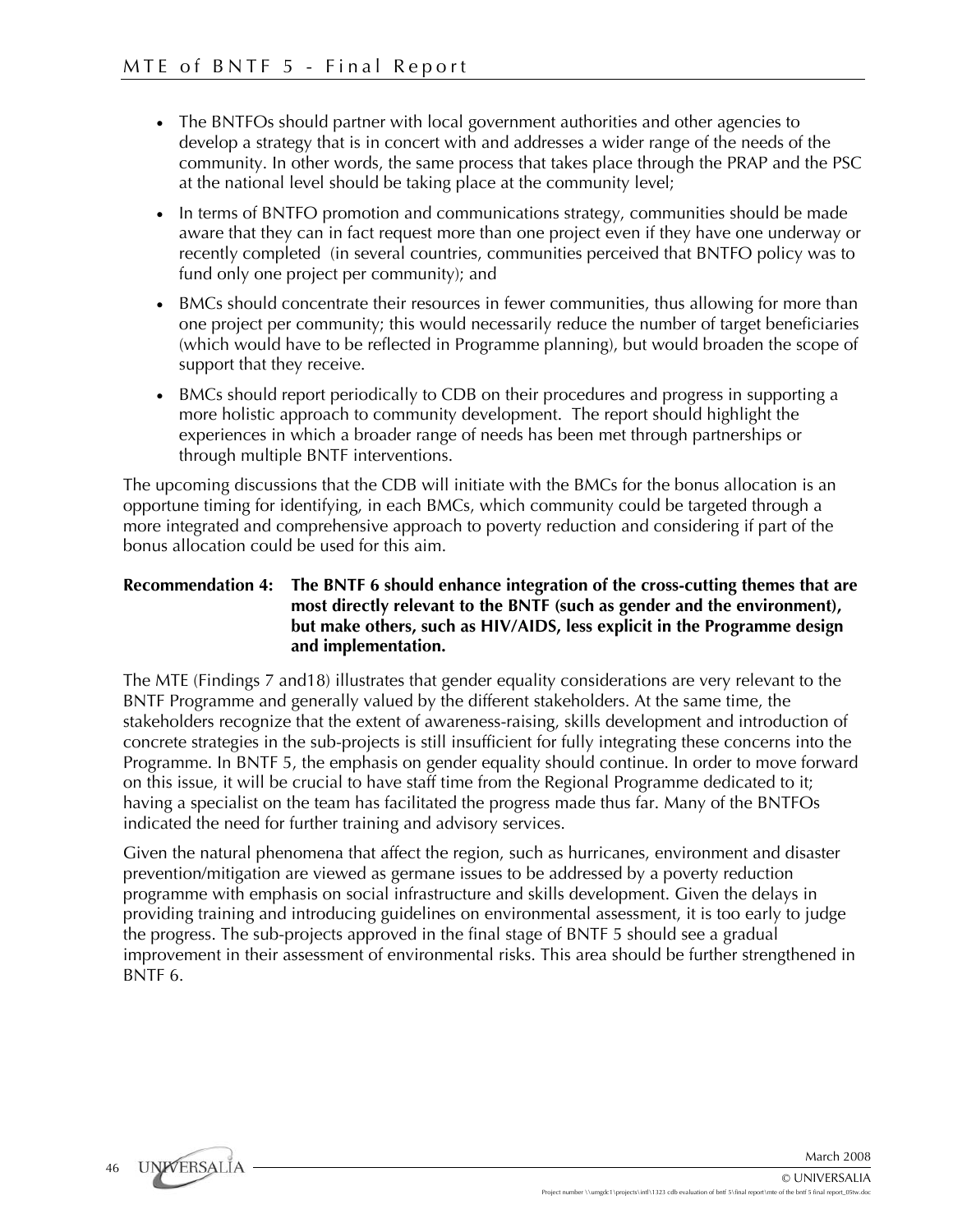The issue of HIV/AIDS should be addressed differently. Rather than including it as a requirement that is integrated into the design or implementation of sub-projects, it should be seen as an area where some attention is paid given that it is a crucial area of concern for the region. There are many other actors working on this issue in the Caribbean. Certainly the BNTFOs can remain aware of the opportunities to collaborate with them – through the national coordinating committee of the country response to HIV/AIDS - on specific initiatives in this area. Nonetheless, given the resources available and the effort still required to integrate gender and environment concerns, it is proposed that HIV/AIDS not be considered as a cross-cutting issue to be integrated into all of the Programme's activities.

# **Recommendation 5: The BNTF 6 should continue to support skills-training projects, but needs to refine the design of these projects and the kind of technical support that is required for this line of programming.**

The findings in Section 4.2 (Finding 7) demonstrate that the skills-training projects are limited in their effectiveness and that the identification, design, approval and implementation of these projects pose challenges to the BNTFOs. Additional thought and consideration must be given to the intent of the sub-projects and the kind of support that may be required to design and implement projects that can successfully meet that intent.

- First, the Regional Programme and the BNTFOs need to be precise in the ultimate intent of the sub-projects. If the ultimate intent is the enhanced potential for income-generation, then the design of the sub-projects must take into account/plan either the source of employment or the market and marketing strategy that will be used in the projects that in essence support creation of micro-enterprises. The acquisition of skills will not always translate into capabilities to increase earnings and attain secure livelihoods unless there are other activities that are included in the projects;
- Secondly, if the intent is to support potential for income-generating activities, BNTF will inevitably need to establish partnerships with NGOS that are specialized in micro-enterprise development and skills-training in order to deliver the projects. Most of the partnerships in the skills-training projects reviewed were with NGOs that had the training capacity and knowledge of the subject matter or trade, but did not have the background in supporting enterprise development. Alternatively, the skills-training sub-projects would always have to be linked to an apprenticeship or employment opportunity;
- Third, the BNTF will need to consider the operational implications of developing a strategy for the skills-training activities. These kinds of projects require expertise that the current BNTFO staff complement may or may not have; appraising skills- and income-generation projects requires different skills than appraising social infrastructure projects. Countries will potentially need to contract outside support or engage strategic partners in the social development area in order to help map out their strategy to skills development through the BNTF and then provide ongoing support in the appraisal and monitoring of these kinds of projects; and
- The BNTF may facilitate other types of skills-training that are linked to its other objectives or areas of concern. For example, the CDB staff report (2001) proposed a component of skillstraining that would be oriented to the strengthening of fragile community organizations. This kind of training would still of course be possible but should be linked to the strengthening of community engagement that was referenced in Recommendation 1 (thus included as part of the financing for social infrastructure projects), rather than be subsumed under a category in which most projects have an income-generating intent.

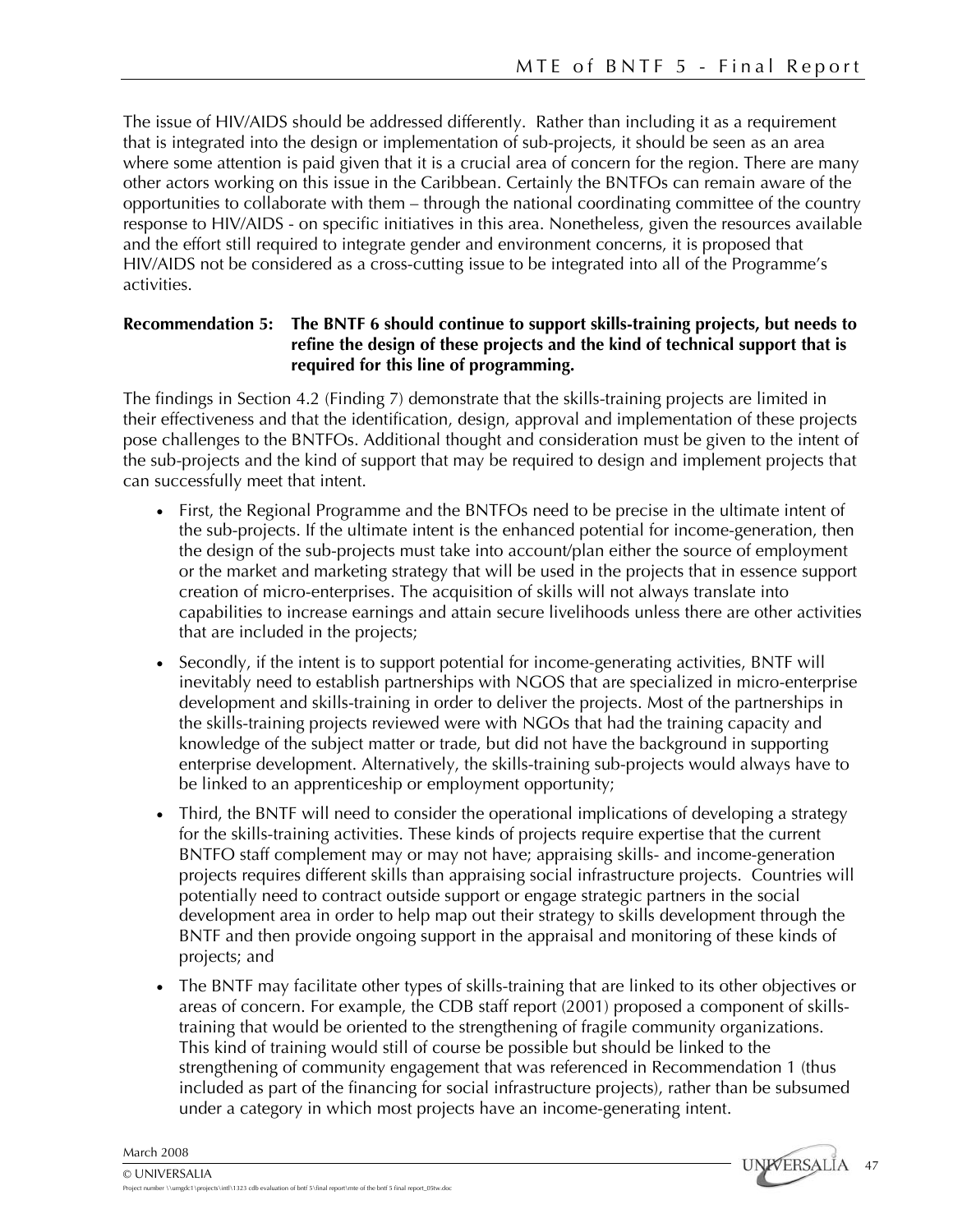A final consideration, emerging from the MTE, is the percentage allocation of resources for skillstraining. In most of the BMCs, human resource development is central to their development plans and priorities. During the course of the MTE, a few respondents expressed their desire to invest even more funds in this area. The Evaluation Team is of the view that it would probably not make sense to shift an inordinate percentage of resources to skills-training because that would begin shaping the BNTF into a Human Resources Development (HRD) program. It would also run the risk of duplicating the programmes in the region that already focus on HRD. Moreover, a significant shift towards HRD would lead to a different kind of programme, requiring different sets of skills and activities, as well as a change in the structure and institutional arrangements. The skills-training allocation of 7% is currently established as a flexible minimum. Although countries which desire to allocate more than 7% should be able to take advantage of the flexibility, the Evaluation Team would caution against allocating significant resources to this area. It is recommended, rather, that gradual increases be made to this amount once stakeholders have in place a robust strategy for this project area, taking into account the issues raised in the MTE.

## **Recommendation 6: The BNTF 6 should continue to introduce a results-based approach into its programme management. The framework for planning and monitoring results should be simple and appropriate for the types of interventions that are being implemented by the Programme. It should be complemented by an evaluation cycle that helps to track cumulative effects and lessons learned in certain areas.**

Results-based Management approaches and reporting have been introduced with the BNTF 5. Finding 22 reports on the progress in this area. The most important challenge as evidenced by the MTE is the articulation of and reporting on outcomes from the sub-projects. There are several areas for improvement:

- The CNA should facilitate community members' discussion of the changes that will occur in their community (habits, behaviors, actions, resources, conditions) as a result of the planned project. The implications are that the CLO would need to be trained to probe for outcomes in the community discussions and the potential need to expand the time allotted to the CNA, given the other information and consultations that need to take place. As noted in Finding 3, there are already concerns about the quality of the process because of the limited time available to complete the CNA;
- Secondly, the BNTFOs would need to have the resources to build and follow-up on the tailored indicators for the community (for example, if the road is built, it will reduce travel time to the hospital or it will reduce the cost of maintaining vehicles in the community; or, with the daycare center, women can go out to earn an income). At this time, monitoring and evaluation is not something that the BNTFOs pay much attention to. In fact, it is not clear what the role of the BNTFO is after projects are completed, nor are there resources allocated for explicit follow-up visits.
- Finally, although it is BNTFO's responsibility to monitor implementation and submit accordingly, through the PM's monthly report or the BNTFO's end-of project report, details on the non-engineering issues/matters, consultants should include in their end-of-project reports elements about the measures they undertook to assure community involvement, the inclusion of gender and environmental considerations, etc.

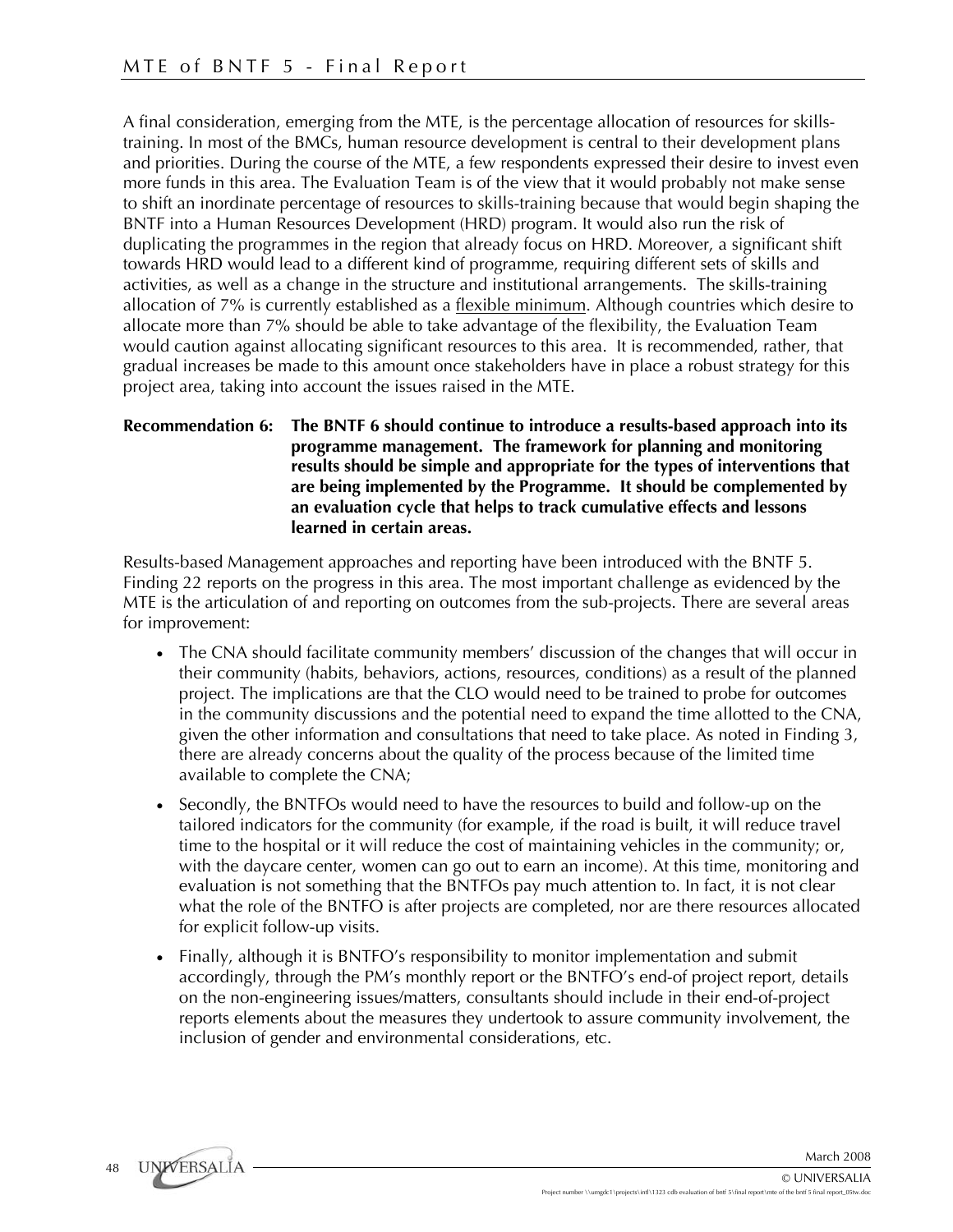While the introduction of RBM does put increased demands on BNTFOs, the definition of clear outcomes and indicators at the outset for each sub-project could allow for outsourcing the subsequent monitoring and assessment of change. For example, it could be possible to contract a Consultant to look at a cluster of projects or to go out and talk with communities about whether changes had taken place. In order to do this, the project documentations (profiles, CNAs) need to have well recorded statements of what changes the projects are intended to achieve.

Furthermore, the BNTF is both a time-bound project, and a Programme that has evolved over a period of time. The approaches to monitoring and evaluation at a Programme level adopted thus far (annual performance reports, MTE) help to identify progress being made, insights on effects of the sub-projects, and potential areas for improvement. At present, however, there are limited means for reporting on the cumulative effect of BNTF interventions in the BMCs because each of the evaluations focuses on a particular period. For BNTF 6, the CDB may wish to propose an additional component to the evaluation cycle that could give it more information on the outcomes or impacts of the sub-projects – e.g., what has happened 3 to 5 years after the sub-projects were completed? The other dimension that may be useful for Programme Management is rapid and focused "lessons learned" studies in particular areas. The maintenance innovation study that was proposed for BNTF 5 is one example of this. Programme management may also want to know about the successful and less successful approaches in skills building projects or in community participation in project monitoring, for example.

# 5.2 Operational Recommendations

In this area the MTE makes a series of recommendations which are more operational in nature. The intent of most of the recommendations is to foster the spirit of ownership and participation which underpins the BNTF.

Because of concerns about accountability, good governance and corruption, the CDB has adopted a number of procedures in the implementation of BNTF that aim to tighten oversight and control. Over time, however, a culture of micro management has developed and the balance has shifted to an over-emphasis on accountability that is having an effect on country ownership. While many of the tools and procedures for implementing BNTF 5 are in place at the regional and country levels, there are some areas where the CDB could relinquish its control and shift the accountability to the BMCs. This leads the Evaluation Team to make a number of operational recommendations.

# **Recommendation 7: BNTF 5 should continue shifting accountability to the BMCs, by strengthening decision-making authority and the roles and responsibilities of the PSC and the PM. At the same time, it should increase the monitoring role played by its staff.**

This recommendation emerges from Findings 14, 15 and 22. The recommendation addresses three inter-related issues about authority and accountability, and the respective roles of the PSC, BNTFO and the CDB.

# **Operationalize the decision-making authority given to the PSC:**

One of the concerns voiced by many BMCs is that the PSC is not empowered to play its role in the governance of the BNTF. Although BNTF 5 shifted the approval of projects under \$35,000 to the PSC for decision-making, these projects still go to the CDB for no-objection and for the approval of a Consultant. Most countries note that the process is no shorter or simpler than for any other

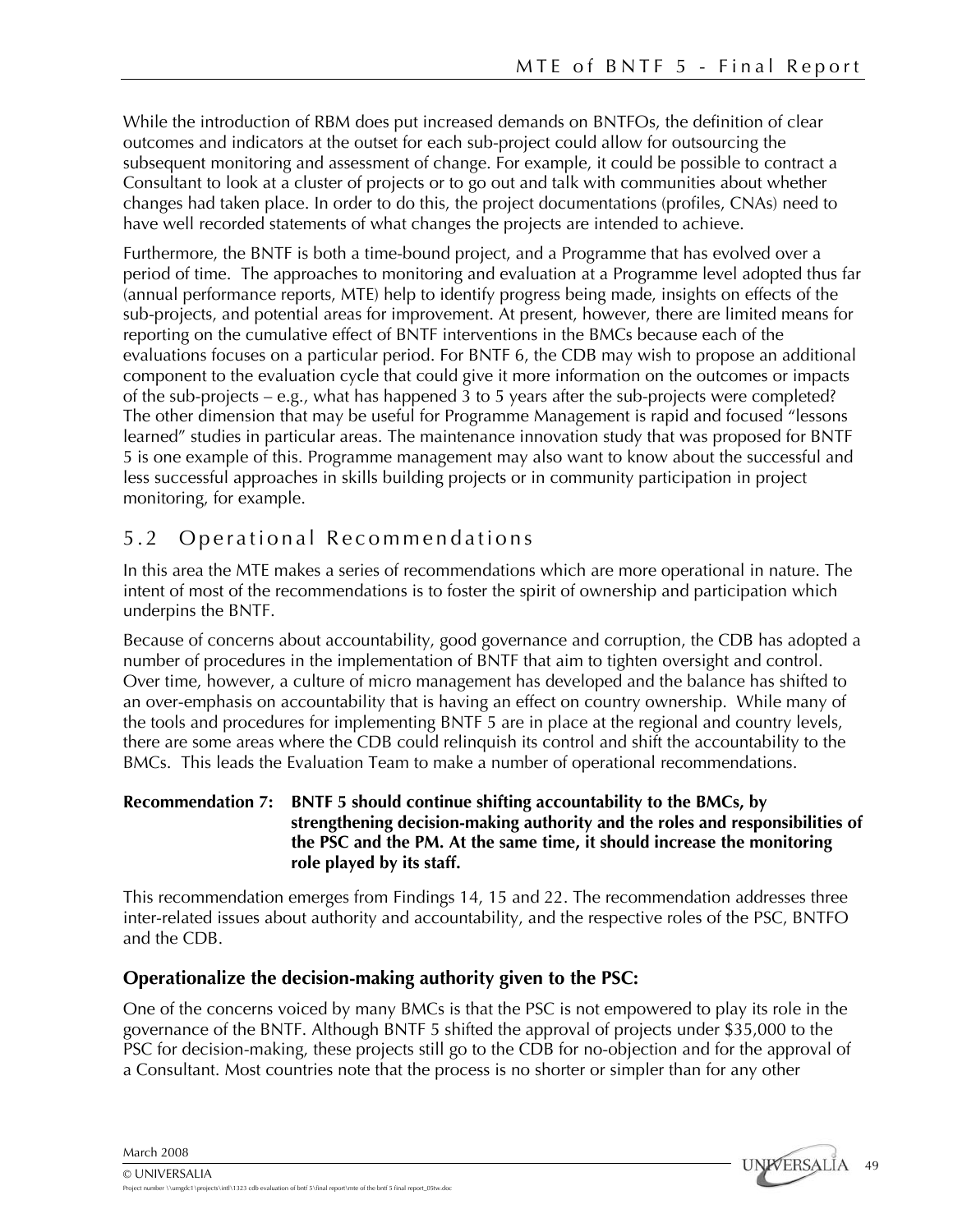projects. The authority and the accountability given on paper are thus lost through the layers of processes that are often slower than desired by the BMC stakeholders.

# **Reinforce and strengthen the roles and responsibilities for the PSC:**

The PSC should play a constant role in putting the PRAP principles into action. They represent different sectors and provide links to other poverty reduction programmes, strategies or initiatives. The Evaluation Team found that the PSCs often are not playing this role as fully as they could be and that they would require further guidance in several areas, including:

- **Emphasizing that the role of the PSC is a strategic one.** PSCs are often getting more involved in programme management issues, mostly because of delays in implementation and their efforts to get the process back on track. The PSC, however, should only intervene when there are systemic problems with CDB or with one of the ministries. Their focus should be at the strategic level –the state of poverty assessments and improved targeting, sector reform agendas, potential for linkages or partnerships with other investment programmes to leverage BNTF's contribution and other national policy areas. As the PSC deepens its analysis and asks more questions about results achievement – particularly the Programme's contributions to outcomes and impacts - it may then help move the BNTF away from the tradition of a one-off approach, noted in Recommendation 4.
- **Clarifying project selection criteria.** In several of the BMCs, PSC members had only vague notions of the project selection criteria to be used by them. These criteria would need to be clearly stated and be much more explicit for the PSC. They could include factors such as "sustainability," which assess how the communities have contributed to maintenance if they had a previous BNTF project.

BNTFO should take clear guidance out of the Operations Manual and shape it into a short, two- or three-page document specifically targeted for the PSC members, describing their key functions and activities, as well as key criteria for project selection.

# **Clarify the relationship between the PM and the CDB Consultant:**

One of the issues that continue to affect programme management and implementation is the reporting relationship between the CDB Consultant and the CDB. This issue is not new to the CDB as it has already been referenced in the evaluation of BNTF 4. This study and many stakeholders question the very use of Consultants that report to CDB for the design and supervision activities in all of the countries (except Jamaica, which is governed by a different Grant Agreement). In this context, the Evaluation Team would like to emphasize two aspects related to the use of the Consultants.

- First, even though the organizational chart suggests that the Consultant has a reporting line to the Program Manager, this would need to be reinforced by the CDB;
- Second, from the point of view of the Evaluation Team, the Consultants often are neither attuned to the cross-cutting themes nor are they sensitive to the participatory approach that is espoused by BNTF 5. It would be of enormous value to the BNTF if greater training and guidance were given to Consultants on these issues. Consultant reports, for example, currently focus exclusively on engineering. Yet in many countries they were the only end-ofproject reports that were available to the Evaluation Team. Given the spirit and intent of BNTF, this is helpful neither to the BNTFO management in country nor to the CDB.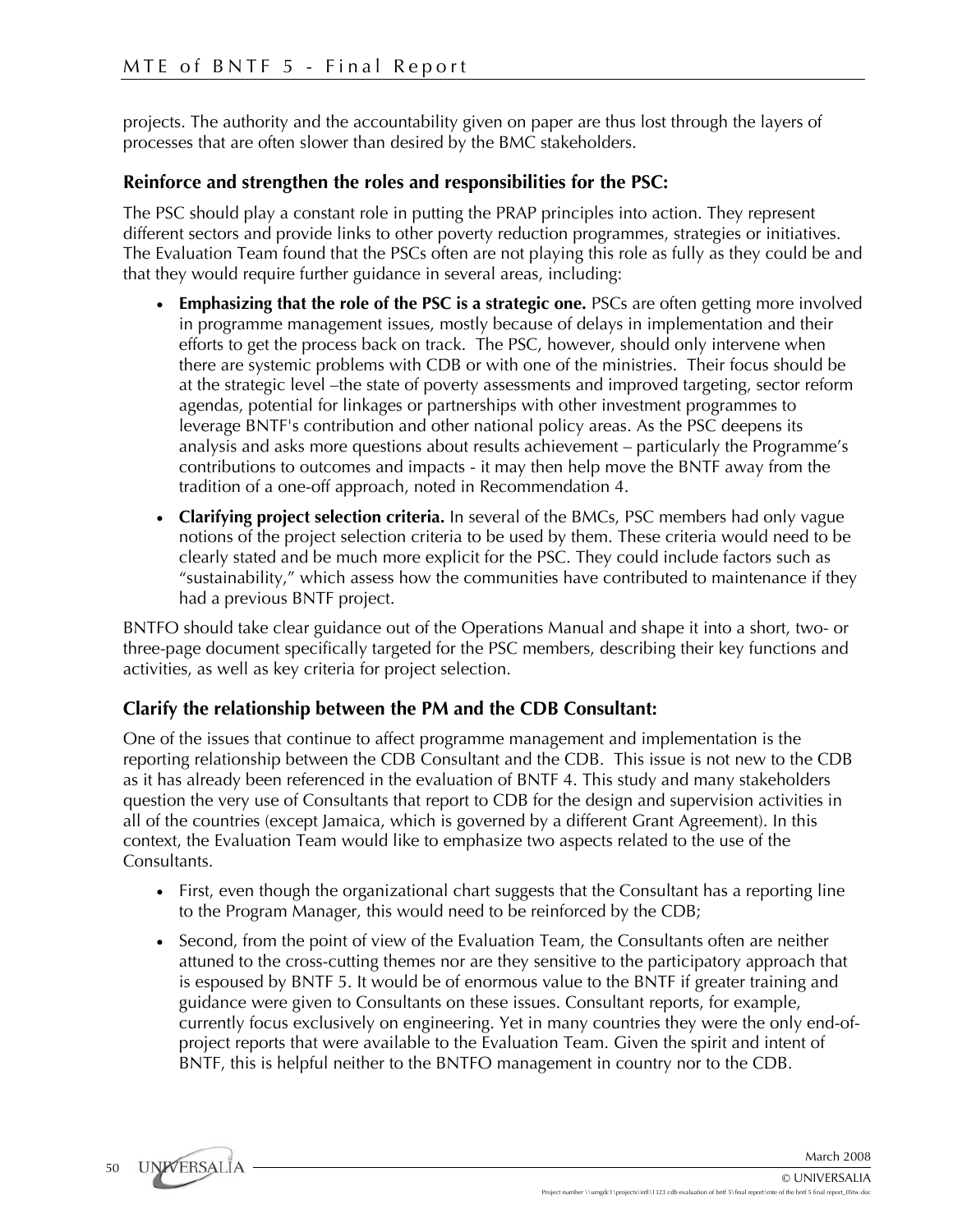# **Increase CDB supervisory visits:**

BNTFO stakeholders recognize that if there is greater authority/accountability given to the PSC there must also be more monitoring by the CDB. Thus, any shifts in these areas would have to be accompanied by a greater number of monitoring visits from the BNTF team at the CDB. These increased requirements for monitoring should be contemplated in the staffing complement that is put in place at the regional level. While these changes may not all be possible in the timeframe remaining for BNTF 5, they should be contemplated in the design of BNTF 6.

# **Recommendation 8: BNTF should increase flexibility with regards to the grant amounts given the agreements with the contributors to BNTF.**

Contributors to special funds at the CDB will always introduce their special requirements. At the same time, country stakeholders are clearly requesting more flexibility in order to better align BNTF programming with their priorities. Thus, the Evaluation Team recommends that the CDB (and its contributors) consider:

- A review of the caps on the amounts on certain sub-sectors. In particular, the cap on access projects (which is a CIDA requirement) is called into question. Similarly, the "minimum" investment in skills-training is also questioned because of the difficulties that BMCs have had in designing sub-projects in this sector. These funds could be reallocated to other areas where in fact the BMCs have not been able to meet demand; and
- At the start of each cycle of the BNTF, review the upper limits of \$35,000 (for local PSC approval) and \$500,000 (overall) to see if these are still reasonable given the change in context in the BMCs.

### **Recommendation 9: BNTF should allow for flexible approaches to staffing at BNTFO.**

The BNTF 5 was put in place with a standard model (three-person staff) for operation of the BNTFOs. The exceptions were Jamaica and Belize, where the BNTFO was integrated into the Social Investment Fund, and St. Kitts and Nevis, where two BNTFO are in *de facto* operation.

In many BMCs, the staffing approach has resulted in some drawbacks in that it tends to place an increasingly diverse set of responsibilities on the CLO or the PM. Yet the alternative of hiring more permanent staff with different kinds of expertise would greatly increase the administrative costs of the Programme. As a result, the Evaluation Team recommends that the BNTFO be able to hire shortterm advisory support at the country level, giving the PM and CLO additional flexibility to cope with additional demands and pressures as they arise. For example, the CNAs are being carried out by one CLO in most countries. These same CLOs are concerned about the quality of the CNA process, given that it is often carried out in a very short time frame. If the BNTFO could sub-contract or train a pool of personnel who could be used on a part- time basis to support CNAs, to help improve the initial design standards and cost estimates for projects and assist with follow-up visits to communities as part of the monitoring and evaluation system, this would vastly improve the capacity of the local BNTF team and have a positive impact on overall efficiency and effectiveness. In addition, many BNTFOs have indicated that they require different skill sets to design and implement skills-training sub-projects. This is another area in which the BNTFO, with CDB support, should be able to hire part-time or ad hoc expertise on social development issues in order to meet demand.

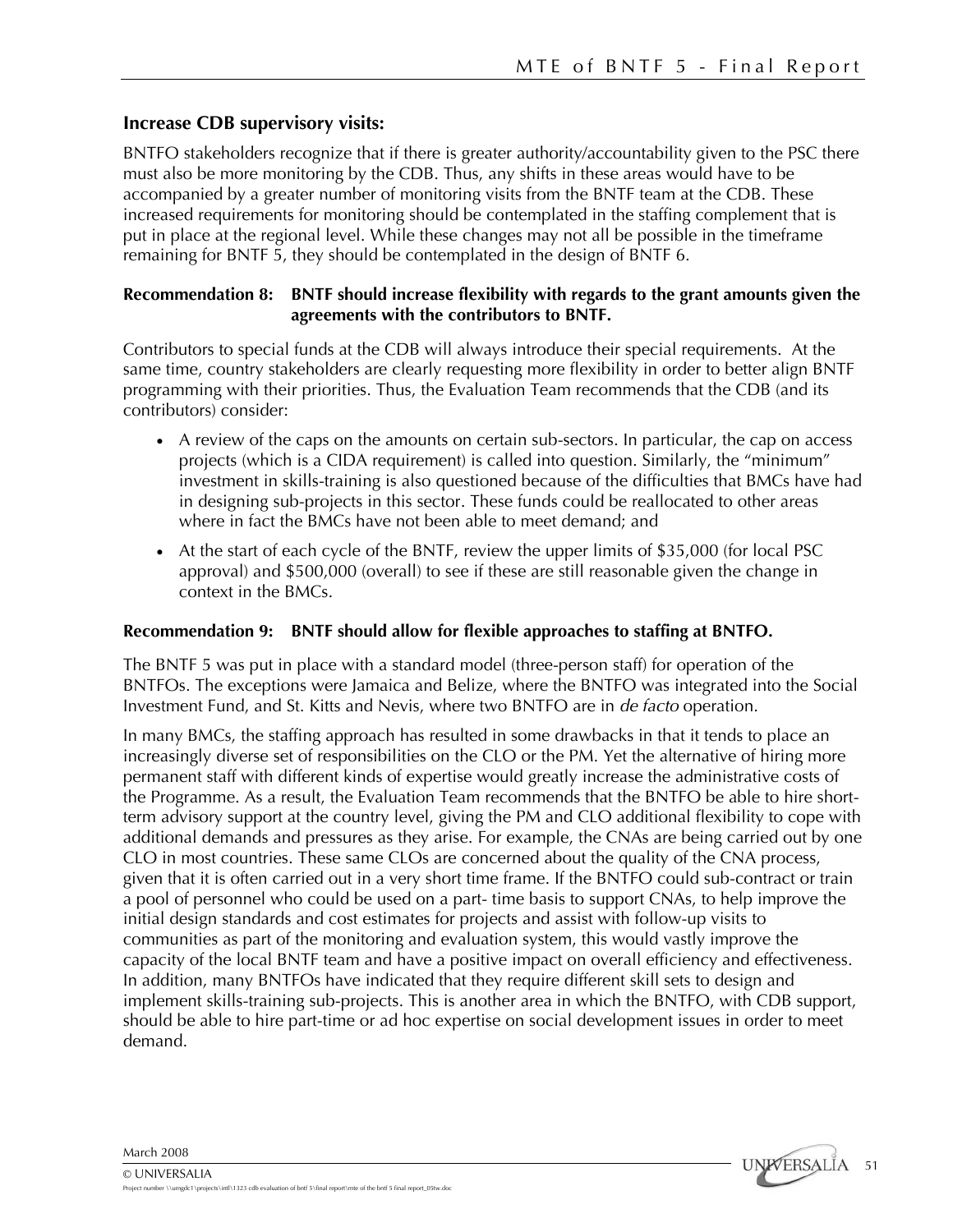The introduction of greater flexibility also puts the burden on the BMCs to clarify the respective roles and responsibilities of the team and to inform the CDB of changes in the mode of operating. In St. Kitts and Nevis, the operating modality is different than the one originally agreed to with the CDB. There are two *de facto* BNTFOs, one for each island, although this arrangement was not envisioned in the agreement with the country. This relationship would have to be clarified.

### **Recommendation 10: BNTF should facilitate a greater amount of sharing of experiences among CLOs.**

The training provided by the BNTF to PMs and CLOs gives them the opportunity to come together in structured sessions. One of the aspects that has been missing from BNTF 5 is the opportunity for greater sharing of lessons learned and best practices among CLOs on the implementation of the BNTF. Such exchanges could cover issues ranging from the definition of community, successful maintenance strategies, poverty targeting approaches, and successful strategies for introducing gender equality considerations to other aspects of the Programme. The CDB is trying to set up an intranet facility for this kind of exchange, which could be reinforced by face-to-face meetings that allow for greater exchange.

# **Recommendation 11: The CDB should ensure full staffing of the BNTF Programme.**

Some of the delays in the implementation of the BNTF derive from the staffing shortages in the Programme at the CDB. While the Evaluation Team recognizes that there are pressures coming from the Board of Directors of the CDB for the BNTF to remain "lean," the gaps in staffing contribute to delays that then affect the credibility of the Programme at the country level. In this context, the management fee of 6% charged to CIDA may in fact be insufficient to implement the additional workload for the Programme; the CDB should carefully review this fee structure in relation to actual costs of operations in the process of negotiating for BNTF 6.

# **Recommendation 12: The CDB should analyze the feasibility of introducing a few changes in procedures that could improve overall efficiency in the Programme's management.**

As noted in the introduction to this section, the series of operational recommendations take into account that there is there is accumulated know-how and experience in the implementation of BNTF Programme in the BMCs and a spirit of empowerment that is embedded in the Programme's approach. It may be time to review in consultation with the CDB's Legal Department the potential for changes in certain procedures, such as:

- The potential for entering into "Standing Offer" arrangements at the outset of the BNTF Programme cycle so that some time is saved with the bidding and appointment process for CDB Consultants and, ultimately, the appointment of Consultants to individual sub-projects. It should be explored whether there is a way of doing this more often at the front end of the Programme, at the time when countries are preparing PRAPs and meeting other conditions precedent to the first disbursement;
- The CDB and the BNTFOs apply standard contract and tendering processes for the all subprojects, regardless of the size. These processes and procedures have sometime affected the small Contractors, based at the District or Parish level, and tend to work against the intent of the Programme to stimulate local income-generation and economic development. For minor works projects, which entail small-scale construction contracts, the possibility of a shortened tender process and simplified contract could be explored; and

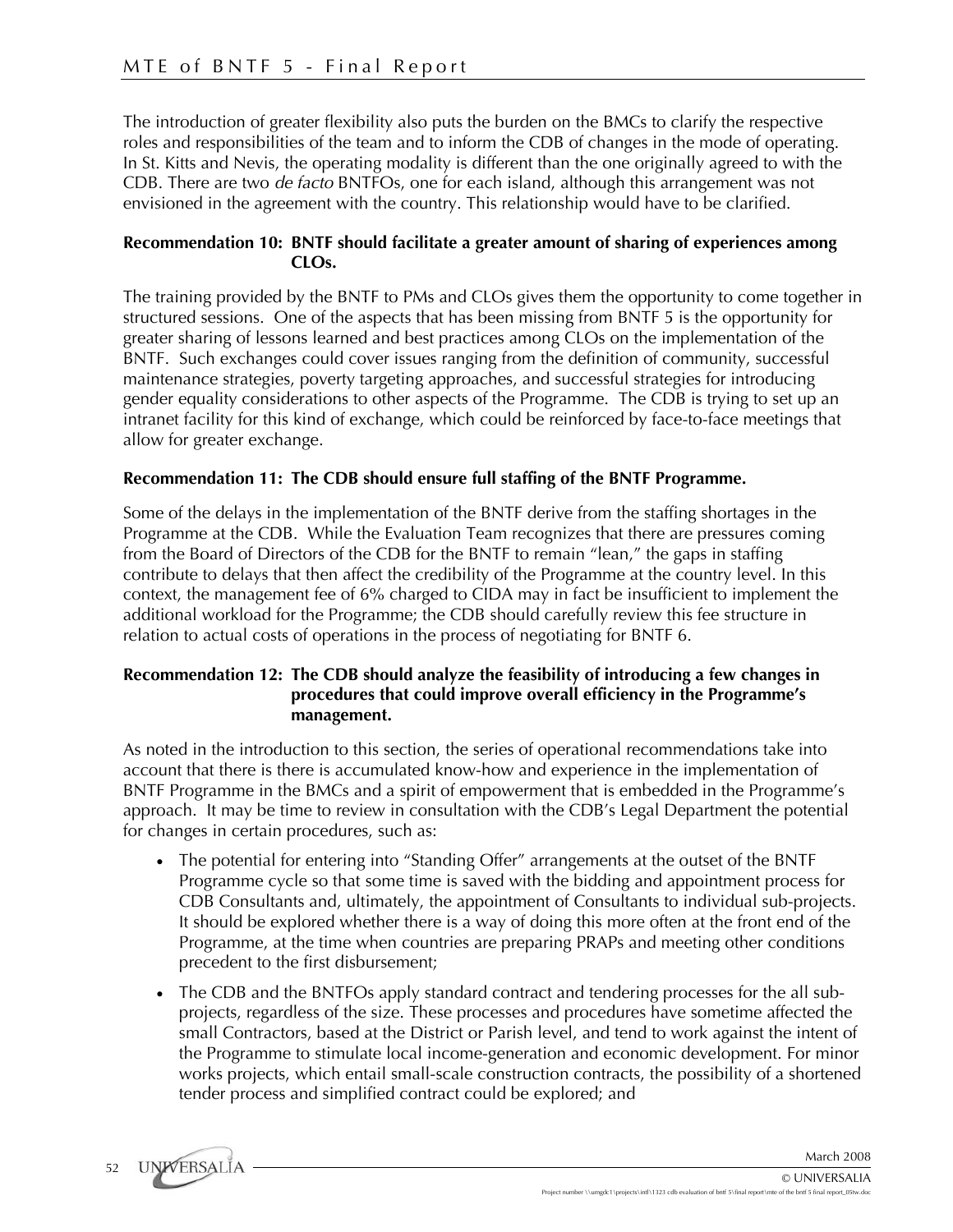- Although the PM currently is required to prepare a Monthly Report to the CDB, for the purposes of management it would seem that Quarterly Report would be sufficient. This would be part of the effort to give more responsibility and flexibility to the PM on staffing, reporting and other areas.
- The need to add a broader and periodic "compliance" audit that could give the CDB assurances that necessary procedures were in place and that each BNTFO. This would give the Bank greater assurances in allowing more flexibility in certain programme guidelines. We suggest that this audit could be done periodically (every two years) or that it replaces the current annual requirement for a financial audit.

In order to be able to analyze and report on the efficiency of the Programme, the BNTF – at CDB and BMC level—will need to improve the use of the MIS. The system has many gaps in its information, which limits usefulness for monitoring and reporting. We understand that a number of these matters were discussed by the BNTF stakeholders from CDB and the BMCs in the January 2008 workshop in which the draft MTE was also discussed.

# **Recommendation 13: CDB should revise the MIS so as to capture all key phases of the sub-project cycle. This would allow the CDB to better track the different steps and delays and to take all appropriate actions to eliminate factors causing delays.**

As mentioned in findings 11, 13, 16, concerns have been expressed by most of the key stakeholders concerning the length of the sub-project cycle. In particular, concerns have been expressed in relation to the long time taken by CDB for the projects approval as well as consultant agreement. The Evaluation Team has tried to identify where the main delays are accumulated through the analysis of the available dates captured by the MIS. However, because of the absence of sufficient information in the MIS, the Evaluation Team has not been able either to confute or affirm the origin of these concerns. CDB should therefore revise the MIS in order to capture the data for all the subprojects related to the different phases of the cycle. This would enable CDB to intervene and make the necessary corrections where required.

# 5.3 Recommendations on Formula for Unallocated Amounts

The BNTF 5 includes unallocated amounts of US\$5 million to the first nine BMCs (excluding Jamaica) and C\$5 million to all 10 participating BMCs to be determined based on performance to date. This is a change from BNTF 4, in which such an allocation was distributed only among Group 3 countries. The TORs for the MTE require the Consultants to recommend a formula for the distribution of these unallocated amounts.

This section describes the process and a proposed formula for assessing country performance in the implementation to date of BNTF 5. It ends with an overview of the ranking of the 10 BMCs once the performance criteria have been applied. The CDB's decision about allocation of funds would need to be based on additional criteria that are not directly related to past performance.<sup>22</sup> The performance criteria do not capture several elements of the context that could favor or limit successful implementation of the remaining BNTF 5 resources within the project timeframe. Therefore, we recommend that, in defining the **amounts to be allocated to each BMC, the CDB should consider additional factors that relate to the context at the country level, allocation** 

March 2008

1

© UNIVERSALIA





<sup>&</sup>lt;sup>22</sup> The CDB Staff Report on BNTF V p. 24, paragraphs 4.07 and 4.08, also suggests that the CDB will need also to consider aspects related to the SDF resource allocation strategy in addition to performance indicators.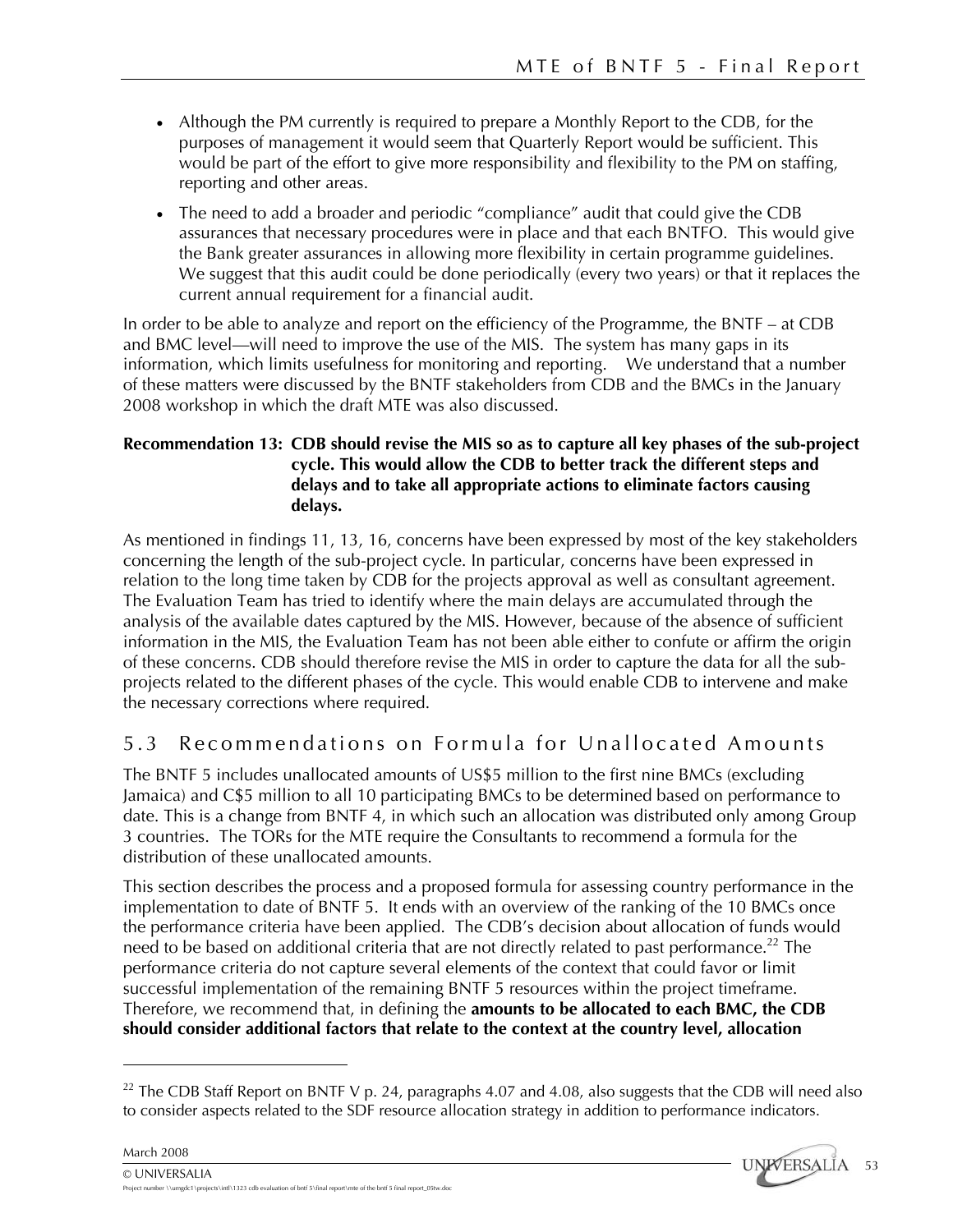## **decisions with regard to SDF resources, as well as the BNTF project funding cycle. Specifically, in establishing the allocations the CDB should also consider:**

- Country context: the extent to which countries have faced and addressed challenges in their environment during BNTF 5 implementation and the extent to which the current country context is favorable to rapid implementation of additional BNTF resources. While the evaluation team does take context into account in making judgments on performance (according to the criteria described in section 5.4), the CDB should revisit this in its decision.
- CDB context: the on-going assessments of allocations of SDF resources that analyze numerous macro level variables including a judgment on each BMC poverty reduction effectiveness situation.
- BNTF project cycle: Although this evaluation was intended to be a MTE, it is in fact being concluded in the final stage of the BNTF 5 project cycle, with BNTF 6 resources also to come on stream in the near to medium term. Thus, allocations may also need to consider each BMC's absorptive capacity in the context of the project cycle.

# **Performance indicators**

The CDB had already identified performance indicators for defining the allocation that are presented in the CDB staff report to the Board of Directors requesting approval of the BNTF  $5.^{23}$  The Evaluation Team began by reviewing these nine criteria and their on-going relevance and applicability for the current exercise.

| <b>ORIGINAL INDICATORS</b>                                                                               | <b>MTE COMMENT ON RELEVANCE AND</b><br>APPLICABILITY                                                                                                                                                                                                                             | <b>Proposed Revision</b>                                                                                                     |
|----------------------------------------------------------------------------------------------------------|----------------------------------------------------------------------------------------------------------------------------------------------------------------------------------------------------------------------------------------------------------------------------------|------------------------------------------------------------------------------------------------------------------------------|
| 1. Need for resources                                                                                    | Although need is appropriate in the<br>initial distribution of the BNTF<br>resources, it is not germane as a<br>Performance assessment criterion.                                                                                                                                | Not to include as an indicator.                                                                                              |
| 2. Response to objectives and targets<br>set out in the PRAP                                             | This is an appropriate criterion for<br>judging performance.                                                                                                                                                                                                                     | Include as an indicator under<br><b>Effectiveness</b>                                                                        |
| Use of allocated resources with<br>3 <sub>1</sub><br>respect to strategic priorities for<br>SDF $V^{24}$ | SDF V provides overall framework for<br>the BNTF. By judging response to<br>objectives and targets of the PRAP<br>(approved by PSC and by the CDB) the<br>alignment with SDF V priorities will<br>have been considered.<br>As is, it would be a difficult indicator<br>to weigh. | Not to include as an indicator since it<br>is embedded in the indicator on<br>meeting objectives and targets in the<br>PRAP. |
| 4. Number and poverty relevance of<br>sponsored sub-projects approved<br>and completed                   | This is an appropriate criterion for<br>judging performance.                                                                                                                                                                                                                     | Include as an indicator under<br><b>Effectiveness.</b>                                                                       |

### **Exhibit 5.1 Update of the Criteria**

1

 $23$  CDB Basic Needs Trust Fund-Fifth Programme, Paper BD 77/01, December 13, 2001, p. 24

 $24$  The three priorities of SDF V include: (i) enhancement of capabilities of people who are poor or vulnerable to poverty; (ii) reduction of the vulnerability of deprived social and population groups to economic volatility, natural and man-made disasters and other risks that impact on income and well-being; (iii) good governance, to support poverty reduction and broad-based growth.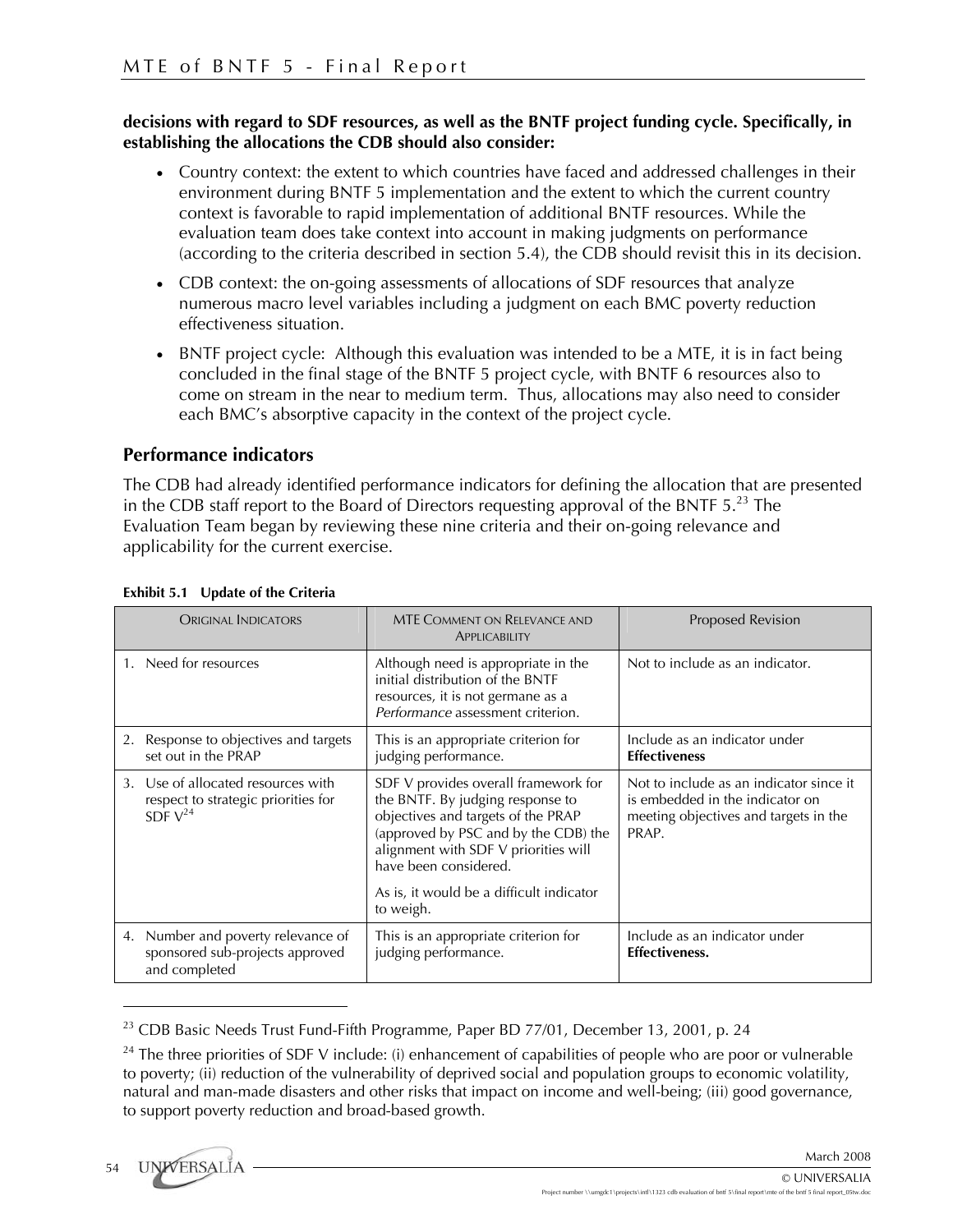| <b>ORIGINAL INDICATORS</b>          | <b>MTE COMMENT ON RELEVANCE AND</b><br>APPLICABILITY                                                                                                  | Proposed Revision                                                                                                                                                                                                                                                                                                                                                                      |
|-------------------------------------|-------------------------------------------------------------------------------------------------------------------------------------------------------|----------------------------------------------------------------------------------------------------------------------------------------------------------------------------------------------------------------------------------------------------------------------------------------------------------------------------------------------------------------------------------------|
| 5. Number of beneficiaries served   | This is not an appropriate criterion for<br>judging performance.                                                                                      | Not to include as an indicator since it<br>may encourage BNTF to continue to<br>spread its resources around to different<br>communities rather than encourage a<br>more focused multi-project approach<br>as intended. This may also place<br>countries with higher levels of training<br>projects at a disadvantage, as they may<br>tend to have lower numbers of<br>"beneficiaries." |
| 6. Level of targeting               | This is an appropriate criterion for<br>judging performance.                                                                                          | Included as an indicator under<br><b>Effectiveness</b> as a key objective of the<br>CDB was to encourage better targeting<br>of BNTF 5 through linkages between<br>the PRAP and PRSPs and National<br>Development Strategies. This would<br>be a qualitative judgment, based on<br>the degree to which the BNTFO and<br>PSC have made some progress on<br>improved targeting.          |
| 7. Level of community participation | This is an appropriate criterion for<br>judging performance.                                                                                          | Included as an indicator under Quality<br>of Sub-Projects.                                                                                                                                                                                                                                                                                                                             |
| Efficacy of the PSC<br>8.           | This is an appropriate criterion for<br>judging performance.                                                                                          | Included as an sub-criterion to<br>consider in judging BNTFO capacity<br>in Efficiency.                                                                                                                                                                                                                                                                                                |
| 9. Efficiency of the BNTFO          | This is an appropriate element for<br>judging performance. The Evaluation<br>Team has developed this as a category<br>with a few separate indicators. | Included as a category.                                                                                                                                                                                                                                                                                                                                                                |

The Evaluation Team also concluded that the nine original criteria were somewhat cumbersome and difficult to weigh and did not capture explicitly some of the key considerations the CDB and BMCs had agreed to focus on in BNTF 5, such as sustainability; the three cross-cutting themes; and adopting a Management for Development Results (MfDR) approach in the design and implementation of the Programme. These overall observations, in addition to the assessment of the appropriateness of several individual criteria, led to a revision of the indicators and formula for assessing performance of the BMCs in the implementation of BNTF 5.

## 5.4 Proposed Indicators and Weighting

In the following three sub-sections, this report presents the categories, proposed indicators and criteria to be used to assess BMC performance. The summary grid that will be used for each BMC is presented in Exhibit 5.2. The Evaluation Team proposes three categories, each with an equal weight in the formula as noted below:

- 1) Effectiveness: 33.3%
- 2) Quality of Sub-Projects: 33.3%
- 3) Efficiency: 33.3%

These categories are further described below.

March 2008

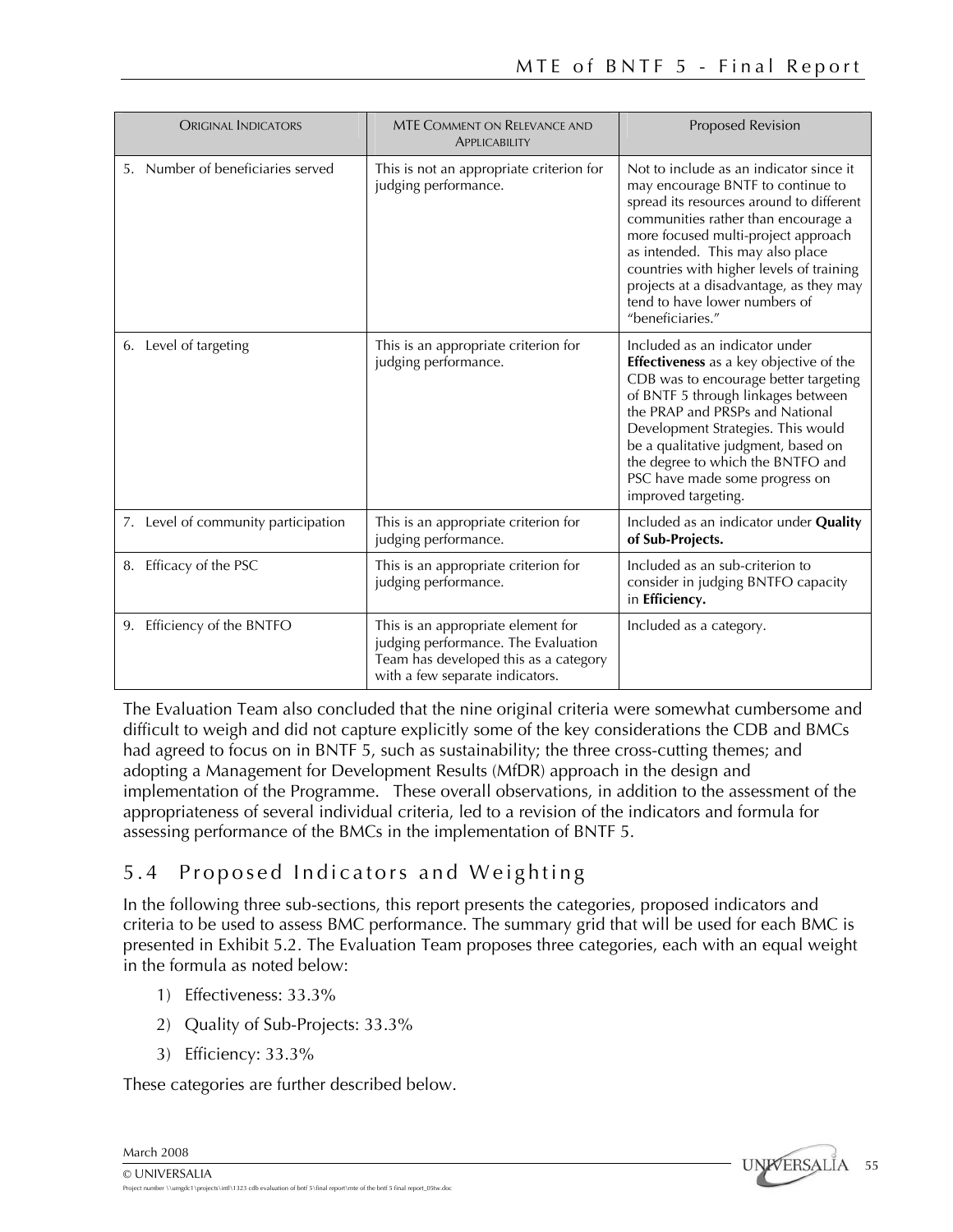#### 5.4.1 Effectiveness

This category assesses country performance in relation to the achievement of its objectives or targets as defined in the PRAP and the integration of cross-cutting issues introduced in BNTF 5. The indicators are each weighted equally.

The overall weight that will be given to the Effectiveness is 33.3%.

| <b>INDICATOR</b>                                                    | <b>DESCRIPTION</b>                                                                                  | <b>DATA SOURCE</b>                                                                                                                                  |  |  |
|---------------------------------------------------------------------|-----------------------------------------------------------------------------------------------------|-----------------------------------------------------------------------------------------------------------------------------------------------------|--|--|
| Percentage of PRAP target                                           | The PRAP provides targets in the form                                                               | <b>BNTF Allocations for each BMC.</b>                                                                                                               |  |  |
| achievement (sectoral<br>allocations compared to                    | of percentage of BNTF resources to be<br>allocated to each sector. These target                     | PRAP targets (each country PRAP).                                                                                                                   |  |  |
| disbursements at Dec 31,<br>2007)                                   | allocations are compared to the actual<br>disbursement by sector to generate a %                    | Disbursement by sector by BMC (CDB<br>disbursement data at December 31, 2006).                                                                      |  |  |
|                                                                     | of PRAP target achievement.                                                                         | (If there are discrepancies between data<br>provided by CDB and data provided by the<br>country on disbursement, the differences will<br>be noted.) |  |  |
| Evidence of integration of                                          | The extent to which a BNTFO is making                                                               | Interviews with Communities.                                                                                                                        |  |  |
| Gender Equality as cross-<br>cutting theme                          | efforts to integrate gender equality<br>concerns into the sub-projects. The                         | Interviews with BNTFO.                                                                                                                              |  |  |
|                                                                     | following aspects will be considered:                                                               | Interviews with PSC.                                                                                                                                |  |  |
|                                                                     | • BNTFO awareness of gender equality<br>issues;                                                     | Review of CNAs and project profiles.                                                                                                                |  |  |
|                                                                     | Integration of gender equality<br>$\bullet$<br>analysis into CNA; and                               |                                                                                                                                                     |  |  |
|                                                                     | Evidence of integrating gender<br>equality considerations in the sub-<br>project cycle.             |                                                                                                                                                     |  |  |
| Evidence of Integration of<br>Environment as cross-cutting<br>theme | The extent to which a BNTFO is making<br>efforts to integrate environment into the<br>sub-projects. |                                                                                                                                                     |  |  |
| Evidence of integration of<br>HIV/AIDS as cross-cutting<br>theme    | The extent to which BNTFO is making<br>efforts to integrate HIV/AIDS into the<br>sub-projects.      |                                                                                                                                                     |  |  |
| Evidence of adopting an                                             | The extent to which a BNTFO is making                                                               | Interviews with BNTFO.                                                                                                                              |  |  |
| RBM approach                                                        | efforts to integrate RBM into its work.                                                             | Interviews with PSC.                                                                                                                                |  |  |
|                                                                     | The following aspects will be<br>considered:                                                        |                                                                                                                                                     |  |  |
|                                                                     | BNTFO knowledge on RBM;<br>$\bullet$                                                                |                                                                                                                                                     |  |  |
|                                                                     | PSC knowledge on RBM; and                                                                           |                                                                                                                                                     |  |  |
|                                                                     | • Use of RBM.                                                                                       |                                                                                                                                                     |  |  |
| Level of targeting                                                  | This would be a qualitative judgment,                                                               | Interviews with BNTFO.                                                                                                                              |  |  |
|                                                                     | based on the degree to which a BNTFO<br>and PSC have made some progress on                          | Interviews with PSC.                                                                                                                                |  |  |
|                                                                     | improved targeting.                                                                                 | Interviews with government representatives.                                                                                                         |  |  |

**Exhibit 5.2 Effectiveness: Indicators and data sources**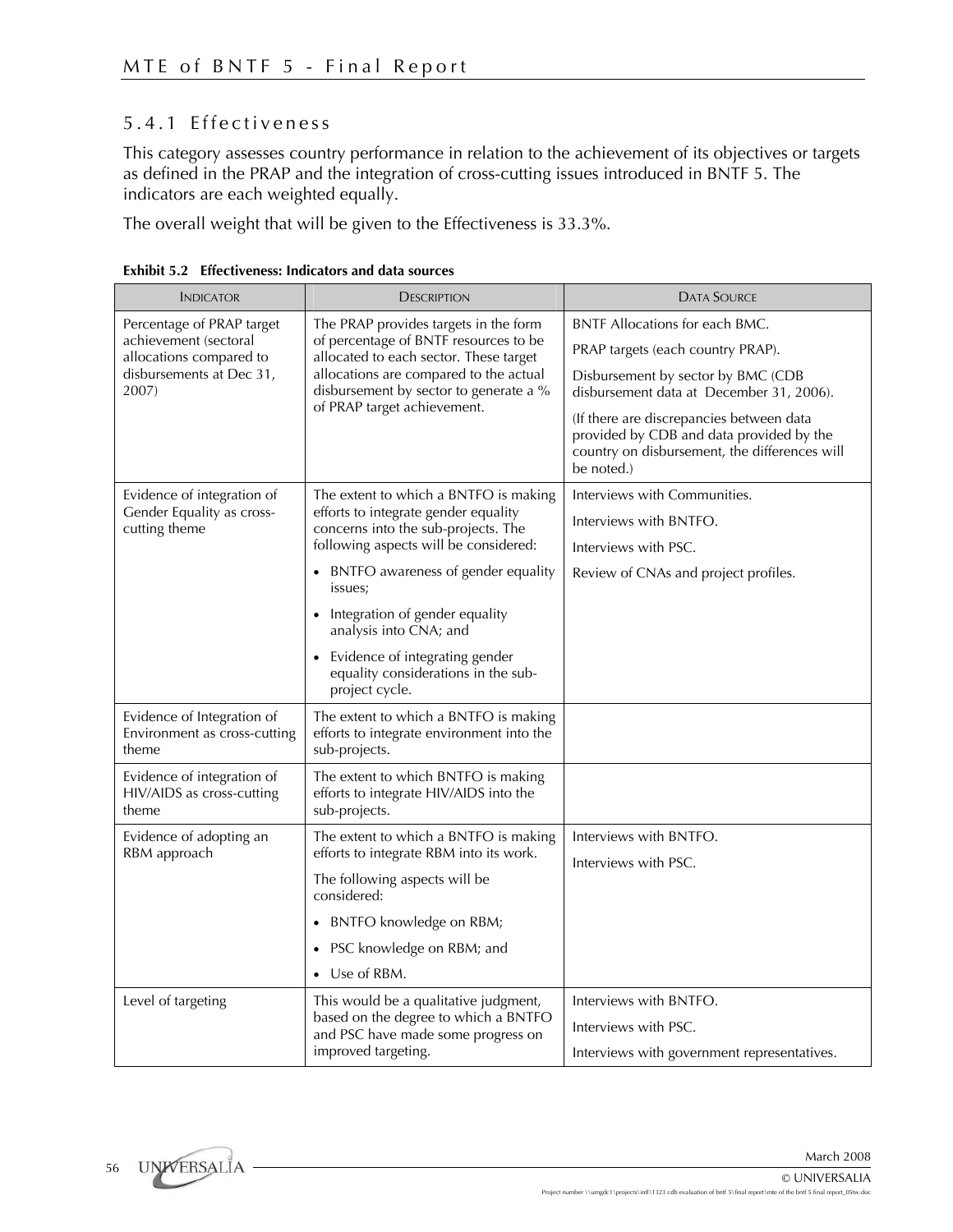#### **Rating scale for the qualitative variables**

Each BMC would be given a score for the indicator that ranges from 1-7, based on the following scale:

- 1) No evidence of attention given, effort made;
- 2) Evidence of some limited attention given, effort made;
- 3) Basic attention given, effort made;
- 4) Satisfactory attention given, effort made;
- 5) Above-average attention given, effort made;
- 6) Superior attention given, effort made;
- 7) Exceptional attention given, effort made.

#### 5.4.2 Quality of Sub-Projects

This category assesses the quality of the sub-projects that were implemented in each country based on the Evaluation Team's assessment of community participation and the prospects for maintenance and sustainability of the sub-project. The indicators below are each weighted equally.

The overall weight that will be given to the Quality of Sub-Projects is 33.3%.

| <b>INDICATOR</b>                    | <b>DESCRIPTION</b>                                                                                                                                                                                                    | <b>DATA SOURCE</b>           |
|-------------------------------------|-----------------------------------------------------------------------------------------------------------------------------------------------------------------------------------------------------------------------|------------------------------|
| Evidence of community participation | The extent to which there is evidence<br>of community involvement in the<br>BNTF in the design (CNA) and<br>implementation stages (contribution of<br>labor, employment, monitoring of<br>works) of the sub-projects. | Interviews with Communities. |
| Evidence of sustainability          | The extent to which there is evidence<br>of community involvement in<br>maintenance.                                                                                                                                  | Interviews with Communities. |

**Exhibit 5.3 Quality of Sub-Projects: Indicators and data sources** 

#### **Rating scale for the qualitative variables**

Each BMC would be given a score for the indicator that ranges from 1-7, based on the following scale:

- 1) No evidence of attention given, effort made;
- 2) Evidence of some limited attention given, effort made;
- 3) Basic attention given, effort made;
- 4) Satisfactory attention given, effort made;
- 5) Above-average attention given, effort made;
- 6) Superior attention given, effort made;
- 7) Exceptional attention given, effort made.

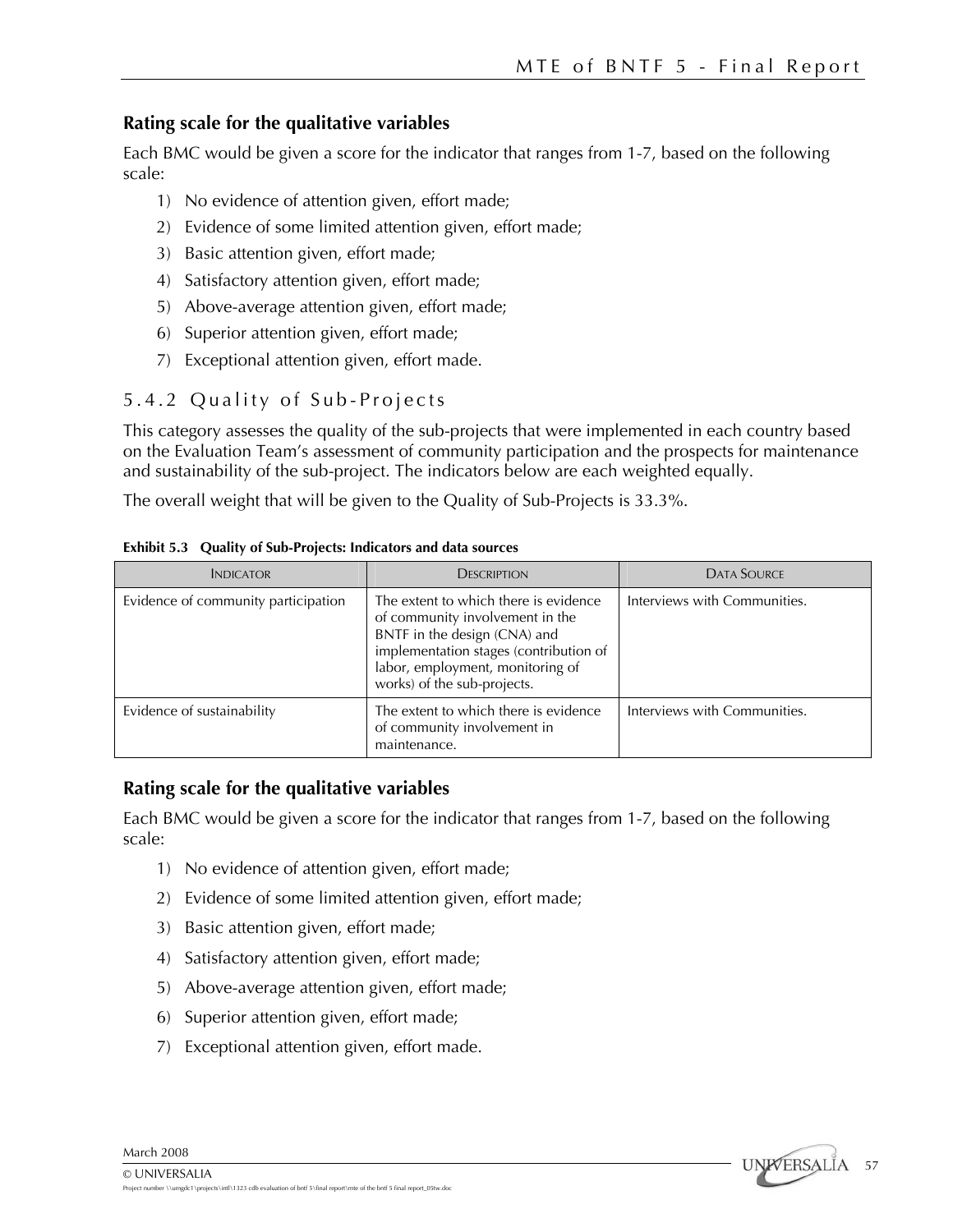### 5.4.3 Efficiency

This category of indicators refers to the BMC's capacity to implement resources in an efficient manner. Both qualitative and quantitative indicators on the capacities of the BNTFO and the PSC are considered. The indicators below are each weighted equally.

The overall weight that will be given to Efficiency is 33.3%.

| <b>INDICATOR</b>                                                                                             | <b>DESCRIPTION</b>                                                                                                                                                                                                                                                                                                                                                          | <b>DATA SOURCE</b>                                                                                                                                                                                                                                   |
|--------------------------------------------------------------------------------------------------------------|-----------------------------------------------------------------------------------------------------------------------------------------------------------------------------------------------------------------------------------------------------------------------------------------------------------------------------------------------------------------------------|------------------------------------------------------------------------------------------------------------------------------------------------------------------------------------------------------------------------------------------------------|
| Percentage of BMC allocation for<br>BNTF that has been committed to sub-<br>projects as at December 31, 2006 | The original amount allocated to each<br>of the BMCs is compared to the<br>amounts that have been committed<br>thus far to sub-projects as one<br>illustration of a BMC's ability to<br>identify and approve projects.                                                                                                                                                      | <b>BMC BNTF</b> allocation data.<br>BMC commitment data (BNTF 5<br>Annual Report 2006).<br>(If there are discrepancies between<br>data provided by the CDB and data<br>provided by the country on<br>commitments, the differences will be<br>noted.) |
| Percentage of approved sub-projects<br>that are completed as at Dec 31, 2007)                                | The number of approved sub-projects<br>by BMC is compared to the number<br>that are completed as at December 31,<br>2006 to give a measure of<br>implementation progress.                                                                                                                                                                                                   | Approved sub-projects.<br>Completed sub-projects at December<br>31, 2006.                                                                                                                                                                            |
| Capacity of the BNTF Programme in<br>the BMC                                                                 | This takes into consideration the<br>following:<br>Assessment of productivity (number<br>of sub-projects) relative to the staffing<br>mix in the BNTFO;<br>The functionality of the PSC in the past<br>three years;<br>Perceptions on efficiency from<br>different stakeholders;<br>Documentation and observations on<br>timeliness in moving through the<br>project cycle. | Interviews, observations, and<br>documentation from field missions.                                                                                                                                                                                  |

|  | Exhibit 5.4 Efficiency: Indicators and data sources |  |
|--|-----------------------------------------------------|--|
|  |                                                     |  |

#### **Rating Scale**

For the qualitative indicator of capacity of the BNTF Programme each BMC would be given a score that ranges from 1-7, based on the following scale:

- 1) No evident capacity;
- 2) Evidence of some limited capacity;
- 3) Basic capacity;
- 4) Satisfactory capacity;
- 5) Above-average capacity;
- 6) Superior capacity;
- 7) Exceptional capacity.

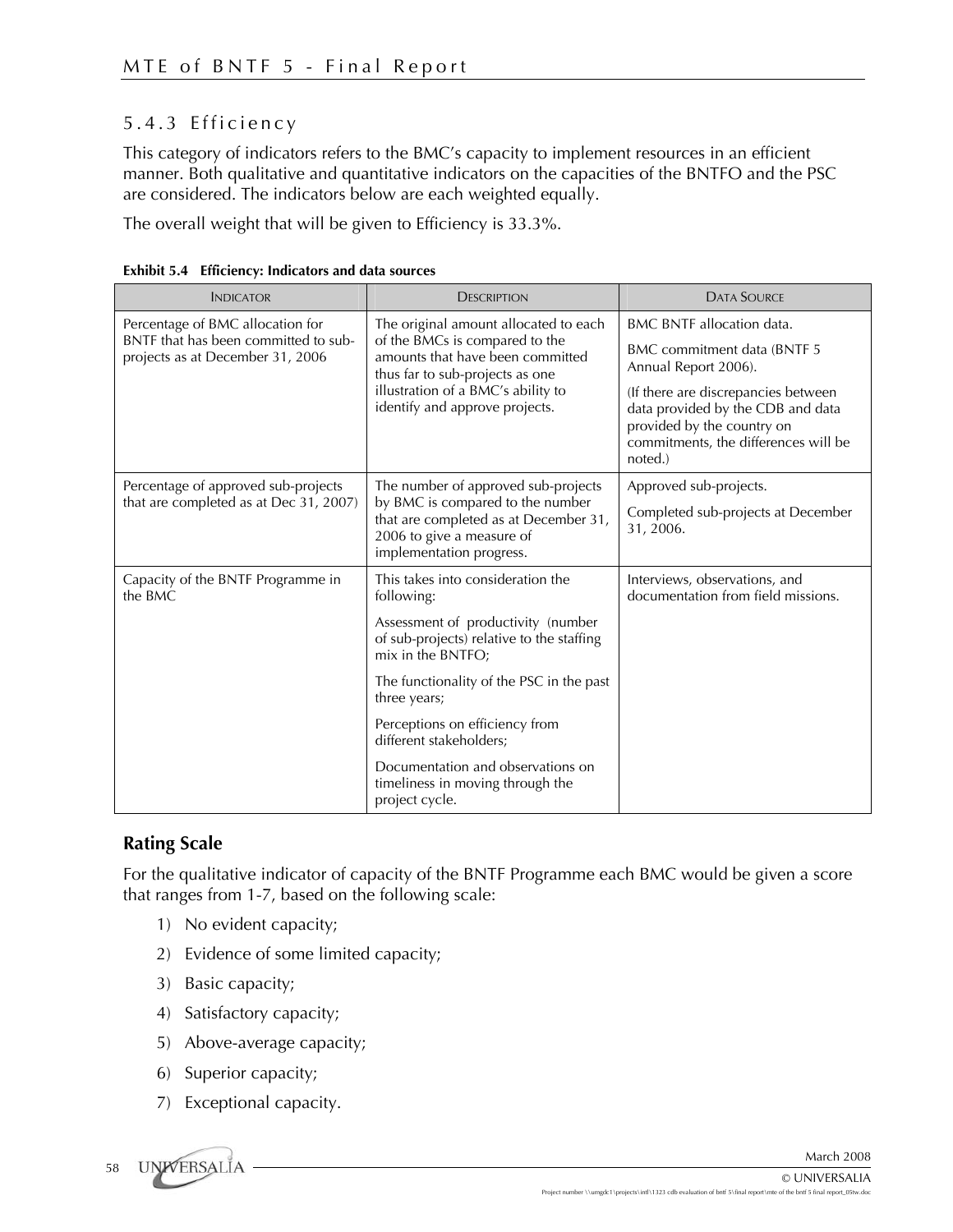For the quantitative indicators of the BNTF Programme each BMC would be given a score that ranges from 1-7, based on the following scale:

- 1) None;
- 2) Limited;
- 3) Basic;
- 4) Satisfactory;
- 5) Above average;
- 6) Superior;
- 7) Exceptional.

#### **Exhibit 5.5 Performance Assessment Grid**

|                                                                                                            | Indicator |                    | Category |                  |                |              |
|------------------------------------------------------------------------------------------------------------|-----------|--------------------|----------|------------------|----------------|--------------|
|                                                                                                            |           | Score Weight Score |          |                  | Score   Weight | <b>Score</b> |
| 1. Effectiveness in BNTF 5                                                                                 |           |                    |          | 0.0 <sub>l</sub> | 33%            | 0.0          |
| 1.1 Percentage of PRAP target achievement (sectoral allocations compared to disbursements at Dec 31, 2006) |           | 17%                |          |                  |                |              |
| 1.2 Evidence of integration of Gender Equality as Cross-Cutting Theme                                      |           | 17%                |          |                  |                |              |
| 1.3 Evidence of Integration of Environment as Cross-Cutting Theme                                          |           | 17%                |          |                  |                |              |
| 1.4 Evidence of integration of HIV/AIDS as Cross-Cutting Theme                                             |           | 17%                |          |                  |                |              |
| 1.5 Evidence of adopting an RBM approach                                                                   | 17%       |                    |          |                  |                |              |
| 1.6 Level of Targeting<br>17%                                                                              |           |                    |          |                  |                |              |
| 2. Quality of Sub-Projects in BNTF 5                                                                       |           |                    |          | 0.0              | 33%            | 0.0          |
| 2.1 Evidence of community participation                                                                    |           | 50%                |          |                  |                |              |
| 2.2 Evidence of sustainability                                                                             |           | 50%                |          |                  |                |              |
| 3. Efficiency in BNTF 5                                                                                    |           |                    | 0.0      | 33%              | 0.0            |              |
| 3.1 % of BMC allocation committed to SPs                                                                   |           | 33%                |          |                  |                |              |
| 3.2 Percentage of approved sub-projects that are completed as of Dec 31, 2006)                             |           | 33%                |          |                  |                |              |
| 3.3 Capacity of BNTF Programme in the BMC                                                                  |           | 33%                |          |                  |                |              |
| <b>OVERALL SCORE</b>                                                                                       |           |                    |          |                  | 100%           | 0.0          |

### 5.4.4 Ranking of the Ten BMCs

Based on the above mentioned criteria, the ranking of the ten BMCs in terms of performance is presented in Exhibit 5.6.<sup>25</sup> As noted in the introduction to this section, the ranking based on performance provides the key variable to consider in a performance-based allocation of the remaining BNTF 5 resources. Thus, for example, we would expect the top performers to receive a higher percentage of the unallocated resources than the low performers. However, the evaluation team also recommends that the CDB integrate their assessment of context (country and CDB/SDF) and the project cycle into their decision-making on the actual amounts to be allocated.

 $25$  See Volume III, Appendix VII for the score assigned to each of the criteria in each of the countries.



<u>.</u>

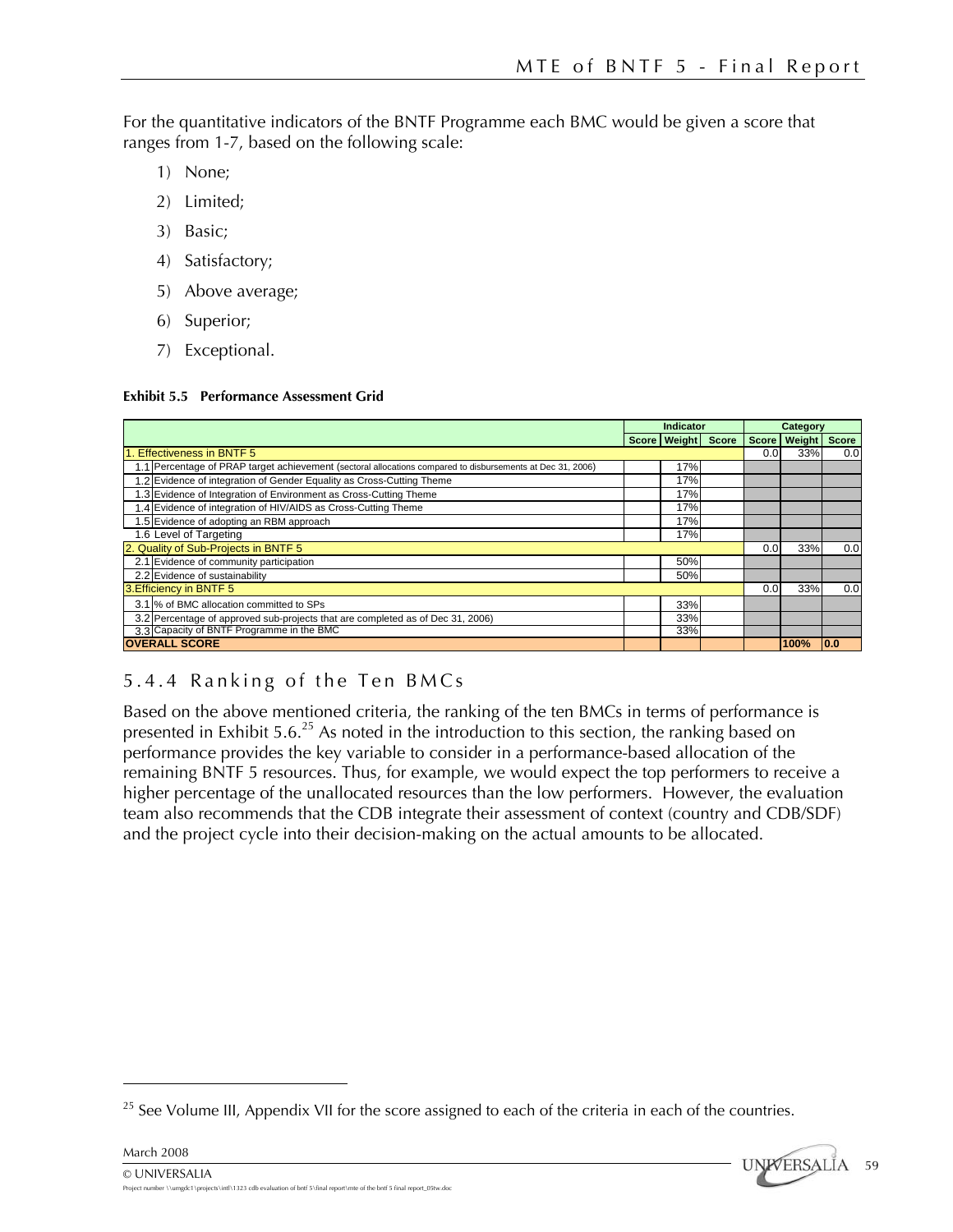| <b>Ranking</b> | Country                                       | <b>Total Score</b> |
|----------------|-----------------------------------------------|--------------------|
|                | Jamaica                                       | 4.3                |
|                | 2 Belize / Guyana                             | 3.9                |
|                | 3 St. Lucia                                   | 3.6                |
|                | Grenada                                       | 3.5                |
|                | Dominica                                      | 2.8                |
|                | 6 St. Kitts                                   | 2.6                |
|                | 7 Montserrat / St. Vincent and the Grenadines | $2.2^{\circ}$      |
|                | 8 Turks and Caicos                            | 1.8                |
|                | Based only on the performance of St. Kitts    |                    |

#### **Exhibit 5.6 Ranking of the Performance of Ten BMCs in BNTF 5 Implementation**

 $^2$  Based only on the feedback provided by the BNTFO because no community members were interviewed

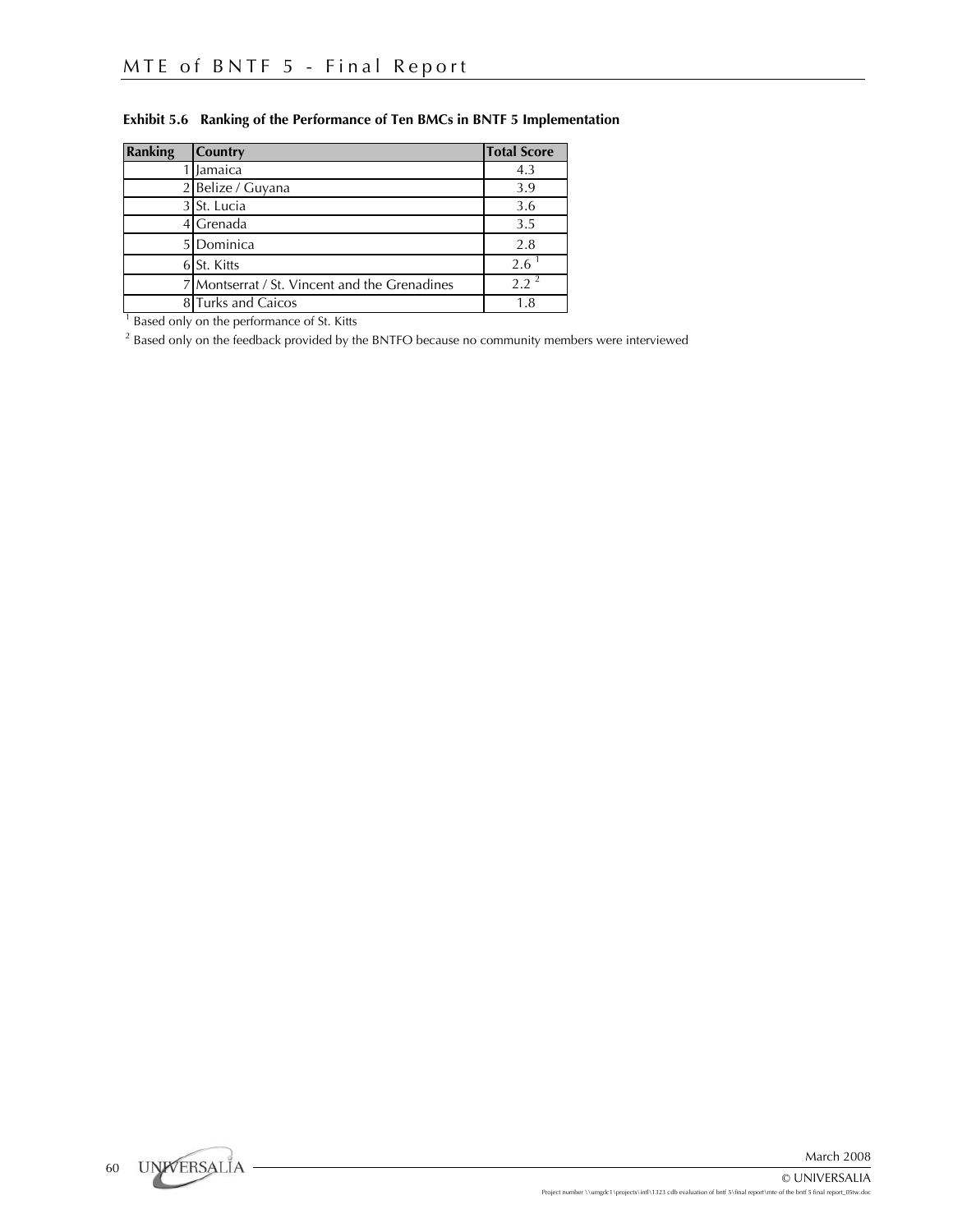# Appendix I List of Findings

- Finding 1: The relevance of the BNTF 5 focus on social infrastructure projects is confirmed by stakeholders.
- Finding 2: The rationale for the social orientation of BNTF 5 is sound and well accepted among community and government stakeholders.
- Finding 3: The CNAs introduced by BNTF 5 have been incorporated at the country levels, but there are concerns about the quality of these assessments.
- Finding 4: While community participation is evident in most BMCs in the design phase of subprojects, challenges persist in other stages of the project cycle.
- Finding 5: The BNTF 5 is making progress towards its broad objectives, particularly in its support to initiatives that increase access to social infrastructure for vulnerable groups.
- Finding 6: BNTF 5 social infrastructure sub-projects have generated a range of benefits for the targeted communities.
- Finding 7: Skills-training sub-projects are reported to enhance the skills of males and females, but have had limited results in employment/income generation. This component, enhanced in BNTF 5, has lacked an implementation strategy.
- Finding 8: The BNTF 5 had completed 410 sub-projects as at December 31, 2006 which is less than half of the planned 1000 sub-projects to be completed by 2008. However, the targets set for BNTF 5 were unrealistic, given the requirements for operationalizing the new components of the Programme.
- Finding 9: As at December 2006, the BMCs were falling short of achieving their targets for sector investments as stated in their PRAPs. The reasons cited for this shortfall include the time required to integrate the new BNTF 5 requirements as well as external factors in the BMCs.
- Finding 10: The PRAP has provided macro-level analysis for the BNTF 5 and has enhanced its linkages with national strategies and programmes. There is still a gap, however, between the broad linkages expressed in the PRAP, the vision of a more holistic and less sporadic approach to poverty reduction and the patterns observed in BNTF 5 subprojects.
- Finding 11: BMCs report several points of delay in the sub-project cycle that have implications for the community as well as for the effectiveness and the overall credibility of the BNTF 5 Programme.
- Finding 12: BNTFO staffing and productivity in terms of completed sub-projects vary enormously across the 10 BMCs.

March 2008

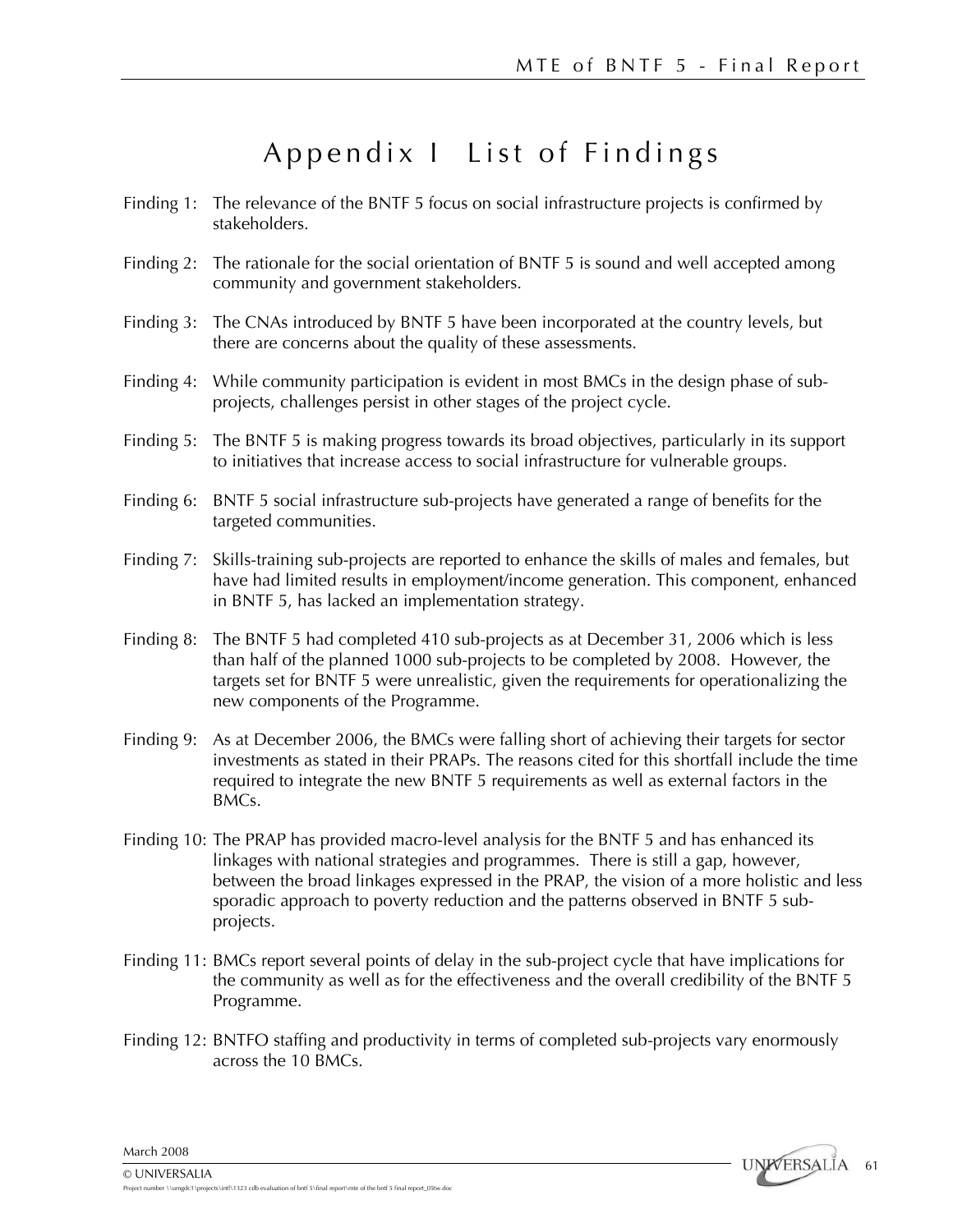- Finding 13: Based on available evidence, the BNTFOs are generally compliant with CDB-BMC Grant Agreement.
- Finding 14: The BNTFOs face gaps in their staff capacity to respond to the shift in orientation towards a social infrastructure programme that is expected to fully integrate three crosscutting themes.
- Finding 15: As proposed in BNTF 5, the responsibilities and composition of the PSC are appropriate for the governance of the BNTF in the BMCs. In practice, however, the PSC operates with enormous variation across the participating countries.
- Finding 16: The level of staffing at the CDB has at times been insufficient to respond to the additional demands of the BNTF 5. This has affected the ability of the Programme to operate at the planned pace and meet expectations for a flagship Programme.
- Finding 17: The BNTF has generally been administered as a "blueprint" in participating BMCs. During the MTE, the BMC stakeholders expressed the need for greater flexibility in the parameters and procedures to reflect the country's past experience and implementation capacity.
- Finding 18: Efforts to integrate the cross-cutting theme of gender equality in the BNTF 5 are evident, although they are still in the early stages in most countries.
- Finding 19: The progress with integrating environmental assessment into BNTF 5 is more limited.
- Finding 20: The BNTF has not yet developed a strategy for addressing HIV/AIDS, yet stakeholders are questioning the value-added and relevance of BNTF in this area.
- Finding 21: Despite introduction of Tripartite Agreements in BNTF 5, limited stakeholder involvement in maintenance persists and affects sustainability of the social infrastructure projects.
- Finding 22: The BNTF 5 has articulated performance monitoring and evaluation frameworks and is making progress in introducing a results-based approach. The systems in place are not yet capturing and reporting on contributions to outcomes.